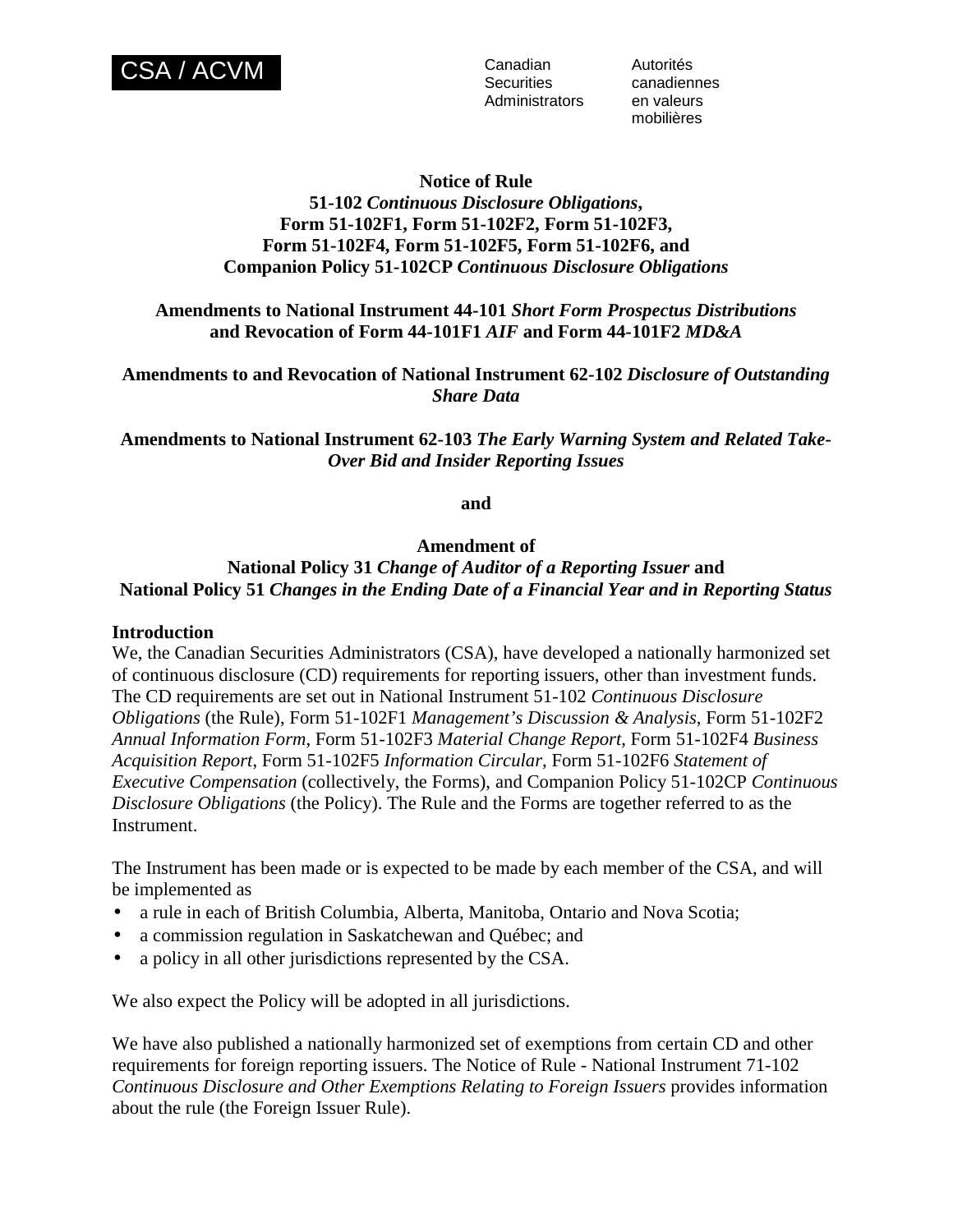The Instrument will be implemented in British Columbia, subject to obtaining the requisite ministerial approval. The British Columbia Securities Commission (BCSC) has decided that reporting issuers in British Columbia will be exempted from Parts 8, relating to business acquisition reports, Part 10, relating to restricted share disclosure, and Part 12, relating to filing certain documents.

In Ontario, the Instrument and the consequential amendments set out in Appendices C and D have been made. Also, in Ontario, the Policy and the amendments to National Policies 31 and 51 described below have been adopted. The Instrument, consequential amendments, and other required materials were delivered to the Minister of Finance on December 19, 2003. If the Minister does not approve or reject the Instrument and the consequential amendments or return them for further consideration, they will come into force on March 30, 2004.

In Québec, the Instrument is a regulation made under section 331.1 of the Act and must be approved, with or without amendment, by the Minister of Finance. The Instrument will come into force on the date of its publication in the Gazette officielle du Québec or on any later date specified in the regulation. It must also be published in the Bulletin.

Provided all necessary ministerial approvals are obtained, the Instrument and consequential amendments will come into force on March 30, 2004. The Policy and the amendments to National Policies 31 and 51 will come into effect at the same time as the Instrument.

The requirements in the Instrument concerning

- annual and interim financial statements, except change in year-end, change in corporate structure and change of auditor requirements,
- MD&A,
- AIFs, and
- filing of documents under Part 12,

will apply for financial years beginning on or after January 1, 2004. The requirements relating to business acquisition reports (BARs) apply to significant acquisitions if the agreement was entered into after March 30, 2004. The requirements relating to proxy solicitation and information circulars, will apply from and after June 1, 2004. All other requirements will apply as of March 30, 2004.

### **Substance and Purpose**

The Instrument

- harmonizes CD requirements among Canadian jurisdictions;
- replaces most existing local CD requirements;
- enhances the consistency of disclosure in the primary and secondary securities markets; and
- facilitates capital-raising initiatives such as an integrated disclosure system (IDS).

The Rule sets out the obligations of reporting issuers, other than investment funds, with respect to financial statements, management's discussion and analysis (MD&A), annual information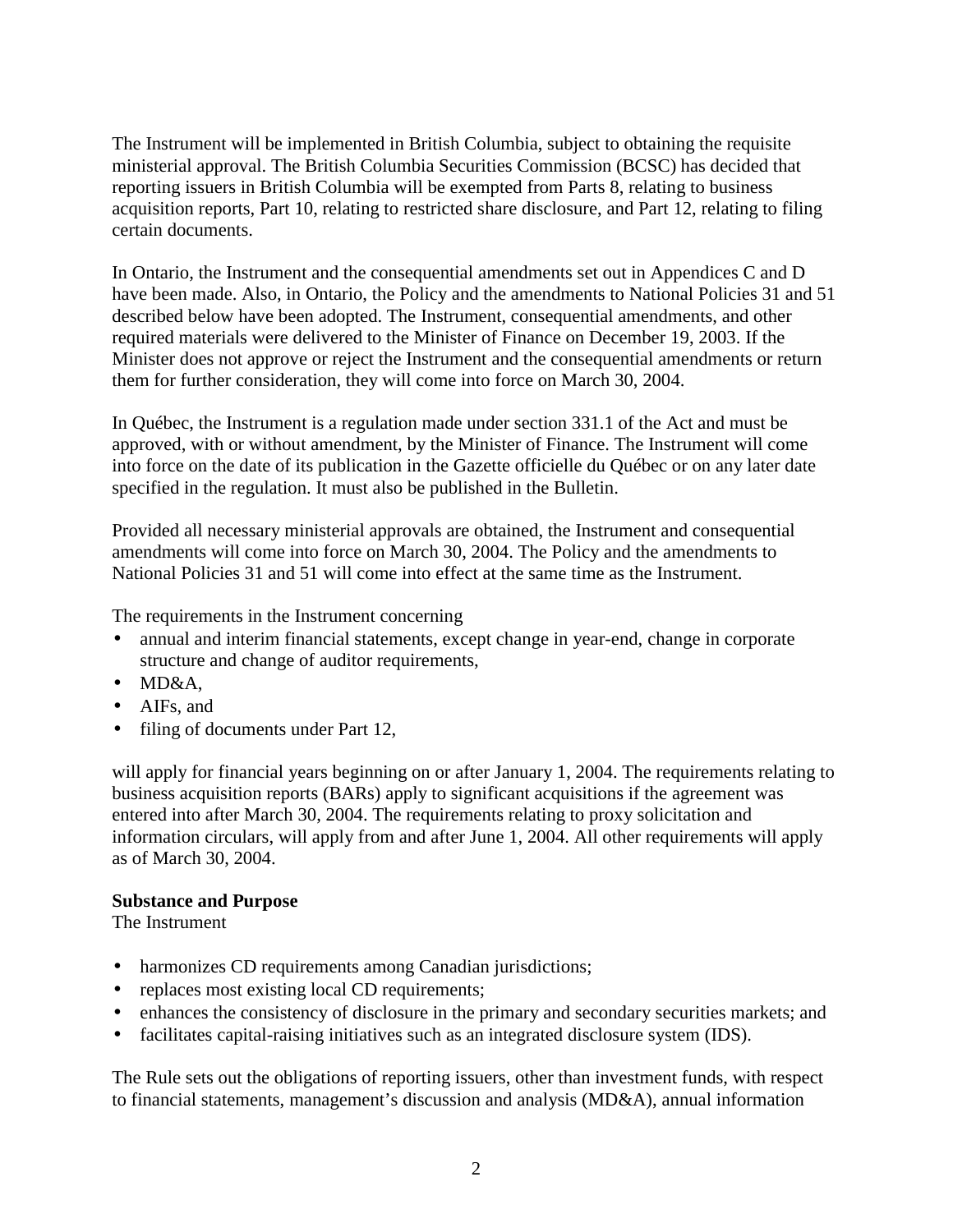forms (AIFs), material change reporting, information circulars, proxies and proxy solicitation, restricted share disclosure, and certain other CD-related matters. It prescribes the Forms, most of which are derived from existing forms but with some enhancements.

The Rule does not address non-issuer filing obligations, except in the case of persons who solicit proxies from securityholders of reporting issuers, and exemptions from insider reporting in certain circumstances. The Rule also does not address CD obligations for investment funds. We have previously published proposed National Instrument 81-106 *Investment Fund Continuous Disclosure* for comment. That instrument will prescribe the CD obligations of investment funds.

The substance and purpose of the Policy is to state our views on the interpretation and application of the Instrument.

### **Background**

We first published the Instrument for comment on June 21, 2002. After considering the comments, we revised the Instrument and Policy and published the revised versions for comment on June 20, 2003 (the 2003 Proposals). The comment period expired in August, 2003. For additional background and the summary of comments received during the first publication period, please refer to the notice we published on June 20, 2003.

### **Summary of Written Comments Received by the CSA**

During the second comment period, and shortly after the expiry of the comment period, we received submissions from 23 commenters on the Instrument. We have considered the comments received and thank all the commenters. The names of the 23 commenters and a summary of the comments on the Instrument, together with our responses, are contained in Appendix B to this notice.

We received additional comments significantly after the expiry of the comment period. Those comments are not summarized in Appendix B. To the extent possible, we considered those comments, and, where appropriate, made changes to the Instrument. If the changes were noteworthy, they are described in Appendix A, referred to below.

After considering the comments, we have made amendments to the Instrument and the Policy. However, as these changes are not material, we are not republishing the Instrument or the Policy for a further comment period.

### **Summary of Changes to the Proposed Instrument/Policy**

See Appendix A for a description of the noteworthy changes made to the 2003 Proposal.

# **Consequential amendments**

# *National Amendments*

Amendments that have been made to National Instrument 44-101 *Short Form Prospectus Distributions* (NI 44-101) to replace Forms 44-101F1 *AIF* and 44-101F2 *MD&A* are set out in Appendix C to this Notice. As the AIF and MD&A requirements in the Instrument apply only for financial years starting on or after January 1, 2004, the amendments include transitional provisions.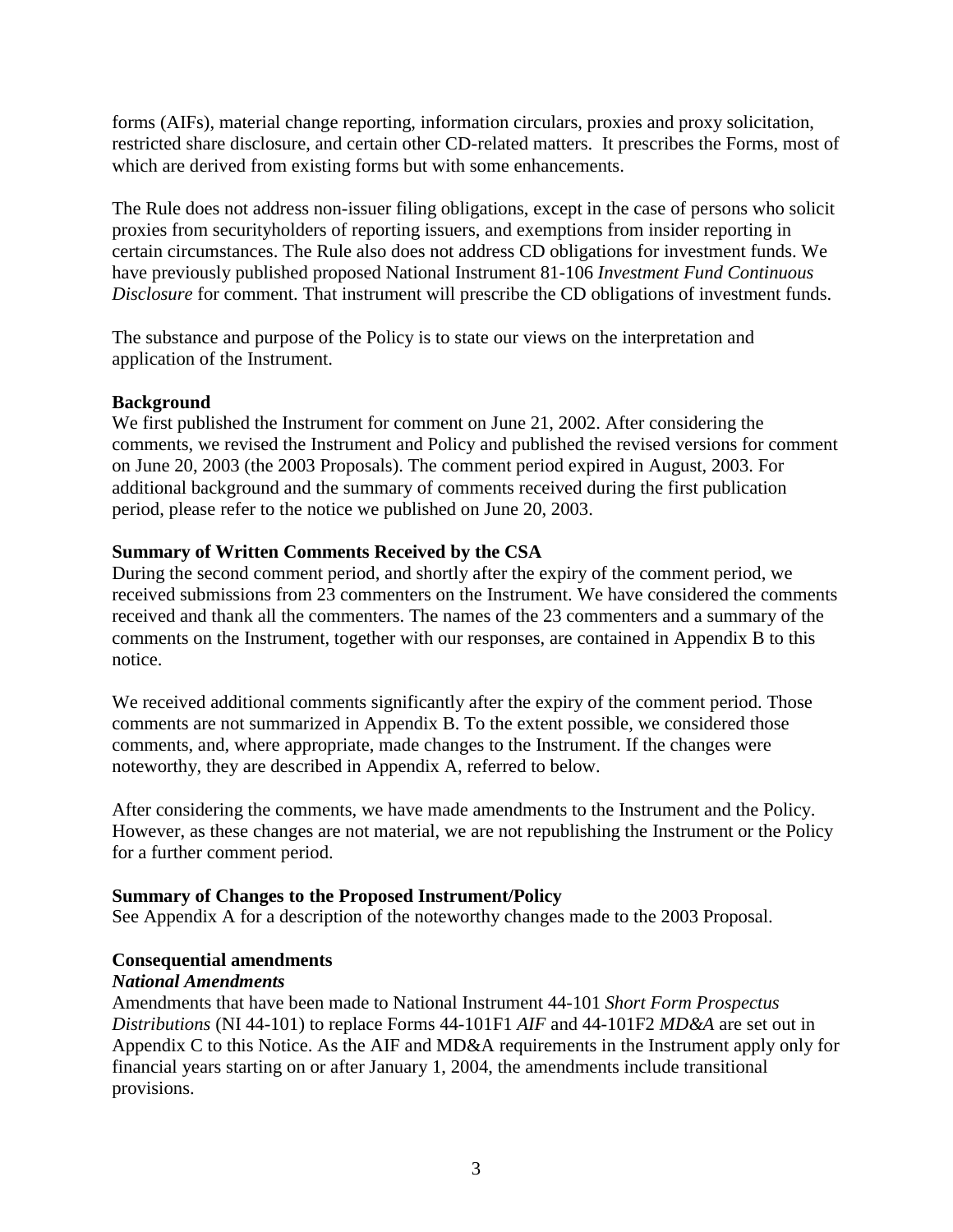Amendments that have been made to National Instrument 62-102 *Disclosure of Outstanding Share Data* and National Instrument 62-103 *The Early Warning System and Related Take-Over Bid and Insider Reporting Issues* are set out in Appendix D to this Notice. As the financial statement and MD&A requirements in the Instrument apply only for financial years starting on or after January 1, 2004, the amendments include transitional provisions.

In the notice we published on June 20, 2003, we indicated that National Policy No. 31 *Change of Auditor of a Reporting Issuer* and National Policy No. 51 *Changes in the Ending Date of a Financial Year and in Reporting Status* would be rescinded. Instead of rescinding these policies, we are revising them so they apply only to reporting issuers that are investment funds. The amendments are set out in Appendix E to this Notice. The policies may be rescinded in the future when new disclosure rules are implemented for investment funds.

### *Local Amendments*

We are amending or repealing elements of local securities legislation and securities directions, in conjunction with implementing the Instrument. The provincial and territorial securities regulatory authorities may publish, or may have published, these local changes or proposed changes separately in their local jurisdictions.

The members of CSA may also publish local changes in Appendix F to this Notice.

### **Questions**

Please refer your questions to any of:

Rosann Youck Senior Legal Counsel British Columbia Securities Commission (604) 899-6656 or (800) 373-6393 (if calling from B.C. or Alberta) ryouck@bcsc.bc.ca

Carla-Marie Hait Chief Accountant, Corporate Finance British Columbia Securities Commission (604) 899-6726 or (800) 373-6393 (if calling from B.C. or Alberta) chait@bcsc.bc.ca

Michael Moretto Associate Chief Accountant, Corporate Finance British Columbia Securities Commission (604) 899-6767 or (800) 373-6393 (if calling from B.C. or Alberta) mmoretto@bcsc.bc.ca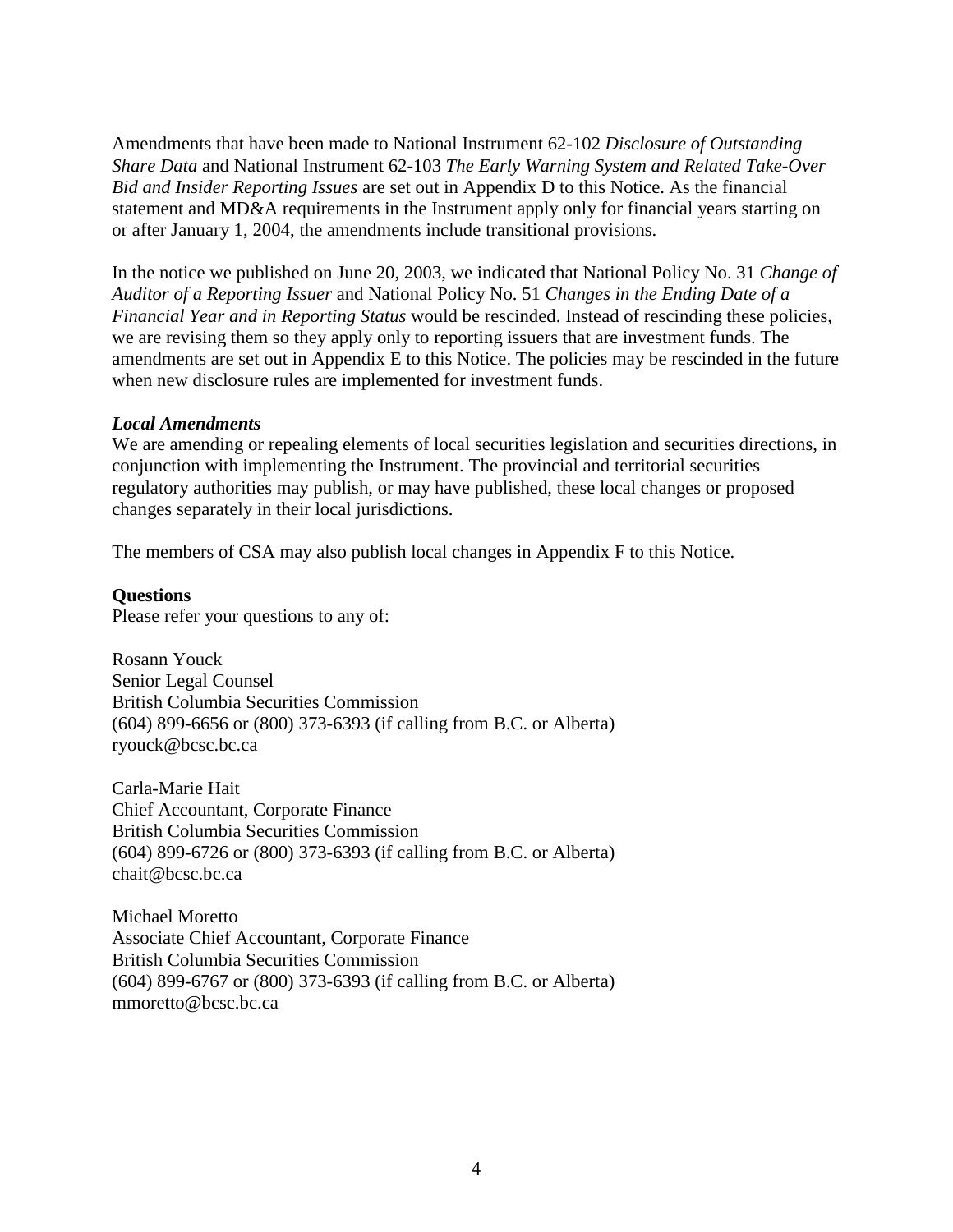Mavis Legg Manager, Securities Analysis Alberta Securities Commission (403) 297-2663 mavis.legg@seccom.ab.ca

Karen Wiwchar Senior Legal Counsel Alberta Securities Commission (403) 297-4732 karen.wiwchar@seccom.ab.ca

Bob Bouchard Director, Corporate Finance Manitoba Securities Commission (204) 945-2555 bbouchard@gov.mb.ca

Bill Slattery Deputy Director, Corporate Finance and Administration Nova Scotia Securities Commission (902) 424-7355 slattejw@gov.ns.ca

Joanne Peters Senior Legal Counsel, Corporate Finance Ontario Securities Commission (416) 593-8134 jpeters@osc.gov.on.ca

Irene Tsatsos Senior Accountant, Corporate Finance Ontario Securities Commission (416) 593-8223 itsatsos@osc.gov.on.ca

Rosetta Gagliardi Conseillère en réglementation Commission des valeurs mobilières du Québec (514) 940-2199 ext. 4554 rosetta.gagliardi@cvmq.com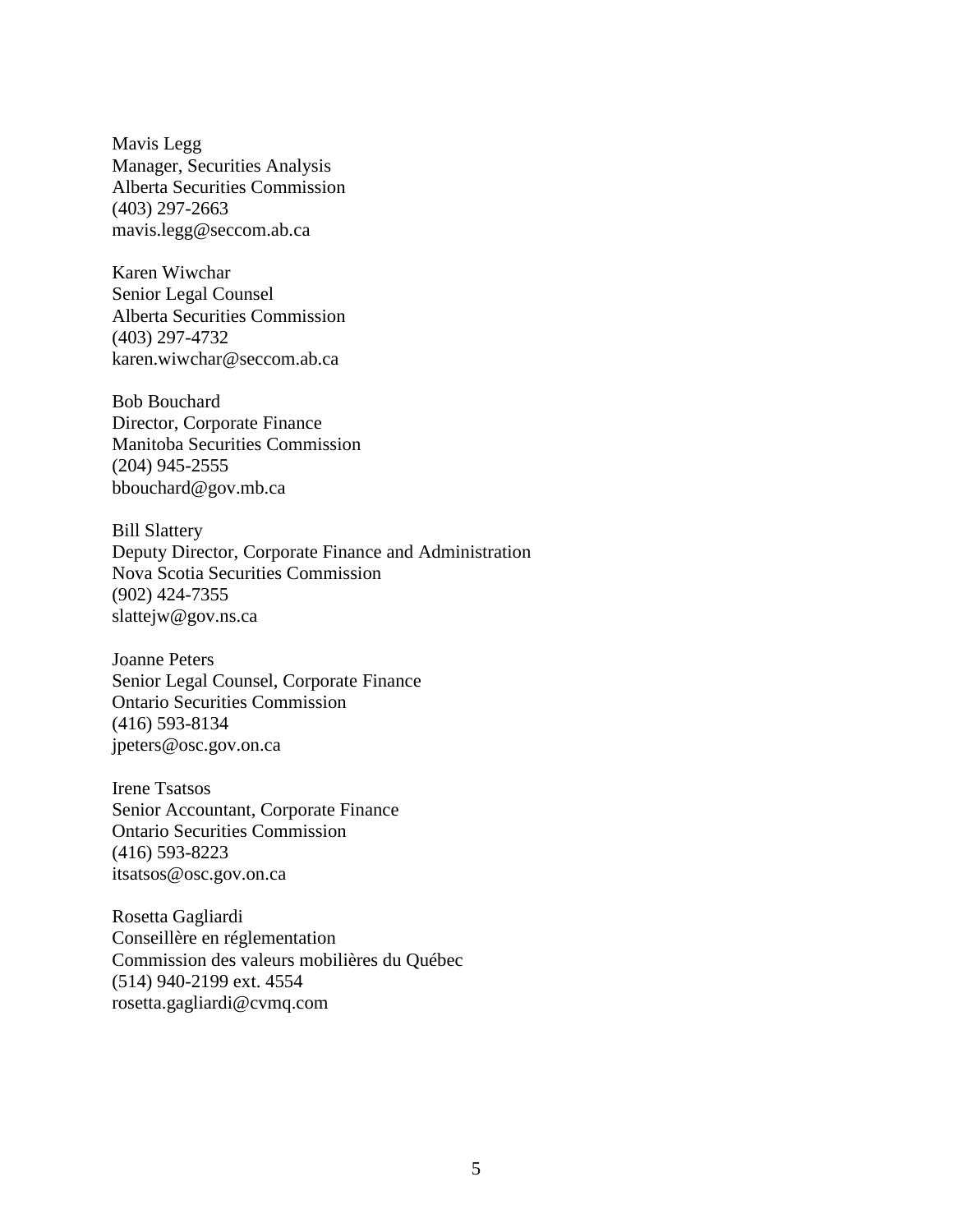Ian McIntosh Deputy Director, Corporate Finance Saskatchewan Financial Services Commission – Securities Division (306) 787-5867 imcintosh@sfsc.gov.sk.ca

# **National Instrument**

The text of the Instrument follows or can be found elsewhere on a CSA member website.

**December 19, 2003**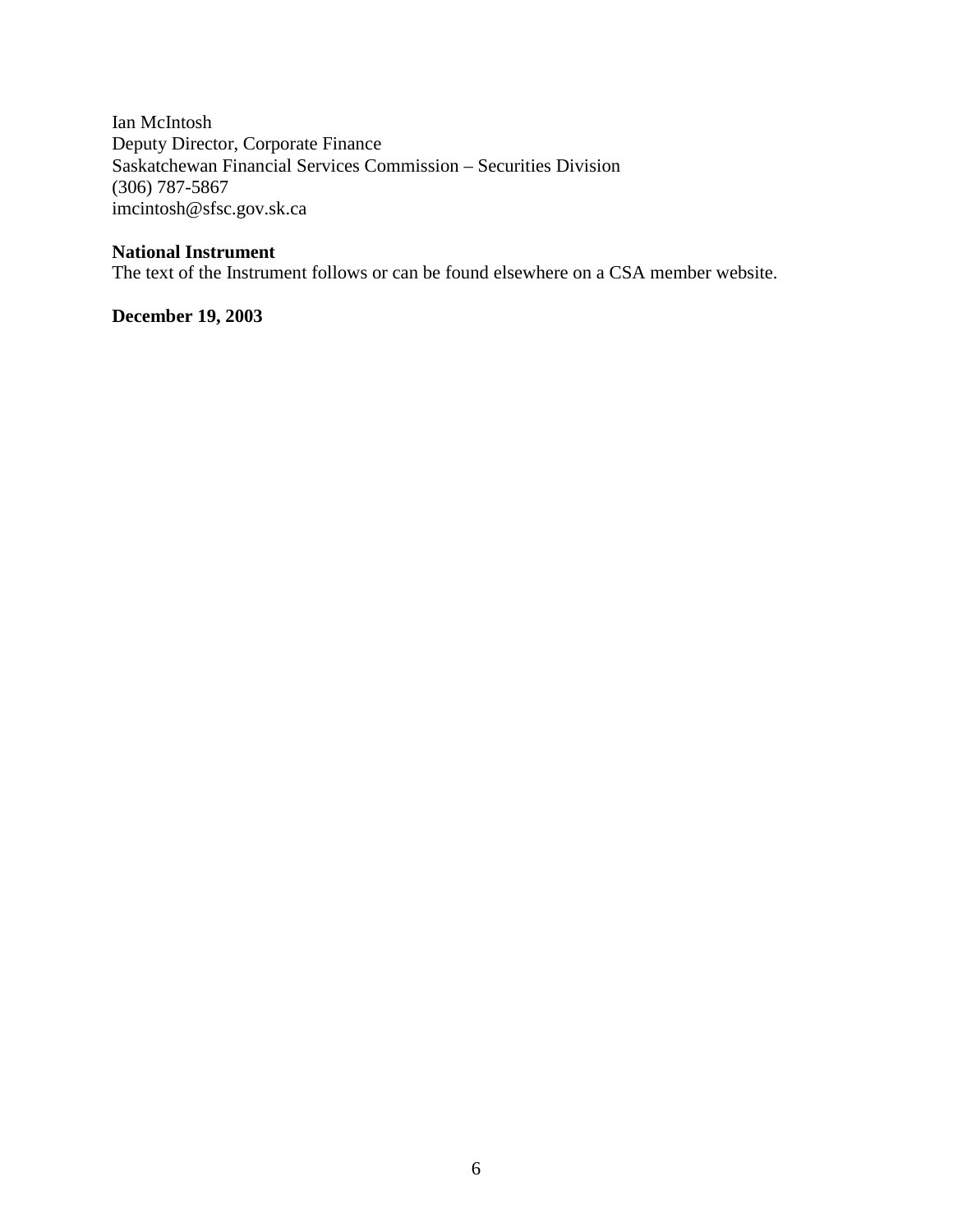# **Appendix A**

# **Summary of Changes to the Proposed Instrument**

### **Title**

The Rule

Form 51-102F1 Management's Discussion & Analysis

Form 51-102F2 Annual Information Form

Form 51-102F4 Business Acquisition Report

Form 51-102F5 Information Circular

Form 51-102F6 Statement of Executive Compensation

The Policy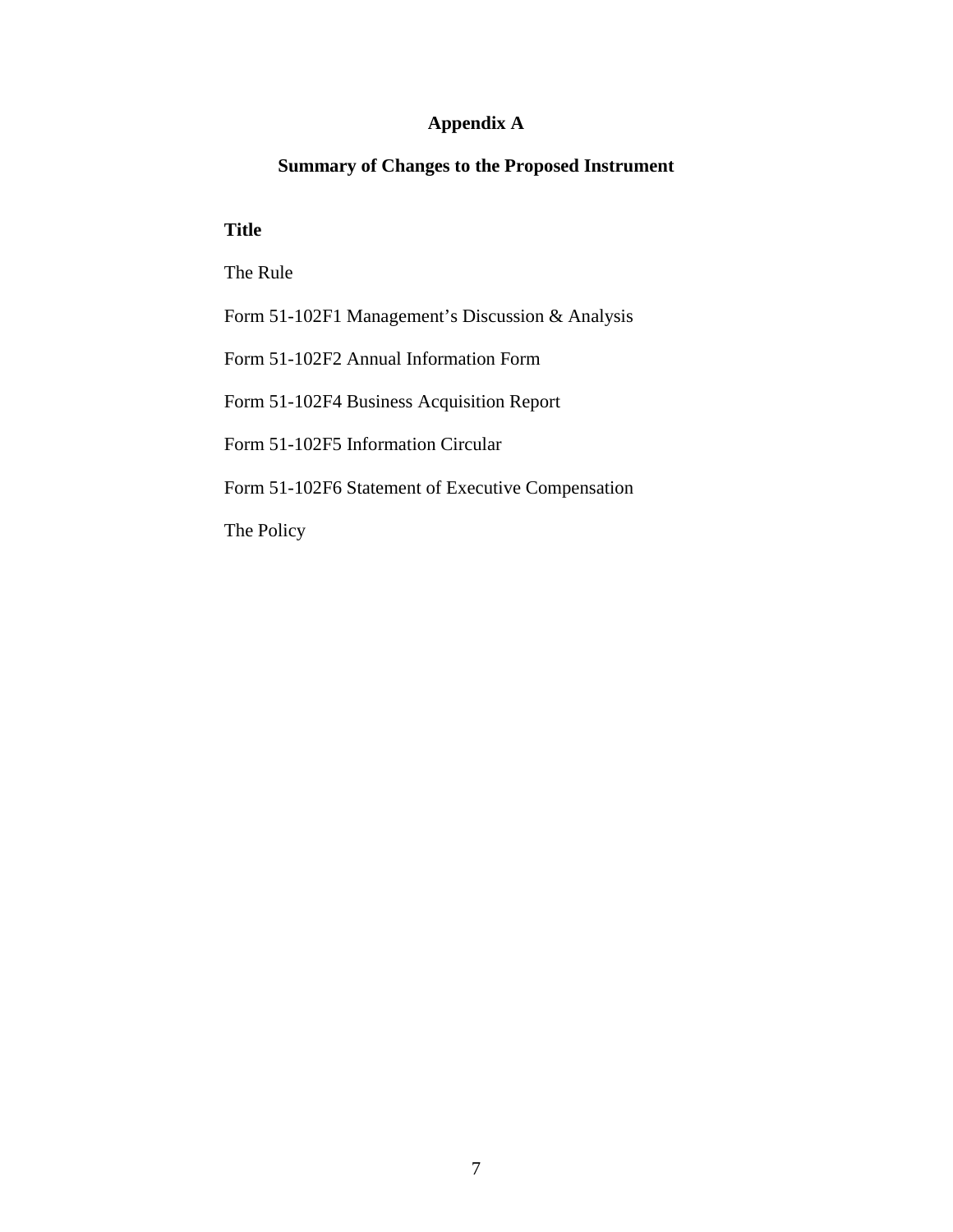# *The Rule*

# *Part 1 Definitions*

• The definition of *acquisition of related businesses* has been moved to Part 8 of the Rule so it is proximate to the place it is used. The definition itself has not changed. We have deleted the definition of *significance tests*, as that term is explained in Part 8.

• We have defined *approved rating* and *approved rating organization*, as these terms are used in the credit supporter exemption referred to below, and, in the case of *approved rating organization*, in the AIF.

• The definitions of *equity security* and *equity share* have been deleted. *Equity security* is defined in National Instrument 14-101 *Definitions*.

• The definition of *executive officer* has been revised to delete the requirement that, to be an executive officer, a person must be the chair or vice-chair on a full-time basis. This provision was inconsistent with paragraph (f) of the definition, which deems a person that performs a policy-making function to be an executive officer whether or not they act on a full-time basis.

• We have deleted the definitions of *group scholarship plan* and *investee* as these terms are no longer used in the Rule or the Forms.

• We have removed the reference in the definition of *restricted security* to the security not being a common share. The reference was not required because it duplicated another part of the definition.

• As contemplated in the notice published on June 20, 2003 with the Instrument, we have revised the definition of *venture issuer* to replace the list of exchanges in the United States with a reference to exchanges registered as national securities exchanges under section 6 of the 1934 Act in the United States. This makes the definition flexible enough to apply to new exchanges that may be formed in the future.

# *Part 4 Financial Statements*

In response to comments, we have changed the location of the disclosure required if an issuer's auditor has not reviewed the interim financial statements. The financial statements must now be accompanied by a notice indicating that they have not been reviewed. This will ensure the disclosure is easy to find.

We have removed the requirement for the audit committee to review financial statements before they are filed. The responsibilities of audit committees will be set out in other securities legislation.

In response to comments, the Rule now permits either the board of directors or the audit committee to approve interim financial statements so issuers have the flexibility of giving this responsibility to their audit committee, subject to their corporate legislation.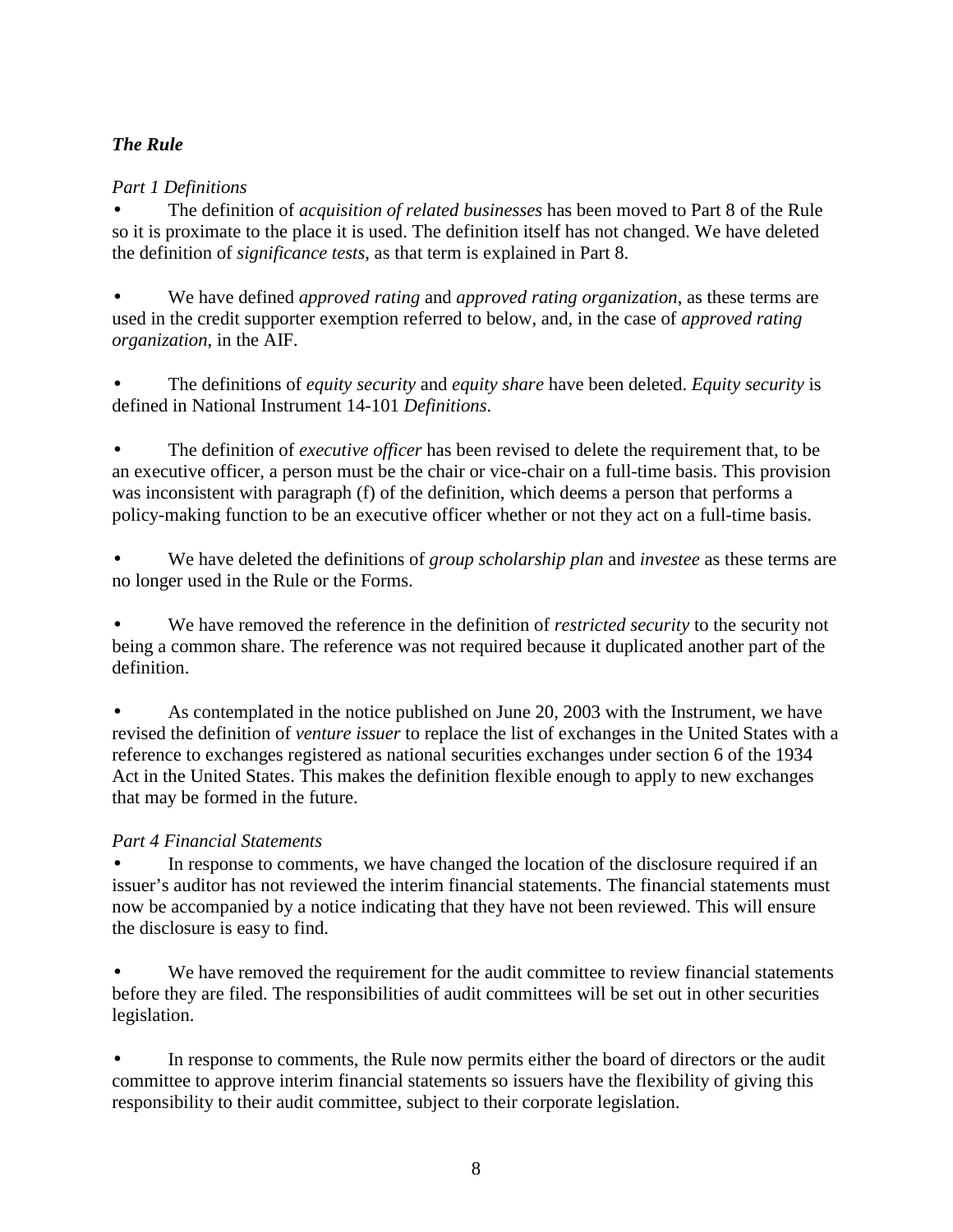We have clarified the requirement to deliver copies of the financial statements on request as follows:

• the requirement to deliver the annual request form applies to securityholders other than holders of debt instruments

• the annual request form must be sent to beneficial owners of securities that have chosen under National Instrument 54-101 *Communication with Beneficial Owners of Securities of a Reporting Issuer* to receive all securityholder materials

• copies of the financial statements can be requested other than by returning the request form

issuers do not have to deliver copies of financial statements that were filed more than two years before the date of the request

• the financial statements must be sent to the person or company requesting them, without charge; if a beneficial owner requests financial statements and MD&A through its intermediary, the issuer is only required to deliver the requested documents to the intermediary.

The Rule now gives an exemption from the requirement to send an annual request form, and annual financial statements on request, if the issuer delivers a copy of the annual financial statements to all of its securityholders

The restrictions on the length of a transition year and the first interim period after a change in year-end are now in Part 4 of the Rule, rather than in the definitions.

We have revised the requirement relating to the notice of change in corporate structure so the notice is now filed, rather than delivered. This means the notice will be available on SEDAR for investors, and will be easier for issuers that must provide a copy of the notice to more than one securities regulatory authority. We have also clarified in what circumstances the notice must be filed, and now require the names of any continuing entities to be included in the notice.

In response to comments, we have clarified the change of auditor provisions as follows:

• consistent with the definition of *disagreement*, the definitions of *consultation* and *unresolved issue* contemplate review engagements

• the definition of *reporting package* provides that, if the former auditor provides an updated letter, it is the updated letter, not the auditor's original letter, that forms part of the reporting package

• if an updated letter is provided by the former auditor, it must be reviewed by the audit committee or board of directors as is required for the auditor's original letter

• the news release issued when the successor auditor is appointed must describe the information in the reporting package or cross-reference the original news release issued, if there were any reportable events

• the requirement for the successor auditor to report that the reporting issuer has not filed the notice under section 4.11 no longer applies in British Columbia, Alberta or Manitoba as the securities regulatory authorities in those jurisdictions do not have the authority to impose obligations on auditors of reporting issuers.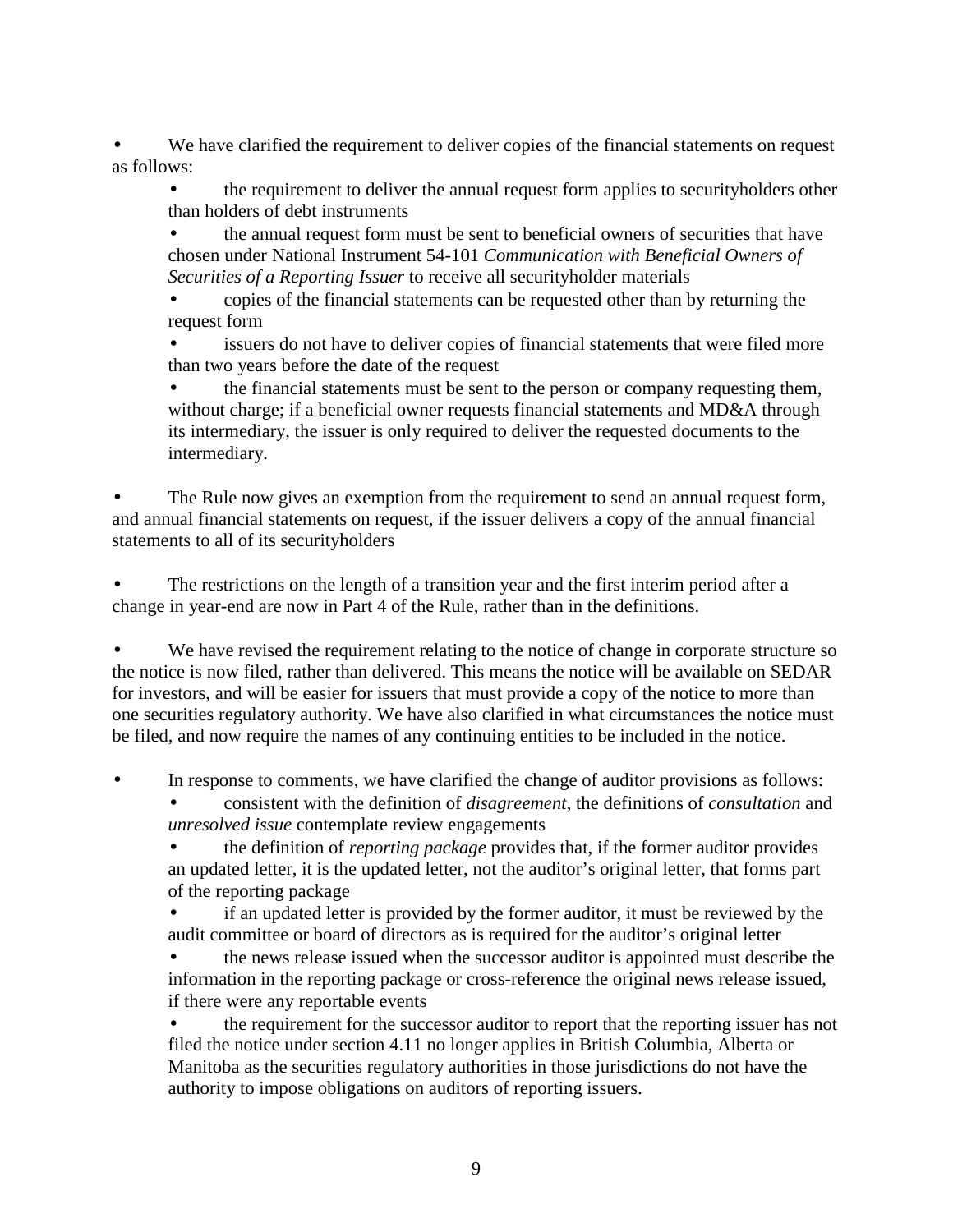# *Part 5 MD&A*

• Parts 5 and 6 have been reversed. Part 5 now deals with MD&A matters, so that it immediately follows the financial statement requirements. Part 6 deals with the filing of the annual information form.

The requirement for venture issuers that have not had any significant revenues from operations in either of their last two financial years to provide a breakdown of material components of certain of their expenses has been clarified as to the information that must be provided and the periods it must be provided for.

We have removed the requirement for the audit committee to review the MD&A before it is filed. The responsibilities of audit committees will be set out in other securities legislation.

The Rule now permits either the board of directors or the audit committee to approve interim MD&A. This gives issuers the flexibility of giving this responsibility to their audit committee.

The requirement to deliver MD&A has been revised to be consistent with the requirement to deliver financial statements, as described above.

# *Part 8 Business Acquisition Report*

In response to comments, the exemption from the requirement to file a BAR has been extended so it now also applies to issuers

- that file a filing statement under the policies of the TSX Venture Exchange, provided the filing statement contains the information that would be required by section 14.2 of Form 51-102F5, and
- that are capital pool companies that prepare a filing statement or information circular in connection with their qualifying transaction and that comply with the policies and requirements of the TSX Venture Exchange.

# *Part 9 Proxy Solicitation and Information Circulars*

In response to comments, we have added an exemption from Part 9 for issuers that comply with the requirements of the laws of the jurisdiction in which they are incorporated or organized, provided the requirements are substantially similar to the requirements in Part 9. This will reduce duplication between corporate and securities requirements in the proxy solicitation area.

# *Part 10 Restricted Security Disclosure*

We have revised Part 10 so it applies to restricted securities, not just restricted shares.

• Restricted security disclosure obligations now only apply to the MD&A and financial statements to the extent that issuers must use the appropriate terms to describe the restricted securities. Restricted security disclosure is already required in other CD documents reporting issuers must prepare, such as the AIF.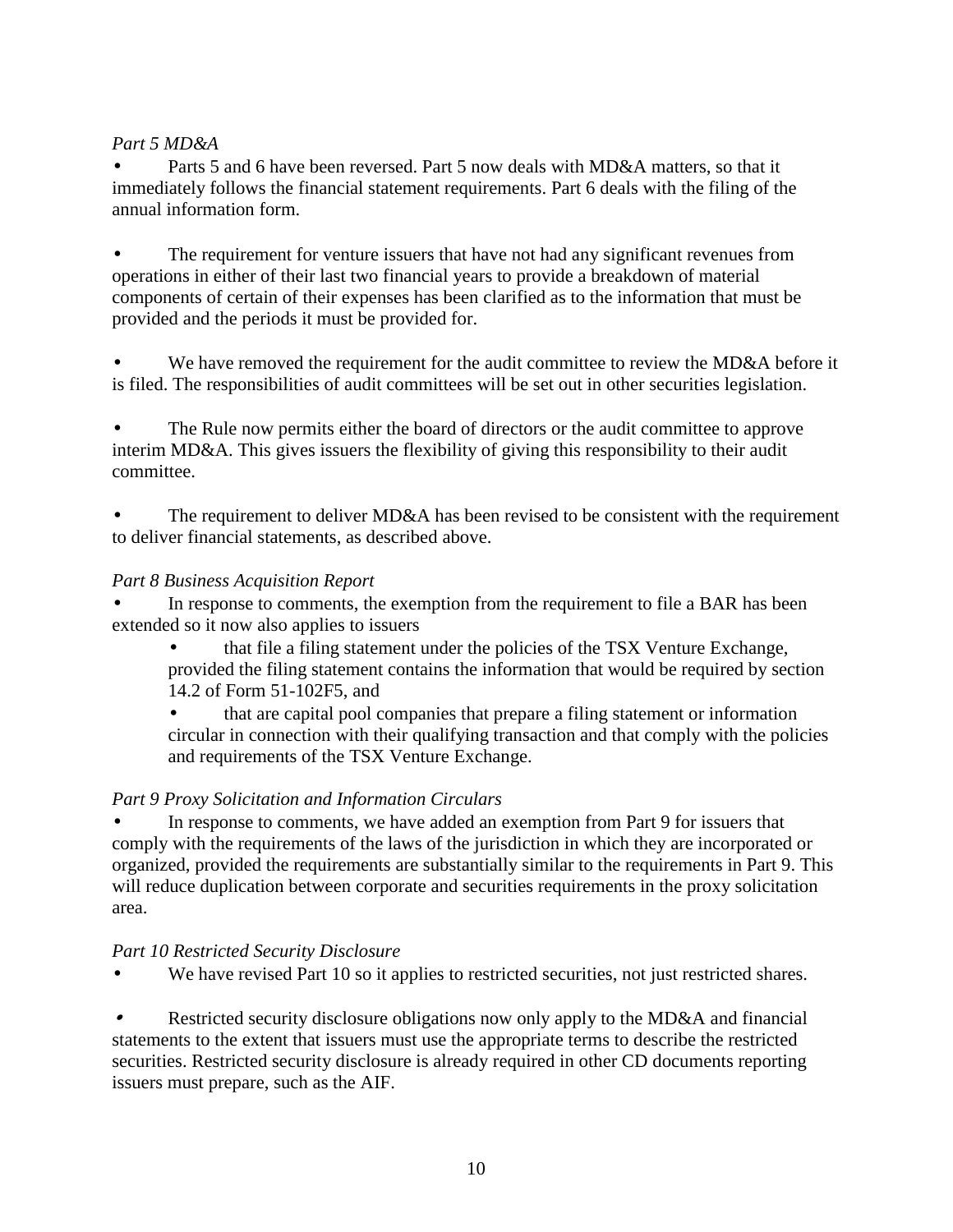# *Part 11 Additional Filing Requirements*

The requirement in section 11.1 for an issuer to file a copy of any document that it sends to its securityholders has been clarified. It now applies only to disclosure materials, so other administrative mailings do not have to be filed.

• In response to the comments we received, issuers will now be required to file a copy of any disclosure materials they send to their securityholders. We have removed the reference to 50% of the securityholders of a class of security held by more than 50 securityholders. This is consistent with the requirement currently in the securities legislation of some of the jurisdictions.

### *Part 12 Filing of Certain Documents*

In response to the comments we received, the requirement to file copies of documents has been revised as follows:

it no longer only applies to securities where the class of security is held by more than 50 securityholders

- constating documents only have to be filed if they are not statutory instruments
- shareholder or voting trust agreements only have to be filed if the issuer has access to them

• contracts that create or can reasonably be regarded as materially affecting the rights or obligations of securities only have to be filed if they affect the securityholders generally

• the documents are not filed as an attachment to the AIF or material change report, but are instead filed no later than when the AIF or material change report are filed.

• As contemplated in the notice published on June 20, 2003 with the Instrument, issuers must now file copies of all material contracts not entered into in the ordinary course of business. Particulars of these contracts were already required to be disclosed in the AIF. We have permitted issuers to remove portions of the contracts that would be unduly detrimental to the issuer to disclose, and to address confidentiality concerns. We have also grandfathered contracts entered into before January 1, 2002.

# *Part 13 Exemptions*

The exemption from the continuous disclosure requirements for exchangeable share issuers has been revised as follows:

it is only available to issuers whose parent issuers are listed on certain named stock exchanges or quotation systems in the United States, which is consistent with the circumstances that we have granted discretionary relief

• we permit copies of the parent issuer's documents to be filed at the same time as, or as soon as practicable after, their filing with the SEC, as this is consistent with the requirements in the Foreign Issuer Rule

We have added an exemption from the continuous disclosure requirements for issuers of credit-supported securities that follows the exemption for exchangeable share issuers. This exemption was contemplated when the Rule was first published for comment, and simply codifies the circumstances in which we have granted discretionary relief on a case-by-case basis.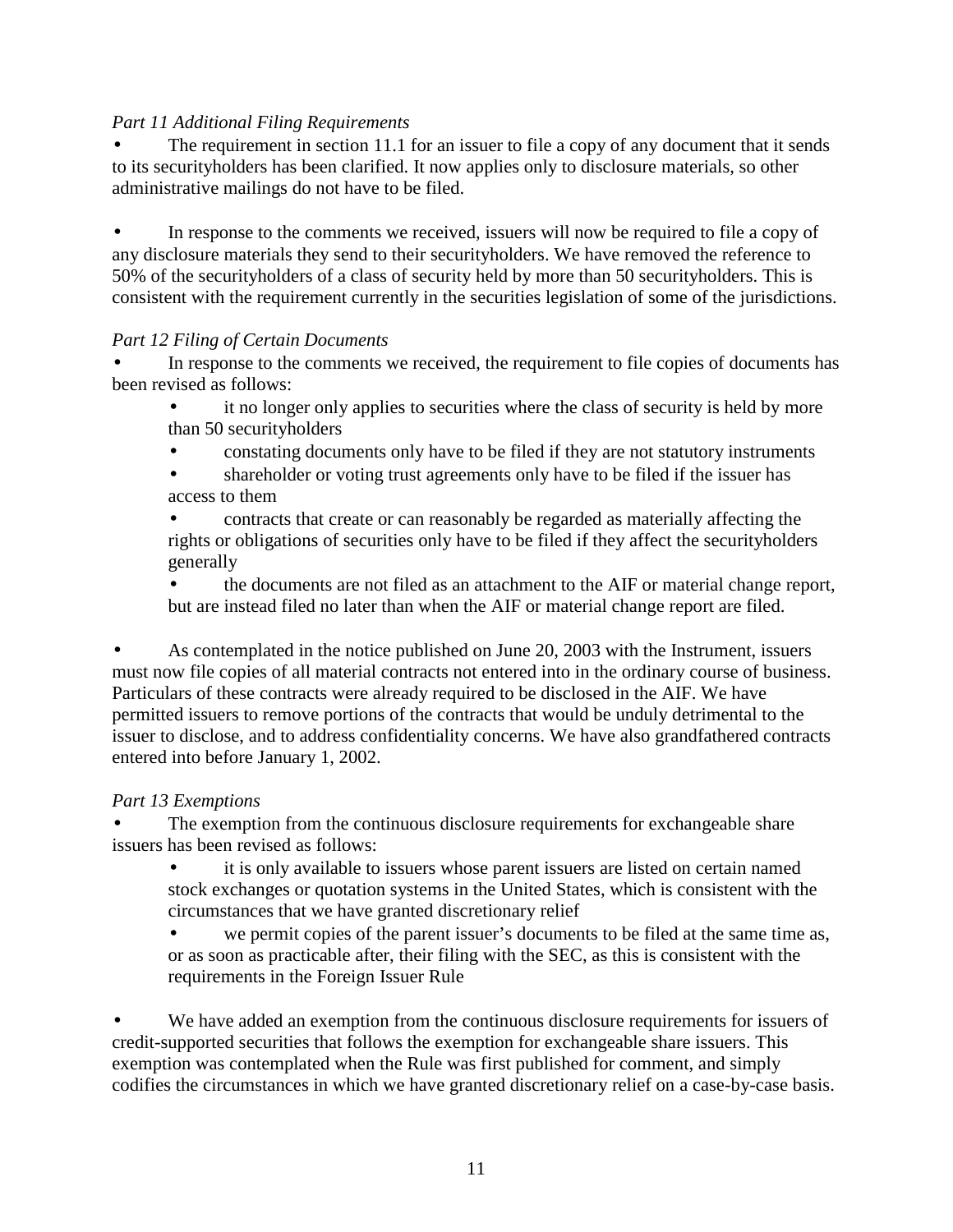# *Part 14 Effective Date and Transition*

We have specified when the proxy solicitation and information circular requirements apply, and the requirement in Part 12 to file documents applies, to give time for transition.

# *Form 51-102F1 Management's Discussion & Analysis*

The MD&A was revised to clarify its purpose. This was done as part of our review of the disclosure requirements in each of the AIF and MD&A to ensure the requirements are consistent with their stated purposes.

The selected annual information disclosure that was in the AIF has been moved to the MD&A. This disclosure is primarily financial disclosure that shows investors trends in the issuer's operations. As such, it is disclosure more appropriate to the MD&A, not the AIF.

Under the liquidity discussion, issuers must now also discuss lease payments, since this requirement has been removed from the AIF.

• In response to comments we received, we have added a description of what must be discussed as off-balance sheet arrangements. The description is consistent with the SEC's description of off-balance sheet arrangements.

The MD&A has been revised to provide additional guidance for resource issuers when they are discussing the results of their operations.

We have clarified the requirement in the interim MD&A to update the annual MD&A, if the interim MD&A is the first MD&A in Form 51-102F1 filed by the issuer.

We have removed the option for issuers to disclose in the MD&A only if the auditor has not reviewed the interim financial statements. As discussed above, this disclosure is now provided in a notice accompanying the interim financial statements.

# *Form 51-102F2 Annual Information Form*

The AIF was revised to clarify its purpose. This was done as part of our review of the disclosure requirements in each of the AIF and MD&A so the requirements are consistent with their stated purposes.

We have clarified that issuers cannot satisfy the disclosure requirements by incorporating a previous AIF by reference. The form also now provides that the issuer must have filed the incorporated information under its SEDAR profile, otherwise the issuer must file the information with its AIF.

We have deleted certain disclosure requirements in the AIF that are more appropriately dealt with in the MD&A, or that overlap with the MD&A. In particular, we have removed the requirements in the AIF to discuss,

- leases and mortgages
- selected consolidated financial information, except dividend disclosure.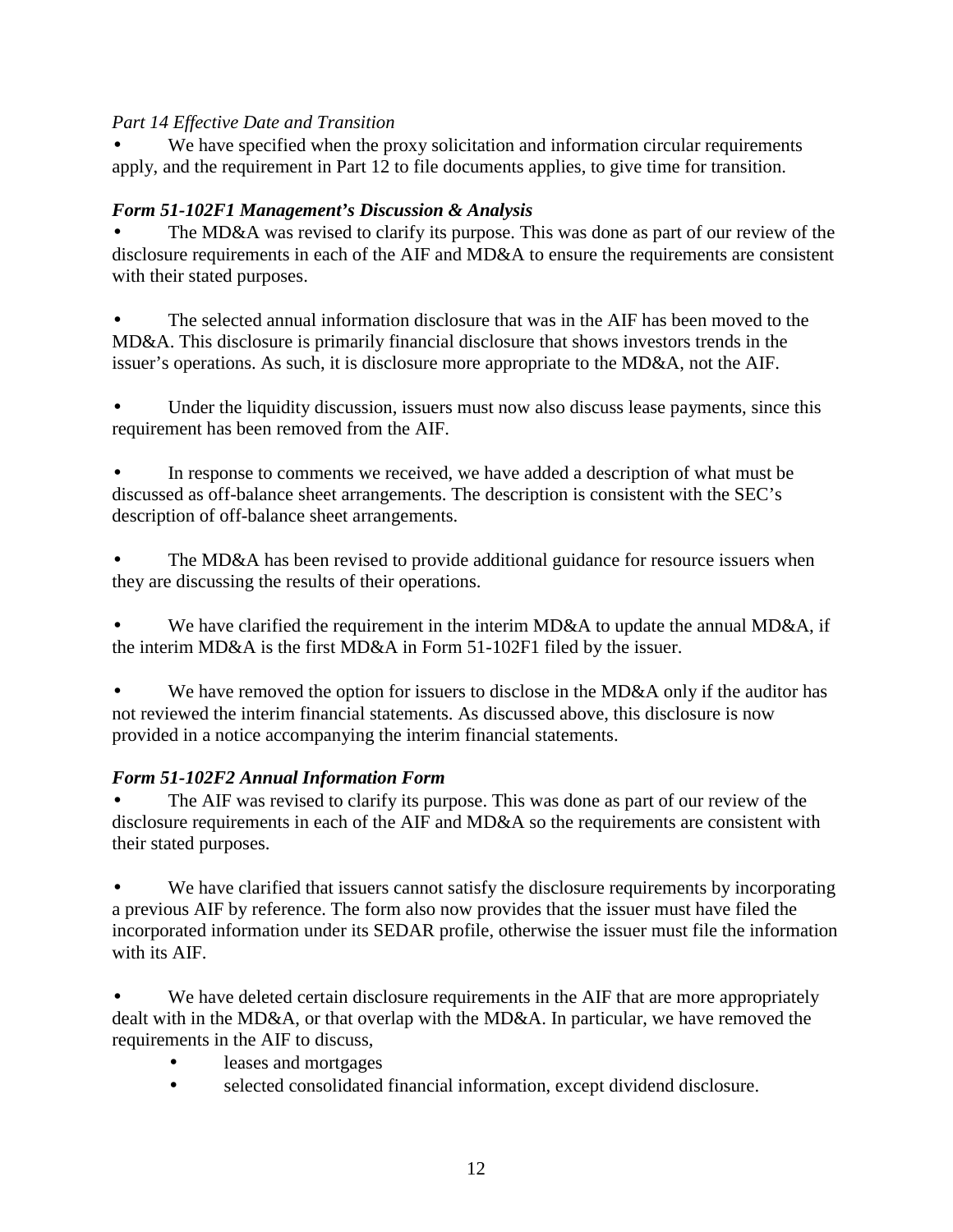We have deleted certain disclosure requirements in the AIF that overlap with requirements in other forms, or that are duplicated within the AIF itself. For example, we have removed the requirements in the AIF to provide a detailed description of significant acquisitions, as this information is already provided in the BAR.

We have revised the requirement to disclose social or environmental policies so it is limited to policies that are fundamental to the company's operations. We have also given some examples of social and environmental policies. This was in response to comments that the disclosure as originally proposed would add clutter to the AIF.

In response to comments, we have added instructions to the disclosure of ratings to clarify some of the disclosure that must be provided under this item.

• We have revised the disclosure relating to promoters to require three years of disclosure rather than two. This is consistent with the disclosure required of transactions with informed persons or promoters relating to mineral projects, and the disclosure of interests of management and others in material transactions.

In the disclosure relating to the interest of management and others in material transactions, we no longer refer to *principal shareholders*, since this term is not defined in the CD context. Instead, we now refer to 10% securityholders, which is consistent with how *principal shareholder* is defined in the prospectus context.

• In response to comments, we have added guidance on when a contract has been entered into in the ordinary course of business. We have also revised the requirement relating to disclosure of material contracts so

- the contracts no longer have to be available for inspection, since they must be filed under Part 12 of the Rule
- only contracts entered into within the last financial year, or contracts entered into before the last financial year but which are still in effect, must be disclosed; this is subject to a limit that contracts entered into before January 1, 2002 do not have to be disclosed.

• In response to comments, we have added a reference to the Form 52-110F1 *Audit Committee Information Required in an AIF* in the AIF. This will remind issuers that, if applicable, they will have to include the disclosure contemplated in that form.

# *Form 51-102F4 Business Acquisition Report*

We now permit the BAR to incorporate by reference a news release or material change report filed in respect of the acquisition. If the relevant information has already been filed in another document, it is sufficient for that disclosure to be incorporated by reference, rather than repeated.

Issuers will now be required to disclose, if applicable, if the auditors have not consented to the inclusion of their audit report in the BAR.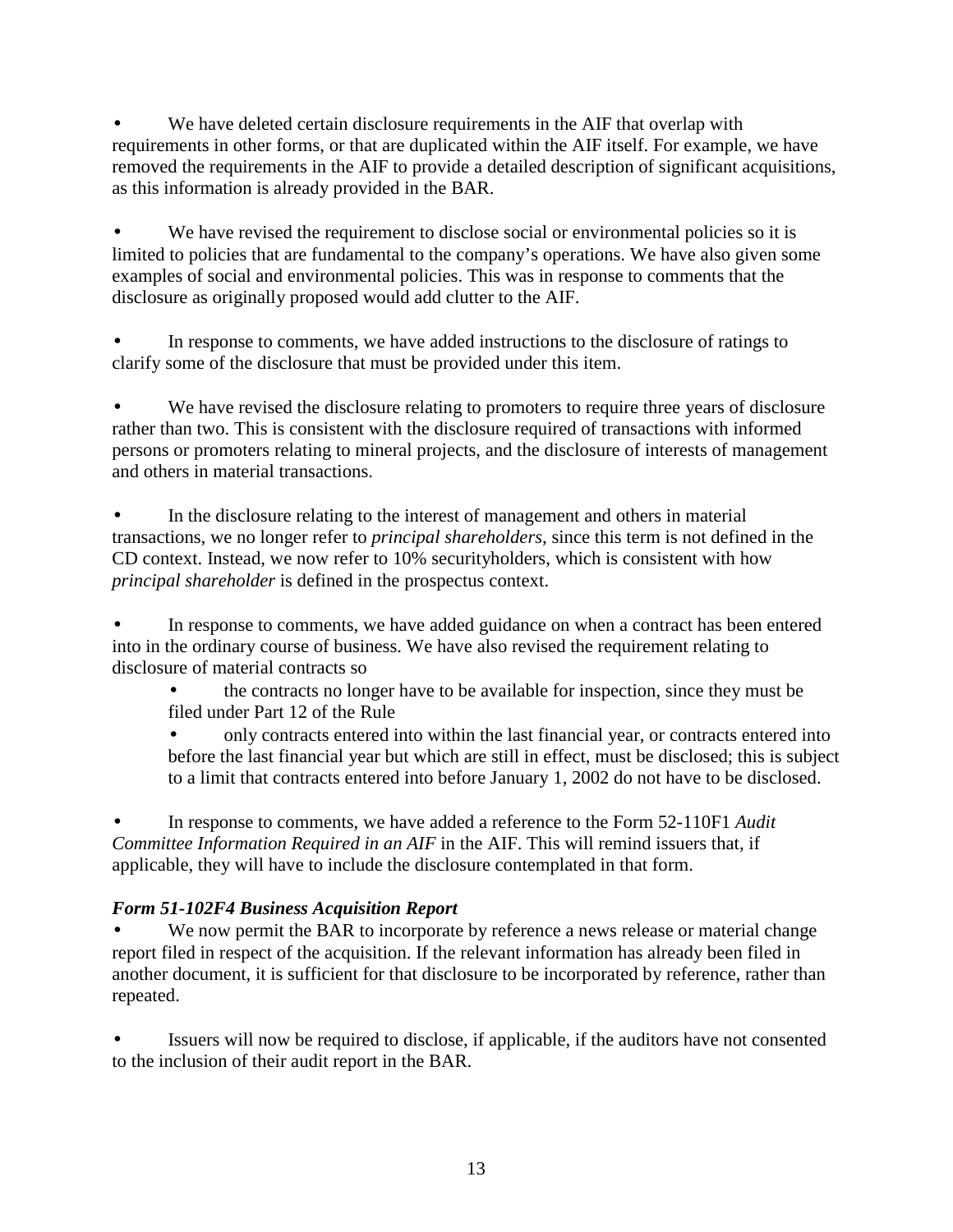# *Form 51-102F5 Information Circular*

The requirement for issuers to provide copies of any document incorporated by reference into the information circular before the meeting has been removed. The requirement is now simply for the issuer to provide a copy *promptly*. As commenters pointed out, the requirement for copies to be delivered before the meeting could be unreasonable, if the request is received very close to the time of the meeting. The requirement for copies to be delivered *promptly* is sufficient.

We have clarified that, if a document is incorporated by reference into the information circular, the document must be filed with the information circular, if the document has not been previously filed.

In the requirements relating to equity compensation plans, we have clarified that issuers must disclose plan information for each class of securities separately.

We have increased the amount of routine indebtedness that does not have to disclosed from \$25,000 to \$50,000.

In response to comments, we have re-inserted the requirement for issuers to disclose how securityholders may request copies of the financial statements and MD&A.

# *Form 51-102F6 Executive Compensation Form*

• We have replaced the references to *restricted stock* with *shares or units that are subject to restrictions on resale*. This avoids the use of technical terms from the Handbook that may not be understood generally.

In response to comments, we have revised the definition of NEO as follows:

• chief financial officers are now included, regardless of the amount of compensation they receive, as these officers serve a significant function for the company but, particularly for smaller issuers, may not receive compensation above the threshold

we reduced the number of other executive officers that disclosure must be provided for from four to three so that the total number of officers captured by the definition remains the same

we have increased the threshold for disclosure for other executive officers from \$100,000 to \$150,000 to reflect increases in executive salaries and inflation

We have clarified that disclosure in the summary compensation table should include disclosure of contributions to assist the NEO in purchasing shares, unless the contributions were available to employees generally. This was already contemplated in the instructions, but was unclear as formerly drafted.

We have clarified that the compensation committee members do not have to sign the compensation report in the executive compensation form. The members of the committee must be named, and, if a member disagrees with the content of the report, certain information must be provided.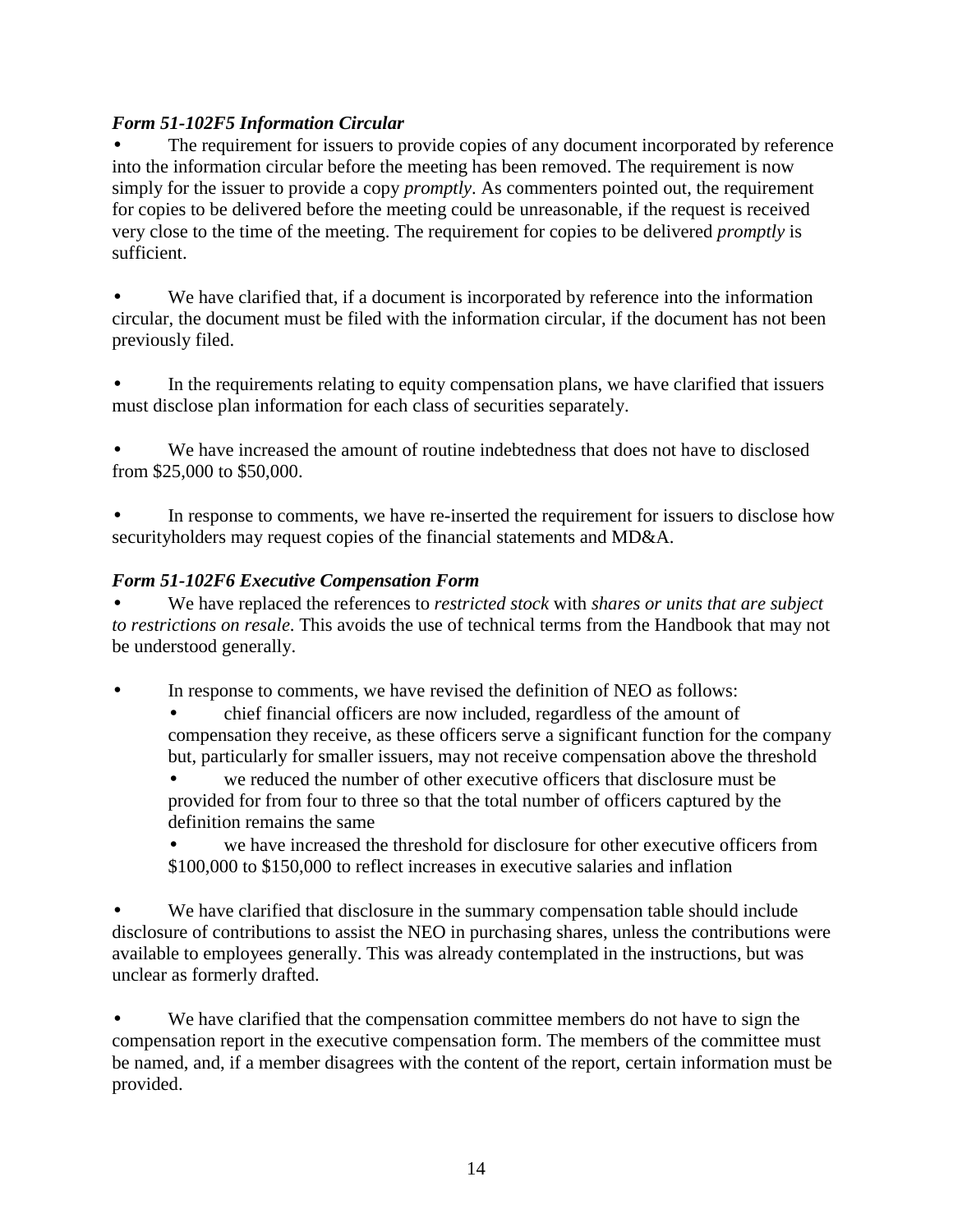# *The Policy*

The Policy has been amended to reflect some of the changes to the Rule described above. For example,

- the discussion of the disclosure of auditor involvement in the interim financial statements has been updated
- the discussion relating to the approval of interim financial statements has been updated to reflect that the audit committee may approve the interim financial statements.

• We have added a reference to Multilateral Instrument 52-109 *Certification of Disclosure in Companies' Annual and Interim Filings* as a reminder to issuers that are subject to that instrument.

We have noted in the Policy that financial statements, and certain operating statements and financial information required to be filed under the Rule, must comply with National Instrument 52-107 *Acceptable Accounting principles, Auditing Standards and Reporting Currency* (NI 52-107). The Policy also notes that disclosing financial information in a news release without disclosing the accounting principles used is inconsistent with NI 52-107.

The Policy confirms that, in most circumstances, the Rule requires that the auditor's report filed with the annual financial statements cover both the most recently completed financial year, and the comparative period presented in the financial statements.

The Policy has been updated to reflect the clarifications made to the requirements in the Rule relating to the delivery of financial statements and MD&A. The Policy also clarifies that, if a securityholder does not request the financial statements and MD&A, this will override a beneficial securityholder's standing instructions given under NI 54-101, to the extent those instructions relate to the delivery of financial statements.

The Policy notes that issuers are not required to send an annual request form under Part 5 of the Rule, since the request form sent under Part 4 relates to both the financial statements and the MD&A applicable to those financial statements.

The Policy now provides guidance as to how an issuer should interpret the requirements relating to filing financial statements after a reverse takeover.

In response to comments, the Policy notes that the requirement to file a notice of change in corporate structure may be satisfied by filing a copy of the material change report or news release relating to the change. The material change report or news release must contain all the information required in the notice.

• Guidance has been provided relating to the disclosure in the AIF of asset-backed securities. The disclosure is consistent with the guidance that was provided in Companion Policy 44-101CP.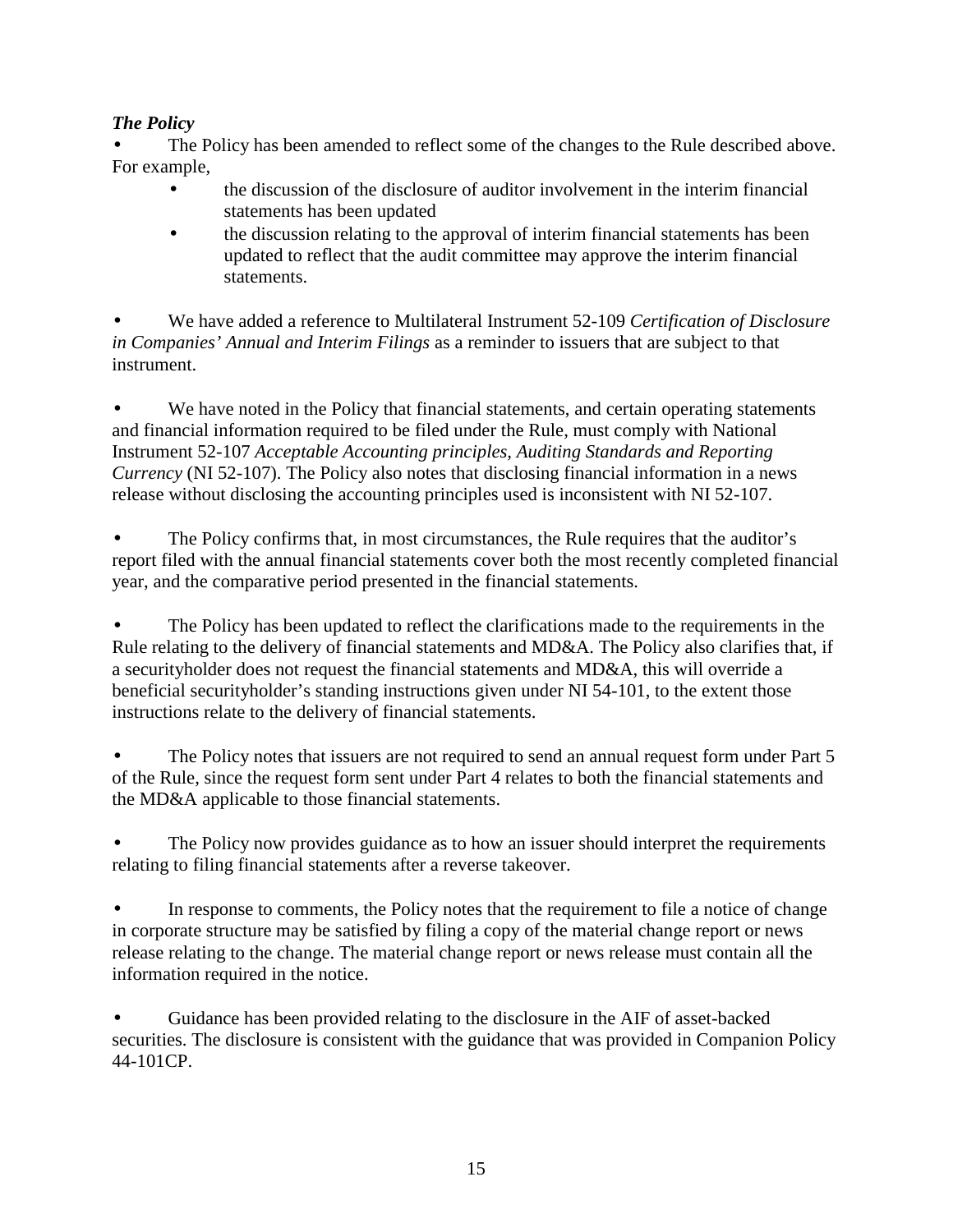• The Policy notes that SEC issuers may satisfy the requirement to file a BAR by filing copies of their filings with the SEC, if those filings contain all of the information, including financial statements, required in the BAR.

• In response to comments, we have added guidance on when a contract has been entered into in the ordinary course of business.

• In response to comments, guidance has been added regarding the documents that must be filed under Part 12 of the Rule.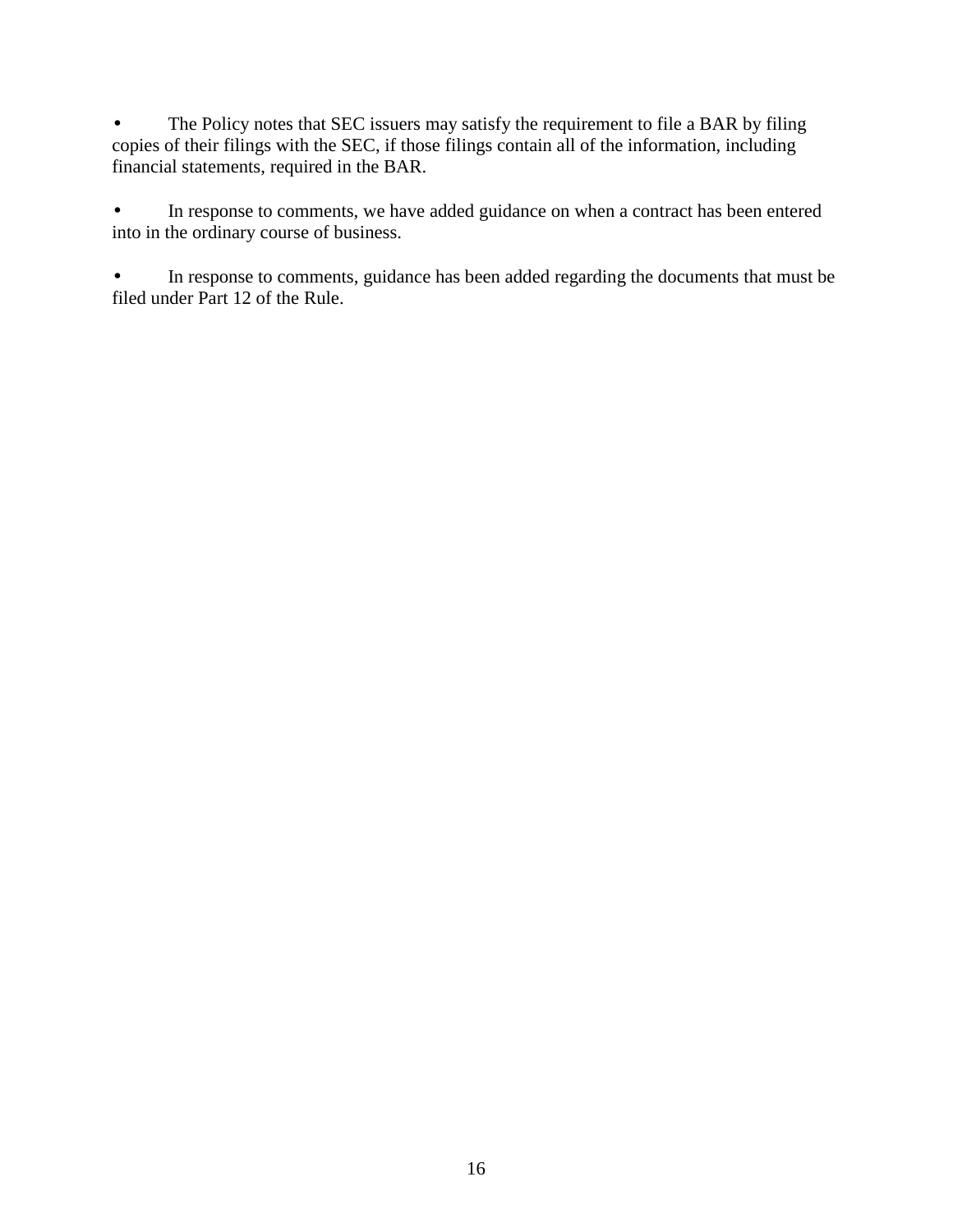### **Appendix B**

#### **Summary of Comments and CSA Responses**

### **Table of Contents**

- **Part Title**
- Part I Background
- **Part II National Instrument 51-102** *Continuous Disclosure Obligations*

#### **Comments in Response to Questions In Original Notice**

- 1. Filing documents
- 2. Business acquisition disclosure
- 3. Disclosure of auditor review of interim financial statements
- 4. Added MD&A disclosure

#### **Part III Other comments on the Rule**

- General comments
- Part 1 Definitions
- Part 4 Financial statements
- Part 5 AIFs and Form 51-102F1
- Part 6 MD&A and Form 51-102F2
- Part 7 Material change reporting and Form 51-102F3
- Part 8 Business acquisition report and Form 51-102F4
- Part 9 Proxy solicitation and information circulars and Forms 51-102F5 and 51-102F6
- Part 11 Additional filing requirements
- Part 12 Filing of material documents
- Part 13 Exemptions
- Part 14 Effective Date and Transition

#### **Part IV Companion Policy 51-102CP** *Continuous Disclosure Obligations*

- Part 3 Financial statements
- Part 7 Electronic delivery of documents
- Part 8 Business acquisition reports

### **Schedule 1 List of commenters**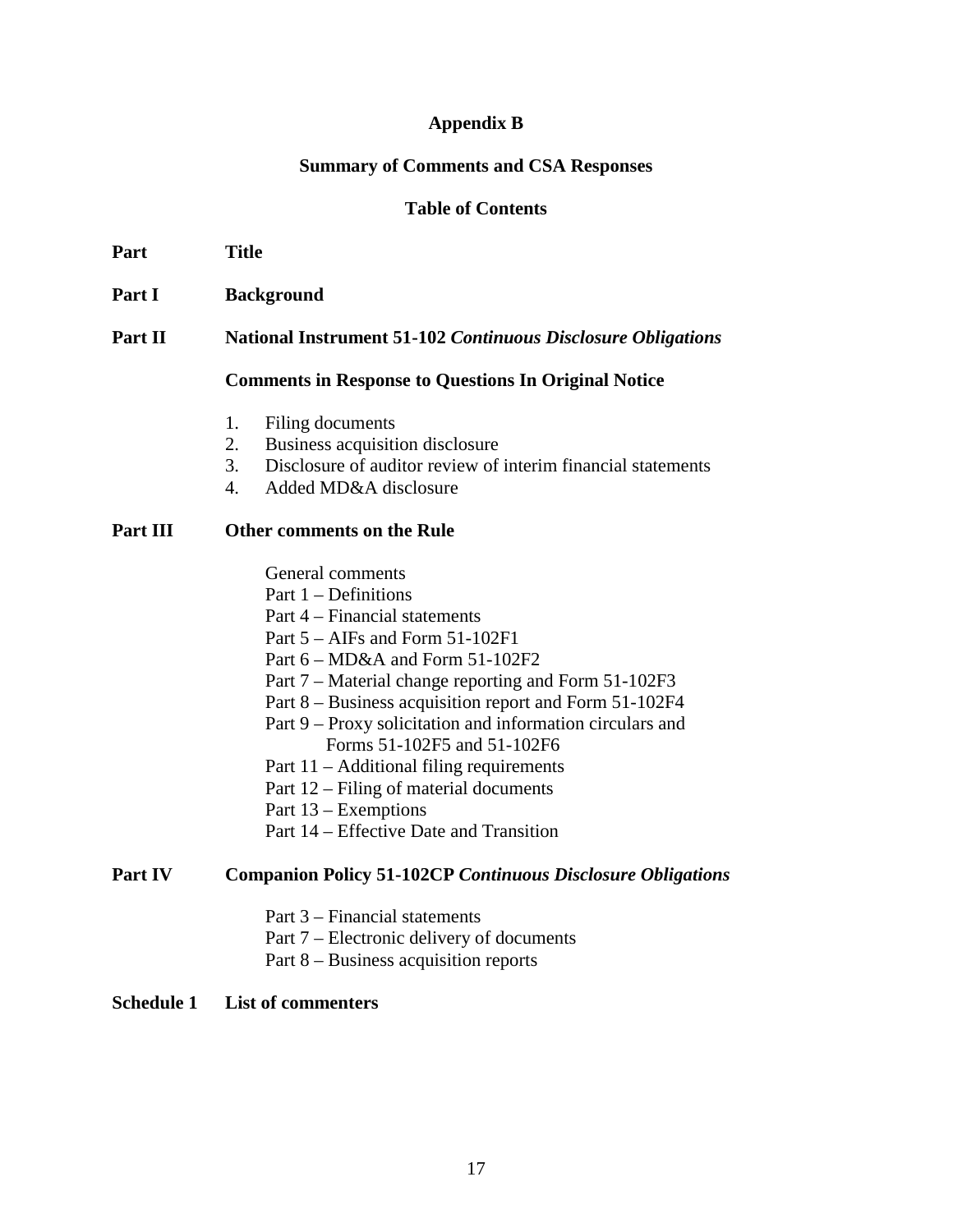# **Summary of Comments and CSA Responses**

# **Part I Background**

On June 20, 2003 the CSA published for comment revised versions of the Rule and the Foreign Issuer Rule. The comment period expired on August 19, 2002. The CSA received 23 submissions from the commenters identified in Schedule 1.

The CSA have considered the comments received and thank all commenters for providing their comments.

The questions contained in the CSA Notice to the Rule (the 2003 Notice) and the comments received in response to them are summarized below. The item numbers below correspond to the question numbers in the 2003 Notice. Below the comments that respond to specific questions in the 2003 Notice, we have summarized numerous other comments on the Rule.

The section references in this summary are to the sections in the Rule as published. The section numbers in square parentheses are the corresponding section references in the current version of the Rule.

The comments and responses relating to the Foreign Issuer Rule are set out as an appendix to the Notice relating to on the Foreign Issuer Rule. Comments that related to other CSA projects, such as proposed Multilateral Instrument 52-109 *Certification of Disclosure in Companies' Annual and Interim Filings* (MI 52-109) and Multilateral Instrument 52-110 *Audit Committees* (MI 52- 110) have been forwarded to the appropriate committees.

# **Part II National Instrument 51-102** *Continuous Disclosure Obligations*

# **Comments in response to questions in 2003 Notice**

# **1. Filing documents**

*Question: Part 11 of the Rule requires reporting issuers to file copies of any materials they send to their securityholders. Part 12 of the Rule requires reporting issuers to file copies of contracts that create or materially affect the rights of their securityholders.* 

*(a) We propose to limit these requirements to instances in which securities of the class are held by more than 50 securityholders. This is to prevent issuers from having to file documents that relate to isolated securityholders, such as a bank holding security in connection with a business loan, if the bank is the only holder of that class of security. Is this the correct approach, or should copies of all materials sent to securityholders and all agreements that affect the rights of securityholders, regardless of the number of securityholders, be required to be filed?* 

Three commenters said the requirement should apply regardless of the number of securityholders in the class.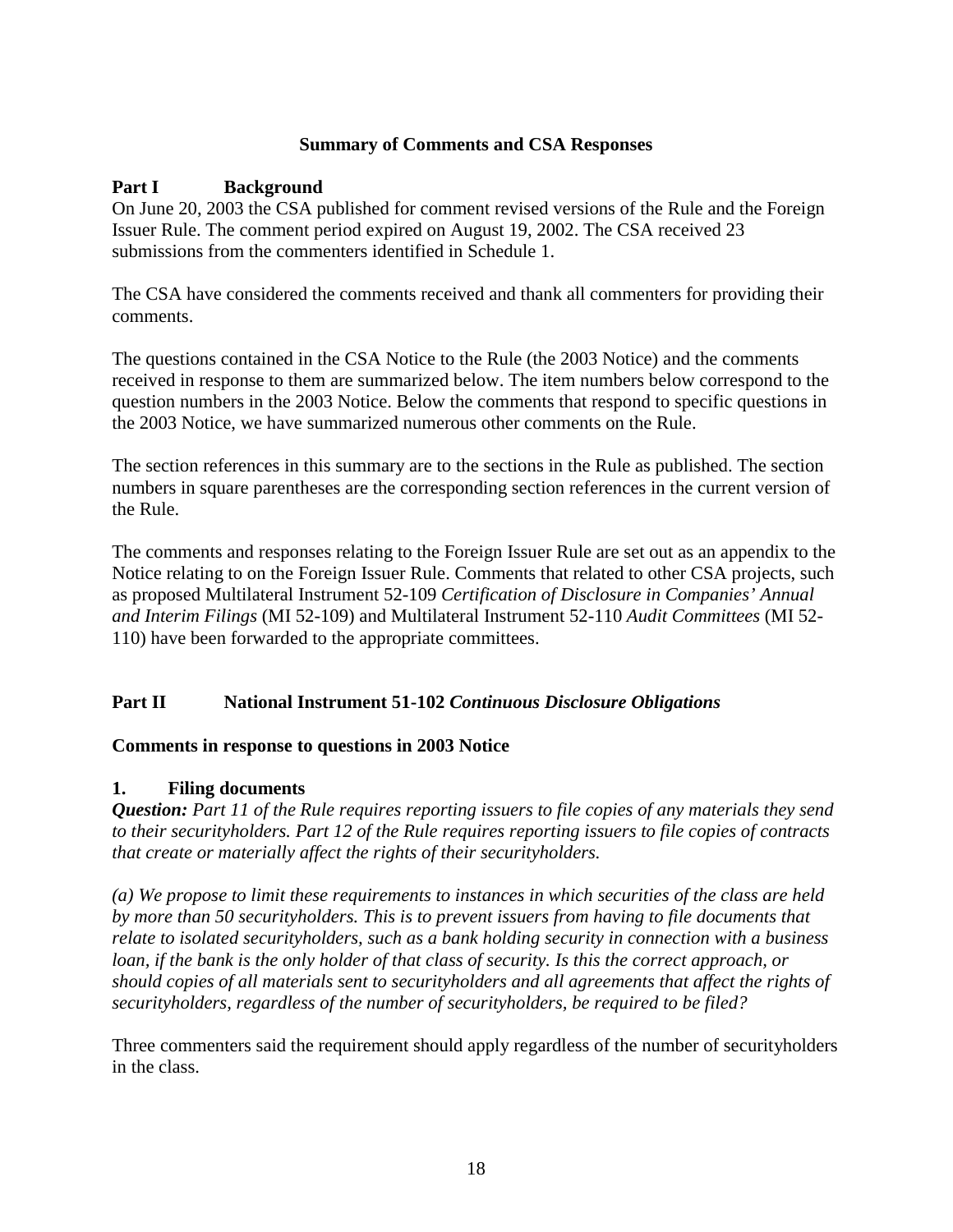One commenter said all information sent to securityholders of reporting issuers, other than purely promotional or marketing information, should be required to be filed, as the current proposal could be considered a form of regulatory sanctioned selective disclosure. The commenter suggested that the cost to the reporting issuer of filing the information is relatively cheap, while the benefits to the market are high from having this information. The commenter would be less concerned if there was clear evidence that the changes affecting one class of securities were not going to affect the other classes of securities.

One commenter said copies of all materials sent to at least 50% of a class of securityholders should be filed, regardless of the number of securityholders in the class.

One commenter said the Rule should not require that copies of materials sent to banks and controlling shareholders be filed. The commenter suggested that only documents sent generally to securityholders should be filed. The commenter questioned if the requirement was even necessary, as existing securities legislation provisions may already address the issue. Alternatively, the commenter supported the 50%/50 securityholder approach.

One commenter agreed with limiting the requirement to circumstances where the class of securities is held by more than 50 securityholders.

One commenter asked if annual reports, if distributed to more than 50% of securityholders of a class of securities, would have to be filed under section 11.1(1).

One commenter said venture issuers should not be required to file materials sent to securityholders, as this would add further cost for venture issuers, who are generally the least able to afford increased costs.

*Response: The CSA disagree that the requirement, as proposed in the 2003 Notice, would be sanctioned selective disclosure, as it does not override any of the existing provisions relating to tipping or trading on undisclosed information. However, the CSA agree that the 50%/50 securityholder formulation does not achieve the desired result. The Rule has been revised to reflect the requirement currently in securities regulations, that is, to require the filing of copies of all material sent by the reporting issuer to its securityholders.* 

*The Rule is intended to encompass all of the current CD requirements. As such, it will replace the current local requirements.* 

Two commenters suggested the 50 securityholder test should be clear as to whether it is referring to registered or beneficial holders. One of the commenters said it should apply to both registered holders and beneficial owners.

*Response: The Rule has been revised to delete the reference to 50 securityholders, so this clarification is no longer required.* 

One commenter said this requirement would require every document, no matter how immaterial, to be filed, if the document is sent to securityholders. For example, issuers would have to file the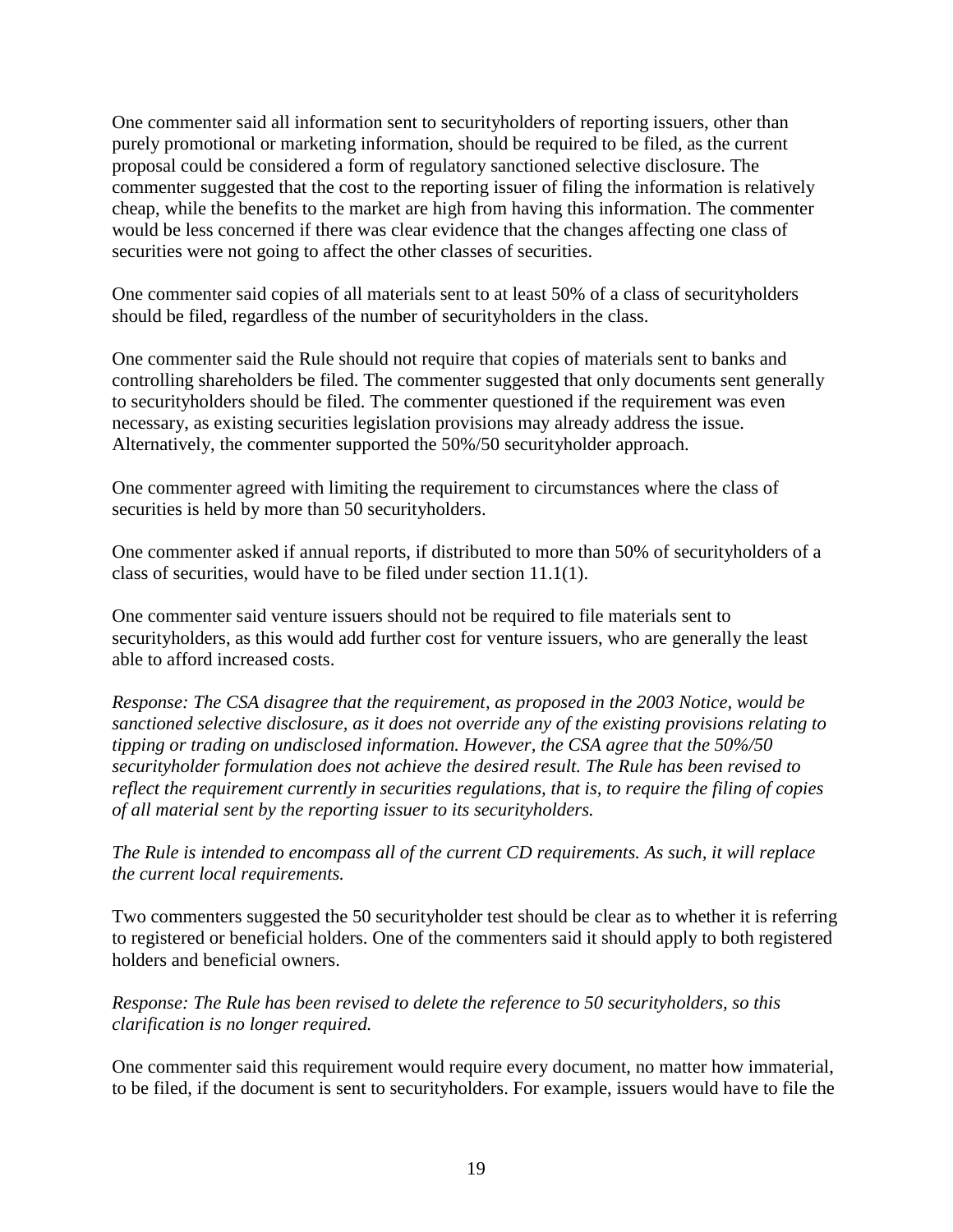return envelope for completed proxies, or letters to securityholders regarding registering for electronic document delivery. If the intention is for these documents not to be filed, the requirement should be limited to disclosure materials only.

*Response: We have revised the Rule as suggested by the commenter.* 

*Question: (b) Should we expand the requirement in Part 12 to require filing of all contracts that are material to the issuer? These contracts are required to be filed with an annual report on Form 10-K, in the US.* 

One commenter said that the filing requirement should not be expanded to apply to all material contracts of the issuer.

One commenter supported the current requirement in the rule - filing of contracts that create or materially affect the rights of securityholders.

Two commenters said the requirement should be expanded to include all contracts material to the issuer. One commenter said this requirement should be in addition to the requirement to file materials that affect the rights of securityholders.

One commenter agreed with the concept of filing all contracts that are material to the issuer, subject to confidentiality concerns. The commenter noted though, that the US requirement is part of a CD system that is arguably not as rigorous as the Canadian system. In the US, many of the filed documents are also deleted from the public file for confidentiality reasons.

One commenter said the requirement to file copies of contracts that materially affect the rights or obligations of securityholders is unclear. The obligation should be to file copies of contracts that would reasonably be regarded as material to the investor regardless of whether they create or affect rights or obligations.

*Response: Based on the majority of the comments received, we have expanded the requirement to apply to all material contracts of the issuer, other than contracts entered into in the ordinary course of business. The requirement is now consistent with the disclosure requirement in the annual information form (AIF) so that the material contracts disclosed in the AIF will have to be filed under Part 12. We have added guidance to the Companion Policy to the Rule (the Policy) and an instruction to the AIF Form to clarify what is meant by contracts entered into in the ordinary course of business. In light of this guidance, we expect the scope of contracts that will have to be filed under Part 12 will be limited to those contracts that an investor would not expect to exist, given the industry the reporting issuer operates within. Also, Part 12 of the Rule permits issuers to edit material contracts to delete portions that contain confidential, competitive or commercially sensitive information.* 

One commenter said the requirement was unclear as drafted. If the intent was to require indentures governing certain securityholders to be filed, this should be clarified. If the intent is for all material contracts to be filed, then the requirement is too onerous for venture issuers, as almost every contract will be material for a venture issuer. Venture issuers will already be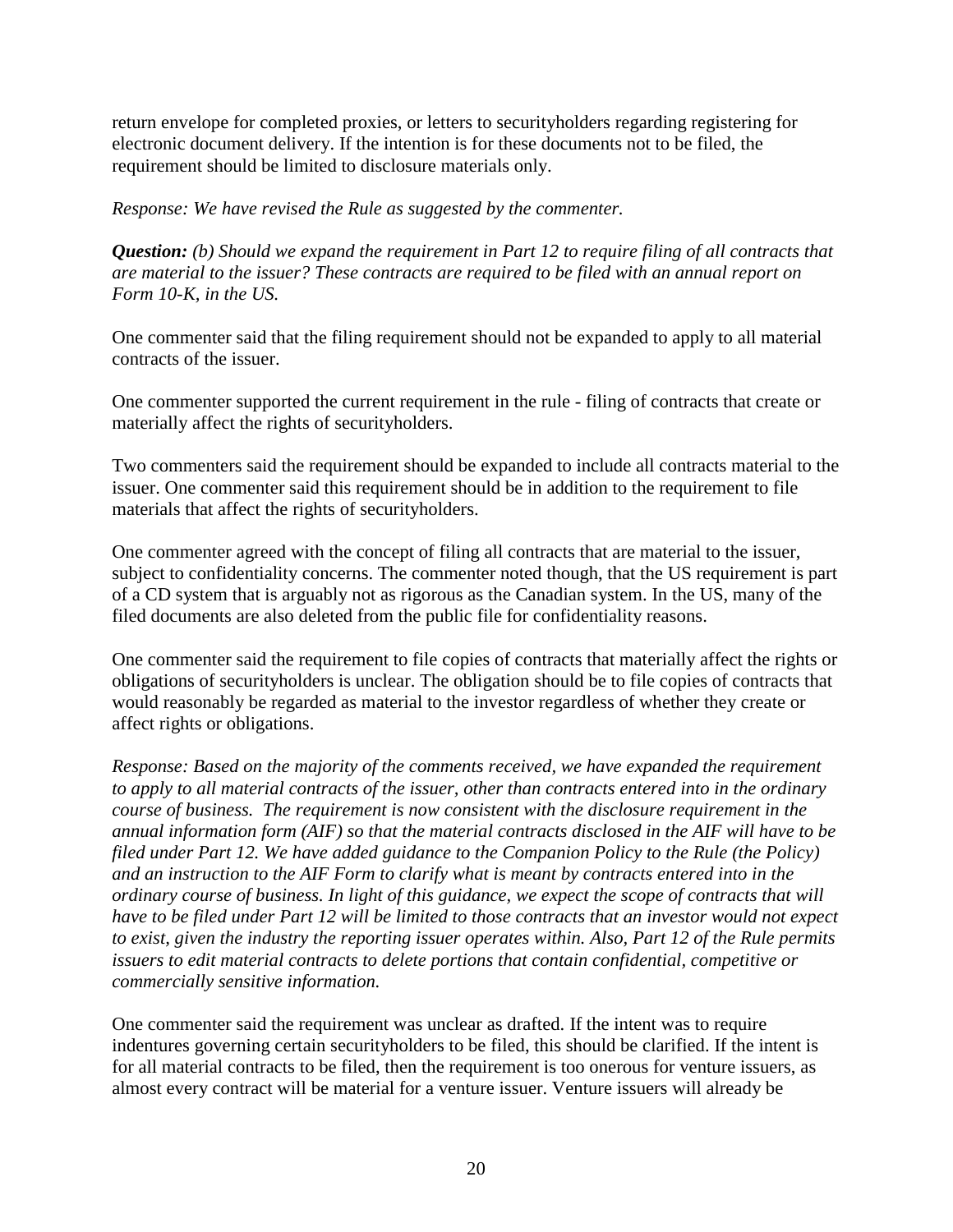issuing a press release and filing a material change report, and most investors will rely on the summaries in those documents anyway. Given this, the requirement should not apply to venture issuers.

*Response: As discussed above, we have revised the requirement regarding filing contracts so that it requires the filing of all contracts that materially affect the issuer, other than those entered into in the ordinary course of business. Once the reporting issuer considers its contracts in the context of its business and the industry that it operates within, we expect the scope of contracts that will have to be filed under Part 12 will be quite narrow.* 

# **2. Business acquisition disclosure**

*Question: The Rule would require the filing of a BAR [business acquisition report], in addition to any material change report filed in respect of the acquisition, within 75 days after completion of the significant acquisition. This requirement is meant to achieve greater consistency with the prospectus rules implemented in 2000, and to provide investors in the secondary market, on a relatively timely basis, the type of information currently required for primary market prospectus investors. The requirement is based on meeting certain defined thresholds of significance. It is patterned after a requirement of US federal securities law.* 

*(a) Is this approach appropriate? Would it be more appropriate, for some or all classes of reporting issuer, to recast the BAR requirement as a subset of the material change reporting requirement, governed by the same trigger - the occurrence of a material change?* 

Two commenters agreed with the approach in the Rule. The commenters did not believe the BAR requirement should be a subset of the material change report requirement. One of the commenters noted the approach in the Rule is consistent with the prospectus rules, so people are familiar with the concepts. The commenter said the material change requirement is more subjective, and is frequently applied inconsistently.

Three commenters said that the BAR should be recast as a subset of material change reporting. Two of the commenters said this would make the information more relevant, as the change report would be filed within 10 days, possibly as a series of material change reports filed as new information about the acquisition becomes available. One commenter said this approach would also permit issuers to withhold competitively sensitive material by filing confidential reports. The commenter suggested that, if this change is made, the Rule should require less detailed disclosure about the acquisition. One of the commenters said this would require the financial statement requirement to be more flexible and allow alternative disclosure where the financial statements do not exist.

One commenter said that, if the BAR became a subset of the material change reporting requirement, the deadline should not be made shorter than the proposed 75 days. Issuers should have 10 days to file their material change reports, but 75 days to file their BAR.

One commenter said the BAR should not be a subset of the material change reporting requirement if the BAR must be accompanied by historical audited and *pro forma* financial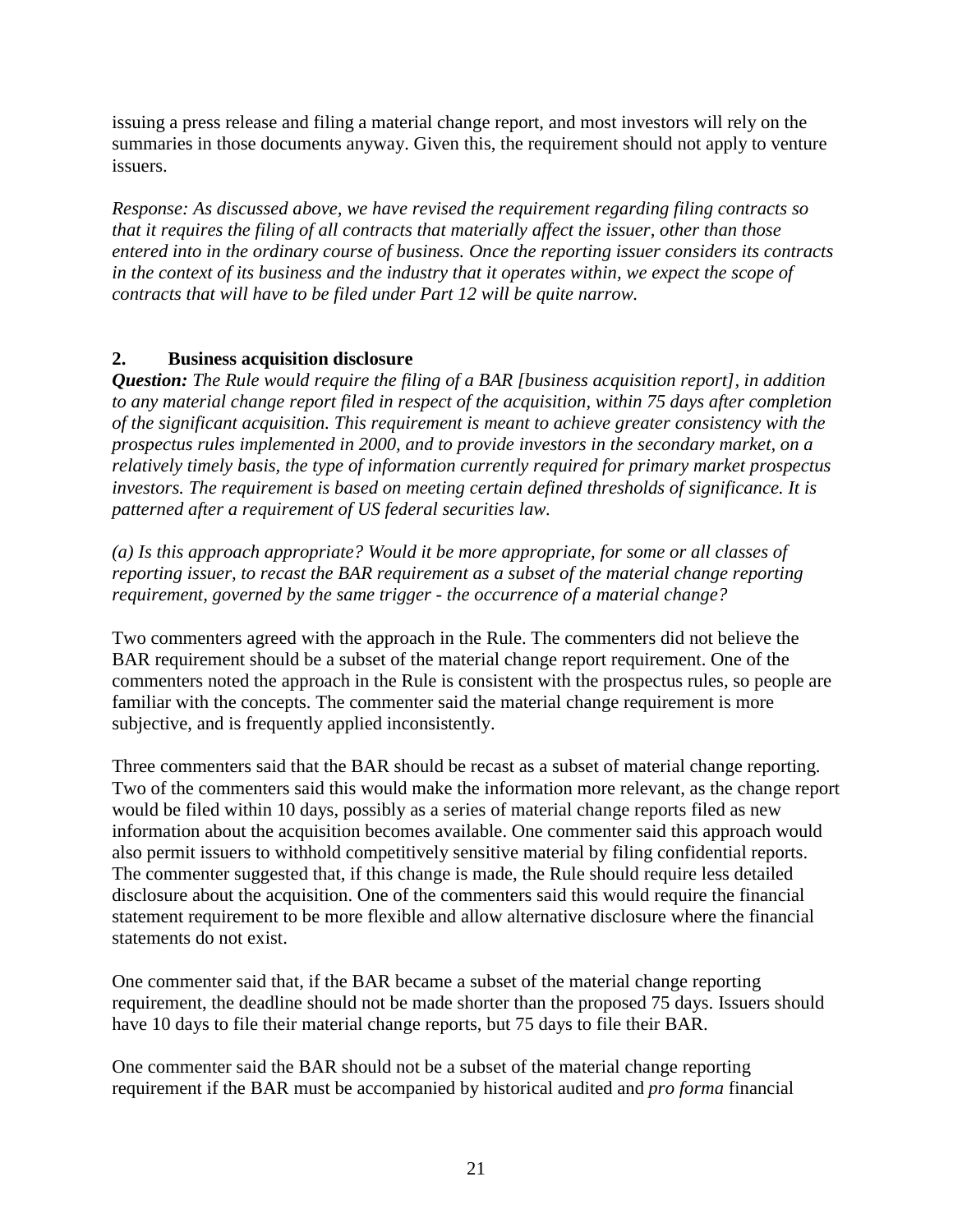statements. It would not be reasonable to expect issuers to comply with the financial requirements in the time frames contemplated for material change reporting.

*Response: We have decided to maintain the separation between the BAR and material change reporting. The CSA remain of the view that it is important to have the prescribed financial statement disclosure for an acquisition that satisfies the significance tests in the Rule. In most cases, the issuer will also have to file a material change report, which will give investors the proximate disclosure some commenters suggested was important.* 

*Question: (b) If the BAR requirement is recast as a subset of the material change reporting requirement, should the current thresholds of significance be retained? If so, should they demonstrate materiality in the absence of evidence to the contrary, or merely be guidelines to materiality?* 

Three commenters supported using the thresholds of significance as guidelines, rather than prescriptive tests. Two of the commenters said the tests for significance are too rigid, and not indicative of an issuer's true financial situation. The commenters suggested that re-casting the significance tests as guidelines underscores the need for judgment in assessing an acquisition's impact on the acquirer's economic value.

One commenter said that, if the BAR requirement is recast, the current thresholds of significance should be retained and that they should, in the absence of evidence to the contrary, demonstrate materiality.

One comment suggested that if an acquisition met one of the significance tests in Part 8 of the Rule, it would, in most cases, constitute a material change. The commenter said that it may be preferable, though, to provide specific significance tests for BARs so it is clear when an issuer must satisfy the more onerous BAR requirements.

One commenter said a BAR should only be required to be filed if the acquisition meets the significance thresholds outlined in the Rule.

*Response: As we have decided not to make the BAR requirement a subset of material change reporting, we have maintained the significance tests.* 

# **3. Disclosure of auditor review of interim financial statements**

*Subsection 4.3(3) and section 6.5 of the Rule require that if an auditor has not performed a review of the interim financial statements, a reporting issuer must disclose that fact. These sections also require that if the auditor performed a review and expressed a qualified or adverse communication or denied any assurance, then the reporting issuer must include a written review report from the auditor accompanying the interim financial statements. Section 3.3 of the Policy elaborates that no positive statement is required when an auditor performed a review and provided an unqualified communication.*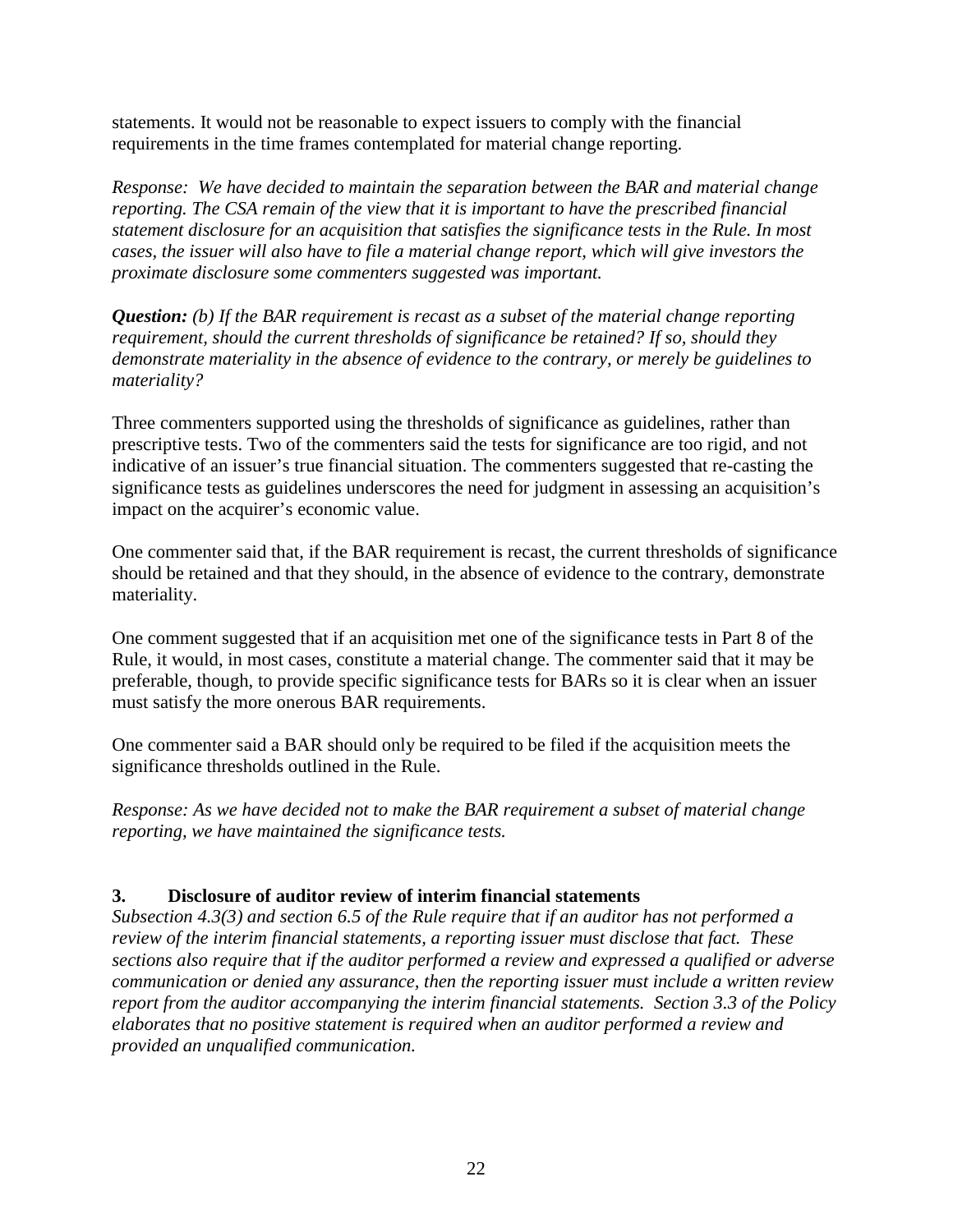*This approach was designed to accommodate the requirement in Section 7050 of the Handbook that, if an auditor's interim review is referred to in any document containing the interim financial statements, the auditor should issue a written interim review report and request that it be included in the document. We understand that the CICA* [Canadian Institute of Chartered Accountants] *Assurance Standards Board currently has a project to amend Section 7050 and this requirement in Section 7050 may be changed. We also understand that the reporting provisions in Section 7050 relating to a scope limitation may be changed; if those provisions of Section 7050 were changed, items (i) and (ii) of subsection 4.3(3)(b) may have to be modified.*

One commenter suggested the CSA should consult with the CICA so reporting issuers do not have a legal obligation that is inconsistent with the professional obligations of their auditors.

*Response: We agree with the commenter that it is important not to impose a legal obligation on issuers that is inconsistent with the auditors' professional obligations. That consideration factored into our decision to not require issuers to disclose that the auditors have reviewed the financial statements if an unqualified review report was issued until the CICA complete their Section 7050 project.* 

*Question: (a) Do you agree with the approach in subsection 4.3(3) and section 6.5 of the Rule? Alternatively, if a review was performed and an unqualified report was provided, should a reporting issuer be required to disclose the fact that a review has been performed? If you recommend the latter, what are the benefits of that disclosure?* 

One commenter disagreed with the approach because readers may infer a greater level of assurance from the term "review". The commenter said that, until section 7050 of the Handbook is revised, there should be no reference to reviews in an issuer's disclosure.

One commenter expressed concern over requiring auditor involvement with venture issuer interim financial statements. The commenter suggested the relative cost would be higher than for senior issuers, and would not be justified by sufficient benefits to investors.

Three commenters agreed with the approach in subsection 4.3(3) and section 6.5.

Two commenters said issuers should be required to disclose whether or not an auditor has reviewed the interim financial statements, as this would simply the requirement. One of the commenters suggested that the Rule should clarify what is meant by a "review" so investors know what comfort they should take from the review.

Two commenters said the Rule should mandate auditor review of interim financial statements.

*Response: We have not changed the approach set out in the Rule. Issuers will be required to disclose only if an auditor has not reviewed the interim financial statements, or if a review was done and a qualified or adverse communication was provided or the auditor denied an assurance. We are not prepared to mandate auditor review of all interim financial statements at this time, although we will keep the matter under review. Until the CICA project considering*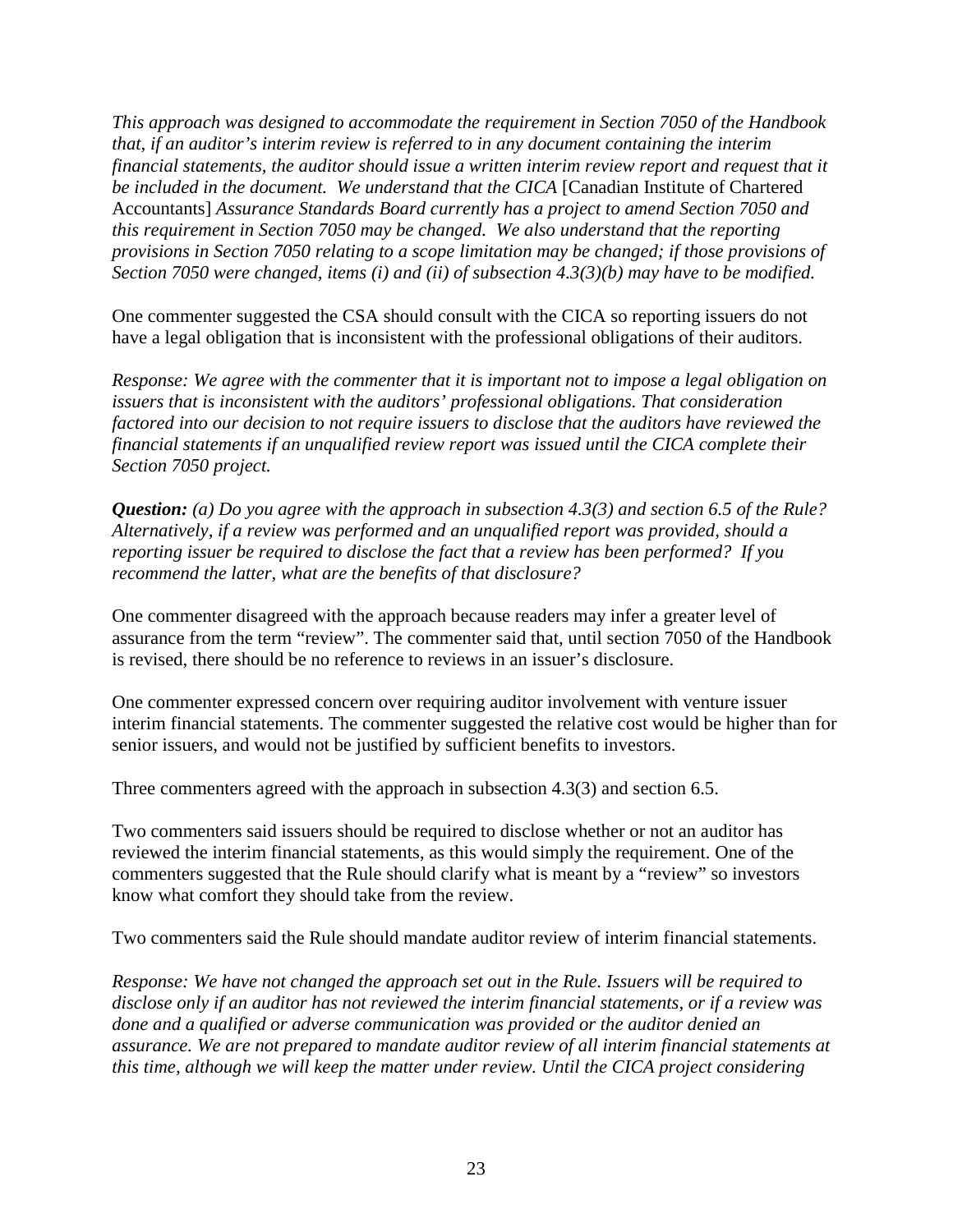*Section 7050 of the Handbook is completed, we do not believe it would be appropriate to mandate disclosure of whether or not a review was done.*

*Question: (b) Where a review was performed and an unqualified report was provided, if a reporting issuer discloses that a review has been performed, should the review report from the auditor accompany the financial statements?* 

Five commenters said that, if there is a requirement to reference the review, or if an issuer voluntary discloses that a review has been performed, the report should be included with the financial statements. The reasons given by some of the commenters were

• the nature and limitations should be clearly disclosed in a report

• the report would inform securityholders of the auditor's opinion, which is very important information to a securityholder

• the report will inform readers of the limited nature of the review, and so the limited nature of the assurance that should be derived from it; without the report, readers may ascribe too high a degree of assurance to the auditor's review.

One commenter suggested that, if the auditor expressed a qualified or adverse opinion, or denied any assurance, this would be material information and the issuer should include a written review report with the statements.

One commenter said there is no need to file a copy of the review report if an unqualified review has been done.

*Response: We thank the commenters for their input on this point. We will continue to monitor the changes, if any, to Section 7050 of the Handbook resulting from the CICA's review. If, in the future, we require disclosure of if a review has been performed as a result of changes to Section 7050, these comments will assist us in structuring the requirement. For now, issuers that choose to disclose that a review has been done will be requested by their auditors under Section 7050 of the Handbook to include a copy of the review report.* 

# **4. Added MD&A disclosure**

*Question: In the MD&A [management's discussion and analysis], we propose to require all issuers to discuss off-balance sheet arrangements, and to analyze changes in their accounting policies.* 

*(a) Would it be helpful to include a definition of "off-balance sheet arrangements" to the MD&A? What would you expect the definition would capture?*

One commenter noted that their MD&A Interpretive Release *Disclosure About Off-Balance Sheet Arrangements and Related Exposures* recommends that management disclose the definition it has applied in determining the off-balance sheet arrangements it considered. The commenter suggested it would be useful if the Rule provided a definition or other guidance as to the nature and scope of the off-balance sheet arrangements the requirement applied to.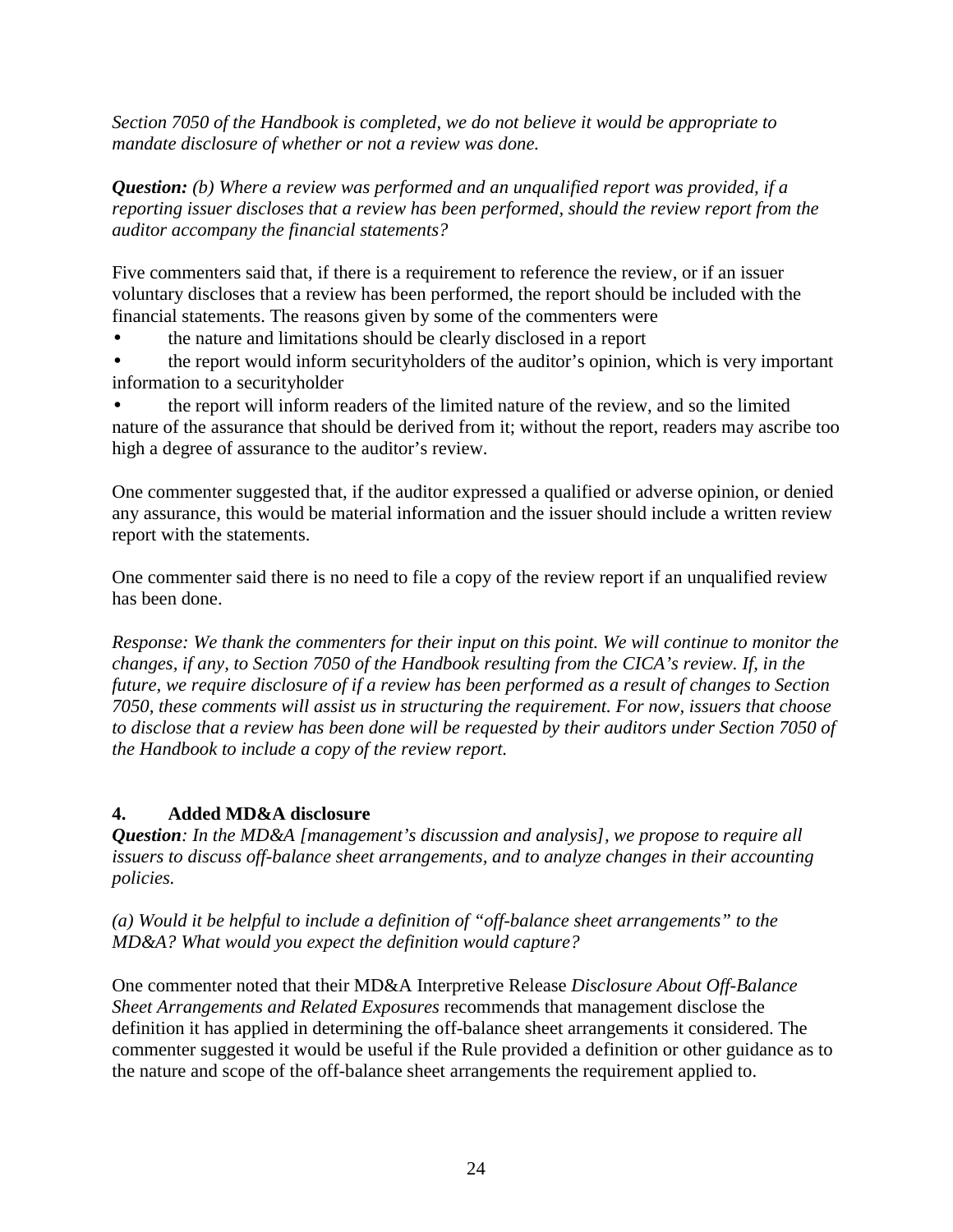Three commenters suggested that the Rule should define *off-balance sheet arrangements*, as it is important to specify what exactly an issuer is required to disclose in the MD&A. One of the commenters suggested the definition should capture all contractual obligations such as, for example, details of operating leases, commodity delivery arrangements, forward sales, and guarantees. Another of the commenters suggested referencing the United States Securities and Exchange Commission (SEC) definition. The third commenter suggested the need for a principles approach could be discussed in the Policy.

Two commenters said there would be benefits if the Rule had a definition harmonized with the SEC definition, which essentially captures guarantees, retained or contingent interests, derivative instruments and interests in unconsolidated entities.

One commenter said the disclosure obligation relating to off-balance sheet arrangements should require disclosure of arrangements that would reasonably be expected to have an impact on the financial condition of the issuer and that would be of interest to an investor.

One commenter said any definition of *off-balance sheet arrangement* will quickly become outdated with the introduction of new financing structures. Generally accepted accounting principles (GAAP) should govern what constitutes an off-balance sheet arrangement so the disclosure will be focussed on material financing arrangements not otherwise reflected on the balance sheet or in the notes.

*Response: We have added guidance to the MD&A of what the term* off-balance sheet arrangement *includes. We provided guidance rather than a prescriptive definition so the requirement will be flexible enough to adapt to changing financing structures. The guidance we have provided is generally consistent with the SEC concept.* 

*Question: (b) The requirement to discuss and analyze changes in accounting policies applies to any accounting policies a reporting issuer expects to adopt subsequent to the date of its financial statement, and to any accounting policies that have been initially adopted during the financial period. We are considering whether this disclosure is appropriate for venture issuers. Should venture issuers be exempted from the requirement to discuss either changes in their accounting policies, or the adoption of an initial accounting policy, or both, and why?*

Five commenters said venture issuers should not be exempt from disclosure relating to accounting policies for the following reasons:

• one commenter said that, because the changes would not have a significant impact for most issuers, they could be easily dealt with by stating that; changes that would have a significant impact should be discussed

• one commenter suggested the cost of disclosing, discussing and analyzing the changes should be minimal, and offset by the benefits of increasing investors' confidence in the issuer's disclosure standards

One commenter said venture issuers should be exempted from the requirement to discuss accounting policies in their MD&A. Disclosure of the impact of the adoption of a new accounting policy is already required in financial statements under GAAP, and further discussion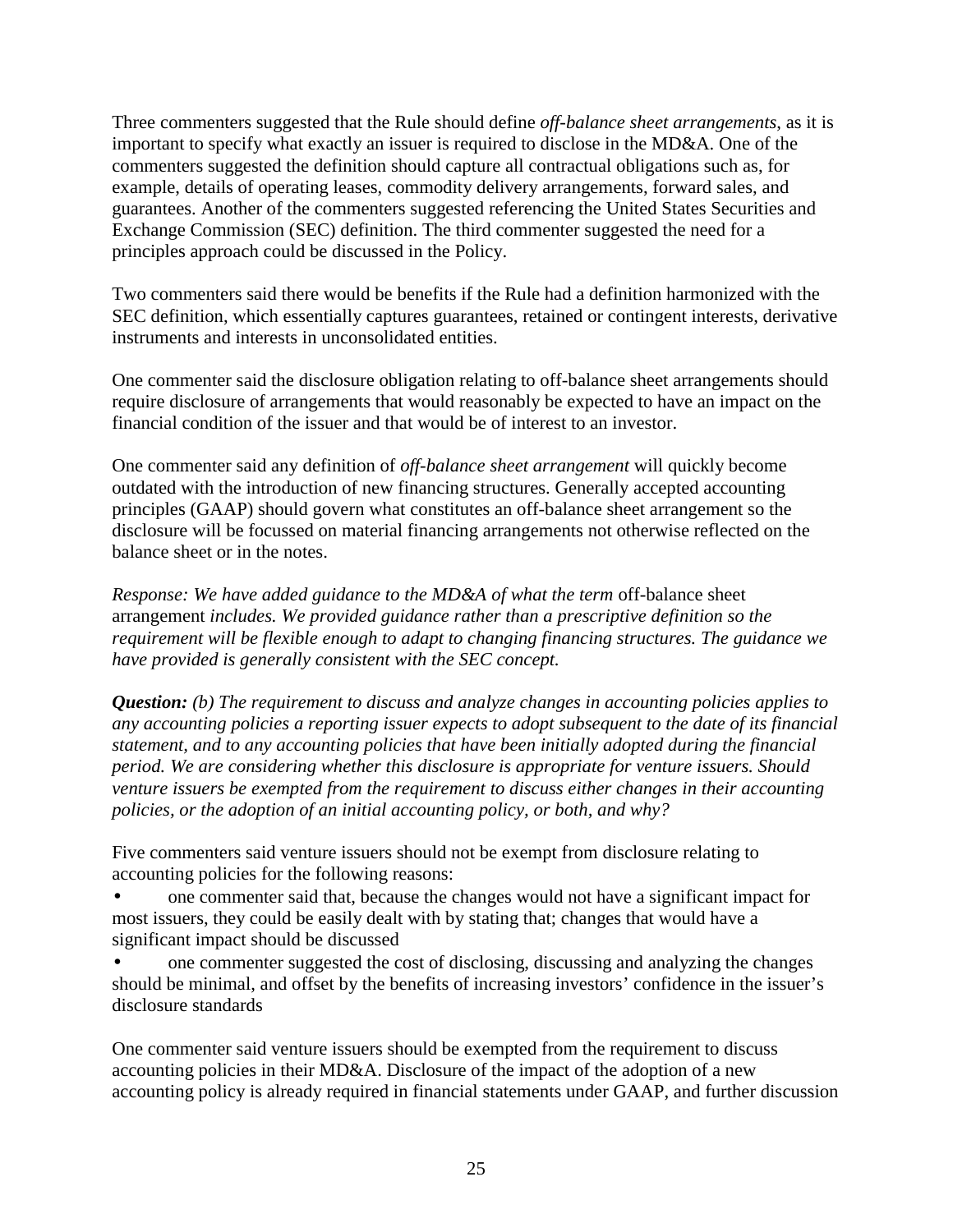in the MD&A will not provide significant additional benefits. The commenter also noted the impact of accounting policies is often unknown until a detailed analysis is performed. The commenter said venture issuers should not be required to do this analysis before an accounting policy becomes effective.

*Response: Consistent with the majority of the comments received, we have not added an exemption to the Rule for venture issuers from the requirement to discuss changes in accounting policies in the MD&A.* 

# **Part III Other comments on the Rule**

The following are additional comments on the Rule. They do not respond to questions posed in the 2003 Notice. The comments generally appear in the same order as the provisions of the Rule they relate to.

# **General comments**

Four commenters supported the goal of developing and implementing harmonized CD obligations in Canada. One of the commenters also supported the objective of enhancing the consistency of disclosure in the primary and secondary markets, and facilitating capital-raising initiatives such as an integrated disclosure system.

Two commenters supported the types of initiatives proposed by the Rule that harmonize Canadian and US requirements. One of the commenters also supported the aspects that are compatible with the multijurisdictional disclosure system (MJDS).

# *No response required.*

One commenter suggested that, in general, the size of public filings should be reduced. The proposals appear to add more length, and the commenter questioned the value of the additions.

*Response: We agree that public filings should not be so long as to be overwhelming. However, the additional disclosure we have added is necessary given the significant number of investment decisions that are based on CD documents. The disclosure issuers are required to provide under the Rule, which is tied to materiality, is relevant to investors in the secondary market.*

One commenter suggested the Rule should include a general exemption if the issuer complies with the laws of the jurisdiction of its incorporation, or where a substantial portion of its business is carried on, like the exemption in section 212 of the Alberta *Securities Act*. Alternatively, the commenter said the CSA should coordinate with the federal government to have duplicative provisions removed from the *Canada Business Corporations Act* (CBCA), and provide interim relief in the meantime.

*Response: We have revised the Rule to provide an exemption from the proxy solicitation requirements for reporting issuers that comply with the requirements of the jurisdiction in which they are incorporated, organized or continued, provided that the requirements are substantially similar to the requirements of Part 9. We have also exempted reporting issuers from the*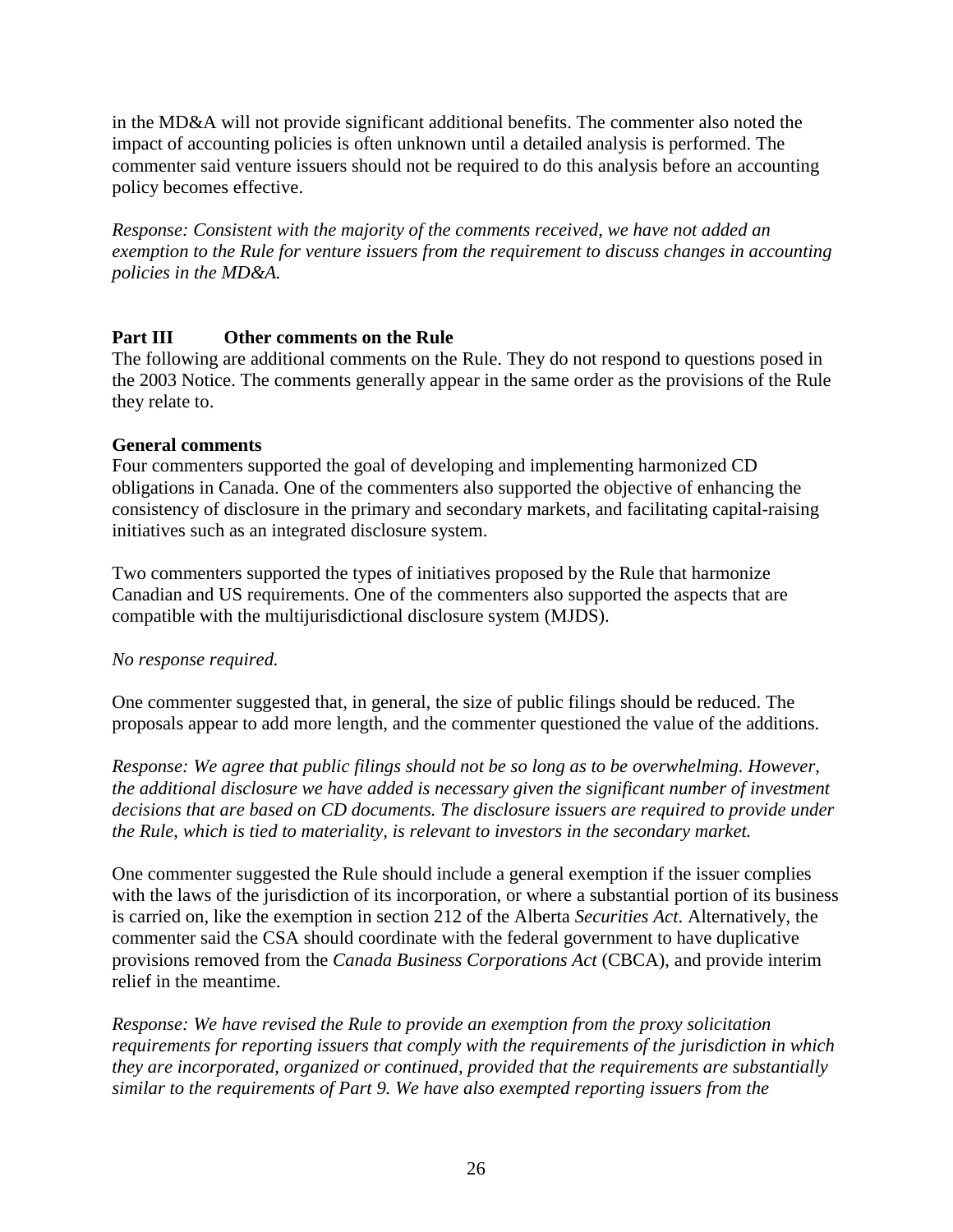*requirement in Part 4 to send a request form, provided they send copies of their annual financial statements and MD&A to their securityholders. This means that issuers that are required to comply with corporate law requirements to mail financial statements will not also have to send the request form. We have not provided a general exemption like the one in section 212 of the Alberta* Securities Act*, as most corporate legislation is not as comprehensive as the requirements in the Rule.* 

One commenter suggested there should be a greater emphasis on plain language in all disclosure documents. The commenter recommended expanding the plain language standards to emulate those required by the SEC. The commenter suggested that plain language saves time and money for investors by giving them more meaningful opportunities to better understand corporate performance and direction, and would raise the standards for many issuers.

*Response: We agree that plain language in disclosure documents is very important. For that reason, most of the forms have instructions requiring issuers to use plain language. We do not think it would be appropriate at this time to emulate the SEC's approach to this issue.* 

One commenter recommended that the proposals in the Rule regarding audit committee review of public disclosures, including press releases about financial results, should be harmonized with the requirements in proposed MI 52-109. The Rule should be harmonized with what is called for in MI 52-109.

*Response: We believe the commenter intended to refer to MI 52-110, rather than MI 52-109, as MI 52-110 will address the obligations of audit committees. We do not believe the obligations in the Rule conflict with what is proposed in MI 52-110. If issuers are subject to both the Rule and MI 52-110, they must comply with both instruments. They can do this without breaching the other instrument.* 

One commenter said the Rule should be drafted to permit the use of technology for delivery of CD documents, without the need for requiring exemptive relief. The commenter asked, as an example, if issuers would be permitted to extract financial information and MD&A if they were filed as part of a single document, like an annual report, or if the entire report will have to be delivered to the securityholders that request the financial statements. The commenter suggested

- adding specific language that would allow the delivery of only relevant parts of a filed document to securityholders, and
- standardizing where information appears in CD documents and how it is labelled.

*Response: We have decided not to be prescriptive in how information in the forms must be organized or labelled, or how documents are to be delivered to securityholders. This will give issuers the maximum amount of flexibility* 

- • *in structuring the disclosure to suit their circumstances,*
- • *developing industry practice in delivering documents, and*
- • *responding to advances in technology to effect delivery.*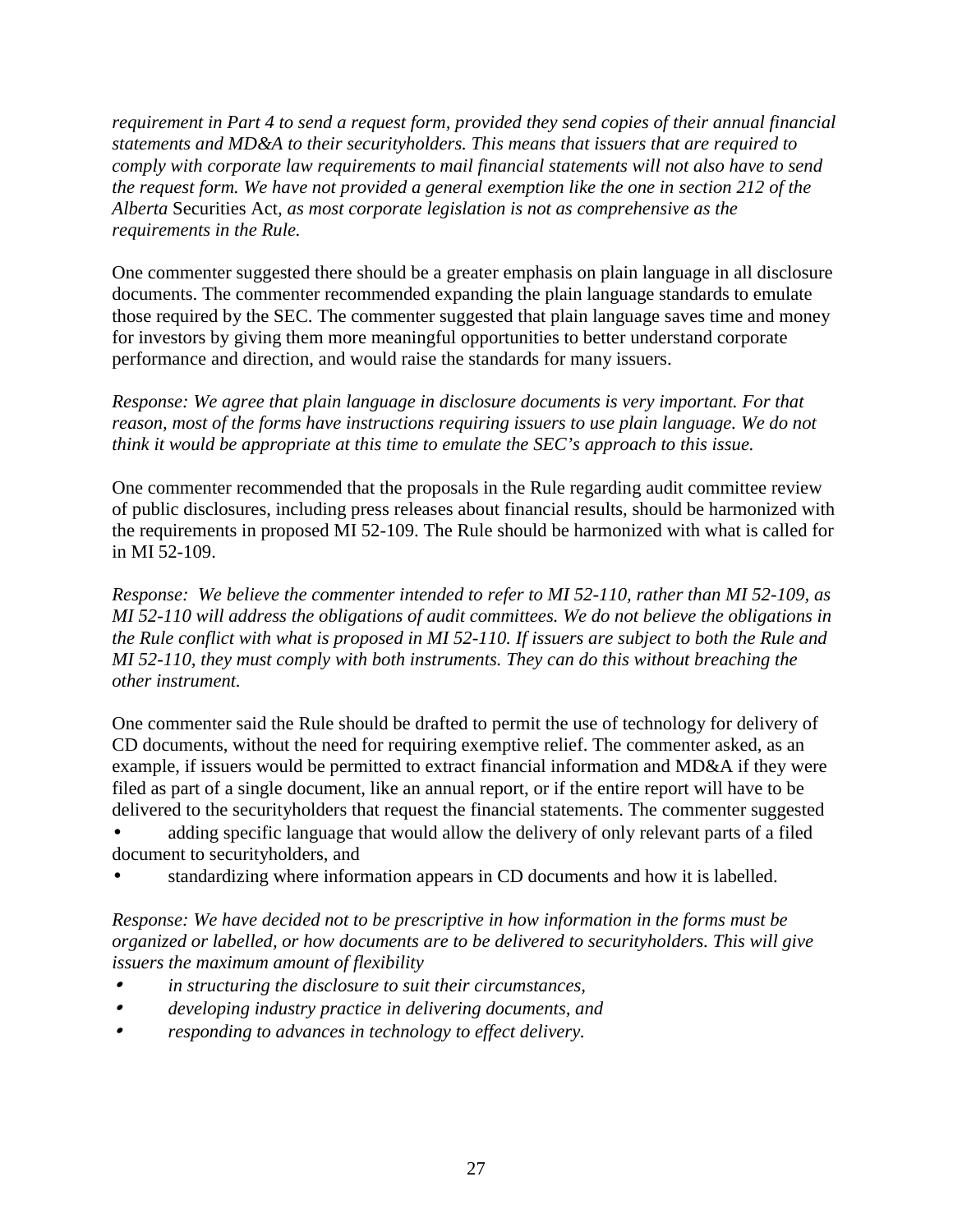Two commenters suggested the Rule or Policy should expressly permit the practice of *householding* of material - that is, delivering one set of materials to all securityholders that share a household.

*Response: We have not revised the Rule to expressly permit the practice of householding materials. The Rule, as it relates to proxy materials, deals only with registered securityholders, while beneficial securityholders have their rights to receive materials set out in National Instrument 54-101* Communication with Beneficial Owners of Securities of Reporting Issuers *(NI 54-101). To be effective, permitting householding of materials must be addressed in both the Rule and in NI 54-101, as approximately 95% of registered securityholders are intermediaries holding on behalf of beneficial owners. We will consider this comment in the context of NI 54- 101, and will make changes to the Rule, as appropriate, if changes are made to NI 54-101.* 

# **Part 1 - Definitions**

One commenter said, generally, definitions referring to the Handbook are difficult for legal practitioners and issuers that use non-Canadian GAAP to apply. The commenter suggested that GAAP-neutral definitions or references should be used in the Rule and in the forms.

*Response: The Handbook is only referenced in two definitions (reverse takeover acquiree, and reverse takeover acquirer). The Handbook provides extensive discussion and guidance relating to these concepts that will be helpful to issuers and their advisors. However, it is impractical to incorporate these lengthy descriptions it into the Rule itself. In these limited circumstances, the cross-references are justified.*

One commenter suggested that the definition of *acquisition of related businesses* [now in Part 8 of the Rule] should be clarified, as the reference to *common event* could mean that two otherwise unrelated acquisitions could be considered related businesses. For example, if both acquisitions were subject to separate regulatory approval. The commenter also suggested paragraph (c) of the definition should be deleted.

*Response: To be a related business, the definition requires the acquisitions to be subject to a single common event. An event such as regulatory approval, for example, would only make the businesses "related" if the regulatory approval of one acquisition is also a condition of the second acquisition.*

One commenter suggested the definition of *asset-backed security* is too broad if it would capture a unit of an income trust that owns 10-year subordinated notes of the underlying company.

*Response: We disagree that the definition is too broad. The term asset-backed security is only used in the AIF. The disclosure required in the AIF for asset-backed securities would be extremely relevant to an income trust that owns 10-year subordinated notes.* 

One commenter suggested *date of acquisition* should be defined as the legal date of closing of the acquisition, which is when control changes, rather than the date of acquisition as determined for accounting purposes under the Handbook.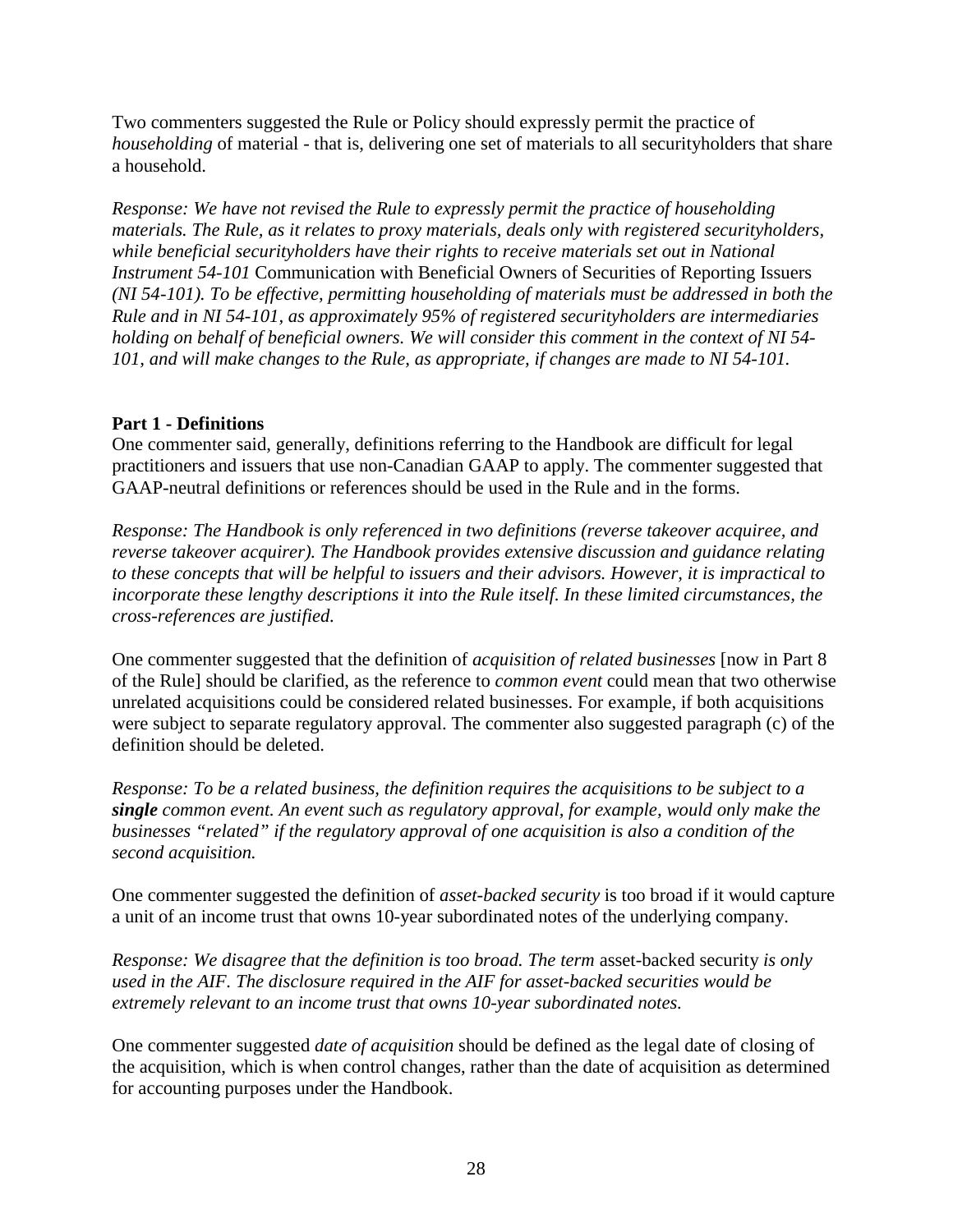*Response: The definition in the Handbook has two branches. The first deals with the date the assets are transferred and the consideration paid. We expect this would usually be the same as the legal date of the closing of the acquisition. The second branch deals with circumstances where the assets themselves have not been transferred, but control over those assets has been transferred. If that is the case, an issuer using Canadian GAAP must start preparing consolidated financial statements. As the issuer has to determine the date of acquisition for accounting purposes so it can prepare its financial statements, it is appropriate for the same factors to be considered in determining when the BAR report must be filed. It would not be appropriate to only use the legal closing date, as that may take place significantly after the control of the assets has been transferred, and after the issuer has started consolidating the acquisition in its financial statements.* 

One commenter said the definition of *equity security* should not include securities that have a residual right to participate in earnings. Instead, it should be limited to a security that carries a residual right to participate in the assets of an issuer on the liquidation or winding-up of the reporting issuer.

*Response: We have deleted the definition of* equity security *in the Rule as the term is already defined in National Instrument 14-101* Definitions*. That definition refers back to the definition of equity security in securities legislation. It would not be appropriate to change that definition, which has been used for many purposes in many different national and multilateral instruments, in this Rule.* 

One commenter said the definition of *exchange-traded security* excludes

- all foreign-listed or quoted securities,
- in provinces other than Ontario, appears to exclude securities listed on the Toronto Stock Exchange (TSX), and,
- in Ontario, excludes securities listed on the TSX Venture Exchange (TSXV).

*Response: The term is only used in the definition of marketplace. As the definition of marketplace also encompasses exchanges and quotation systems, regardless of where they are located, the limitations to the definition of exchange-traded security suggested by the commenter are irrelevant.* 

One commenter suggested paragraphs (e) or (f) of the definition of *executive officer* may be over-broad. There could be a large number of policy-making personnel (for example, in respect of the privacy policy, or the environmental policy) that should not be considered executive officers. The commenter suggested that either *senior officer* or *officer* would be more appropriate, particularly in Parts 10 and 13 of the AIF form, and in the Information Circular form.

*Response: We disagree. The definition of executive officer is designed to capture persons that are directing the operations of the reporting issuer and making its significant decisions. This includes the people responsible for approving a policy direction and ensuring the policy is*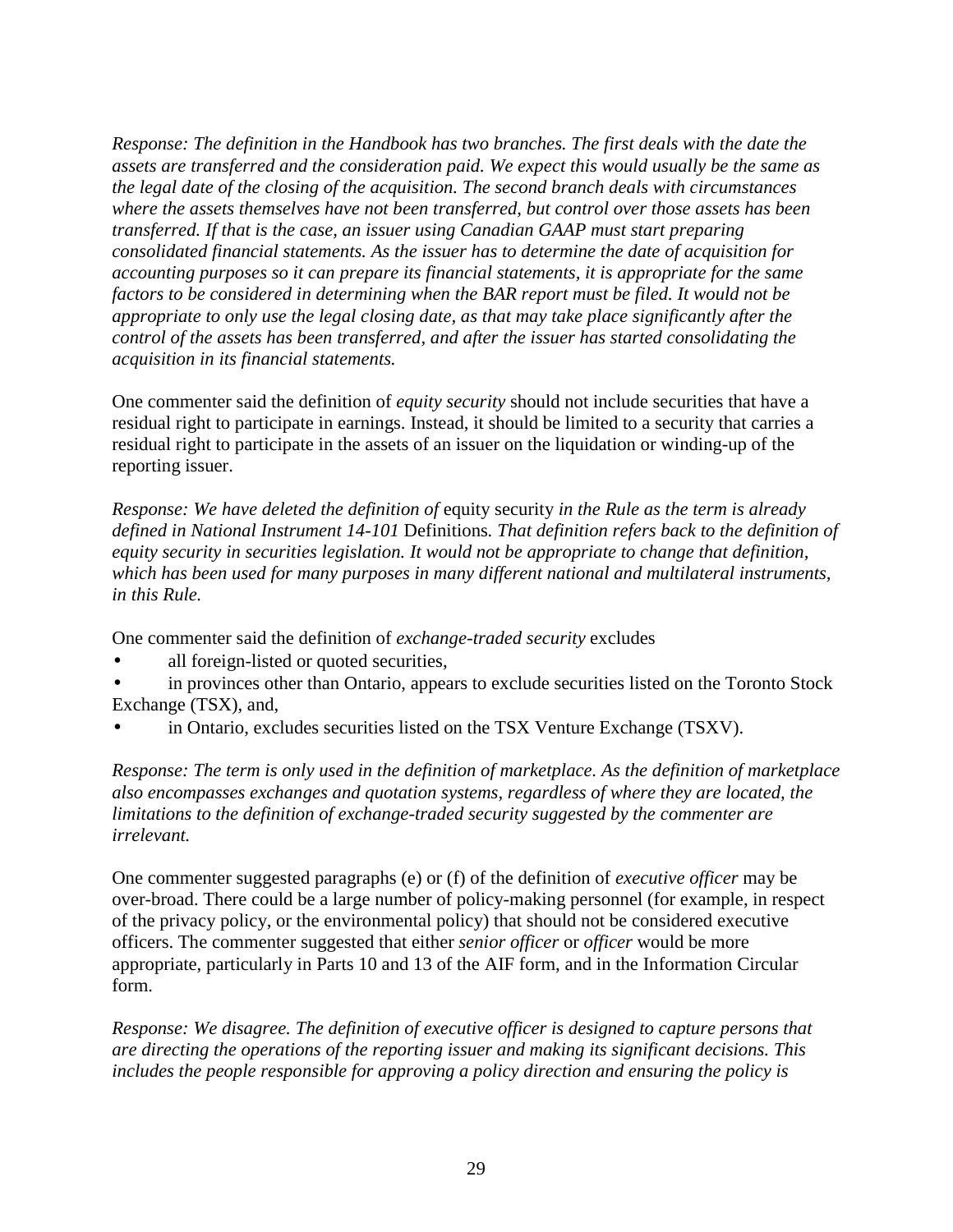*implemented and followed (that is, the making of the policy for the issuer). This group is distinct from those personnel that simply develop the policies for consideration.* 

One commenter suggested the definitions relating to reverse takeovers should not refer to *control*, as the securityholders of the acquired enterprise may not act in concert, and so will not have control. Instead, it should be a numerical test, such as 50% plus 1 aggregate ownership.

*Response: We have added a statement to the Policy to clarify that the term* control*, as used in the reverse takeovers definitions, refers to control in the accounting context. This is distinct from the concept of a* controlled corporation *or a* control person *in securities legislation, which the commenter seems to be alluding to.* 

One commenter supported the introduction of the new definition of *venture issuer* to provide relaxed disclosure and filing obligations for those issuers.

### *No response required.*

One commenter supported the treatment of venture issuers under the Rule, but said the definition will have to be monitored to determine the effect on smaller capitalization issuers that do not meet the definition.

Two commenters approved of the use of a single threshold for differentiating CD requirements among issuers. One of the commenters, though, thought the threshold should be based on the \$75 million market value test, not the issuer's listing. The commenter said a market value test would capture large issuers listed on the TSXV, and prevent small issuers on the TSX from being subject to the more onerous non-venture issuer requirements.

*Response: The listing test is more transparent and easier to understand and apply for investors, who must be able to determine what disclosures they will receive from an issuer they invest in. We recognize that using a listing test, rather than a market value test, will result in some smaller issuers not being able to rely on the exemptions available to venture issuers. If those issuers choose to remain listed on a senior exchange and access the benefits that provides, they should be subject to the associated level of disclosure. Alternatively, those issuers can move to a junior exchange so they can rely on the exemptions for venture issuers.* 

One commenter that NASDAQ SmallCap companies and those listed on the UK AIM market, for example, should be *venture issuers* under the Rule.

*Response: We disagree. NASDAQ SmallCap companies are much larger on average than issuers listed on the TSXV, and are more comparable to TSX listed issuers in Canada.* 

*The majority of issuers that are reporting in Canada that are not foreign issuers entitled to rely on the Foreign Issuer Rule are listed on exchanges in Canada and the US. As a result, we specifically considered those exchanges, and whether it would be appropriate for issuers listed on those exchanges to be considered venture issuers, or not venture issuers. Issuers that are listed on other exchange or quotation systems, such as the UK AIM market, that feel those*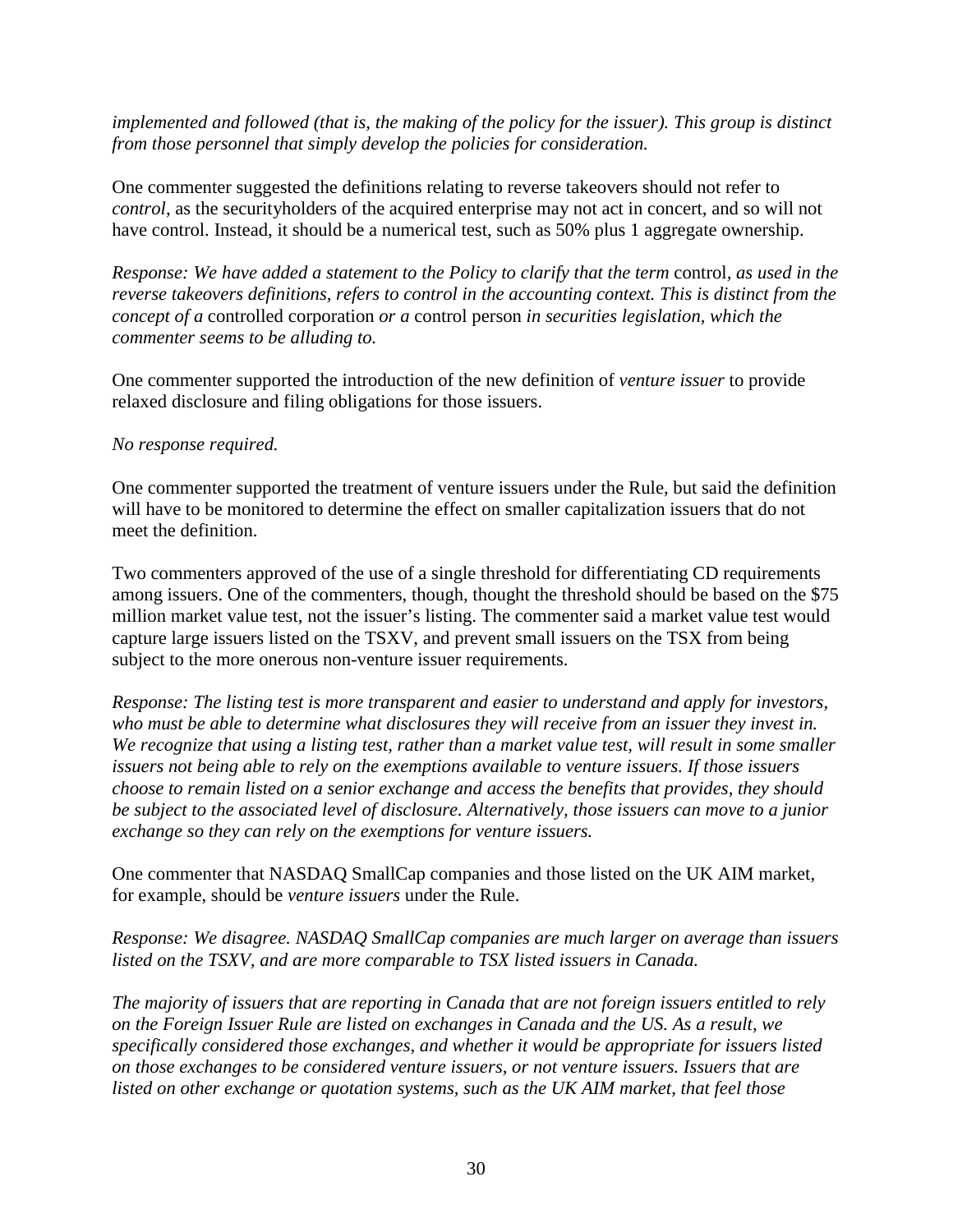*markets are comparable to the TSXV can apply for discretionary relief. If it becomes apparent in the future that Canadian reporting issuers are migrating to foreign junior exchanges, the CSA can consider amending the Rule at that time.* 

# **Part 4 - Financial statements**

# *Section 4.1 Annual Financial Statements and Auditor's Report*

One commenter said subparagraph  $4.1(1)(a)(ii)$  of the Rule should be clarified to indicate if it was intended to require a partial financial year be included in the financial statements.

*Response: We do expect partial years to be included in the financial statements. Section 3.1 of the Policy indicates that the term* financial year *does not necessarily mean a 12 month period.* 

# *Section 4.2 Filing Deadline for Annual Financial Statements*

One commenter expressed concern with the proposed deadline for year-end reporting, given the logistics of having the documents approved, audited, printed, translated, filed, and delivered in the shortened period. The commenter suggested that the quality of the report is more important than shortening the filing deadline.

*Response: The desire of investors for more timely information is not always easily balanced with their desire for heightened reliability. However, we believe that in an environment that increasingly demands, and is capable of furnishing, more timely information, the current filing deadlines are inadequate. We believe that the new filing deadlines, including the different deadlines applicable to venture issuers, reasonably balance the needs for timeliness and reliability. Other changes to the CD requirements, such as removing the requirement to deliver financial statements and MD&A except on request, will also reduce the time it takes to prepare the documents for filing.* 

One commenter was concerned about the impact of the shorter time frames for filing financial statements given section 79 of the Ontario *Securities Act*, which requires issuers to send financial statements filed to their securityholders at the same time as they are filed. The commenter questioned what the impact of the Rule on section 79 will be, since the Rule is silent on this point.

*Response: Section 79 of the Ontario* Securities Act *has already been amended to remove the concurrent delivery requirement, provided the financial statements are sent by the filing deadline. In addition, the Ontario Securities Commission has published for comment Ontario Rule 51-801, which will implement the Rule in Ontario. Under Ontario Rule 51-801, section 79 of the Ontario* Securities Act *will not apply to issuers that comply with section 4.6 of the Rule. Other jurisdictions have published similar local rules for comment that will implement the Rule in their jurisdictions or have proposed amendments to their* Securities Acts*. The specific implementation of the Rule in each local jurisdiction cannot be done within the Rule itself, as it differs from jurisdiction to jurisdiction.* 

# *Section 4.3 Interim Financial Statements*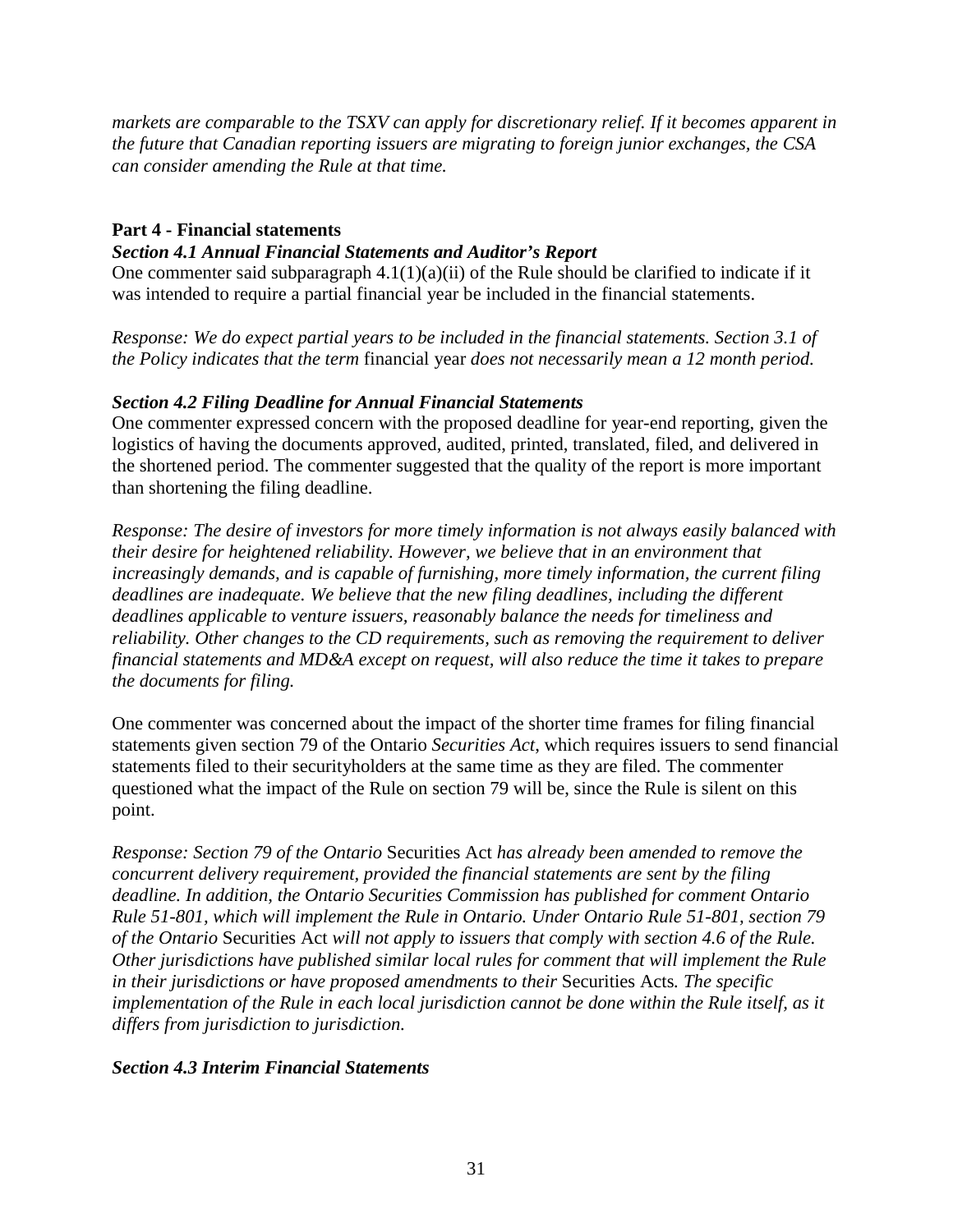Two commenters said disclosure of whether an auditor has reviewed the interim financial statements should be prominent and presented in a consistent location with the interim report. They also suggested that issuers should not be given the alternative of disclosing in their financial statements or MD&A. One of the commenters suggested that, instead, the Rule should require a legend to be placed on the face of the interim financial statements.

One commenter said that disclosure about auditor review of interim financial statements should not be in either the financial statements, or in the MD&A. It should be in a notice that accompanies the interim financial statements.

*Response: We have revised the Rule to require disclosure that an auditor has not reviewed the financial statements in a notice that accompanies the financial statements. This ensures that the information is prominent and easily located. We have not required the disclosure to be given as a notation on the financial statements, as this is not a requirement under GAAP, and we have generally not prescribed the format of financial statements.* 

# *Section 4.5 Review and Approval of Financial Statements*

Four commenters said boards of directors should be permitted to delegate the review and approval of interim financial statements to the audit committee. The commenters had the following concerns with requiring board approval of interim financial statements:

• none of the recent United States initiatives relating to corporate governance, including the *Sarbanes-Oxley Act* and the most recent requirements of the New York Stock Exchange, mandate board approval of interim financial statements

• the logistics of obtaining board approval of interim financial statements within the short time frames for filing interim financial statements are prohibitive, would increase costs, and would delay the filing of the interim financial statements

- the requirement removes responsibility from the audit committee, which should be encouraged to contribute their knowledge and expertise to the fullest extent practical, not have opportunities to actively participate removed
- the standard and quality of financial statements reviewed and approved by an audit committee, which includes independent members of the board with an appropriate level of financial understanding, are high
- boards are permitted to delegate approval of interim financial statements under the CBCA
- delegation of approval to the audit committee does not reduce the liability of non-audit committee directors

One commenter supported the requirement to have the board of directors approve all interim and annual financial statements as it provides greater clarity to market participants than "review" of the financial statements.

One commenter supported the requirement for the audit committee to review all interim financial statements.

*Response: We have noted the concerns expressed by the commenters about the logistics of obtaining board approval before filing the interim financial statements. We are also aware of the general trend toward the creation of audit committees that have more financial experience, both*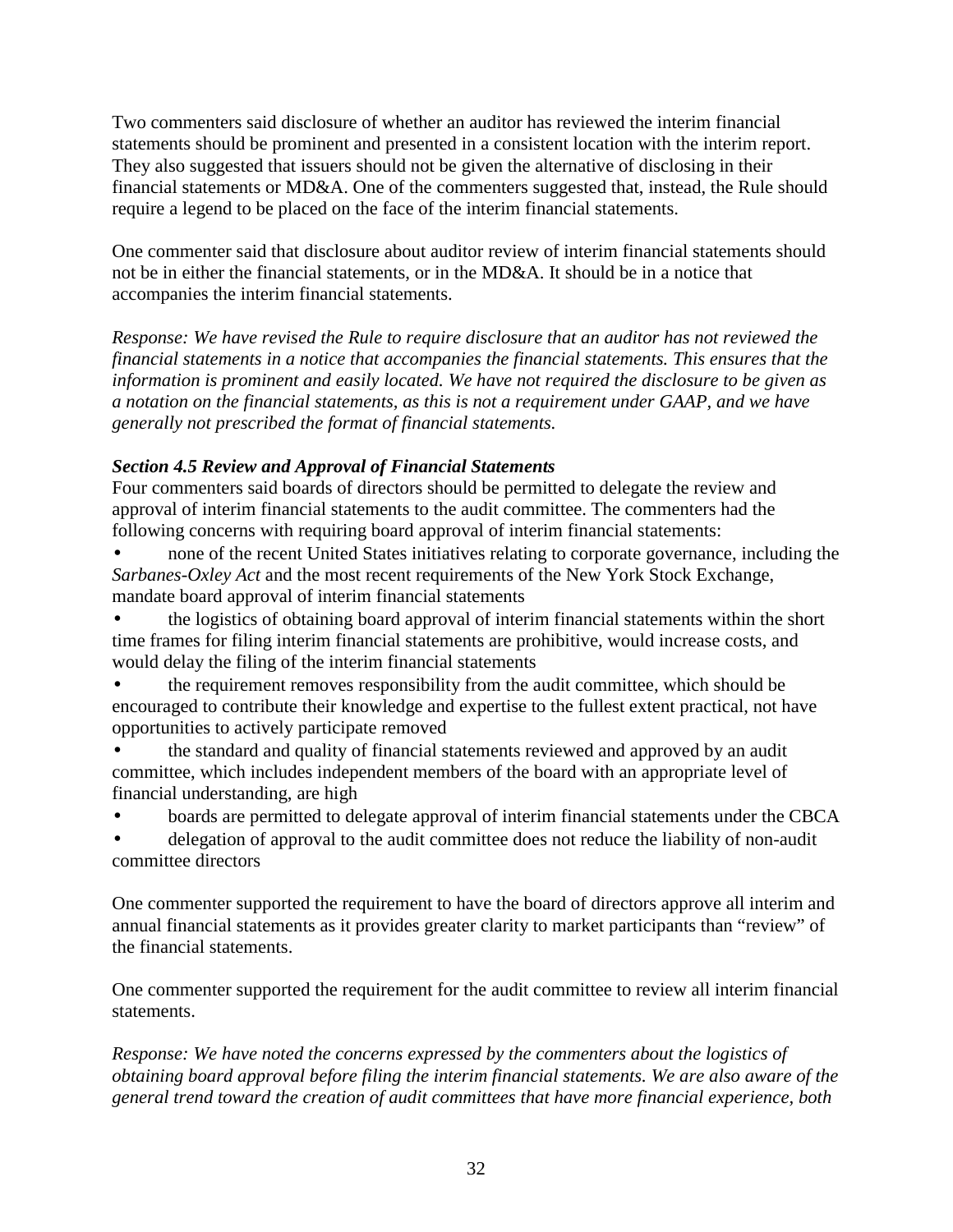*as a result of increasing regulatory requirements, and as an industry response to investor demands. With the increased expertise within audit committees, and recognizing the pressures that the reduced filing deadlines will place on issuers, we have revised the Rule to require that either the audit committee or the board of directors must approve the interim financial statements. We explain in the Policy that, because of restrictions in some corporate legislation, only the board of directors of some issuers will be permitted to approve financial statements. However, we have given flexibility for those issuers that are not subject to that corporate legislation, and that decide they can satisfy their obligations to their shareholders by utilizing the expertise available in their audit committees.* 

#### *Section 4.6 Delivery of Financial Statements General*

One commenter supported the requirement for delivery of financial statements and MD&A together.

One commenter suggested the CSA should work with the federal government to amend the requirement in the CBCA that corporations mail their annual financial statements to all securityholders except those that inform the corporation in writing that they do not want a copy. The commenter noted that, until this requirement is changed in the CBCA, federally incorporated companies will not have the benefit of section 4.6.

*Response: We will draw the government's attention to the areas of inconsistency between the corporate legislation and the Rule. It will then be up to the government to decide if changes to the corporate legislation will be made.*

# *The concept and interaction with NI 54-101*

One commenter expressed concern with the entire framework governing the delivery of documents to securityholders set out in NI 54-101.

Two commenters opposed the approach in section 4.6 of the Rule. The reasons one or both of the commenters gave were

• it permits issuers to respect the wishes of investors that have indicated under NI 54-101 that they do not want to receive certain materials, but requires other investors to reconfirm annually that they do want to receive materials

• the conflict behind, and confusion created by, requiring intermediaries to obtain a onetime-only instruction from beneficial owners, and the requirement for issuers to ask again, on an annual basis, if the beneficial owners wish to receive annual financial statements (but not proxy materials)

it is unclear if the non-return of a request form overrides an investor's election under NI 54-101 to receive materials; if it does override the instructions under NI 54-101, then there is little value in requiring intermediaries to obtain clients' instructions under NI 54-101 at all

it does not conform to investors' requests to receive less paper, because they will receive request forms from each issuer whose securities they own

• proxy materials should not be delivered without the financial statements – it would be a severe deficiency from a corporate governance point of view, and call into question the integrity of the vote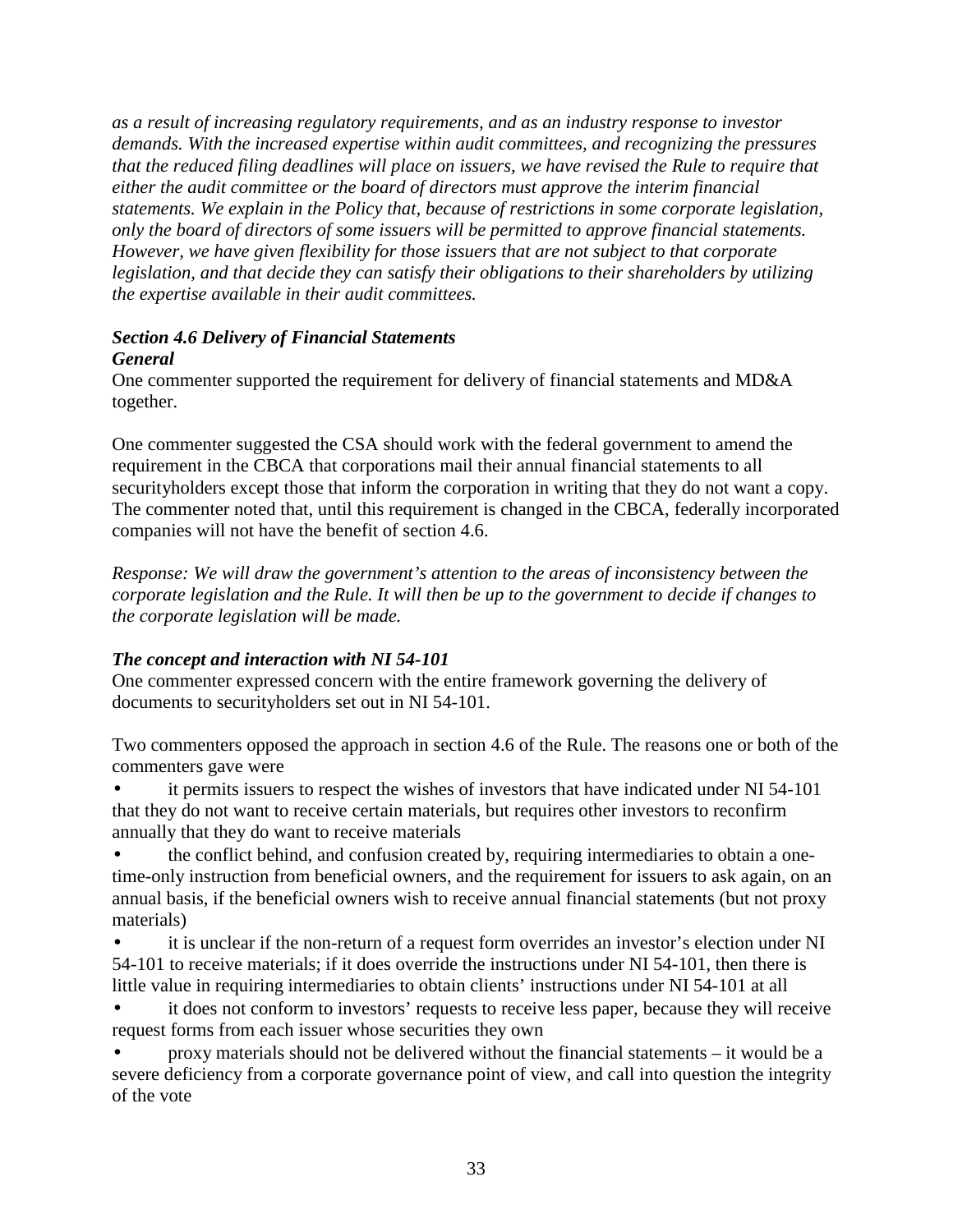• the uncertainty of who is to pay for the cost of delivery of the request form to objecting beneficial owners (OBOs) that have indicated under NI 54-101 that they wish to receive securityholder materials - neither intermediaries or clients should be expected to pay the costs of delivery of the request form

• the significant costs and effort in implementing a system to track the mailing and return of request forms, and the annual instructions, to both the issuers and intermediaries

One commenter suggested the Rule should be clear what the effect would be of failing to respond to the request form, if the securityholder has already elected under NI 54-101 to receive all proxy related materials.

*Response: We have not changed the requirement to deliver an annual request form, although we have clarified the requirement in some respects. In response to the specific concerns raised by the commenters:* 

• *The requirement to send the request form only to those securityholders that have indicated they want to receive materials under NI 54-101 is appropriate. The basic principal behind the delivery requirement is that only those investors that want the financial statements should receive copies of them. Currently, under NI 54-101, securityholders must give instructions for their entire portfolio – they cannot distinguish among the various issuers represented in their portfolio. The instructions they give relate to all proxy-related materials, which includes both information circulars and financial statements. As a result, securityholders have to indicate they want to receive proxy materials for all issuers in their portfolio, even if the only information they wish to receive is the information circular for one issuer represented in their portfolio. The request form gives securityholders an opportunity to respond to each issuer individually, and so "customize" their instructions on an issuer-by-issuer basis.* 

• *The Policy now indicates that failing to request the financial statements and MD&A will override the instructions given under NI 54-101, to the extent those instructions relate to the financial statements and MD&A only. Failing to request the financial statements will not affect securityholders' right to receive the forms of proxy or information circulars in accordance with their instructions. The NI 54-101 instructions are still relevant, because issuers are still required to deliver information circulars and forms of proxies in accordance with the instructions.* 

• *We disagree that the requirement to send a request form will not conform to investors' requests to receive less paper. There is a significant difference between receiving a one-page request form, and receiving a set of financial statements and MD&A that the securityholder does not want.* 

• *Investors that want the financial statements will still have access to the statements. Once they request the statements, issuers must deliver a copy within 10 days of receiving the request, if the financial statements have already been filed. We do not agree that delivering the financial statements only on request will result in corporate governance deficiencies.* 

• *The request form should be treated the same as all other materials delivered under NI 54-101. As such, issuers are not required to pay for delivery of the form to OBOs that decline to disclose their beneficial ownership to the issuer.* 

• *As we expect the request forms will be sent as part of the proxy-related materials, and will largely be returned directly to the issuer, we expect the implementing costs will not be significant. Some groups may also consider providing a separate tracking service to issuers.*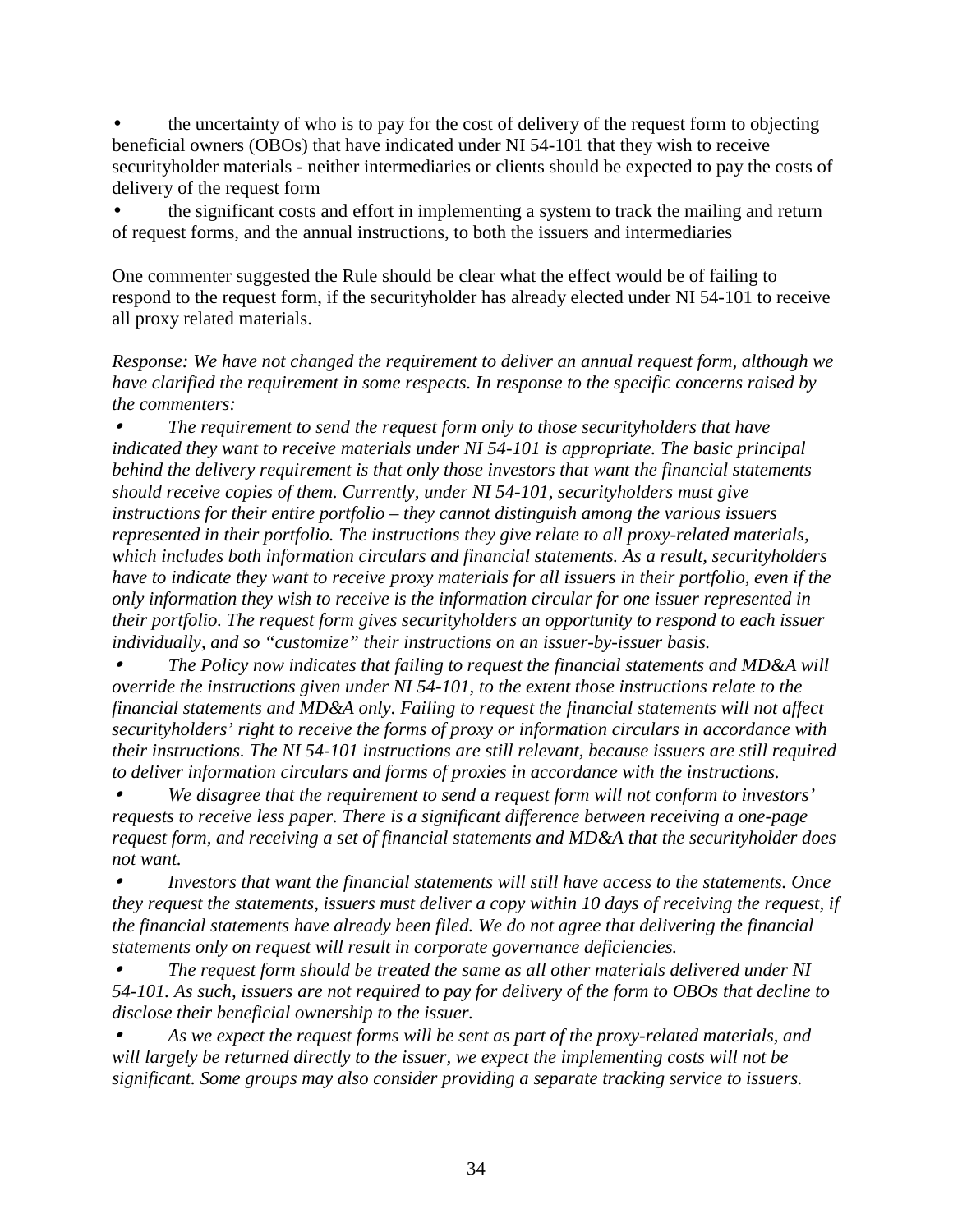One commenter asked if there should be a distinction between OBOs and non-objecting beneficial owners (NOBOs) under NI 54-101, as reporting issuers should not be required to pay for delivery to OBOs.

One commenter said the Rule should specify that the reporting issuer is responsible for paying the costs of sending the request forms to all registered and beneficial owners.

*Response: We agree that issuers should not be required to pay for the delivery of the request form or financial statements to OBOs that decline to disclose their beneficial ownership to the issuer. We have revised the Rule to ensure this is the result.*

One commenter agreed that the onus should be on the reporting issuer to determine if its securityholders want copies of its financial statements and MD&A. The commenter had concerns with how the requirement would interact with NI 54-101, and suggested a thorough analysis of how the Rule and NI 54-101 interact should be done to ensure there are no gaps. In particular, the commenter asked the following:

• Since the wording in NI 54-101 and the Rule is not identical, does "declined to receive materials" mean declined to receive all materials, or does it also include a securityholder that has declined to receive some materials?

Will those securityholders that were deemed under NI 54-101 to have opted to not receive materials be considered to have "declined to receive materials" under the Rule?

The commenter suggested these questions could be resolved by changing the requirement so issuers must deliver the request form to beneficial owners that have chosen to receive all securityholder materials.

# *Response: We have changed the Rule as suggested by the commenter.*

One commenter suggested the annual request form should ask the securityholders to indicate if they do **not** want to receive the financial statements and MD&A. If the securityholder does not indicate he or she does not want to receive the documents, the issuer should be required to deliver them.

One commenter suggested that a securityholder that fails to return the request form should be deemed to have requested the annual financial statements, and declined to receive the interim financial statements. The commenter suggested this would be a more appropriate approach, as the rate of response of securityholders is relatively constant, regardless of the question asked.

*Response: We disagree with these suggestions, as we expect they would result in people receiving copies of the financial statements and MD&A that did not actually want them. The requirement for securityholders to request the financial statements and MD&A ensures that securityholders that want paper copies can still easily obtain them, without imposing unnecessary delivery obligations on issuers*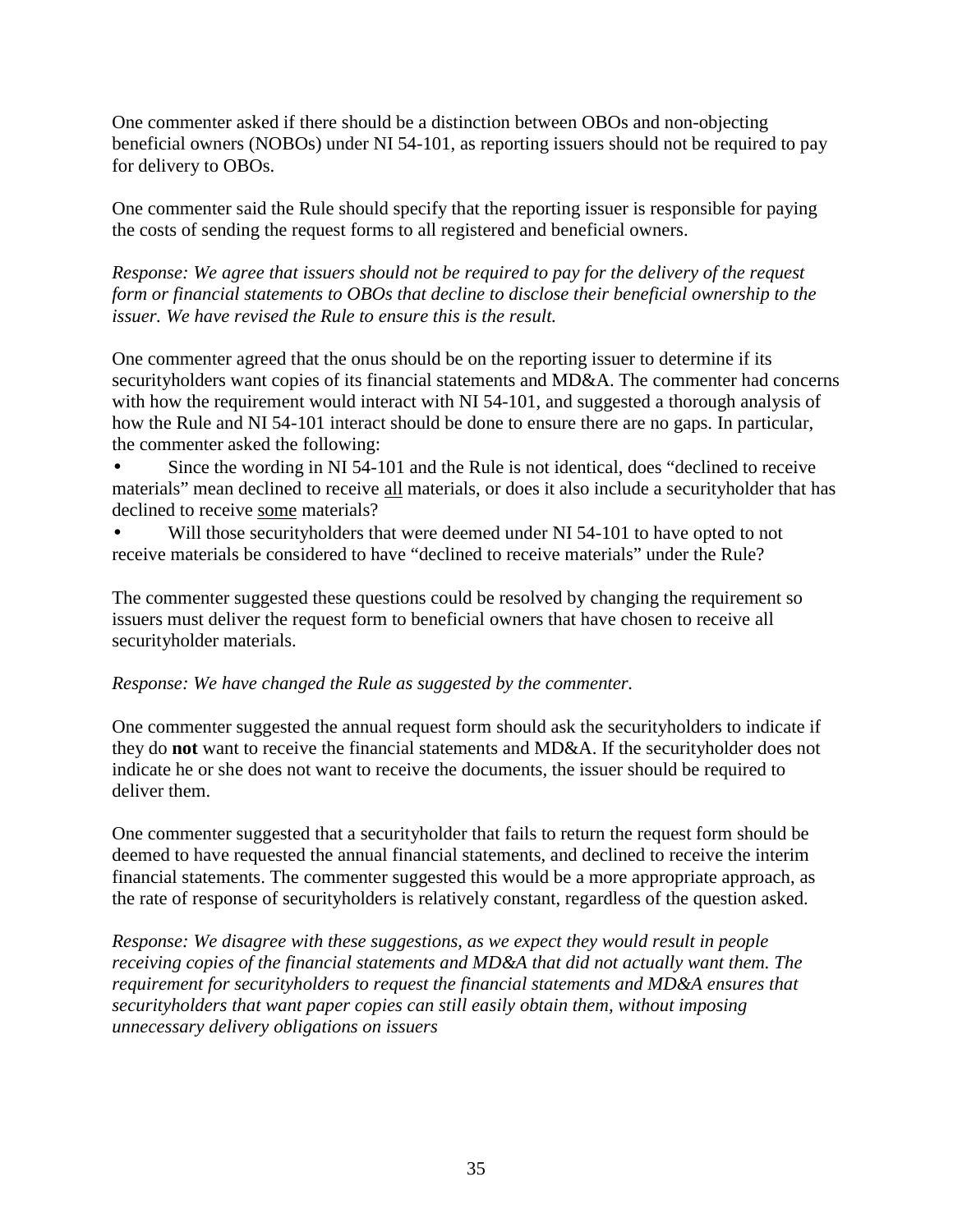Two commenters suggested the financial statements and MD&A should be delivered to securityholders on request, regardless of whether the request is made by returning the request form, or in some other way.

*Response: We have revised the Rule to delete the reference to the request for the financial statements being made in the request form. Securityholders are entitled to copies of the financial statements and MD&A, regardless of how they request them.* 

One commenter asked if the request form must be sent only to equity securityholders, or to holders of all publicly traded securities, including debtholders.

One commenter suggested the Rule should be clear that the request form does not have to be sent to non-voting shareholders and debtholders.

*Response: We have clarified the Rule to specify that the request form must only be sent to securityholders other than holders of debt instruments. We have not excluded non-voting shareholders from the requirement, as shareholders, whether holding voting or non-voting securities, are in a different position from debtholders. Debtholders can negotiate the delivery of documents, such as financial statements, when the terms of the debt instrument are being settled. Securityholders do not normally have the option of negotiating terms with the issuer. As a result, holders of non-voting shares should be treated the same as holders of voting shares. This is consistent with their treatment under the financial statement delivery requirement currently in securities legislation.* 

One commenter said issuers should be given an exemption from the requirement to send the request form if they elect to send their financial statements and MD&A to all their securityholders.

*Response: We have added an exemption to the Rule for issuers that elect to send the financial statements and MD&A to all their securityholders other than holders of debt instruments.* 

# *Delivery of the financial statements*

One commenter supported not requiring financial statements to be filed and delivered to securityholders concurrently.

# *No response required.*

One commenter said issuers should be given 30 days after the deadline for filing their financial statements and MD&A to deliver copies to their securityholders. This would give them sufficient time to print, package and mail the annual proxy-related documents that include the annual financial statements and MD&A. In the meantime, the information would be available on the System for Electronic Document Analysis and Retrieval (SEDAR) and on the issuer's website. The commenter noted that, under United States securities laws, issuers have much more than 90 days after year-end to print and mail their annual report to their securityholders.

*Response: We disagree. We have already reduced the burden on issuers by removing the requirement to deliver the financial statements and MD&A to all securityholders.*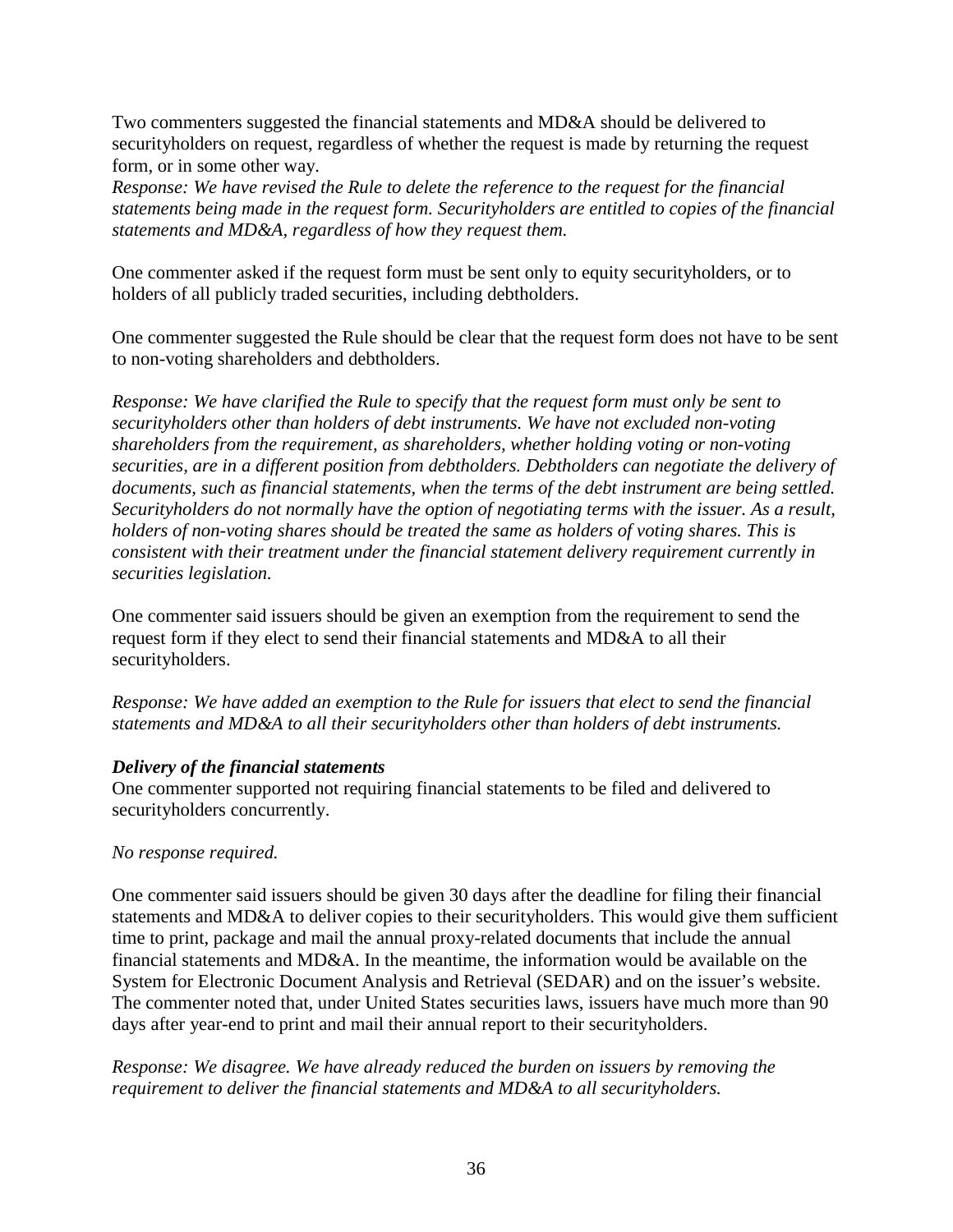*Securityholders that do request a copy of the financial statements and MD&A are entitled to receive the copies in a timely manner. Requiring delivery by the later of the filing deadline, and 10 days after the issuer receives the request, provides this timeliness for securityholders. Our requirement for delivery of the financial statements and MD&A to securityholders on request is different from the concept in the United States, where delivery is not required. As such, the requirements are not comparable.* 

One commenter suggested that it should be clarified that only the current year's financial statements and MD&A are required to be sent to securityholders.

*Response: The Rule now specifies that an issuer does not have to deliver financial statements that were filed more than two years before the date of the request.*

One commenter noted that, as the issuer may not be able to control when it receives requests for copies of the financial statements and MD&A, the issuer may be required to undertake several separate mailings of materials. This will increase the issuer's costs.

*Response: While we recognize that the issuer may have to undertake several different mailings, we expect the overall costs of delivery will be reduced from the current requirement of having to mail to all securityholders. As securityholders should be entitled to receive copies of the financial statements and MD&A on request, and as these requests may be made over time as new investors acquire securities of the issuer, it is not possible to eliminate the costs associated with multiple mailings.* 

## *Content of the request form*

Two commenters suggested that reporting issuers and intermediaries will need to prepare their own form of request form, as none is prescribed. One of the commenters suggested the Rule should clarify that it is up to reporting issuers and intermediaries to develop the necessary mechanisms to comply with the request form requirements.

One commenter suggested the Rule should mandate certain information be given to securityholders on or with the request form, such as an explanation of the effect of failing to respond, that investors may change their choice at any time, and who to contact to make changes.

One commenter suggested the procedures involved in sending the request form should be spelled out in the Rule.

*Response: We have decided to give issuers the maximum flexibility relating to the request form. As a result, we have not prescribed the content of the form, when it should be sent, or the exact procedures for sending it. This will allow issuers to consider what practices work best in their individual circumstances, and industry to develop aids to assist issuers.* 

One commenter supported the requirement to only deliver financial statements and MD&A to securityholders that request them. The commenter did not object to the sending of the annual request form, as long as the requirement is not onerous. The commenter said it is reassuring that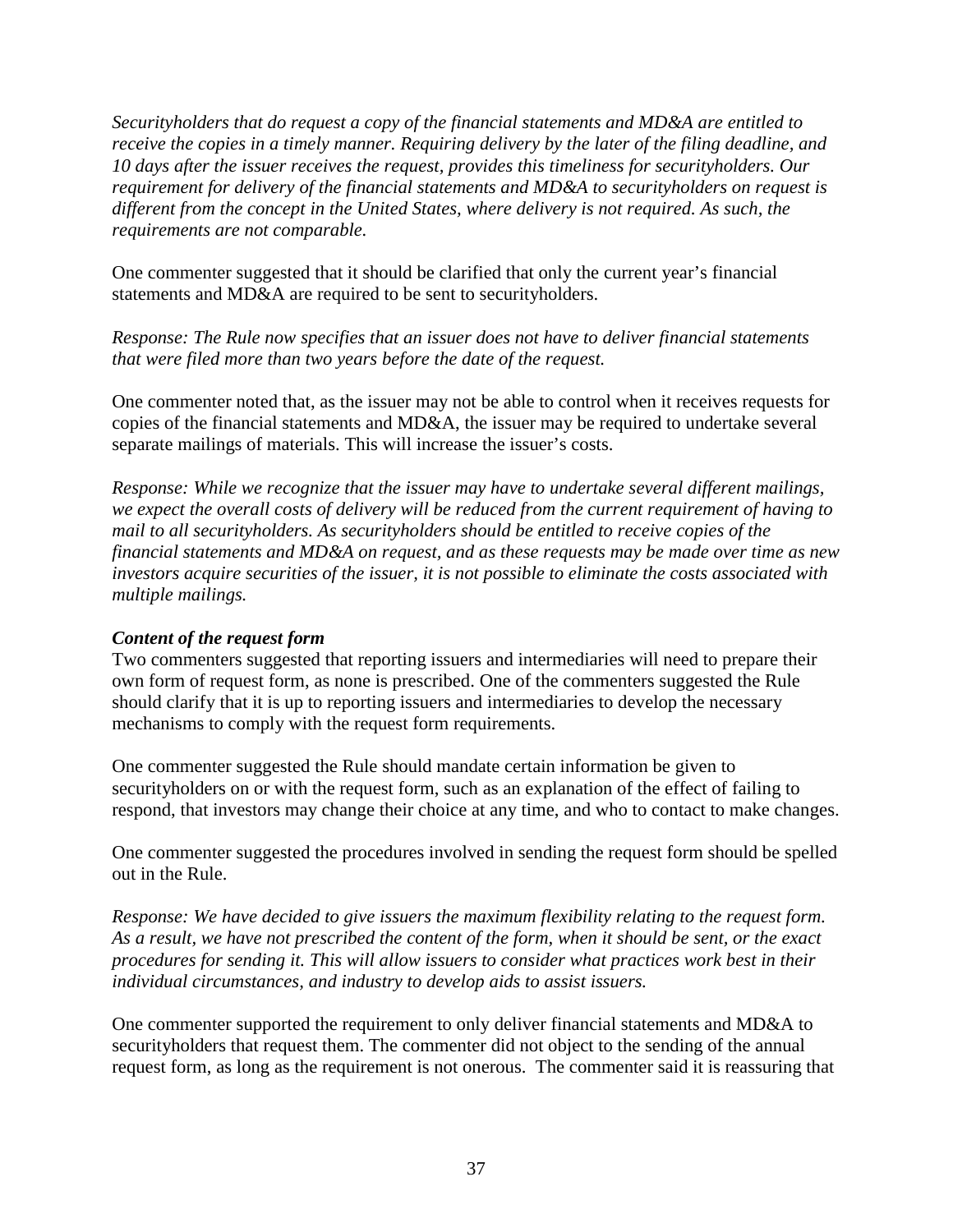securityholders can obtain copies of documents in print, if they want, but suggested it would be preferable for securityholders to be directed to company websites and SEDAR for copies.

*Response: Issuers may choose to direct securityholders to their websites and SEDAR in the request form.*

## *Additional disclosure*

Two commenters said reporting issuers should be required to include a statement in their AIFs, proxy circulars, or annual financial statements telling securityholders how they can request a copy of the financial statements.

*Response: We have added a requirement to the information circular for issuers to disclose how copies of the financial statements and MD&A can be requested from the issuer.*

# *Section 4.9 Change in Corporate Structure*

One commenter noted that much of the information required in the notice of a change in corporate structure will already be disclosed in both press releases and material change reports. The commenter suggested the Rule should be revised so issuers will not be required to provide previously disclosed information.

*Response: We have added a statement to the Policy that issuers may use a news release or material change report as their notice under section 4.9 provided that the news release or material change report* 

- • *has all the information required under section 4.9, and*
- • *is filed as the notice under either the Change in Corporate Structure category on SEDAR, or as a paper filing for issuers that are not required to filed on SEDAR.*

# *Section 4.11 Change of Auditor*

One commenter asked if the "personnel of a reporting issuer responsible for finalizing" financial statements in the definition of *disagreement* are the directors, as the directors are responsible for the final step of approving them. If so, was this intended?

*Response: The choice of the word* finalizing *in the Rule, a broader term than* approval*, was purposeful. The term* personnel *encompasses those members of management that are responsible for the preparation of the financial statements, as opposed to the board of directors which is responsible for approving the final annual financial statements before they are filed.* 

One commenter suggested that the press release issued in connection with the appointment of a new auditor should include a requirement to describe the information in the reporting package. This is already a requirement in the press releases issued in connection with the termination or resignation, but reportable events should be disclosed in both press releases.

*Response: We agree. Issuers will now be required to either describe the information in the reporting package in the news release issued when the successor auditor is appointed, or refer to the prior news release that contained this disclosure.*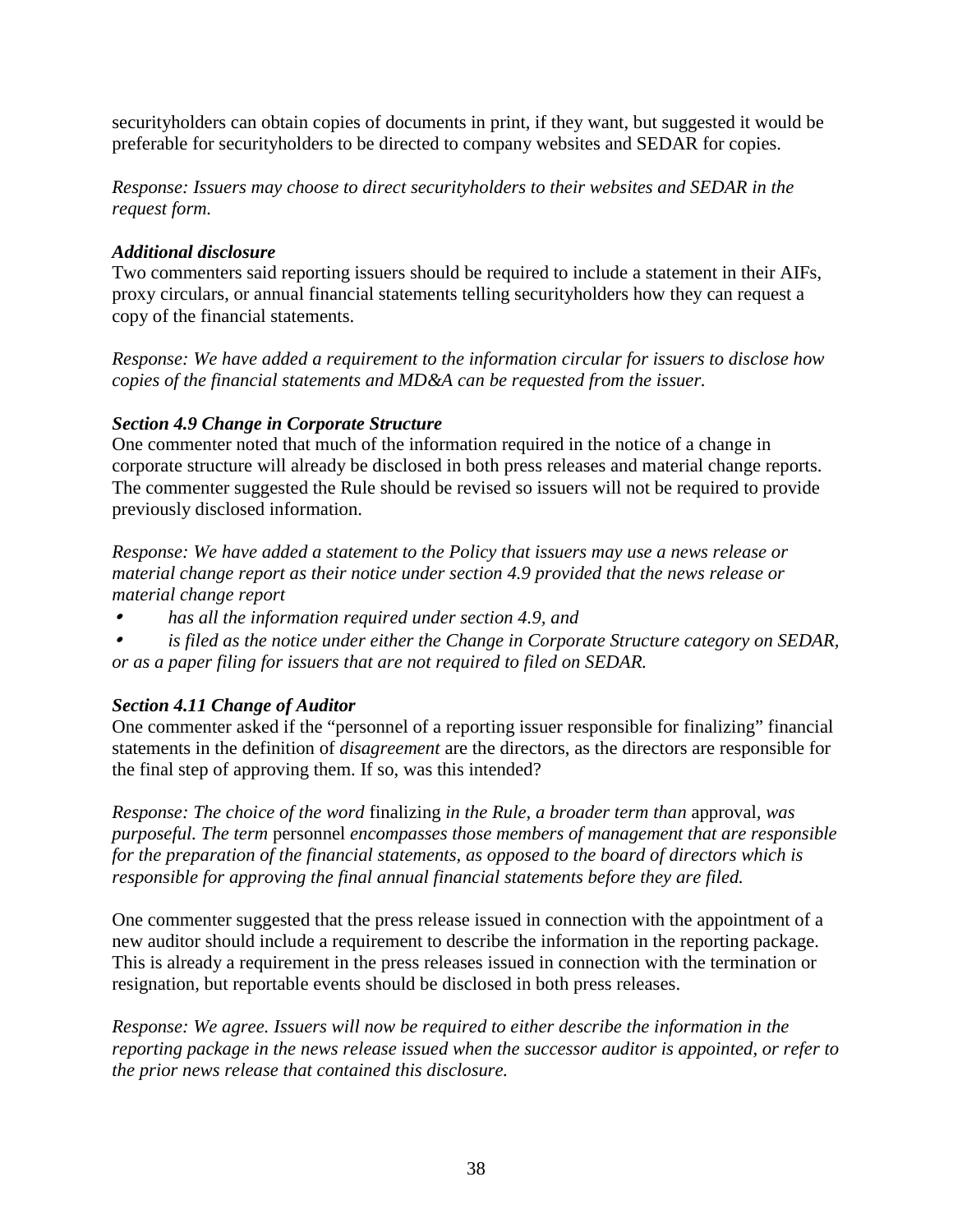One commenter said the requirement for a successor auditor to communicate with the reporting issuer and securities regulatory authorities if the issuer has not complied with the change of auditor requirements should also apply to the former auditor.

*Response: The CSA have determined that it is not appropriate to impose obligations on auditors that are no longer associated with the reporting issuer. Accordingly, the requirement that was in National Policy 31 has been revised to impose the obligation solely on the successor auditor.* 

## **Part 5 [Part 6] – AIFs and Form 51-102F1 [Form 51-102F2]**  See below under the heading **Part 6 – MD&A and Form 51-102F2 - Form 51-102F2 – Relationship between the AIF and MD&A** for comments relating to the interaction and relationship between the AIF and the MD&A.

One commenter questioned if it was appropriate for venture issuers to not be required to prepare an AIF, given that the AIF is a core disclosure document. The commenter also suggested that, as a core document, all issuers should be required to post the AIF, or the filings comprising an AIF, in the case of venture issuers, on their websites.

*Response: During the first comment period on the Rule, the majority of the commenters supported the distinctions between categories of reporting issuers. We considered these comments, and the financial and other resource constraints that venture issuers may be particularly subject to, when we exempted venture issuers from filing the AIF. The CSA believe that, even with these exemptions, investors will still have access to timely information about all public companies. The CSA are satisfied that the exemptions for venture issuers balance the needs of investors with the challenges facing those issuers. If the CSA adopts an integrated disclosure system (IDS), it may be appropriate to extend the requirement to all issuers that wish to access IDS.* 

*We have not mandated that the AIF be posted on an issuer's website. As the AIF is already available on the Internet through SEDAR, this additional requirement is not necessary. Issuer's may choose to post the AIF on their website, if they have a website.* 

One commenter suggested Form 51-102F1 [now Form 51-102F2] should be explicitly referred to in this Part.

*Response: We disagree.* AIF *is a defined term in the Rule that includes the Form 51-102F2, but also includes alternative forms of AIFs.* 

## *Form 51-102F1 [Form 51-102F2] General*

One commenter supported the increased disclosure obligations in the AIF that are currently only in prospectuses. The commenter particularly supported

- the requirement to disclose risk factors
- the guidance given with respect to risk factors, such as cash flow and liquidity problems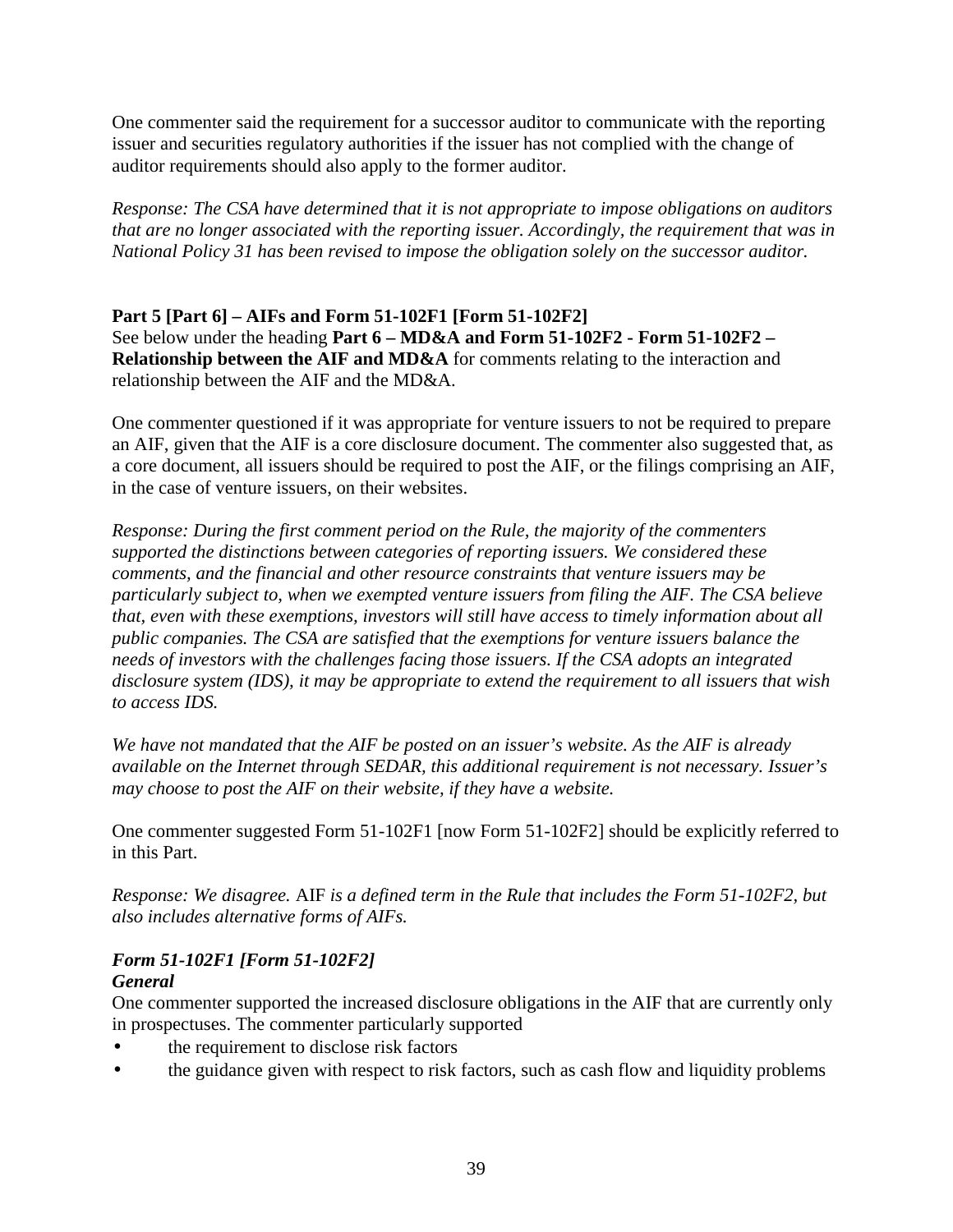• the requirement for directors and officers to disclose involvement with a company just before it became bankrupt or when an event occurred that resulted in a penalty being imposed.

# *No response required.*

One commenter said the Form should include references to the requirements in Part 12 of the Rule as well as in Form 52-110F1 *Information Required in an AIF* as a reminder to include all required information.

*Response: We have not added the cross-reference to Part 12 of the Rule because we have amended Part 12 so that material contracts are not filed as part of the AIF. We have added a reference in the AIF to Form 52-110F1.* 

# *Part 1 General Instructions and Interpretation*

One commenter said the requirements relating to the date of information included in the AIF are inconsistent. Information must be dated as at the year-end, but the instructions then say the information provided in the AIF must be current.

*Response: We have clarified the language in the AIF. Information must be provided as at the financial year-end. If that information would be misleading because of intervening events, though, it must be updated so the AIF will not be misleading when it is filed.* 

One commenter suggested *special purpose vehicle* should be defined in the form.

*Response: We have not added a definition as the term is only used in Part 1(i) of the Form. Further, the reference to* special purpose vehicle *is consistent with the reference in National Instrument 44-101* Short Form Prospectus Distributions *(NI 44-101), which has been applied by issuers for a number of years, without a definition.* 

## *Item 4 General Development of the Business*

One commenter suggested the Form should contemplate an issuer without a three-year history.

*Response: We have not revised the Form. If the issuer does not have a three-year history because it was the resulting issuer from an amalgamation, for example, it may be appropriate to include the history of the predecessor issuers. If the issuer does not have a three-year history because it is a newly incorporated issuer with a new business, it can rely on Part 1(l) of the Form. Part 1(l) provides that issuers do not have to respond to items that are inapplicable. As a result, that issuer can satisfy the disclosure requirement by providing history for the period it has been in existence.* 

One commenter said the requirement to discuss expected changes to the business in the AIF is inconsistent with the AIF's stated purpose of disclosing information "up to a point in time".

*Response: We have revised the stated purpose of the AIF to be consistent with CSA's expectations of the disclosure. That is, the AIF is intended to provide material information at a*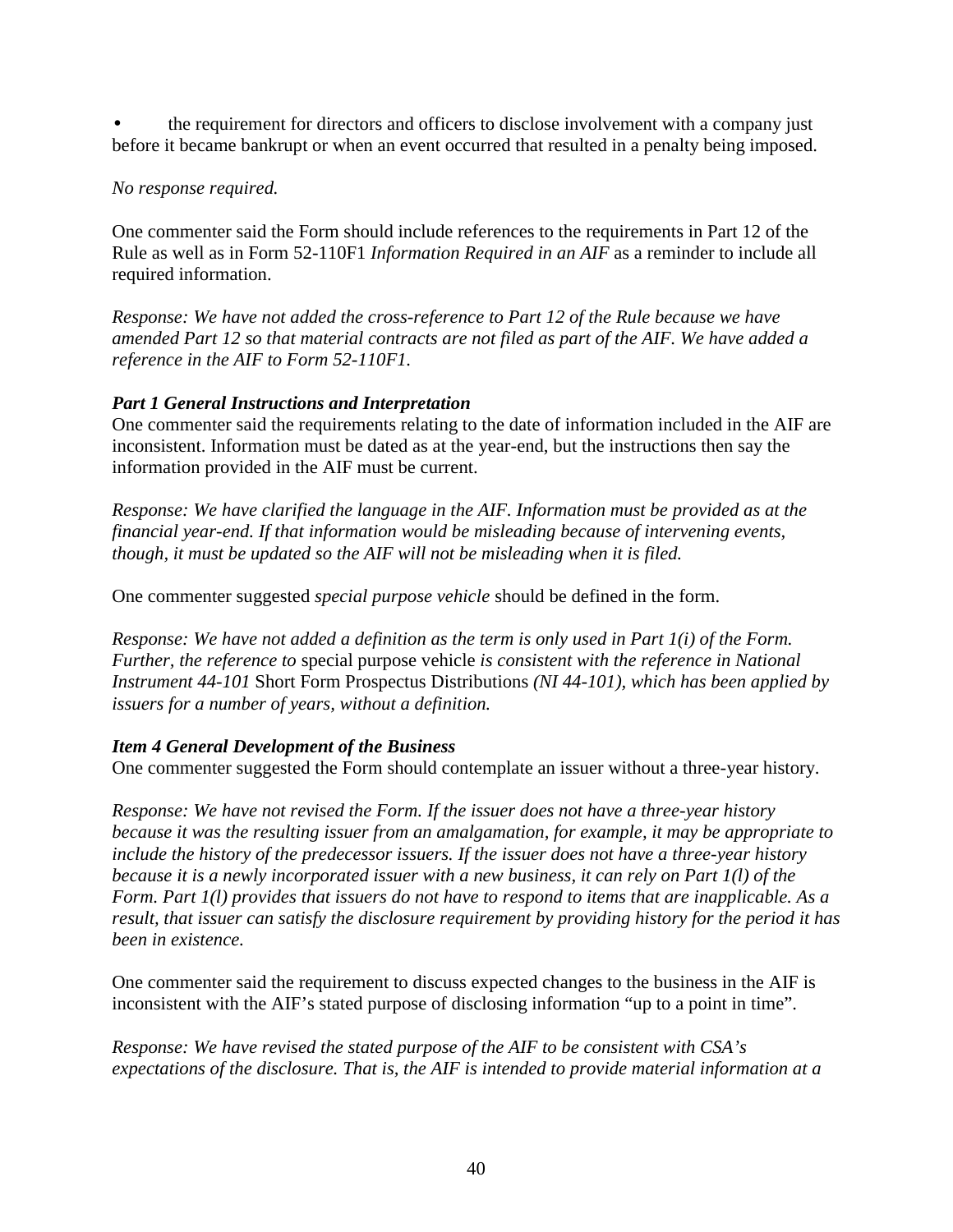*point in time in the context of the issuer's historical and possible future developments. Given this stated purpose, the discussion of expected changes is appropriate.* 

#### *Item 5 Describe the Business*

One commenter suggested that the requirement to disclose the terms of *any* leases is too onerous. Although the instructions to the Form qualify the requirements with the materiality concept, a less onerous requirement could be drafted.

*Response: As part of our review of the MD&A and AIF we discuss below under the heading Part 6 MD&A - Form 51-102F2 – Relationship between the AIF and MD&A, we have deleted this requirement in the AIF. The relevant discussion will be provided in the MD&A as part of the financial discussion.* 

One commenter suggested the disclosure about mortgages should take into account that a mortgage may have a face amount in excess of the current obligation secured, as it is the amount of the debt that matters.

*Response: As part of our review of the MD&A and AIF we discuss below under the heading Part 6 MD&A - Form 51-102F2 – Relationship between the AIF and MD&A, we have deleted this requirement in the AIF. The relevant discussion will be provided in the MD&A as part of the financial discussion. Also, in the MD&A, the disclosure relating to mortgages will relate to the current obligation secured, rather than the face value of the mortgage.* 

One commenter said the requirement to disclose changes to contracts could be very difficult to comply with, given the involvement of third parties. Having to provide this disclosure could also prejudice the issuer's negotiating position to the detriment of investors.

*Response: Issuers are only required to disclose the affects of renegotiations or terminations that they are aware of. This is consistent with the disclosure requirement in NI 44-101. If the issuer is not able to ascertain the possible effects because of the uncertainties of dealing with third parties, it is important for investors to know of these uncertainties.* 

Two commenters approved of the requirement for companies to provide social and environmental policies disclosure in the general description of their business. The commenters suggested that the instructions relating to risk factor disclosure should also include a broad instruction to disclose risks of a social responsibility or sustainability nature. The commenters felt that inclusion of environmental, social and cultural disclosure in the general description of the business is insufficient, without specific inclusion of these items in risk factors.

*Response: The examples provided in the risk factor disclosure are not intended to be comprehensive nor exhaustive. The likely result of attempting to list every type of risk disclosure that may be appropriate would be to exclude those that may be relevant to a specific issuer. Instead, the examples are provided to encourage the issuer to think about what is applicable in its circumstances. It is not necessary to list social or environmental issues in the risk factor disclosure. If those items are applicable to an issuer, the issuer will be expected to discuss them, given the broad language in the Form.*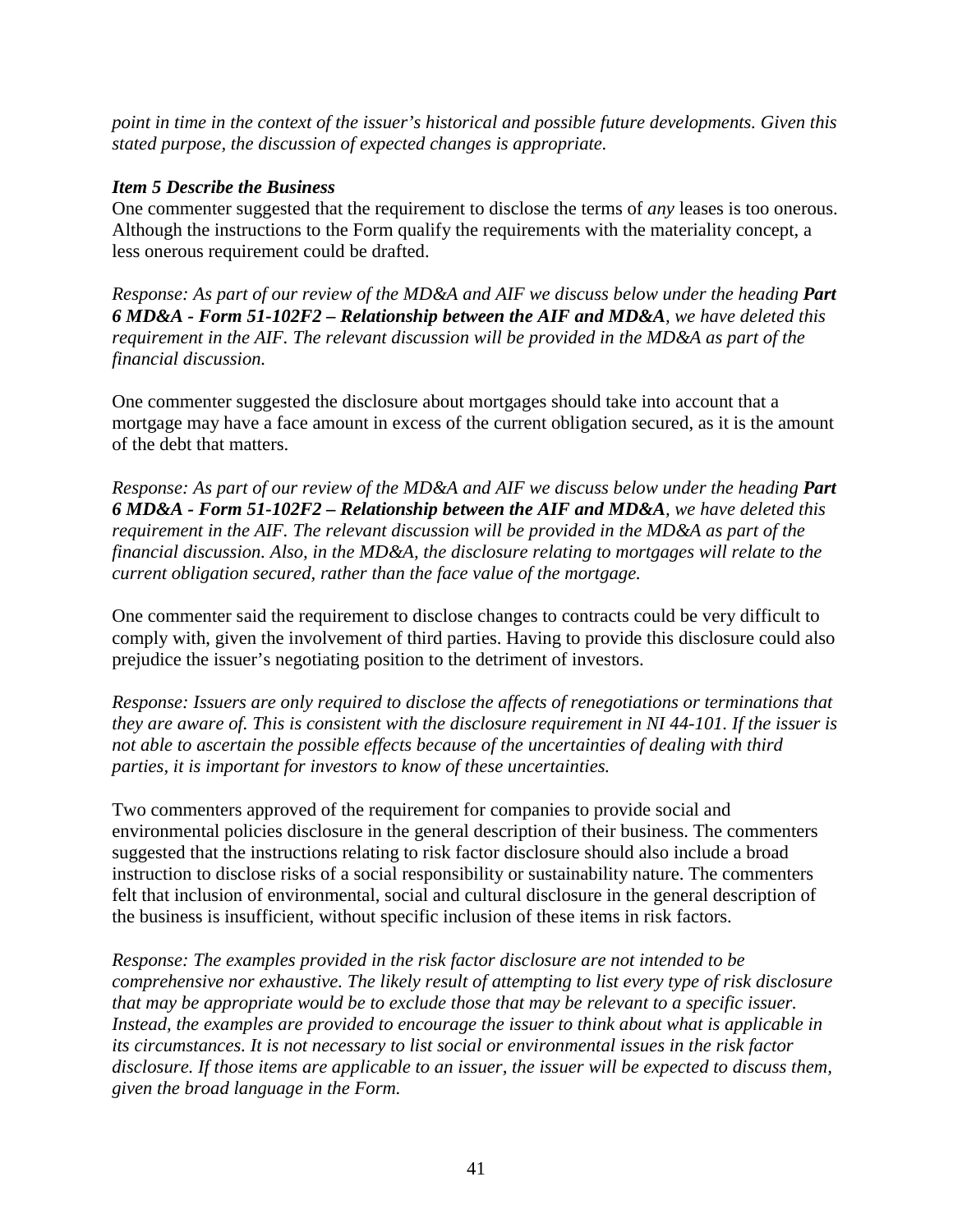Three commenters disagreed with requiring disclosure of social and environmental policies. One of the commenters said the disclosure will only add clutter without helping the investing public or other people that may be concerned about these issues. Another commenter suggested that, instead of mandating the disclosure of social and environmental policies, guidance should be added to the Form. The guidance would provide that issuers may have to discuss social and environmental policies if they otherwise constitute information required to be disclosed under general AIF and MD&A requirements relating to risks and uncertainties. The third commenter said the requirement inappropriately expands the scope of the AIF, which generally includes financial, operational and governance information. The commenter said this non-material information should not be in the AIF, which is expected to be subject to chief executive officer (CEO) and chief financial officer (CFO) certification with prospectus-level liability. Similar policy information is provided, as required under the *Bank Act*, through Public Accountability Statements posted on bank's web sites. The commenter suggested that is a better way to provide this information.

*Response: We have not deleted the requirement to disclose social and environmental policies, however, we have clarified that the topic only applies if the issuer has implemented social or environmental policies that are fundamental to the issuer's operations. In that context, such policies would not expand the scope of the AIF – they are intrinsically linked to the issuer's operational practices.* 

One commenter said the requirement to disclose social and environmental policies should be limited to those policies that are material.

*Response: All of the disclosure requirements in the AIF, subject to certain named exceptions, are subject to the general instruction in Part 1(c) that issuers do not need to disclose information that is not material. As such, the requirement to disclose social and environmental policies is already limited to those policies that are material to the issuer.* 

One commenter suggested *social policy* should be defined in the form.

*Response: We have revised the requirement to provide examples of the types of policies that should be disclosed in the Form.* 

One commenter stated that risk factors should not be required to be disclosed in the order of their seriousness. The commenter said the requirement could cause litigation or regulatory risks because it may not be possible to predict which risk would be the most serious. The commenter suggested the requirement should, at a minimum, reflect the uncertainty of this disclosure.

*Response: We disagree that risk factors should not have to be disclosed in the order of their seriousness for the following reasons:* 

• *it is important for the most serious risks to be disclosed first so this information is not buried,* 

• *the disclosure itself will reflect the uncertainties of the risks, and*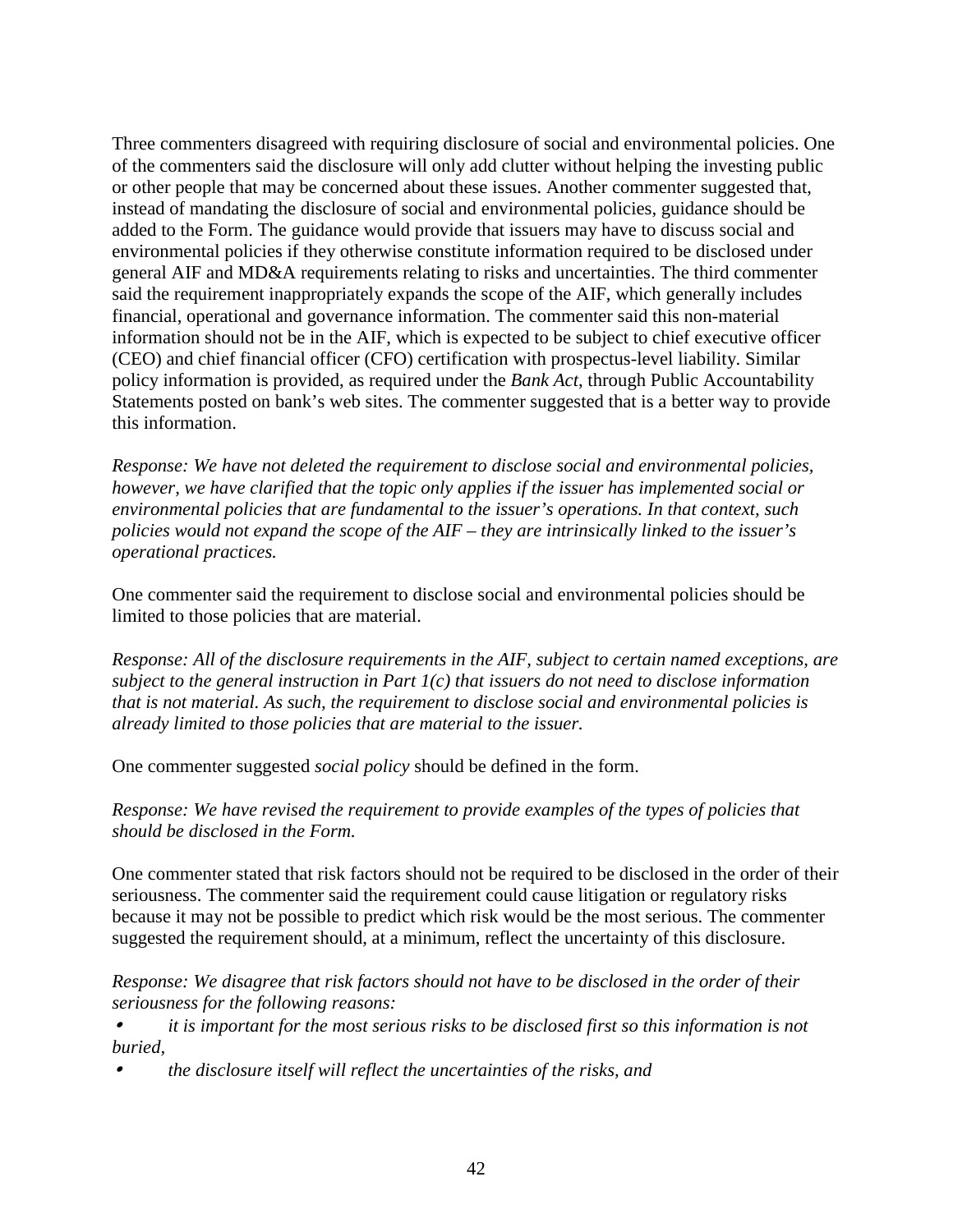• *the requirement has existed in the prospectus context for a number of years, and we are not aware of any litigation commenced as a result of the order of the disclosure.* 

One commenter said the requirement to disclose *all* environmental liabilities in the Form should be limited to those known, and material, environmental liabilities.

*Response: We have not added the suggested qualifiers to the disclosure. Issuers can only disclose information that is known to them, so that qualification is not necessary. Further, all of the disclosure requirements in the AIF, subject to certain named exceptions, are subject to the general instruction in Part 1(c) that issuers do not need to disclose information that is not material. As such, the requirement to disclose environmental liabilities is already limited to those liabilities that are material to the issuer.* 

## *Item 6 Selected Consolidated Financial Information*

One commenter noted discrepancies between the content and periods covered by the AIF financial discussion and the MD&A financial discussion. The commenter suggested that instead of having separate disclosure in the AIF, issuers should be required to reference their latest annual MD&A, or latest two MD&As, in their AIFs.

*Response: As discussed below, we have done a thorough review of the AIF and MD&A to clarify their purposes, and the disclosure required to achieve those purposes. As a result, we have moved the disclosure that was in section 6.1 of the AIF to the MD&A. In the MD&A, it will provide an annual overview from which broad trends can be seen.* 

One commenter questioned the value of requiring the dividends disclosure, as that information can be found in the notes to the annual financial statements and a cross-reference should suffice.

*Response: The disclosure required relating to dividends goes beyond disclosure that would be included in the notes. To the extent the disclosure does overlap, section*  $I(f)$  *(formerly*  $I(e)$ *) of the Form permits issuers to incorporate information required to be included in the AIF by reference to another document.* 

## *Item 7 Description of Capital Structure*

One commenter questioned the value of requiring a description of the issuer's capital structure, as that information can be found in the notes to the annual financial statements and a crossreference should suffice.

*Response: Section 1(f) (formerly 1(e)) of the Form permits issuers to incorporate information required to be included in the AIF by reference to another document.* 

One commenter supported the added disclosure about ratings in the AIF.

One commenter supported the ratings disclosure in the AIF, except the requirement to describe any factors or considerations identified by the approved rating organization as giving rise to unusual risks associated with the securities. The commenter's reasons were: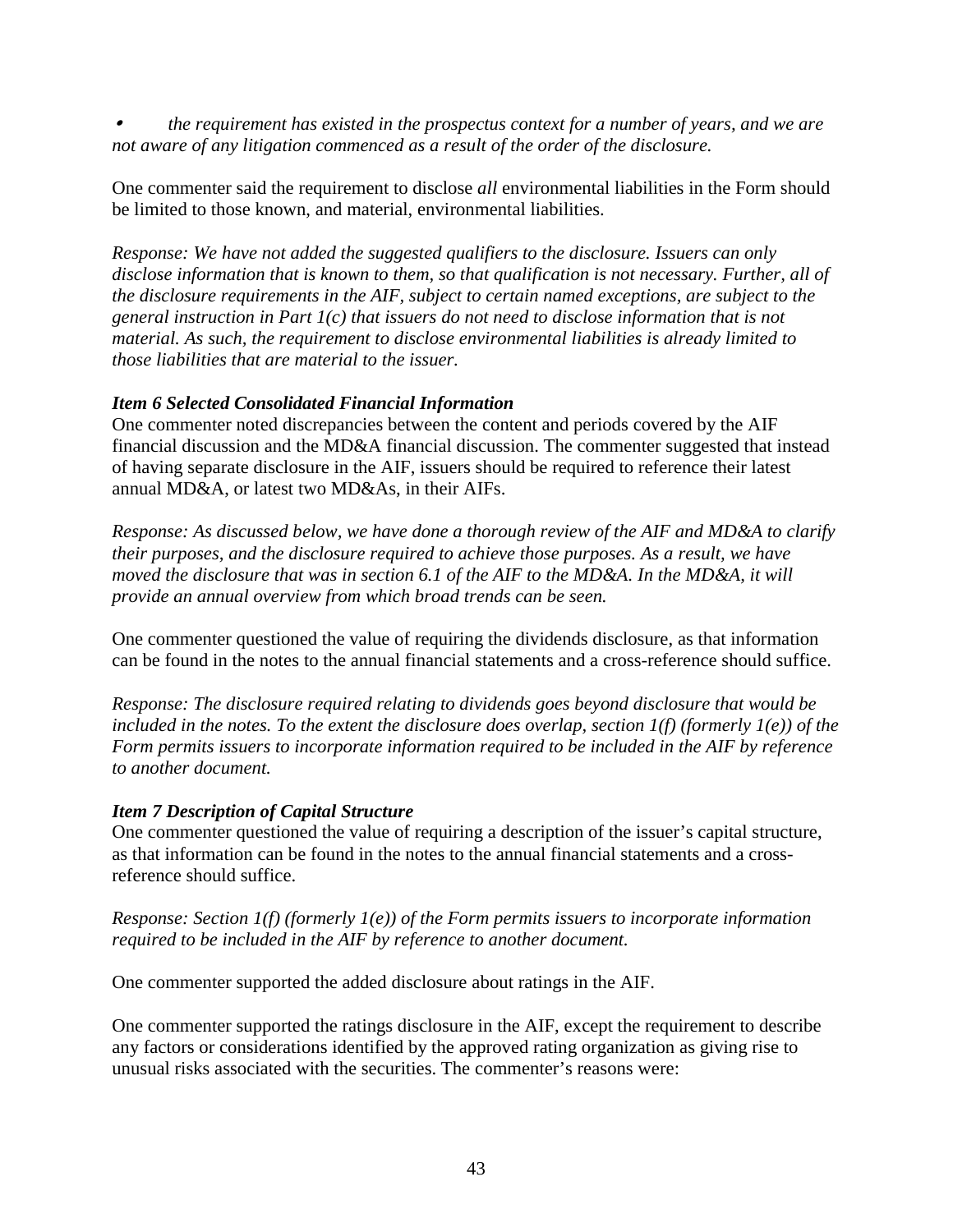- the factors and considerations reflect the rating organization's own views that the issuer may not agree with
- the factors and considerations would normally be publicly disclosed in the rating organization's press release.

One commenter stated that an issuer should not be responsible for giving lengthy disclosures on credit ratings beyond the rating, the agency involved, and the address of the agency's public web site.

One commenter questioned the value of requiring detailed information about ratings, given that accurate and timely information is publicly available.

*Response: The full disclosure about the ratings information is important information for investors to have. Investors should not be expected to locate the information on the ratings agency's web page, or by locating news releases that have been issued by third parties some time prior to the date of the AIF. By providing this information in their AIF, issuers are not adopting the ratings agency's statements; they are simply repeating the relevant information that led to the rating being given.* 

One commenter questioned whether an issuer must disclose "quiet" or "shadow" ratings, or unsolicited ratings, in the AIF.

*Response: We expect it will be rare for Canadian reporting issuers that are not able to rely on the exemptions from the AIF requirement under the Foreign Issuer Rule to have unsolicited ratings. When an unsolicited rating is given, though, the issuer should disclose it, as it is relevant information for investors.* 

One commenter suggested clarification should be added of what disclosure is being sought by the phrase "what attributes, if any, of the securities are not addressed by the rating".

*Response: As discussed in the Companion Policy to NI 44-101, ratings agencies may consider other factors in addition to, for example, creditworthiness of the issuer, when assigning a rating. These factors must be discussed in the AIF. We have added an instruction to the Form to clarify this requirement.* 

## *Item 8 Market for Securities*

One commenter suggested that the requirement to include a summary of the monthly volume and price ranges of securities in the AIF is no longer warranted. There is a significant chance of error in preparing the information, and the value to the reader is minimal since most securityholders have access to real-time graphing and share price information.

*Response: Including this disclosure in the AIF makes it easily accessible by investors. Investors should not be required to locate or create the information through the marketplace.*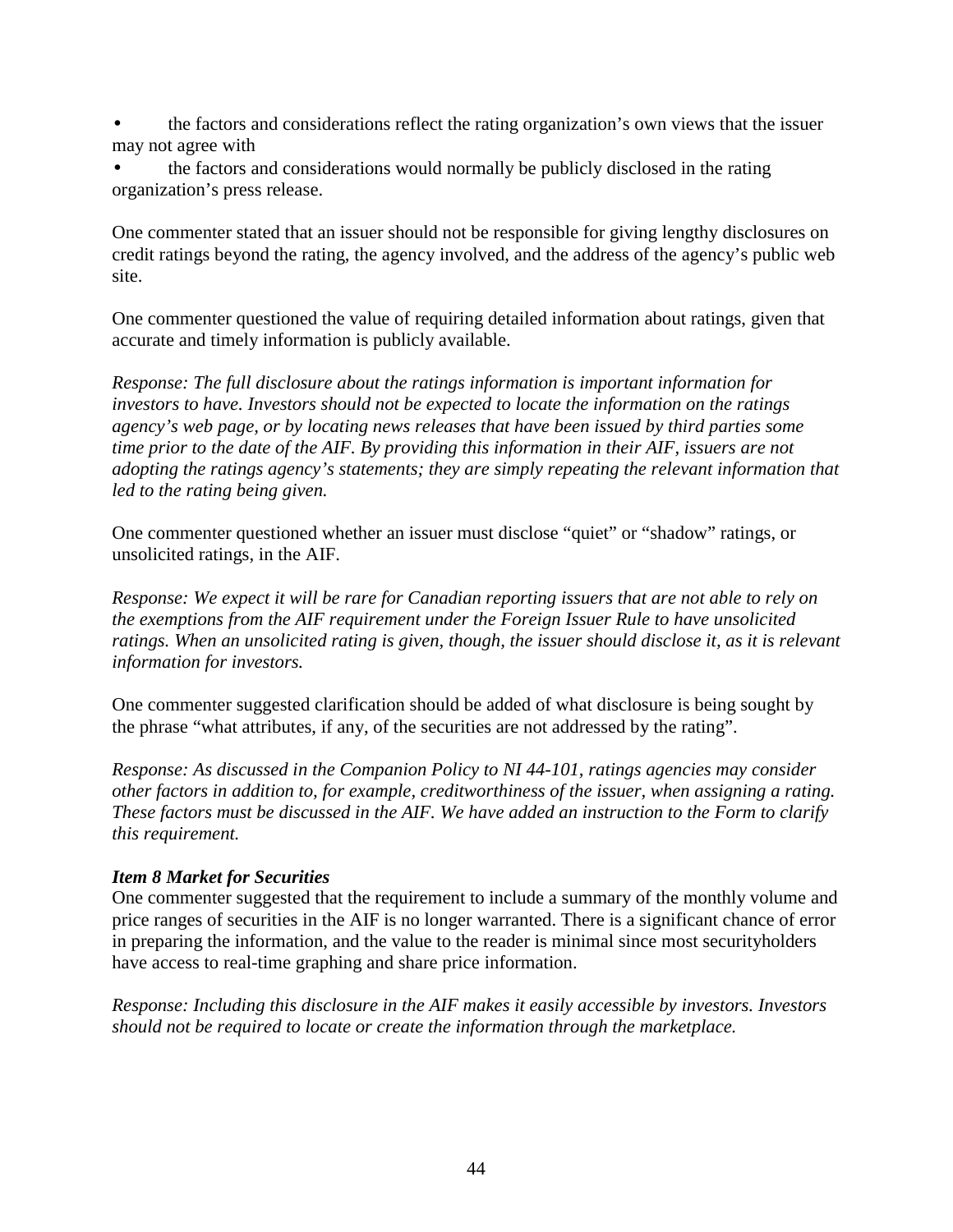#### *Item 10 Directors and Officers*

One commenter was concerned with the requirement to disclose bankruptcies of issuers that a director or officer has been involved with. The commenter thought it may have the unintended consequence of preventing experienced people from becoming involved in an issuer because of their past connection with a bankrupt company. These people may have more expertise in avoiding bankruptcies than people that have not had this experience. The commenter suggested that, if the intent is to elicit information about criminal activity, the wording should be clearer.

One commenter supported the requirement for issuers to disclose the involvement of their directors and officers with a company just before it became bankrupt or when an event occurred that resulted in a penalty being imposed.

*Response: We agree that this is relevant information for investors. By requiring the information to be disclosed, investors will be able to draw their own conclusions – positive or negative about the qualifications of the directors and officers.* 

One commenter said the disclosure in the AIF relating to bankruptcies and penalties should not be necessary, as the information will already be provided in a prospectus. Every year after that, it will be included in the proxy circular, which will normally be filed before the AIF.

*Response: The disclosure required in the information circular relates solely to directors proposed for election. The information required in the AIF is broader, as it includes all directors and executive officers. To the extent the information in the AIF duplicates what is in the information circular, issuers can satisfy the AIF disclosure by incorporating the disclosure from their information circular into the AIF, as contemplated in section 1(f).* 

One commenter suggested the disclosure should be limited to the knowledge of the officers and directors. The commenter also suggested the December 31, 2000 date in section 10.2(3) should be updated.

*Response: We disagree that the disclosure should be limited to the knowledge of the officers and directors. The disclosure is limited to bankruptcies that occur within a year of the director or officer ceasing to be involved with the issuer, and penalties that resulted from events that occurred while the director or officer was involved. Directors and officers are expected to have this information or, if they do not, to obtain it.* 

*We have not changed the date in section 10.2(3), as it is based on the date for the corresponding disclosure obligation in the prospectus disclosure rules.* 

#### *Item 11 Promoters*

One commenter suggested disclosure of promoters can be very difficult since the term is very ambiguous and poorly drafted. Further, the securityholder may not agree that it is a promoter, particularly since promoter's resales have been added to the "always a distribution" category, and the issuer may not have the ability to obtain the necessary disclosure information from the promoter.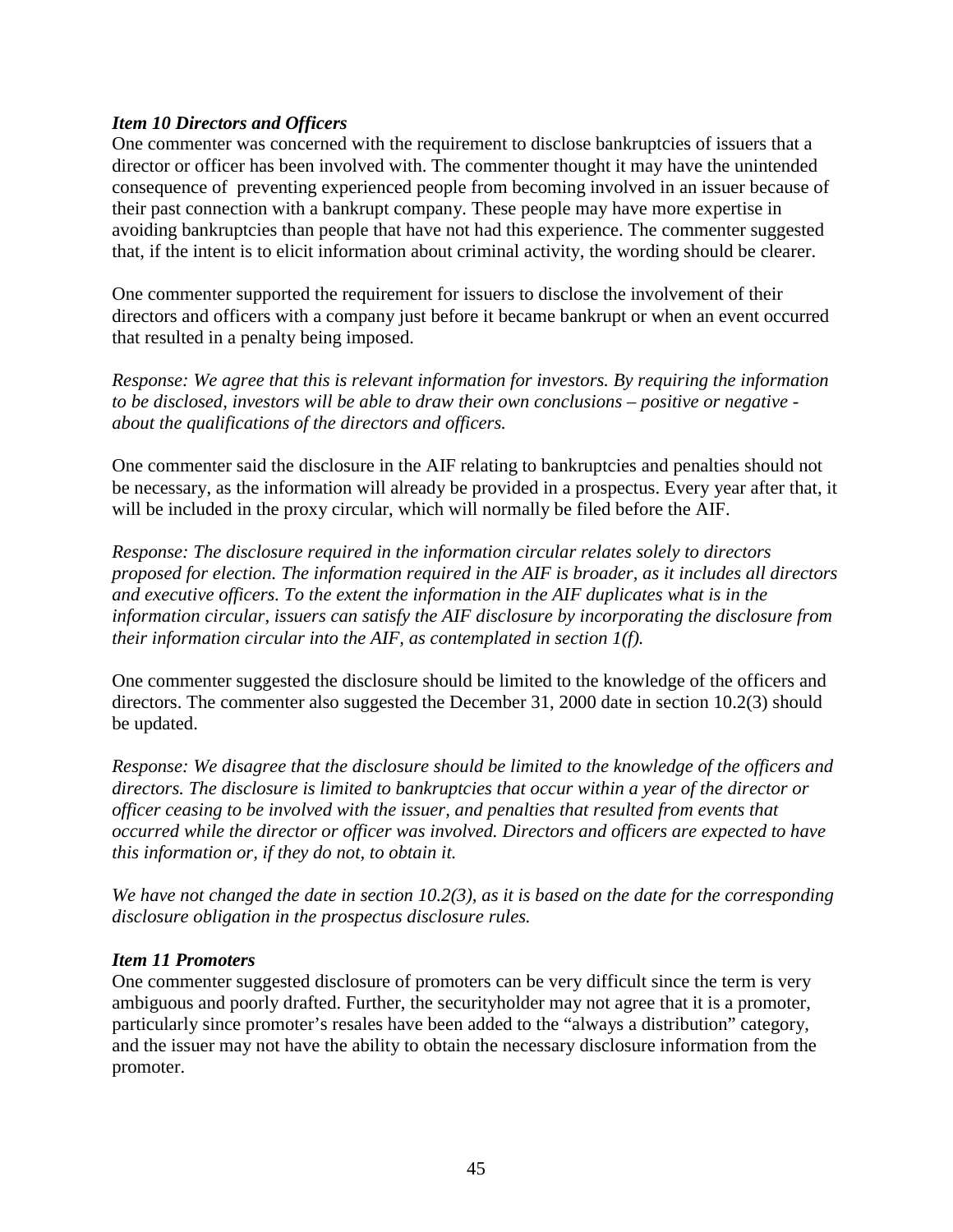One commenter had concerns about the disclosure relating to promoters for the following reasons:

- the term is not defined in the Rule and, in other contexts, has been used to refer to investor relations persons
- this is a new requirement for TSX listed issuers, who are less likely than smaller issuers to engage promoters to tout their stock
- no rationale is provided for this proposed new requirement in the AIF.

The commenter recommended that both *promoter* and *investor relations* should be defined in the Rule to distinguish the "touting" of stock (that is, promoting), from valid investor relations activities.

*Response: The term* promoter *is clearly defined in various* Securities Acts *as a person that takes the initiative in founding, organizing or reorganizing the business of the issuer, and persons that receive more than 10% of an issuer's outstanding securities in consideration for services or property received in connection with founding, organizing or reorganizing the issuer's business. As a matter of law, a term defined in a* Securities Act *and used in the Rule has the meaning in the Act of the local jurisdiction. As a result, the use of promoter in the AIF is distinct from the more colloquially used "stock promoter". The disclosure relating to promoters is important and relevant information for securityholders. Securityholders should know who has taken the initiative in organizing the issuer's business, and what consideration that person received for doing so.* 

# *Item 12 Legal Proceedings*

One commenter suggested only legal proceedings that have been instituted should be required to be disclosed except (if applicable) under material change requirements, where confidentiality can be maintained. The commenter suggested the requirement to disclose contemplated legal proceedings could preclude the sensitive negotiation of settlements.

*Response: We have not eliminated the requirement to disclose contemplated legal proceedings. Many contemplated legal proceedings are required under GAAP to be disclosed in the notes to the financial statements. If the legal proceedings are not already disclosed in the notes, and disclosure would prejudice the issuer, the issuer can apply for an exemption on a case-by-case basis.*

One commenter suggested the 10% exclusion from the requirement to disclose potential or actual legal proceedings should be based on equity or market capitalization, as liabilities should perhaps also be taken into account.

*Response: Issuers are required to disclose information about legal proceedings because of the effect on the issuer of having to pay out a claim, or receiving a payout, as a result of the proceedings. It is the relationship between the issuer's assets and the amount of the claim that is the relevant test, not the amount of the claim in relation to the issuer's equity or market capitalization.*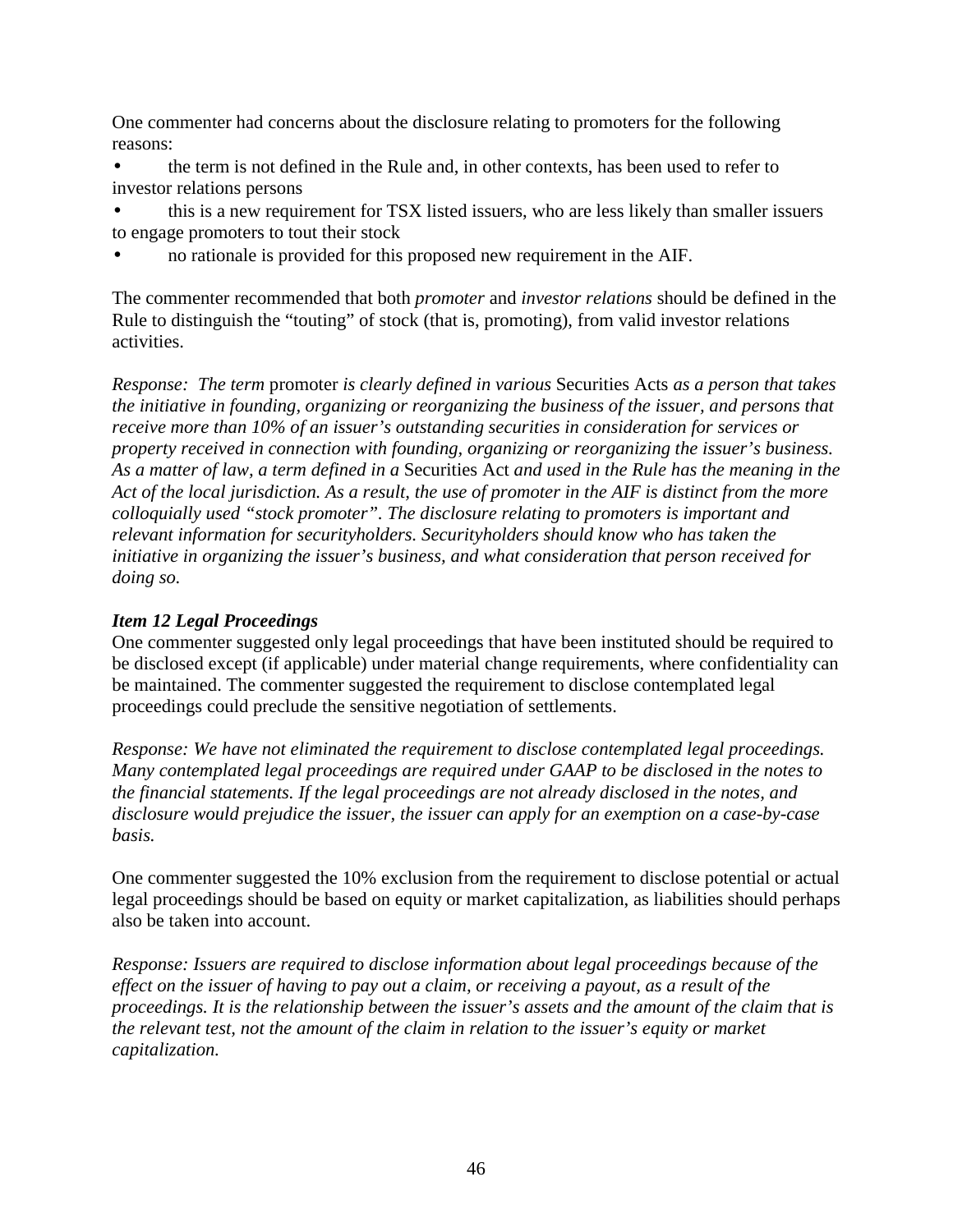One commenter said disclosure should not be required of any legal proceedings which are deemed to be frivolous and without merit by both the company and its outside counsel. Otherwise, plaintiffs could be incited to claim damages that exceed the 10% threshold set out in Part 12 to seek public attention.

*Response: We disagree. This exclusion would be too subjective to be applied consistently by issuers, and would cause uncertainty for investors.* 

#### *Item 13 Interest of Management and Others in Material Transactions*

One commenter supported the added disclosure about the interest of management and others in material transactions.

#### *No response required.*

## *Item 15 Material Contracts*

One commenter suggested it would be helpful if the Policy included a narrative and some examples to clarify the meaning of the phrase *entered into in the ordinary course of business*. Absent this guidance, the commenter would expect that almost all business contracts are entered in the ordinary course of business because the transactions regularly occur in the industry, even if they do not occur frequently for the issuer.

One commenter questioned the value of disclosing material contracts in the AIF. The commenter suggested that, if the requirement is retained, additional guidance should be provided.

*Response: To clarify what is meant by* ordinary course of business*, we have added guidance to the Policy, and an instruction to the Form. As the requirement is to disclose material contracts that are not entered into in the ordinary course of business, it relates to a very narrow range of contracts that investors would not otherwise expect to exist. Given the nature of these contracts, it is very important that they be disclosed in the AIF.* 

One commenter suggested the requirement to disclose material contracts should be limited to one year, rather than two years, to avoid repetition.

*Response: We agree with the commenter that the requirement to disclose contracts entered into within the last two years is not necessary. We have revised the requirement so that issuers will be required to disclose contracts entered into during the last financial year, and contracts that are still in effect. As a result, investors can look to the AIF to see what material contracts the issuer entered into during the year, and which contracts are still affecting the issuer.* 

One commenter questioned the need to make these contracts available for inspection, since issuers are required

• to describe any contracts that their business is substantially dependent on in the AIF (paragraph  $5.1(1)(i)$ ),

• to describe every contract that can reasonably be regarded as material to an investor in the AIF (section 15.1), and

file copies of material contracts under Part 12 of the Rule.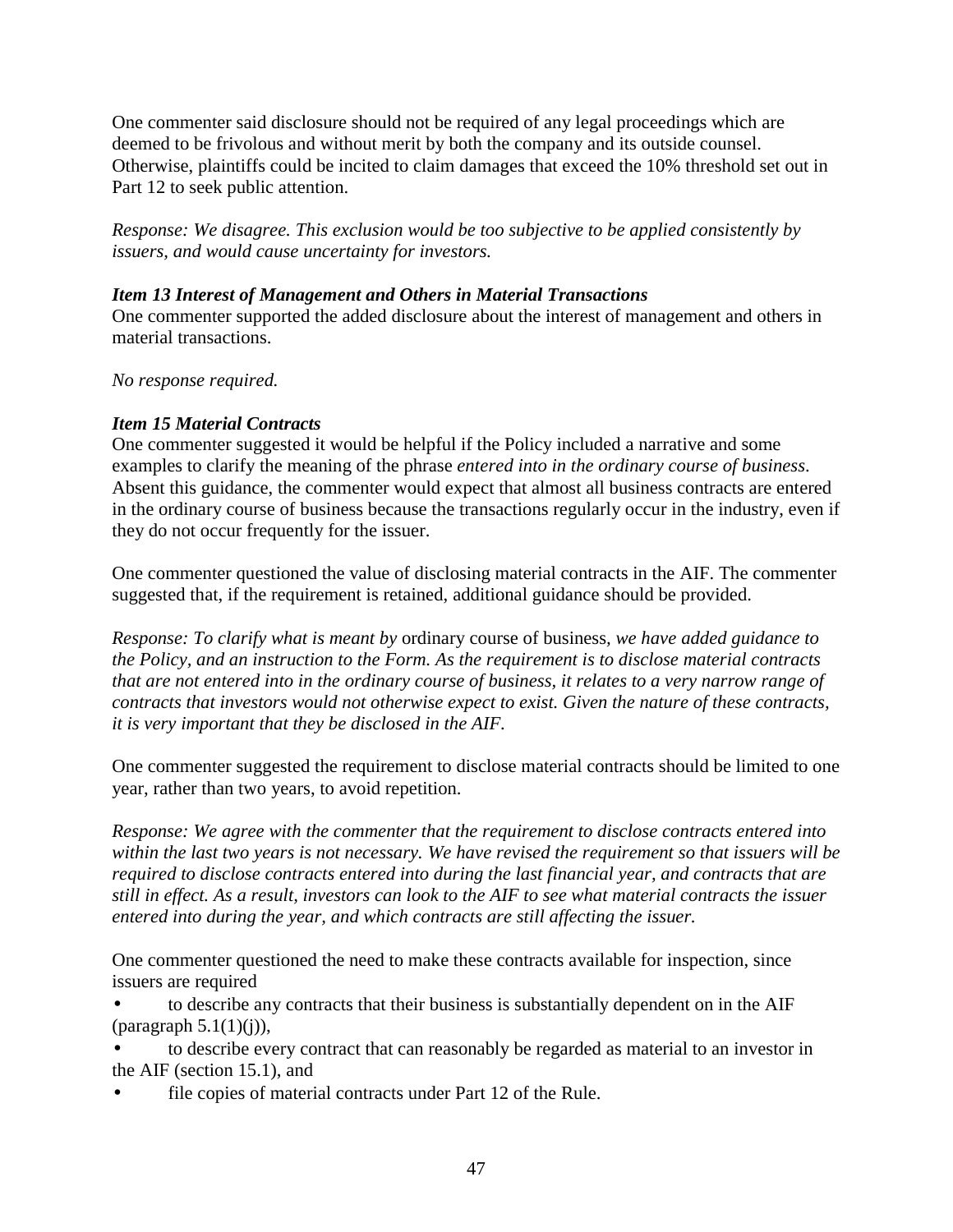One commenter said the requirement to make copies of the contracts available for inspection must be modified so it will not apply to contracts that contain competitive or commercially sensitive information.

One commenter said issuers should not be required to produce copies of business contracts, whether they are entered into the ordinary course of business or not, for the following reasons:

- analysts and securityholders can get information about a contract from a well-written summary of the main terms of the contract
- the most likely people to benefit from full disclosure of all terms of business contracts include an issuer's competitors and litigants
- certain terms of business contracts are confidential, or may contain information protected by privacy law

the cost of determining what terms of a contract must be blacked out to protect confidentiality or privacy is not justified – it will create new expenses for issuers, and regulatory uncertainty.

*Response: We have removed the requirement to make material contracts available for inspection from the Form, as reporting issuers must now file copies of these documents under Part 12 of the Rule (see the responses to the comments under Question 1(b) above). Part 12 of the Rule permits issuers to edit material contracts to delete portions that contain confidential, competitive or commercially sensitive information.* 

# *Item 16 Interests of Experts*

One commenter said the disclosure relating to experts should be removed. The commenter suggested that imposing a requirement to name experts in an AIF will likely increase issuer costs, particularly if the issuer has to obtain consent from the expert simply to include the expert's name in the AIF.

*Response: We have not imposed a requirement in the Rule for issuers to obtain consent simply to include the expert's name in the AIF. The AIF merely points out that instruments other than the Rule may require consents if the expert's statement, report or valuation is included in the AIF. We have revised the instruction to make this clear.* 

One commenter suggested eliminating the requirement to disclose experts' holdings. The commenter noted it is not a requirement in the United States, and can be very difficult and invasive to determine in the case of large law firms.

*Response: We disagree with the commenter. It is relevant to an investor if an expert the issuer is relying on to provide information has an interest in the issuer. This has been a requirement in the prospectus context for some time, and has not proven to be too onerous for issuers or their experts.*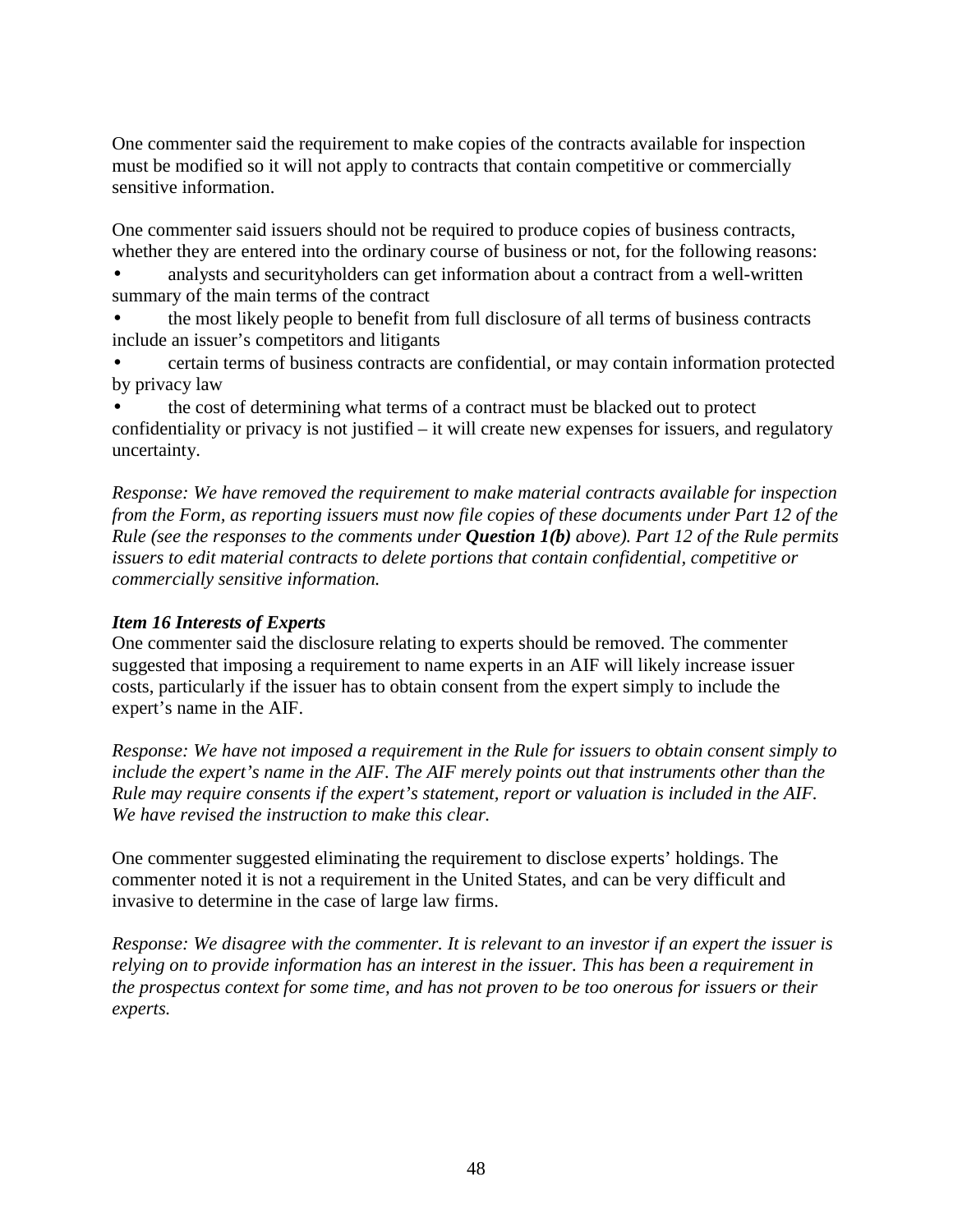#### **Part 6 [Part 5]- MD&A and Form 51-102F2 [Form 51-102F1]**  *General*

One commenter suggested Form 51-102F2 [Form 51-102F1] should be explicitly referred to in this Part.

*Response: We disagree.* MD&A *is a defined term in the Rule that includes the Form 51-102F1, but also includes alternative forms of MD&A.* 

One commenter supported the concept of issuers filing fourth quarter MD&A, but recognized this could not be a requirement when detailed fourth quarter financial statements are not required.

#### *No response required.*

One commenter recommended that the Rule explicitly articulate that MD&A and financial statements form the two-part core reporting package in the CD system.

One commenter suggested the AIF and MD&A should be co-ordinated to form the core integrated disclosure document, with the AIF providing basic disclosure at a point in time, and the MD&A being a living document updated quarterly and referenced into the AIF.

*Response: We agree that the financial statements and MD&A are important documents – that is reflected in the disclosure we require in the financial statements and the MD&A. The fact that they are inter-related is apparent given the requirement for issuers to file them at the same time, and deliver them to securityholders together. We also agree that the disclosure required in the AIF and MD&A have different focuses. For that reason, we have carefully reviewed the disclosures in the AIF and MD&A to ensure they are consistent with their stated purposes. We disagree that any of the disclosure documents in the Rule should be rated as more important than the others.* 

## *Section 6.1 [5.1] Filing of MD&A*

One commenter said the annual MD&A should not have to be filed at the same time as the annual financial statements. This will delay the filing of the annual financial statements, as they are ready earlier than the MD&A. The commenter suggested the MD&A should be filed as soon as possible after the financial statements are filed.

*Response: We asked commenters during the first comment period on the Rule whether the financial statements and MD&A should be required to be filed at the same time, as one filing. The vast majority of commenters that responded were in favour of the financial statements and MD&A being filed at the same time. We agree with those commenters. The benefit of having the discussion of the financial statements filed concurrently with the statements themselves outweighs the concern that completing the MD&A may delay the filing of the financial statements.*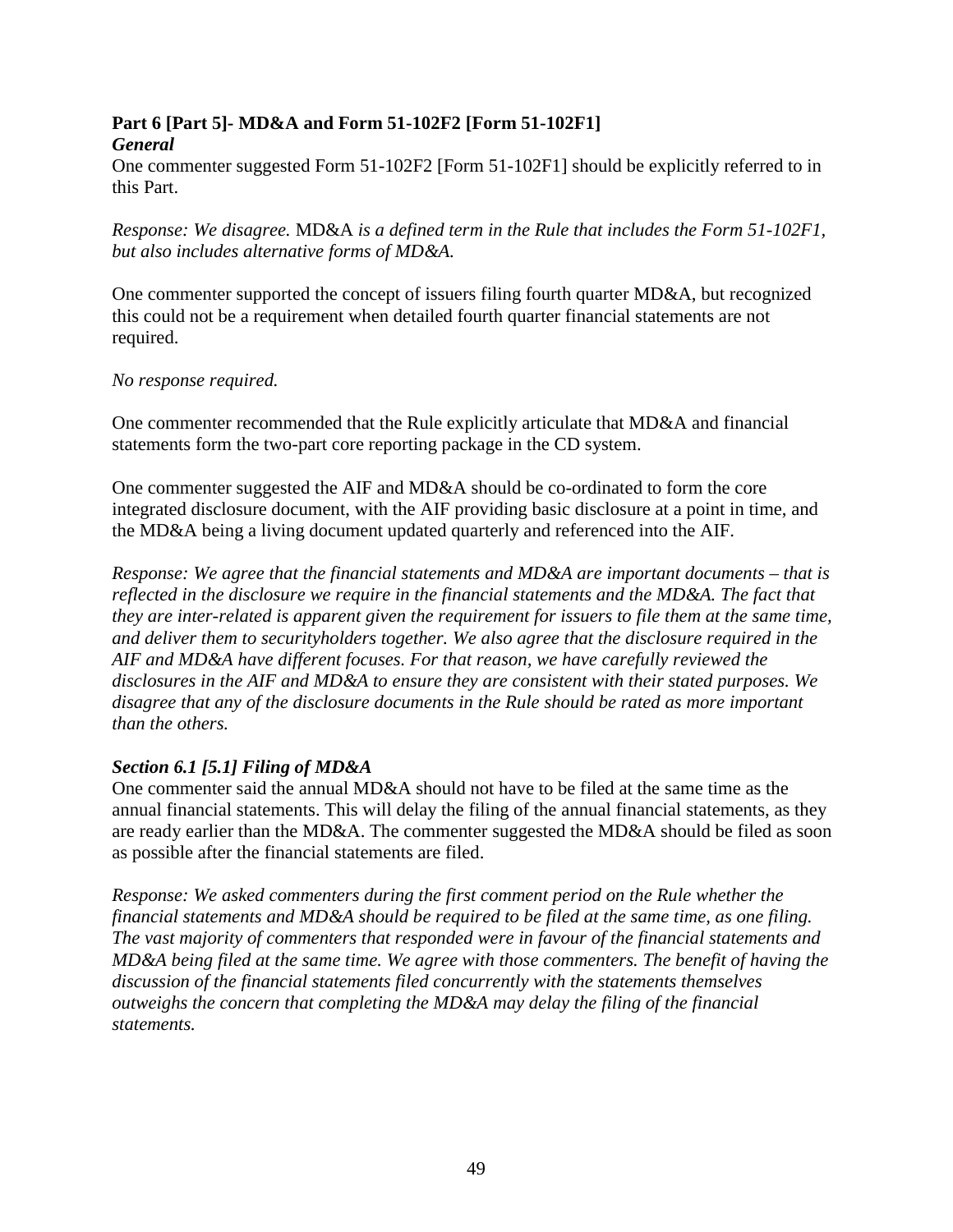One commenter suggested that the MD&A should be filed electronically on SEDAR with the financial statements as one filing, because a person reading an MD&A must have the full set of financial statements at the same time.

*Response: The CSA agree that the financial statements and MD&A should be filed at the same time. However the CSA have decided not to combine them into one document. Having the financial statements and MD&A filed at the same time provides the same benefit without imposing the additional burden of compiling them into one document, particularly as different people may have responsibility for preparing the documents.* 

*Section 6.3 [5.3] Additional Disclosure for Venture Issuers Without Significant Revenue*  One commenter said the additional disclosure for venture issuers without significant revenue should be made in the notes to the financial statements. The MD&A should be used for any needed discussion of this disclosure.

*Response: The disclosure required under section 5.3 of the Rule is not currently required under GAAP to be included in the financial statements. To ensure the information is provided, we have made it a requirement of the MD&A, unless the issuer already provided it in the financial statements. As the disclosure is financial in nature, it is more appropriate to the MD&A, than, for example, the AIF.* 

## *Section 6.4 [5.4] Disclosure of Outstanding Share Data*

One commenter suggested that, in disclosing its outstanding share data, the issuer should be required to estimate the number of its voting or equity securities that are issuable on the conversion, exercise or exchange of outstanding securities, if that number is not determinable. Investors should not be required to make this estimate, particularly since they are relying on that information for the purposes of National Instrument 62-103 *The Early Warning System and Related Take-Over Bid and Insider Reporting Issues*. The commenter suggested the CSA could provide a safe harbour for issuers that make reasonable estimates in good faith.

*Response: If the number of securities issuable is not known, this will normally be because the number depends on the market price of that class of securities at a future point in time, or on some other benchmark that could fluctuate significantly over time. As a result, it may be difficult or impossible to arrive at a reasonable estimate of the number, and any attempt to do so may result in a misleading figure being provided. Accordingly, we do not propose to require an estimate.* 

One commenter said issuers should be specifically permitted to incorporate the outstanding share data information from the notes to their financial statements into the MD&A, if the information has not changed since the date of the financial statements, and if this is specifically indicated in the MD&A.

One commenter suggested disclosure of outstanding share data should be provided in the notes to the financial statements, or the AIF. The commenter noted that sections 3210 and 3240 of the Handbook already provide for much of this information.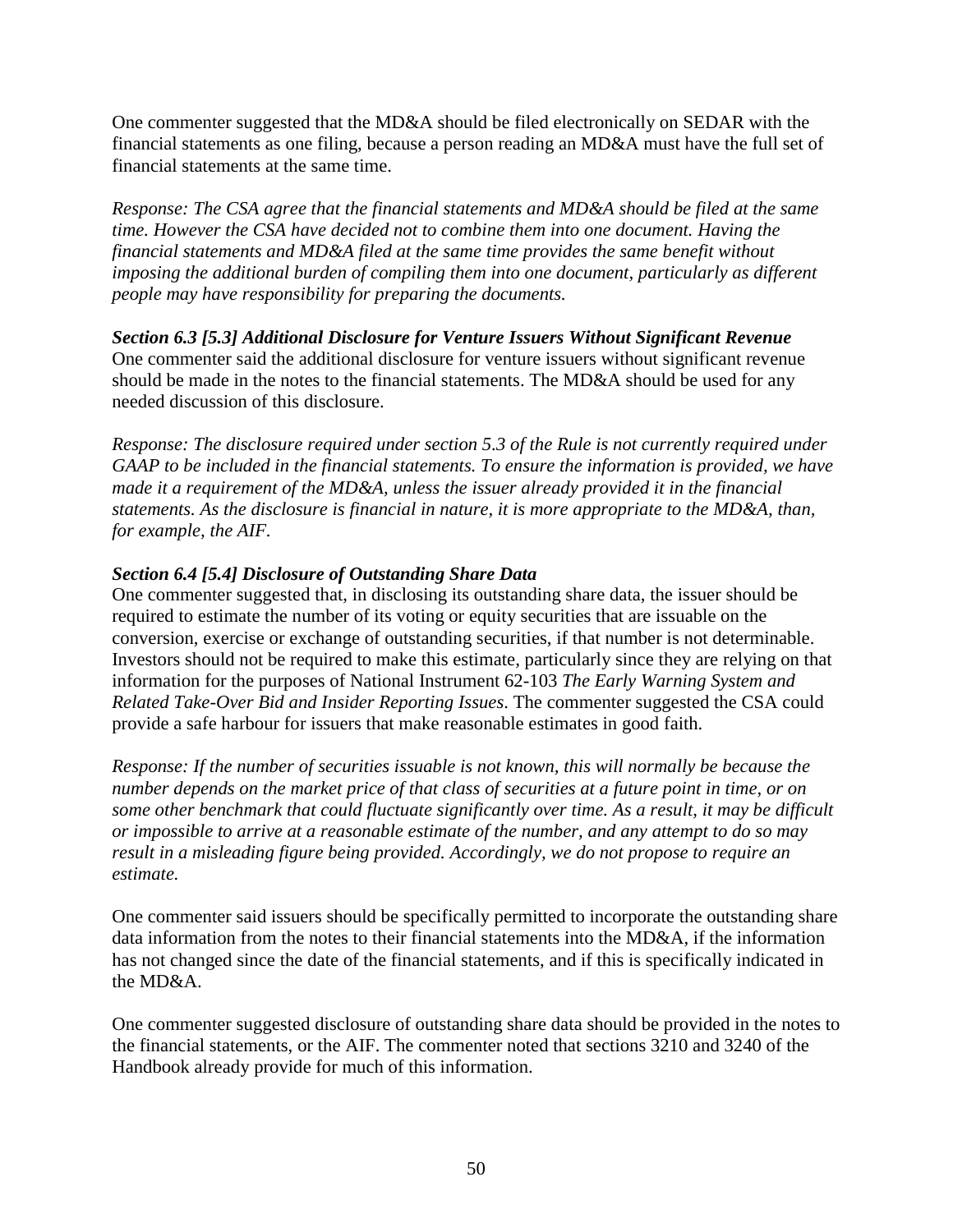*Response: It is very important for securityholders to be able to find this information in the same place for all issuers, as they rely on this disclosure in determining if the take-over bid or early warning requirements have been triggered. For the same reason, this information must be as current as possible. As a result, we have continued to require the disclosure in the MD&A, not the AIF, and have not permitted incorporation by reference. The information provided in the MD&A will be more up-to-date than the information provided in the notes to the financial statements.* 

#### *Section 6.5 [5.5] Disclosure of Auditor Review of Interim Financial Statements*

Two commenters said disclosure of whether an auditor has reviewed the interim financial statements should be prominent and presented in a consistent location. They also suggested that issuers should not be given the alternative of disclosing in the financial statements or MD&A. One of the commenters suggested that, instead, the Rule should require a legend to be placed on the face of the interim financial statements.

One commenter said the disclosure should not be in either the financial statements, or in the MD&A. It should be in a notice that accompanies the interim financial statements. *Response: We have revised the Rule to provide that the disclosure that an auditor has not reviewed the financial statements must be made in a notice that accompanies the financial statements. This ensures that the information is prominent and easily located.* 

## *Section 6.6 [5.6] Approval of MD&A*

Two commenters supported the requirement for board approval of MD&A.

One commenter expressed support for the clarification around audit committee review and board approval of MD&A.

Three commenters supported the proposal for audit committee review of the MD&A.

*Response: Consistent with the requirements relating to the approval of interim financial statements, we have revised the Rule to require that either the audit committee or the board of directors must approve the interim MD&A.* 

One commenter suggested that board approval of the MD&A should occur following any CEO or CFO certifications of the annual or interim filings. These certifications are contemplated in proposed MI 52-109.

*Response: The Rule does not prescribe procedures issuers must follow to obtain board or audit committee approval. We do not expect that MI 52-109 will prescribe procedures either. Issuers must determine what the appropriate procedures are for them, depending on their operations and internal controls.* 

#### *Section 6.7 [5.7] Delivery of MD&A*

For comments relating to the sending of an annual request form, see above under the heading for **Part 4 Financial Statements - Section 4.6 Delivery of Financial Statements**.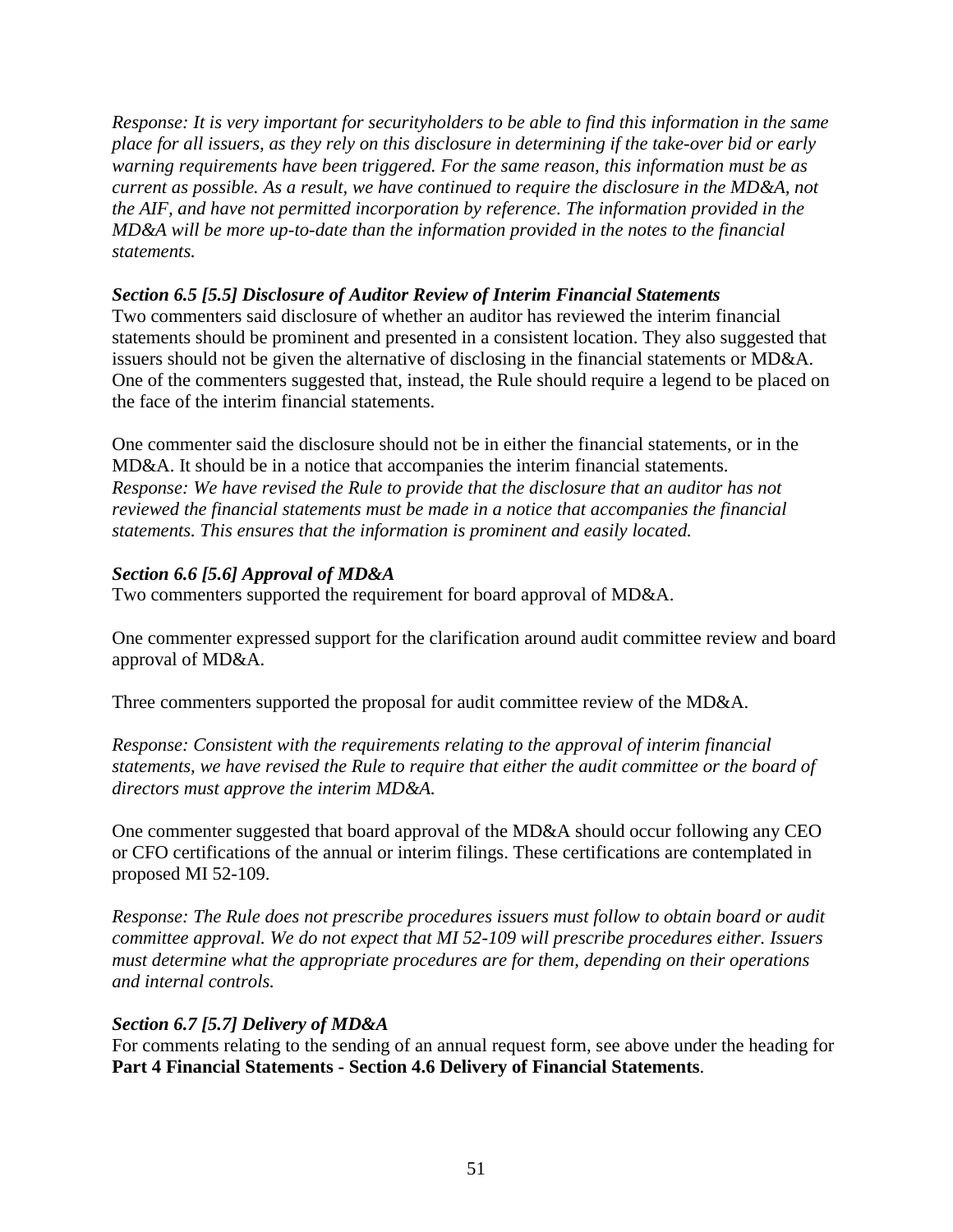One commenter supported the requirement for delivery of financial statements and MD&A together.

#### *No response required.*

## *Form 51-102F2 [Form 51-102F1] General comments*

One commenter was concerned that MD&A is being, or will be, used for detailed disclosures that are or should be called for under GAAP. The commenter suggested that, if the disclosure is necessary but is not currently required under GAAP, then the information should be provided as an appendix to the MD&A, not in the MD&A itself.

*Response: We do not agree with using an appendix, rather than including the information in the body of the MD&A. The disclosure of outstanding share data, additional disclosure for venture issuers without significant revenue, and restricted share disclosure is relevant to the financial statements, but not specifically called for under GAAP. This disclosure helps investors understand what the financial statements show and do not show.* 

One commenter suggested that the MD&A content should be organized and reported according to an appropriate framework that is conceptually realistic and logical. This would

- make it easier for readers to locate information, and understand its links with other information within the MD&A and the financial statements
- improve the preparers' understanding of the historical and prospective disclosures required
- more strongly address the need for information relevant to assessing future prospects that place the results reported in the financial statements in a business context

The commenter provided detailed comments suggesting how the MD&A could be reorganized. The suggestions included restructuring the contents of the MD&A so the issuer is asked first to present its "big picture" assessment, then a more detailed assessment of financial condition, results of operations and cash flows, followed by other disclosures.

*Response: The framework provided in the Form is a guideline only. Issuers are permitted to follow the order that is appropriate for them to make their discussion meaningful in their individual circumstances. We do not agree that it would be appropriate to be prescriptive in the format, as what is appropriate for one issuer may not be appropriate for another.* 

One commenter said issuers should be required to discuss their business strategies, key performance drivers and core capabilities in their MD&A, as contemplated by the CICA MD&A guidance. The commenter suggested the CSA and CICA should take a more complementary approach to adopt a common disclosure framework for the MD&A.

*Response: We have undertaken a complete review of the disclosures required in each of the AIF and MD&A, and considered the requirements of the CICA in its MD&A guidance. We have ensured that the disclosure required in the two documents focuses on their respective purposes in*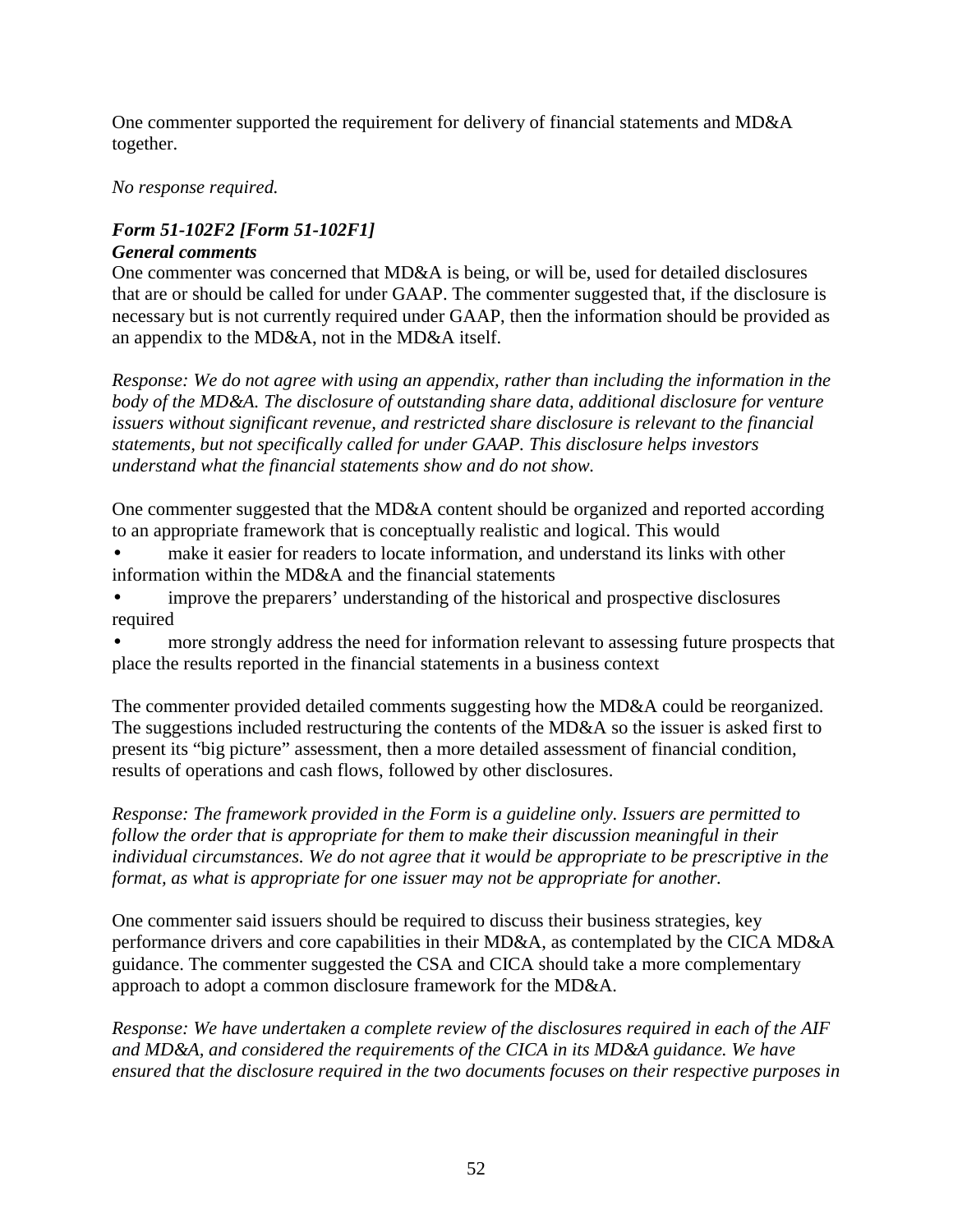*the CD environment. For a complete discussion of this process, and the results of our review, see below under the heading Relationship between the AIF and MD&A.*

# *Relationship between the AIF and MD&A*

Two commenters suggested a section on risk factors, like the section included in the AIF, should be added to the MD&A. One of the commenters suggested the risk factor section should list social and environmental risks as examples. That commenter stated that the Guidelines produced by the Canadian Performance Report Board are not sufficient in this regard, as they do not include the concept of social and environmental risk. The other commenter suggested there should be more specific requirements about risk and risk management disclosures in the MD&A, consistent with, or further strengthening, the requirements in Form 44-101F2.

*Response: Risk factors should be discussed in the context of the other topics specifically listed in the MD&A, such as liquidity and off-balance sheet arrangements, not as a stand-alone item. This is distinct from the AIF, where risks to the issuer's overall business, rather than its financial position specifically, are discussed separately.* 

One of the commenters suggested risk factors is just one area in the AIF that should be required in the MD&A. The commenter suggested there are other areas in the AIF that are relevant to understanding reported financial results so should be in the MD&A, such as

Item 4 – General Development of the Business, as it provides important contextual information and contemplates disclosure of changes in the business that may occur during the current financial year

• portions of Item 5 - Description of the Business, such as specialized skill and knowledge, economic dependence, and environmental protection, as they provide important contextual information

- Item 6 Selected Consolidated Financial Information
- the portion of Item 7 Description of Capital Structure relating to ratings information
- the portion of Item 8 Market for Securities relating to trading prices and volumes

• the portion of Item 10 – Directors and Officers relating to conflicts of interests between officers and directors and the company

- Item 13 Interest of Management and Others in Material Transactions
- Item 15 Material Contracts

The commenter said that the distinctive purposes of the AIF and MD&A should be clarified, and that the disclosures called for in each of the respective forms should be made consistent with that stated purpose. The commenter felt this was important since there is no obligation to deliver an AIF, and venture issuers are not required to prepare an AIF. Alternatively, the commenter suggested issuers should be required to distribute the AIF to their securityholders.

One commenter said the overlap between the AIF form requirements, MD&A form requirements, and the MD&A content recommended by the CICA, must be addressed so issuers can report more efficiently and investors know which document to reference for disclosure.

# *Response: We agree with the commenters that suggested the roles of the MD&A and AIF must be clarified. We have revised the descriptions of the AIF and MD&A in each of the Forms to reflect*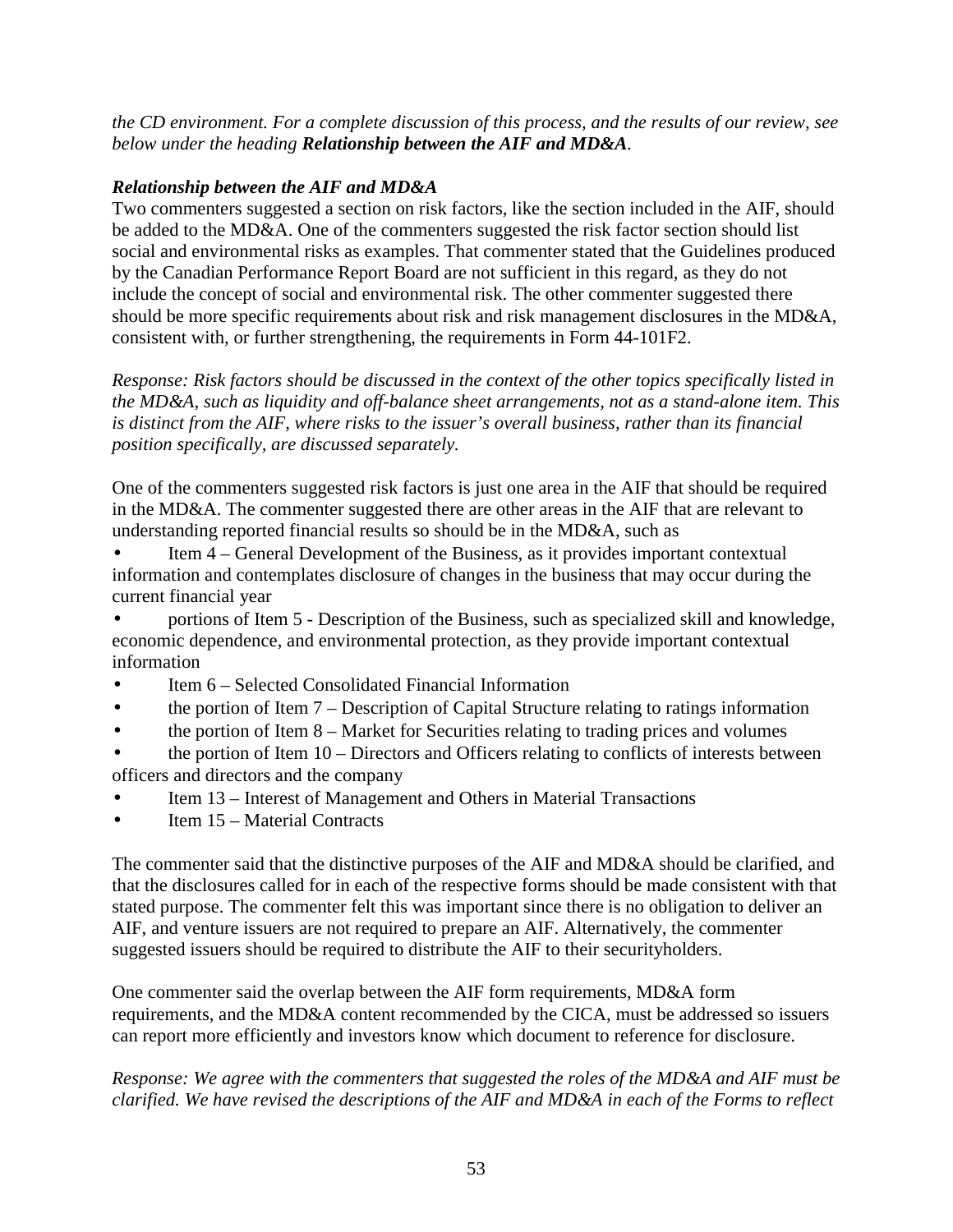*their different focuses. We have also reviewed the disclosure requirements to eliminate overlap wherever possible, and ensure the disclosure in each form is appropriate to its stated purpose. As a result, disclosure relating to leases and mortgages, and the financial discussion, has been removed from the AIF and, in some cases, added to the MD&A. Similarly, portions of the MD&A that went beyond the financial statements have been revised or removed.* 

*We have not added a requirement for issuers to distribute their AIFs. Instead, we have added a requirement in the MD&A for issuers to disclose that, if they prepare an AIF, the AIF is available on SEDAR.* 

*The CSA approach the AIF and MD&A within the overall context of the CD environment. This is a different approach than the CICA, which dealt only with MD&A through the Canadian Performance Reporting November 2002 release called Board's Management's Discussion and Analysis: Guidance on Preparation and Disclosure. Given this different context, we have not moved disclosure of a more general, business focus from the AIF to the MD&A. Instead, we have focused the MD&A on the financial statements, with the AIF speaking to the business in general.* 

One commenter suggested there should be a prominent notice in the MD&A as to the existence of the AIF, and information as to how securityholders can access it. The commenter also suggested the MD&A should include an explicit reference to the Form 51-102F5 *Information Circular* and Form 51-102F6 *Statement of Executive Compensation Form*. The commenter said that these documents contain important information enabling investors to understand the business and factors that may affect an issuer's performance and prospects.

*Response: We have revised the MD&A to require issuers that are required to prepare an AIF to disclose that the AIF and other disclosure documents are available on SEDAR.* 

## *Part 1 General Instructions and Interpretation*

One commenter supported the principle that the MD&A should enable investors to see the company through the eyes of management.

Three commenters supported the emphasis on the content of the MD&A being in plain language.

*No response required.* 

Two commenters approved of the reference to social and environmental issues in the introduction to the MD&A. One of the commenter suggested that the MD&A should also include a direction to describe a company's social and environmental policies.

*Response: As part of the general clarification of the roles of the AIF and MD&A discussed above, we have deleted the reference in the MD&A description to social and environmental issues. We have continued to require disclosure of these policies in the AIF. These areas may be discussed in the MD&A, if appropriate, as part of the general risks and uncertainties that may affect the issuer's future performance.*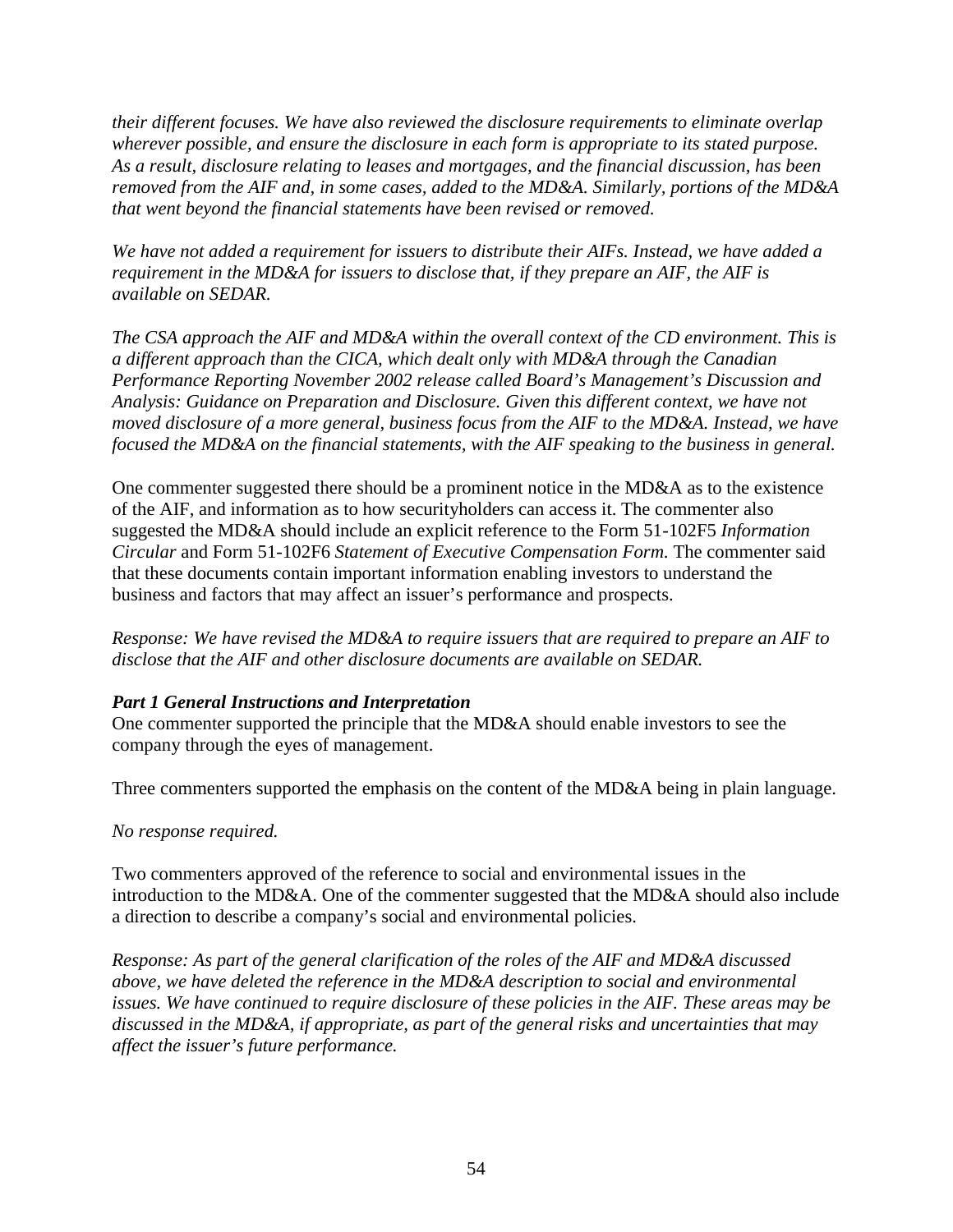One commenter suggested the ideas in section  $1(g)$  relating to forward-looking information should be embodied as requirements in Part 2 of the form.

*Response: Part 1 is general guidance that applies to all MD&A. As such, the reference in section 1(g) has broader application being in Part 1, than if it were a specific requirement in Part 2.* 

One commenter said issuers should be permitted to incorporate information contained in the notes to the financial statements by reference into the MD&A. The commenter suggested this would not prejudice securityholders, since the financial statements will always accompany the MD&A.

*Response: The CSA are not prepared to permit incorporation by reference from the financial statements into the MD&A. The financial statements are the base documents that must present, in full, all information required by GAAP. MD&A serves the important, but different, purpose of supplementing and complementing the financial statements. We do not agree that the financial statements can substitute for portions of the MD&A.* 

## *Part 2 – Item 1 Annual MD&A*

Refer to the comments under **Part II - Question 4(b)** above for the comments relating to exemptions from certain disclosure requirements in the MD&A for venture issuers.

Two commenters supported the requirement to date the annual and interim MD&A.

# *No response required.*

One commenter suggested the Form should provide additional guidance on the scope of the discussion required under Section 1.3 - Summary of Quarterly Results. The commenter questioned whether the instructions to "discuss the factors that have caused variations over the quarters" requires issuers to

identify general trends that have developed over the eight quarters (which will likely have been discussed under section 1.2),

• compare results in a single quarter against results from the corresponding period in the prior year, or

speak to the seasonality of its business.

*Response: We have clarified the requirement in the Form by referring to trends and seasonality.* 

One commenter questioned whether section 1.5(h) of the Form requires disclosure of defaults that have been waived prior to or after their occurrence.

*Response: Yes, section 1.5(h) of the MD&A requires disclosure of defaults that have been waived prior to or after their occurrence. Despite having been waived, such defaults are "arrears", as referred to in section 1.5(h).* 

Three commenters supported the expanded disclosures about off-balance sheet arrangements.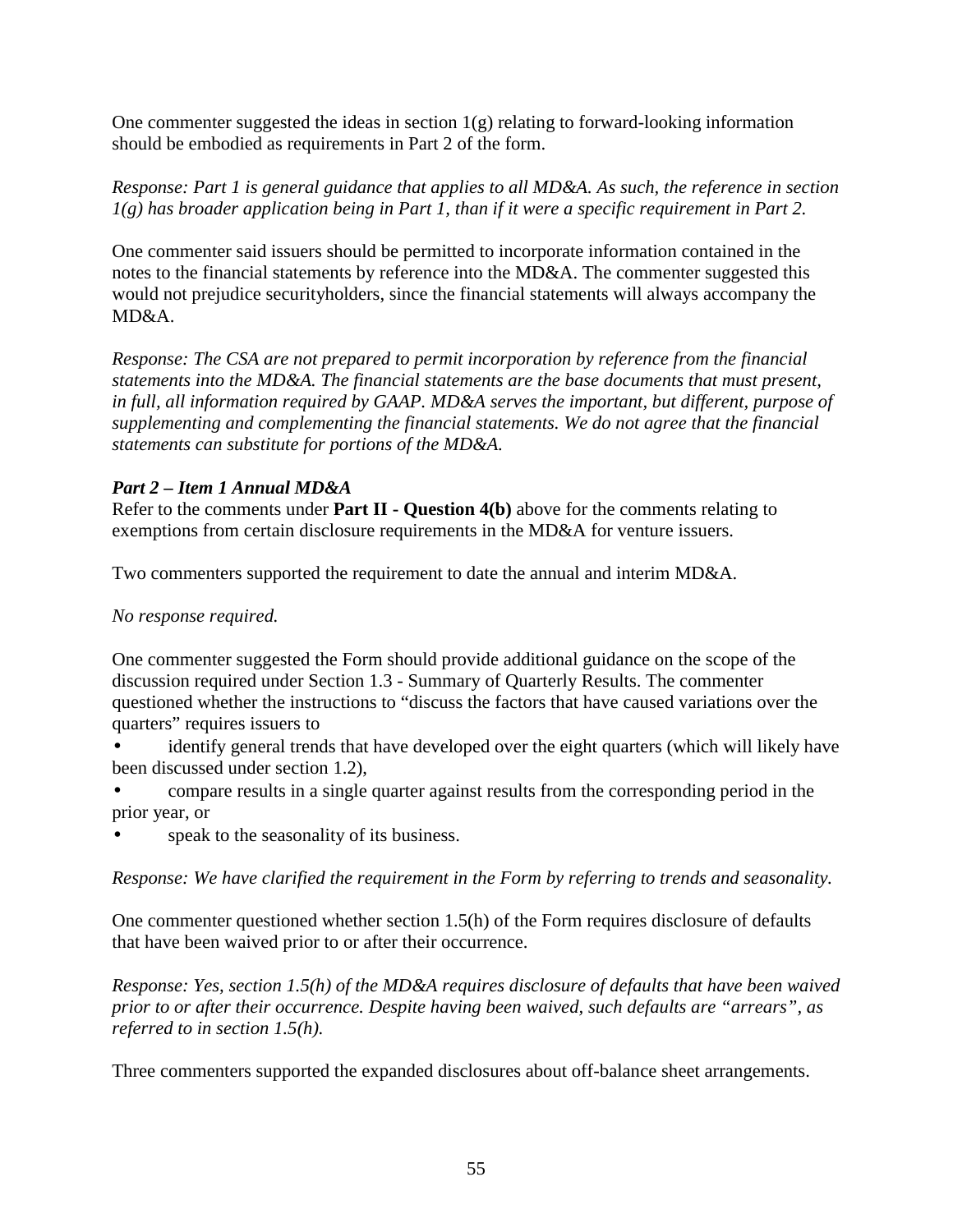#### *No response required.*

One commenter said the requirement to discuss transactions involving related parties should be limited to those transactions that are material.

*Response: All of the disclosure requirements in the MD&A are subject to the general instruction in Part 1(e) that issuers do not need to disclose information that is not material. As such, the requirement to disclose transactions involving related parties is already limited to those transactions that are material to the issuer.* 

Three commenters supported giving disclosure to investors about changes in accounting policies, and two of those commenters supported the critical accounting estimates disclosure. One of the commenters felt that disclosure should be given in the notes to the financial statements, where significant accounting policies are disclosed. That commenter suggested portions of the proposed disclosure could possibly remain in the MD&A as explanation and discussion by management.

*Response: The disclosure that we have required relating to changes in accounting policies goes beyond what is required under GAAP. As such, the disclosure complements and supplements what will be in the financial statements.* 

One commenter said venture issuers should not be exempted from the requirement to discuss critical accounting estimates.

*Response: We disagree. We have retained this exemption as the disclosure obligation on venture issuers would be too significant a burden, even when balanced against the interests of investors in having this information.* 

One commenter said the CSA should not require disclosure of critical accounting estimates until the SEC has finalized its requirements, otherwise the goal of consistency with the US could be defeated.

*Response: While we were aware of the SEC discussions on this issue, we did not reproduce the SEC proposals into the MD&A. Instead, having regard to what the SEC was proposing to require disclosure of, we extracted the portions that we felt were important and relevant in Canada. We will continue to monitor the SEC developments in this area.* 

One commenter suggested an assessment of the different critical accounting estimates that could have been used would be useful disclosure, if the administrative burden on reporting issuers is not unreasonable.

*Response: We have not added a requirement to assess the different critical accounting estimates that could have been used, as we are not satisfied that the administrative burden would not be unreasonable.*

One commenter suggested section 1.13 [1.14] should be clear that ordinary business arrangements (for example, purchase orders) are not *financial or other instruments*.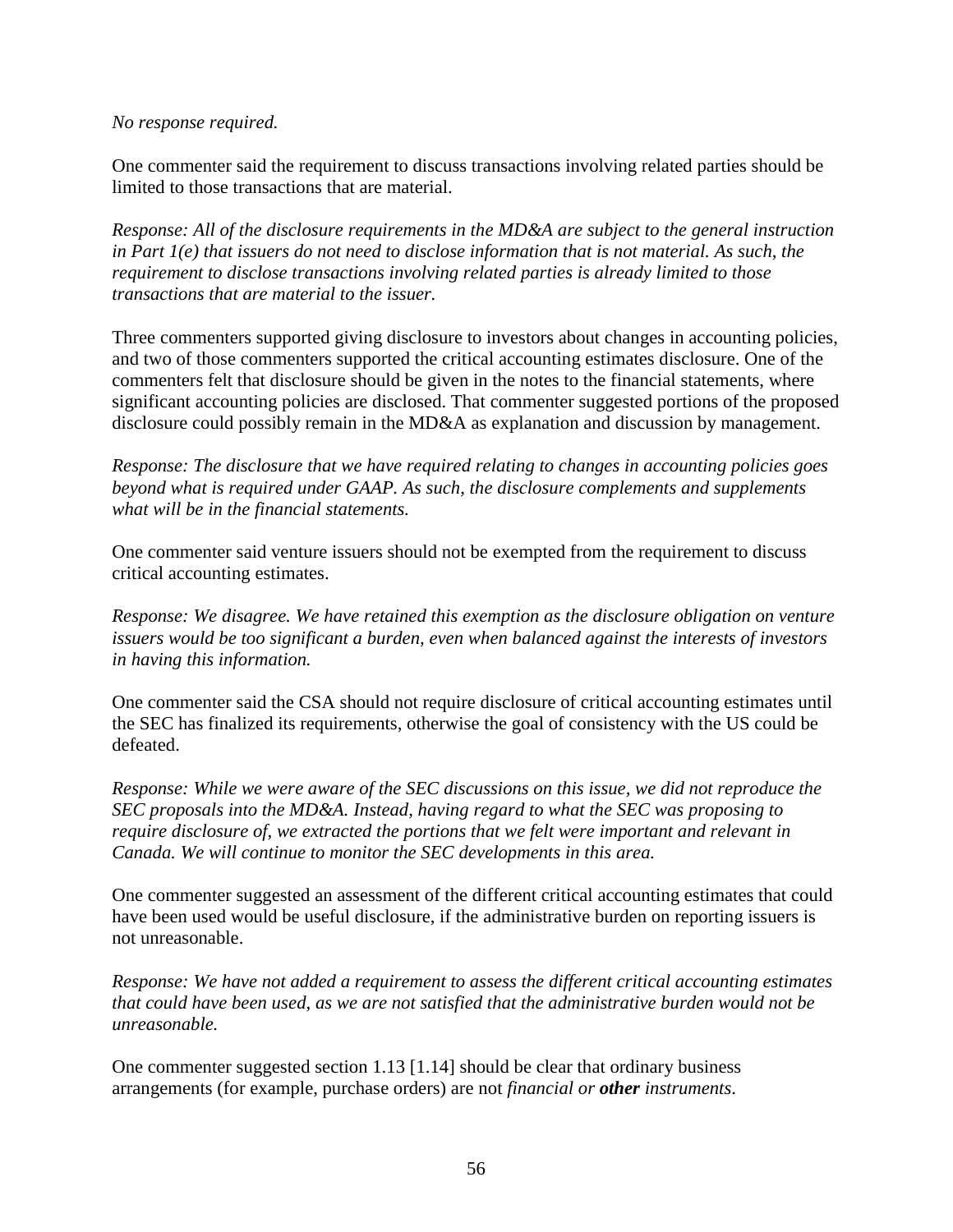*Response: The definition of financial instruments in the Handbook does capture contracts that give rise to both a financial asset of one party and a financial liability of another party. As a result, some "ordinary business arrangements" would be considered financial instruments under section 1.14.* 

One commenter suggested the restricted share disclosure should be in the notes to the financial statements or the AIF, not the MD&A.

*Response: We have revised the Rule so the only restricted share disclosure requirements that will apply to the MD&A and financial statements will be to use the appropriate terms to describe the restricted securities. Full restricted security disclosure will be required in other CD documents reporting issuers must prepare, such as the AIF.* 

One commenter agreed with the requirement to discuss causes for variations in the fourth quarter (annual) MD&A since a fourth quarter interim MD&A is not otherwise required. The commenter suggested, though, that the discussion in the annual MD&A should be limited to referencing the first through third quarter interim MD&As.

*Response: We disagree. The annual MD&A is not intended to be an update or a fourth quarter MD&A. It should reflect the annual financial statements, which contain information for a full year. Once the annual MD&A is filed, it is itself updated quarterly by the interim MD&A.* 

## *Part 2 – Item 2 Interim MD&A*

One commenter said that interim MD&A requirements are now, in effect, as exhaustive as annual MD&A requirements because of the requirement to update the annual MD&A. The commenter questioned whether this was appropriate given the time constraints in preparing the interim MD&A, and the absence of an audit.

*Response: The interim MD&A is not intended to reproduce all the information in the annual MD&A. As noted in the instructions to section 2.2 of the Form, the issuer can assume that the reader has access to the annual MD&A, so the information in the annual MD&A does not have to be repeated. The interim MD&A is intended to update the annual MD&A for material changes that have occurred.* 

One commenter supported having interim MD&A update the annual MD&A, but suggested the form should specifically require that any significant change related to historical or prospective performance and risks needs to be disclosed.

*Response: As discussed above, we are not requiring comprehensive risk disclosure to be provided in the MD&A, as that information will be provided in the AIF. There are requirements in the MD&A to discuss known trends, risks or uncertainties that will materially affect the issuer's future performance. To the extent these trends, risks or uncertainties have materially changed from the date of the annual MD&A, this will have to be updated in the interim MD&A.*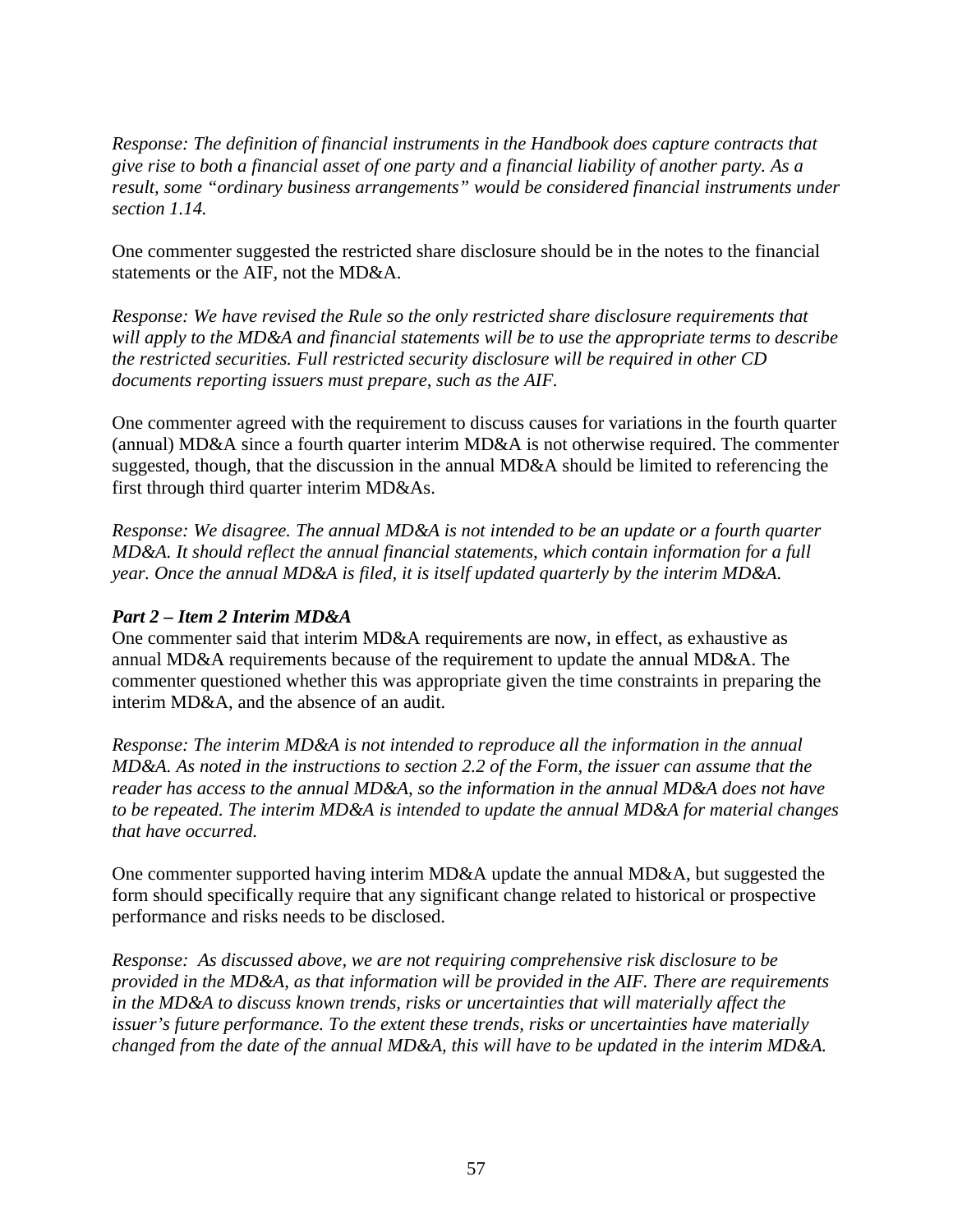#### **Part 7 - Material change reporting and Form 51-102F3**

One commenter suggested the material change report requirements should be left to statute, particularly given references in the Ontario Bill 198 civil liability provisions to "failure to make timely disclosure in the manner and at the time required under [the] Act". The commenter suggested the requirements may also be inconsistent with the material change requirements in certain provinces' statutes.

*Response: It is hoped that the civil liability provisions can be amended to refer to securities legislation in general. In any event, we disagree that the requirements are inconsistent with the current material change reporting requirements.*

One commenter said the CSA should adopt a "material information" CD standard because

- the current material change standard is insufficient, and
- the standard would then be harmonized with stock exchange timely disclosure policies.

*Response: Any such fundamental changes would require the various* Securities Acts *to be amended, which goes beyond the scope of this Rule. The Draft Report of the Ontario Five-Year Review Committee also recommended not changing the requirement from "material change" to "material information".* 

One commenter said that the reference in subsection 7.1(4) [now subsection 7.1(3)] of the Rule to "transaction" may not work properly, since a material change may itself be a proposed transaction.

#### *Response: We have clarified the section by replacing the reference to "transaction" with "trade".*

One commenter suggested subsections 7.1(4) and (5) [now subsections 7.1(3) and (5)] should be amended so issuers will not be required to disclose matters that will not proceed.

*Response: We disagree and so have not made any changes to the Rule.* 

One commenter said it should be clear that confidential negotiations between parties, absent a binding definitive agreement, do not constitute a material change. The commenter suggested that the TSX and TSXV should also be asked to conform their approaches.

*Response: We do not agree. Confidential negotiations may constitute a material change in some circumstances. If the issuer decides the negotiations do constitute a material change, the issuer can, if appropriate, use the procedures in Part 7 to file a confidential material change report.* 

## *Form 51-102F3*

One commenter said material change reports should be expressly permitted to be filed with cautionary language to the effect that the transaction *may be* a material change, when the issue is unclear. This can be particularly important where there are cross-border issuers, since there is no equivalent requirement in the United States.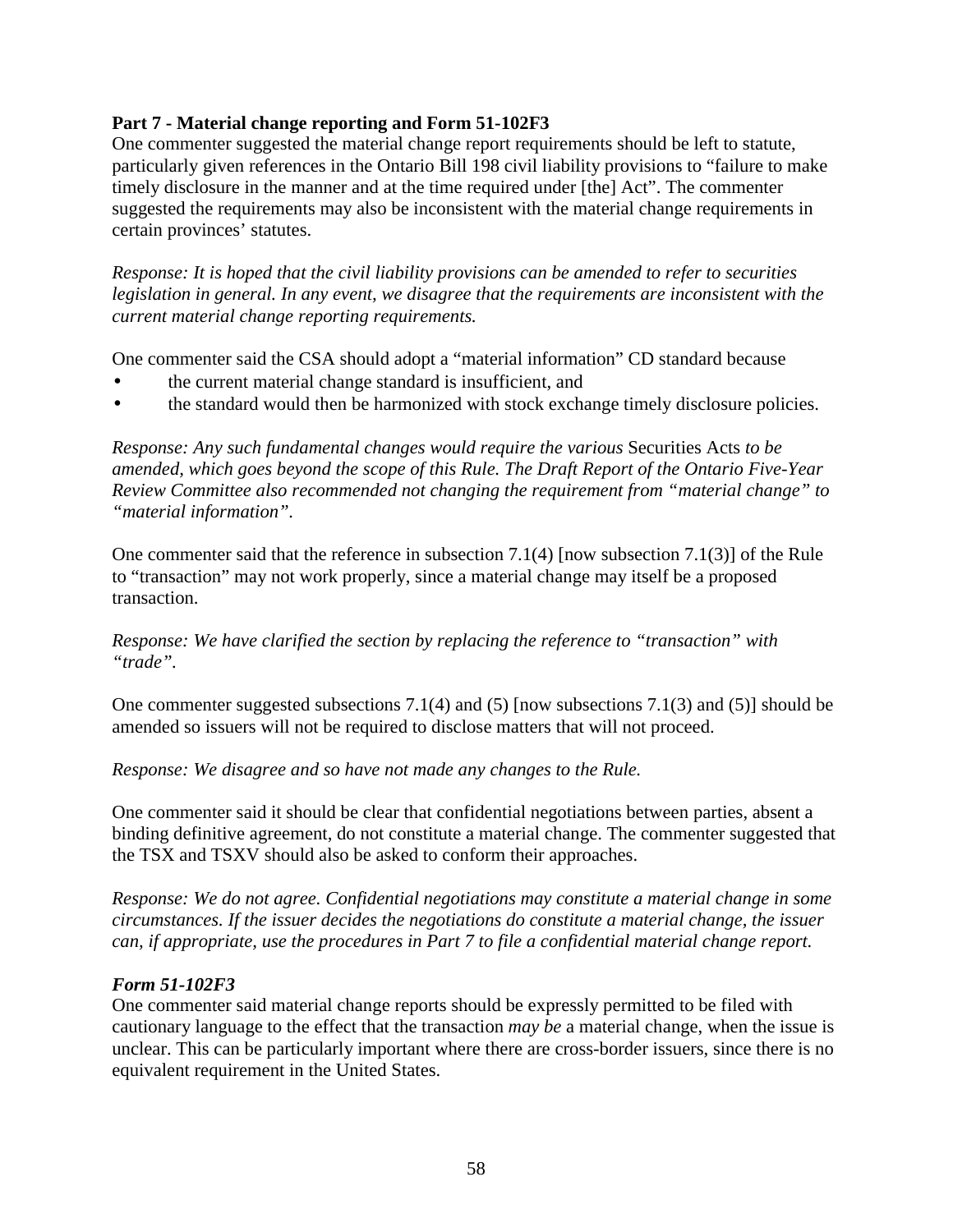*Response: We do not agree. It is up to an issuer to determine whether a change is a material change for it or not. It would not be appropriate for issuers to couch their material change reports in language that creates uncertainty.* 

One commenter said issuers should not be required to have a principal office in Canada.

*Response: The requirement in the Form to disclose the address of the issuer's principal office in Canada does not create a requirement for the issuer to have a principal office in Canada. If the issuer has only one office in Canada, that will be the issuer's principal office in Canada, even though the head office and other major offices are outside of Canada. If the issuer does not have any office in Canada, the disclosure requirement is inapplicable.* 

One commenter said Item 7 of the Form, relating to keeping some significant facts confidential, is unclear as to what statutory "discretion" is being referred to. The commenter also said it is unclear how the instructions under Item 7 are to be legally accomplished.

*Response: The individual Commissions have discretion, within their Acts, to keep information filed under the Act confidential, if the tests set out in those provisions are met. An issuer may determine that there is certain information relating to the material change that it wants to keep confidential, although the change itself can be made public. Part 7 simply sets out the procedure the issuer must follow to have the information kept confidential, not the tests that will be applied under the various Acts.* 

## **Part 8 - Business acquisition report and Form 51-102F4**  *General*

One commenter said the level of detail required in the BAR should be reduced so it could be filed earlier. The commenter noted that, by the time the BAR is actually filed, the information in it may be stale.

*Response: We have not reduced the level of detail required in the BAR to reduce the time for filing it. We consider the information in the BAR to be important information for investors. The issuer will usually also have to file a material change report, which will give investors the proximate disclosure the commenter suggests is important.* 

One commenter suggested that the Rule should have a definition of *step-by-step acquisition* as used in section 8.10 [8.11].

*Response: We have revised section 8.11 of the Rule to refer to step-by-step purchases, as described in the Handbook.*

#### *Exemption with an information circular*

One commenter said that the exemption from the BAR requirement if an information circular has been filed should be available even if there is a material change to the non-financial terms of the transaction. If the change is to non-financial terms, issuers should not be required to re-do the financial statements for filing with the BAR.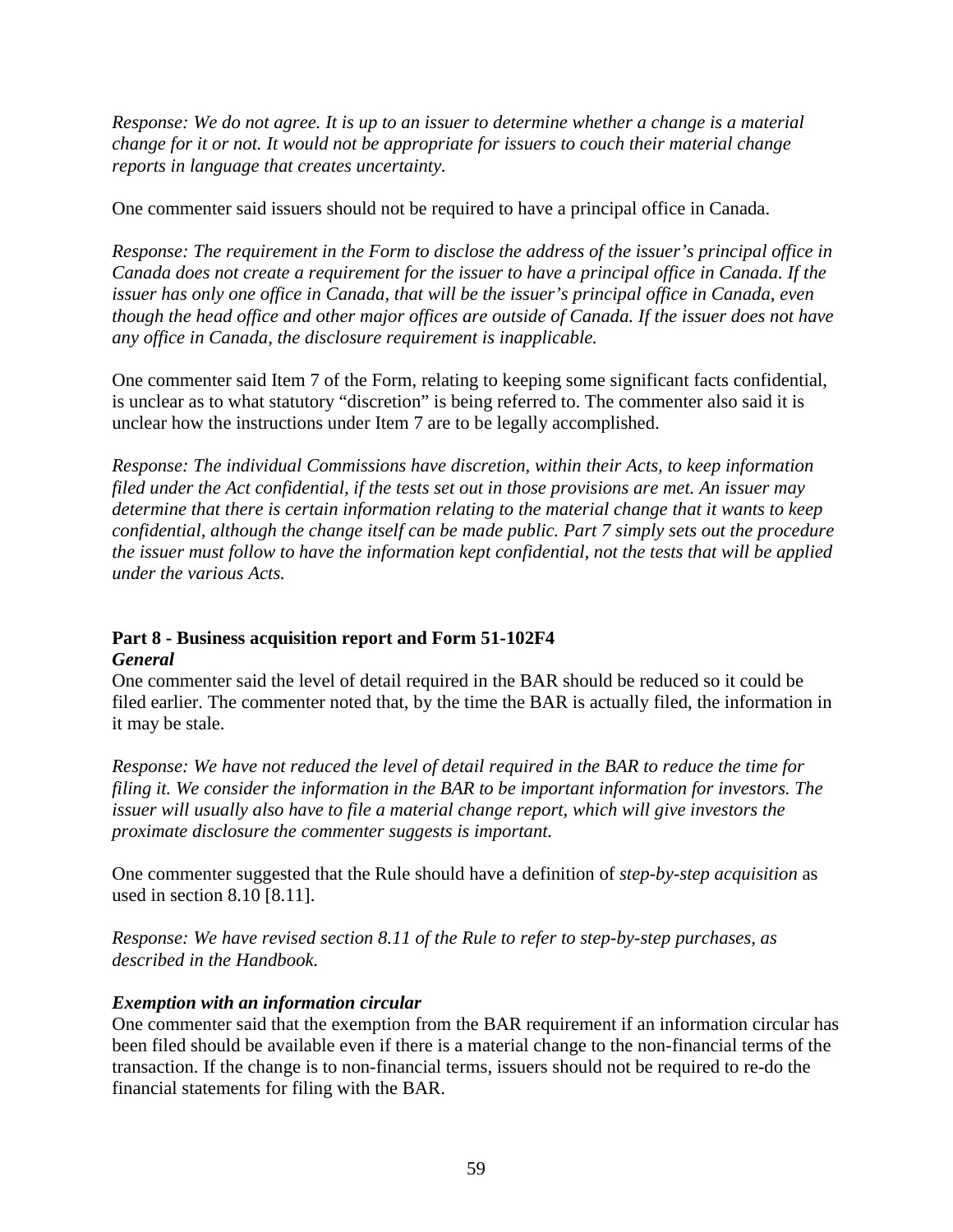*Response: Most often, a material change to the terms of the transaction is accompanied by changes to the financial statements. In these circumstances, the disclosure in the information circular is no longer an accurate substitute for the BAR. Issuers can apply for relief from the BAR requirement, or the requirement to up-date the financial statements, if the material change has not affected the financial statements.* 

One commenter said the exemption from the BAR requirement should permit issuers to rely on filing statements, which may be used as alternative detailed disclosure documents by issuers listed on the TSXV, as well as information circulars. The commenter noted that the disclosure standards for filing statements prepared by capital pool companies (CPCs) are virtually identical to the disclosure standards applicable to a CPC's information circular, except the filing statement does not include any disclosure as to proxy-related matters or matters dealing with a shareholder meeting or shareholder approvals.

*Response: We have revised the exemption so that issuers that file a filing statement prepared under the policies of the TSXV that contains the disclosure required by section 14.2 of the Information Circular form are exempt from the BAR requirements.* 

One commenter said it is not clear if a CPC that relies on the exemption in section 14.5 of the Form 51-102F5 from the requirement to include prospectus-level disclosure of a transaction would be entitled to rely on the exemption in section 8.1(4) [now section 8.1(2)].

*Response: We have clarified the Rule so that a CPC that files a filing statement or information circular that complies with TSXV policies and requirements will be entitled to rely on the exemption from the BAR requirements.*

One commenter said the exemption in section 8.1 should contain a clause similar to section 14.5 in the Form 51-102F5 *Information Circular* so the exemption would be available to issuers that comply with the policies and requirements of the TSXV. Otherwise, an issuer that obtains a waiver from the TSXV relating to its policies, would have to apply for separate relief from the securities regulatory authorities under Part 13 of the Rule.

*Response: Except as noted above for CPCs, we have not revised the exemption to permit an information circular or filing statement that complies with TSXV policies to be used to satisfy the business acquisition requirements. We do not permit waivers under TSXV policies to determine what is appropriate reporting for CD requirements under the Rule except in the limited context of CPCs. We are not prepared to extend the exemption as suggested by the commenter. The TSXV will not be considering whether waivers it grants are appropriate in the BAR context.*

#### *Significance tests*

Two commenters supported the change to the thresholds in the significance tests proposed in the Rule. One of the commenters suggested the prospectus rules should be amended to correspond with the BAR requirements in the Rule to facilitate an integrated disclosure system.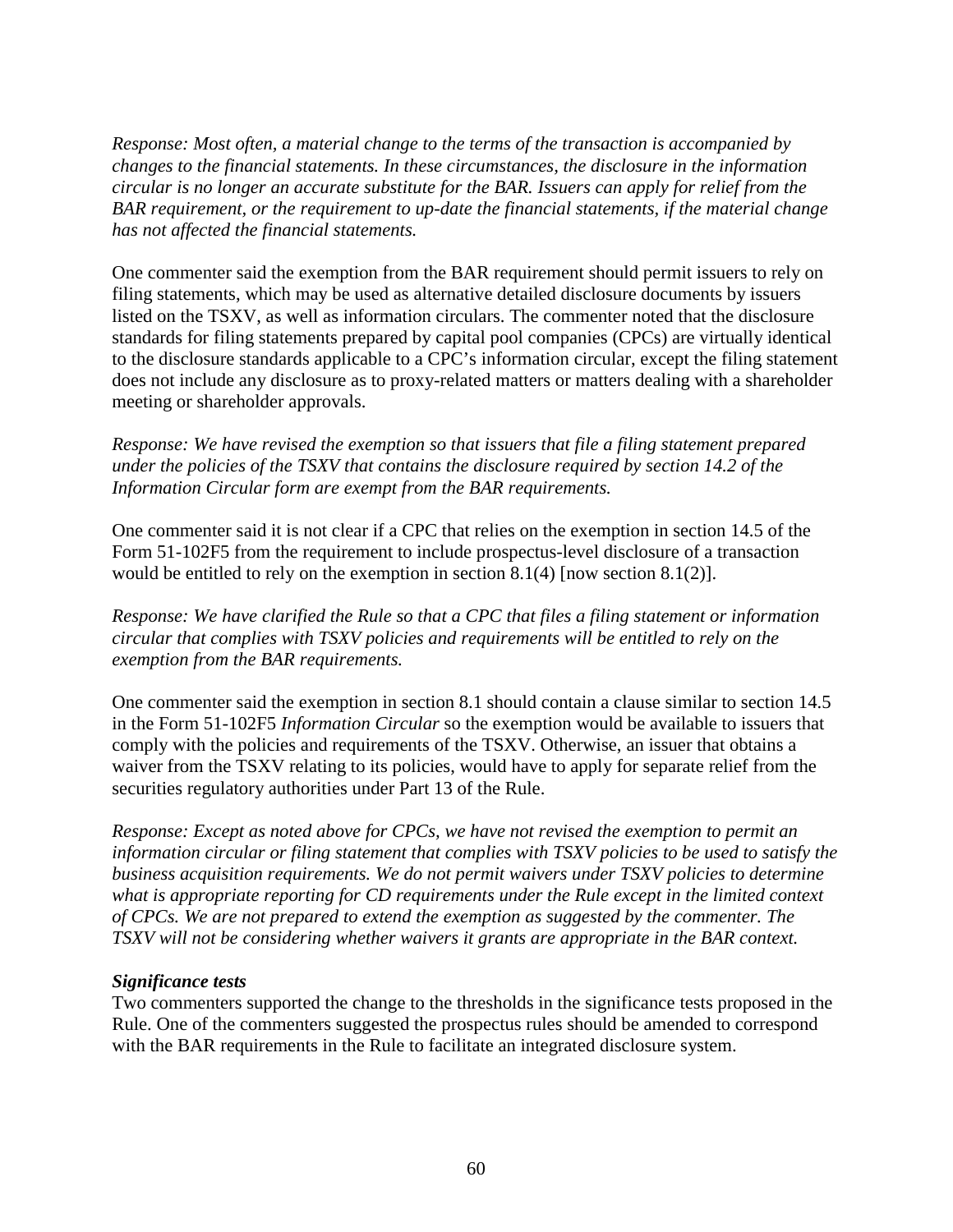*Response: The CSA intends to reconsider the significant acquisition reporting requirements in prospectuses in light of the changes to the Rule. This will occur as part of a general review of the long form and short form prospectus regimes that is currently underway.* 

One commenter said the income test should not be one of the tests of significance, as income is too cyclical to use as a standard significance measure. The commenter suggested using balance sheet measures, such as total assets or total capital, as these are more stable and provide more insight into overall financial position.

*Response: The CSA agree that the income test is not appropriate for venture issuers. For other issuers, the income test is often a major indicator of significance. Issuers can also recalculate significance based on more recent financial statements. This makes the income statement measures even more valid, as the test does not have to be based on out-of-date information.* 

## *Financial statement requirements*

One commenter was concerned with the requirement to file audited historical financial statements for the acquired business. The commenter submitted that

- there is not much utility in the requirement as, in many circumstances, they will not help an investor form a view as to the appropriateness of the price paid or the future performance to be expected
- the focus on factors not considered relevant by the decision makers implementing the transaction may create a misleading impression for readers of the reports
- the requirement may result in transactions for private businesses that do not have historically audited financial statements not proceeding.

The commenter suggested that the utility of historical financial statements should be tested in some meaningful way, such as a cost/benefit analysis, before being imposed.

*Response: The CSA believe historical financial statement information about the target company required in a BAR is relevant for ongoing secondary market investors, as well as current securityholders of the issuer. We do not agree that the financial statements may create a misleading impression for readers, as, whether or not the issuer's decision to acquire the business was based on the financial statements of the acquired business, the financial statements provide valuable information about the acquired business. For a number of years, the prospectus rules have required financial statements of an acquired business. Given the number of investment decisions that are based on CD, rather than prospectus disclosure, it is no longer appropriate for this kind of comprehensive information to be limited to the prospectus context.* 

One commenter suggested that, if issuers are required to file *pro forma* financial statements, they should not be required to also produce a compilation report.

*Response: The requirement to produce a compilation report in addition to pro forma financial statements is a requirement under the prospectus rules. We are currently reviewing the prospectus rules, including the differences between the BAR requirements in the Rule and those in the prospectus requirements. We will consider this comment as part of that review.*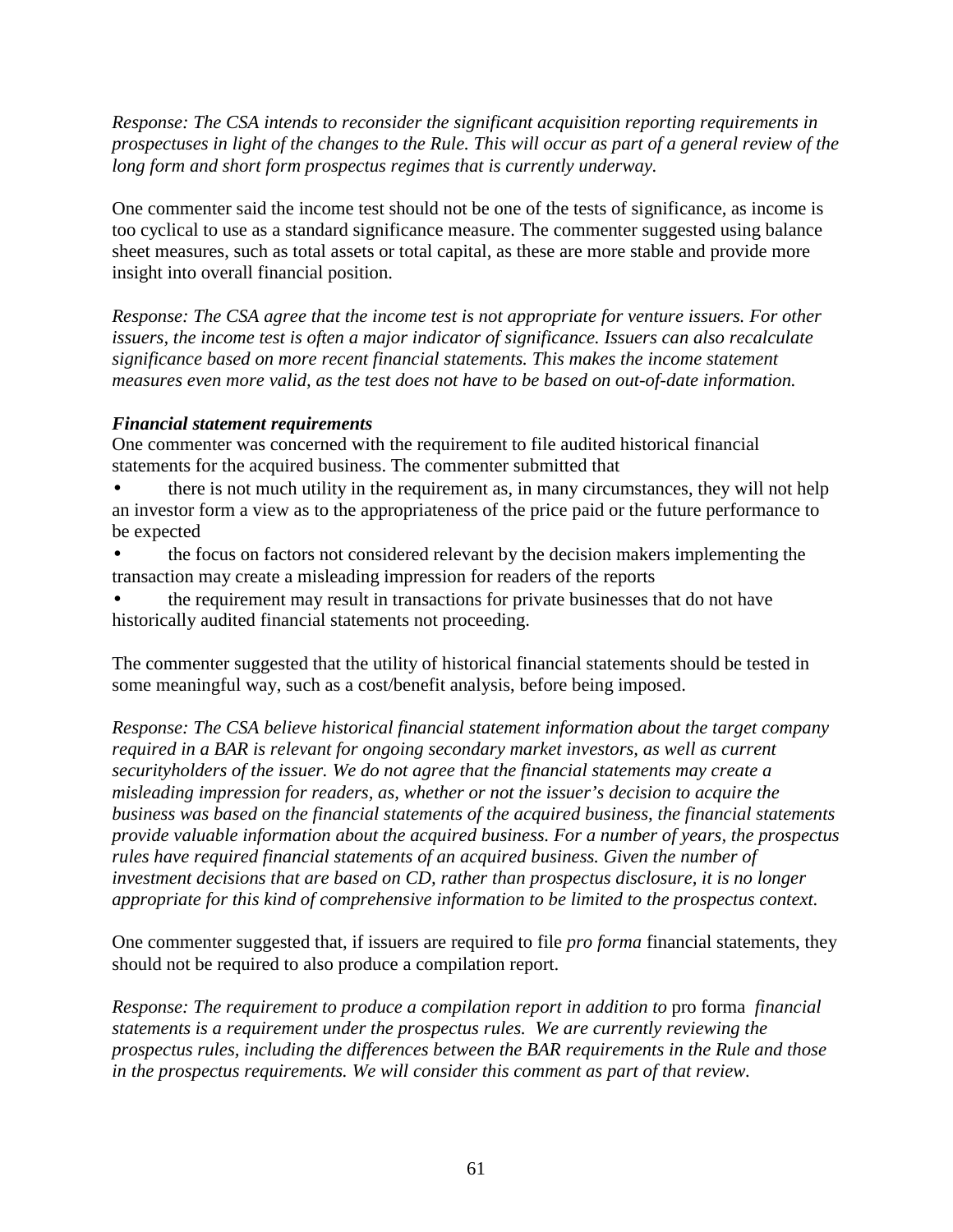One commenter asked if, in section 8.4 [8.5], the reference to the 45-day period should be 90 days in the case of financial years, since an audit is required.

*Response: The reference to 45 days is appropriate. Issuers are not required to file the BAR until 75 days after the date of acquisition. With the additional 45 days set out in section 8.5, issuers will actually have in excess of the 90 days that would apply to annual financial statement filings under Part 4.* 

One commenter suggested there should be an express exemption from the financial statement requirements for situations where financial statements are not available, and where an unqualified audit report is not available. If the current approach is retained, the commenter suggested it should be subjected to a rigorous cost-benefit analysis first.

*Response: It is not appropriate to provide blanket relief from the financial statement requirement where financial statements "are not available". A test of whether or not financial statements are available would necessarily be extremely subjective, difficult to apply for issuers, and subject to widely different application by issuers. Issuers can seek discretionary relief based on their individual circumstances, if they require relief from the financial statement requirements. This provides flexibility for issuers, without undermining the BAR requirement, and ensures exemptions are provided on a consistent basis.*

## *Form 51-102F4*

One commenter said issuers should not be required to have a principal office in Canada.

*Response: The requirement in the Form to disclose the address of the issuer's principal office in Canada does not create a requirement for the issuer to have a principal office in Canada. If the issuer has only one office in Canada, that will be the issuer's principal office in Canada, even though the head office and other major offices are outside of Canada. If the issuer does not have any office in Canada, the disclosure requirement is inapplicable.* 

One commenter asked what would happen if a valuator would not consent to the disclosure of a prior valuation of an acquired business as is required in the form.

*Response: If the issuer cannot comply with a requirement in the Form, the issuer can apply for relief on a case-by-case basis.* 

#### **Part 9 - Proxy solicitation and information circulars**

One commenter suggested section 9.1(1) should be clear that the reference is only to the *formal* notice requirements of a proposed meeting, not the advance notice given by press release.

*Response: The wording in the Rule is consistent with corporate legislation, and with the requirements as they have existed in securities laws. We are not aware of any confusion in applying the requirements, and disagree that it is necessary to clarify what notice is being referred to.*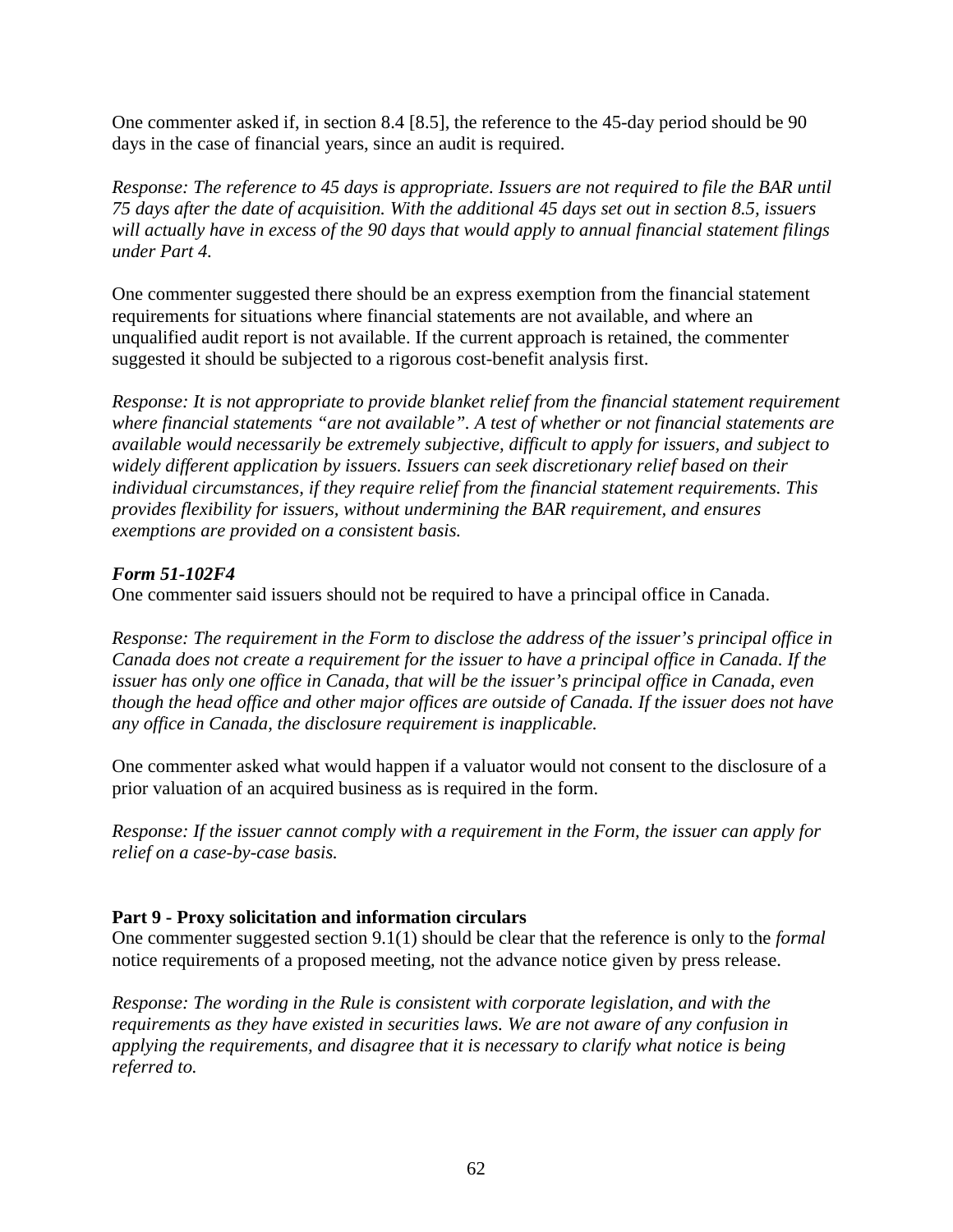One commenter said debt securities may not contemplate proxies, which could cause problems under section 9.1(2).

*Response: The basis for the requirement in subsection 9.1(3) [9.1(2)] is to enable the debtholder to make an informed decision when asked to vote on matters submitted to the meeting of debtholders. If a notice of a meeting is sent, then a form of proxy and an information circular must also be sent to debtholders. In those circumstances where debt securities do not contemplate proxies, an application can be made to obtain relief from the requirement to send a form of proxy.*

One commenter said the Rule should be clear that the proxy solicitation requirements apply to registered owners and beneficial holders of securities.

*Response: We have not revised the Rule. The Rule applies the proxy solicitation requirements to registered holders of securities. An issuer's obligations to its beneficial owners is set out in section 2.7 of NI 54-101. Section 9.1 of the Policy alerts issuers to the requirements in NI 54- 101.* 

Two commenters suggested that the Rule should provide an exemption from the proxy solicitation requirements where an issuer has complied with similar corporate law requirements under its corporate statute. One of the commenters said, if the exemption is not provided, the CSA should coordinate with the federal government to have duplicative provisions removed from the CBCA, and provide interim relief in the meantime.

*Response: We have revised the Rule as suggested by the commenters.* 

One commenter suggested that the CSA should not be legislating in the area of proxy solicitation, which is an area of corporate law.

*Response: We disagree. Not all reporting issuers are corporate entities. As a result, it is important to ensure that investors of all reporting issuers, whether or not they are corporations, are treated fairly and equally. Further, information circulars form an important part of an issuer's CD record for securities laws purposes. As such, it is appropriate for the Rule to specify the requirements for information circulars. Finally, as noted above, we have also provided an exemption from the proxy solicitation requirements for reporting issuers that comply with the requirements of the jurisdiction in which they are incorporated, organized or continued, provided that the requirements are substantially similar to the requirements of Part 12. This will reduce duplication between corporate and securities requirements in the proxy solicitation area.* 

One commenter suggested CBCA-type solicitation exclusions should be incorporated in Part 9 of the Rule, and such exclusions should not apply to foreign companies, especially those whose laws are inconsistent.

One commenter said the definition of *solicit* should be harmonized with corporate law. If this change cannot be made until legislative amendment is completed, the commenter suggested the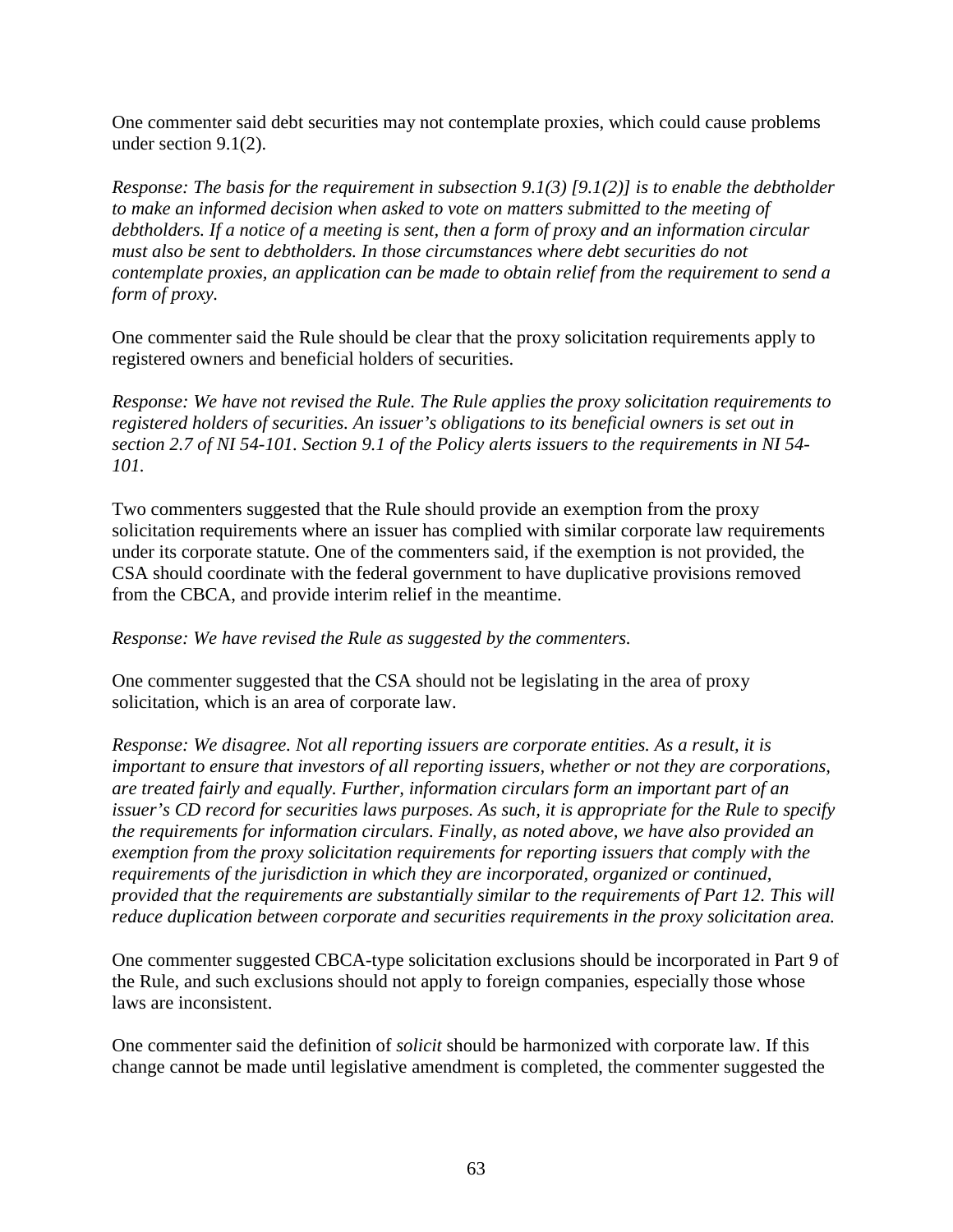CSA clarify in the interim the nature of solicitation where it does not conflict with the legislative definition.

*Response: A change to the definition of* solicit *would require amendment of the various*  Securities Acts*, which is not possible in all the jurisdictions at this time. We will consider this issue again in the context of the CSA's Uniform Securities Law Project. In the interim, the definitions of* solicit *contained in the various* Securities Acts *will apply to the term as used in the Rule. We also note that foreign issuers can rely on the exemptions under the Foreign Issuer Rule for exemptions from all of the proxy solicitation requirements.* 

One commenter noted that subsections 9.4(5), (8), and (9) refer to *form of proxy of a reporting issuer*, while other subsections simply refer to *form of proxy*. The commenter suggested the words *of a reporting issuer* should be deleted if the intention is to capture solicitations by dissidents, as well as solicitations by management.

*Response: We have not deleted the words as suggested, as the proxy content requirements are intended to apply only to proxies sent to securityholders of reporting issuers, whether it is management or a dissident soliciting the proxies. We have revised the wording so this is clear.* 

## *Form 51-102F5*

One commenter approved of permitting an information circular to incorporate information by reference, but suggested issuers should be cautioned that this may not be permitted under corporate legislation. The commenter suggested this warning should be added to Part 1(c) of the Form 51-102F5, or section 1.3 of the Policy.

*Response: We disagree that further guidance is required in section 1.3 of the Policy. The fact that corporate legislation may not permit incorporation by reference is, in effect, a "more onerous requirement", as contemplated in section 1.3.* 

One commenter suggested the requirement to deliver a copy of any document incorporated by reference into the information circular *before the meeting* should be deleted. The commenter said requiring the documents *promptly* should be sufficient, and the requirement could cause uncertainty if the request is not received until shortly before the meeting.

*Response: We have revised the Form. Issuers will now be required to promptly deliver a copy of any document incorporated by reference if requested.* 

One commenter said Item 4 – Proxy Instructions should refer to the disclosure required under section 2.16 of NI 54-101.

*Response: We have not added this reference to the Form, but have added a reminder regarding NI 54-101 to Part 9 of the Policy.* 

Two commenters supported the requirement for issuers to disclose bankruptcies of proposed directors and any penalties, sanctions or bankruptcies of companies that the proposed director was a director or executive officer of.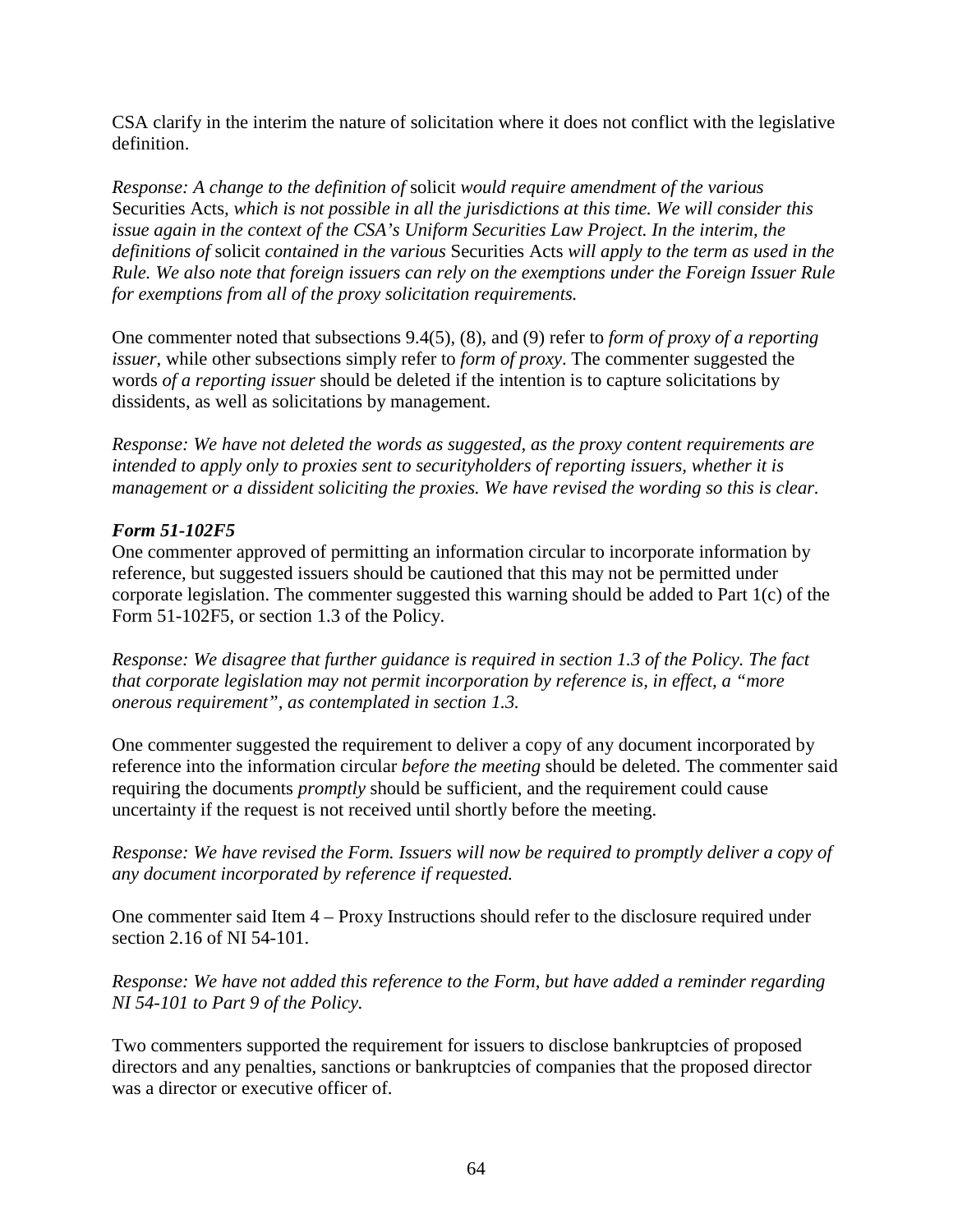One commenter said that the requirement to disclose bankruptcies of companies that a proposed director has been involved with may have the unintended consequence of preventing experienced people from becoming involved in an issuer because of their past connection with a bankrupt company. These people may have more expertise in avoiding bankruptcies than people that have not had this experience. The commenter suggested that, if the intent is to elicit information about criminal activity, the wording should be clearer.

*Response: We agree that this is relevant information for investors. By requiring the information to be disclosed, investors will be able to draw their own conclusions – positive or negative about the qualifications of the directors and officers.* 

One commenter suggested the disclosure about bankruptcies and penalties should be limited to the knowledge of the issuer.

*Response: We disagree that the disclosure should be limited to the knowledge of the issuer, or its officers and directors. The disclosure is limited to bankruptcies that occur within a year of the director or officer ceasing to be involved with the issuer, and penalties that resulted from events that occurred while the director or officer was involved. Directors and officers are expected to have this information or, if they do not, to obtain it, and provide it to the issuer.* 

One commenter suggested foreign issuers should be expressly exempted from the Canadian executive compensation requirements in Item 8, as is done in the United States.

*Response: SEC foreign issuers and designated foreign issuers can rely on the exemptions from the proxy solicitation requirements, including the form requirements, under 71-102.*

One commenter suggested the disclosure requirements relating to securities authorized for issuance under equity compensation plans under Item 9 should not extend to non-compensation arrangements, as currently implied in the instructions.

*Response: It is clear that the requirements in Item 9 apply only to compensation arrangements. All of the requirements and instructions specifically refer to compensation arrangements.*

One commenter suggested further guidance is required for issuers to be able to provide the disclosure required under Item 9 – Securities Authorized for Issuance under Equity Compensation Plans. In particular

- is the disclosure under the Equity Compensation Plan Information Table intended to cover all awards that may result in an employee holding stock – for example, it does not appear to include an award of restricted stock that is subject to forfeiture
- how is the information in column  $(c)$  to be calculated, if the compensation plan may provide for a formula that automatically increases the number of securities available for issuance based on a percentage of the issuer's outstanding capital as contemplated in instruction (vii)

• it is unclear if the reference to *aggregate plan information for each class of security* in instruction (ii) is intended to require information be provided separately for each class or series of equity security, or how issuers should deal with classes of securities that are inter-convertible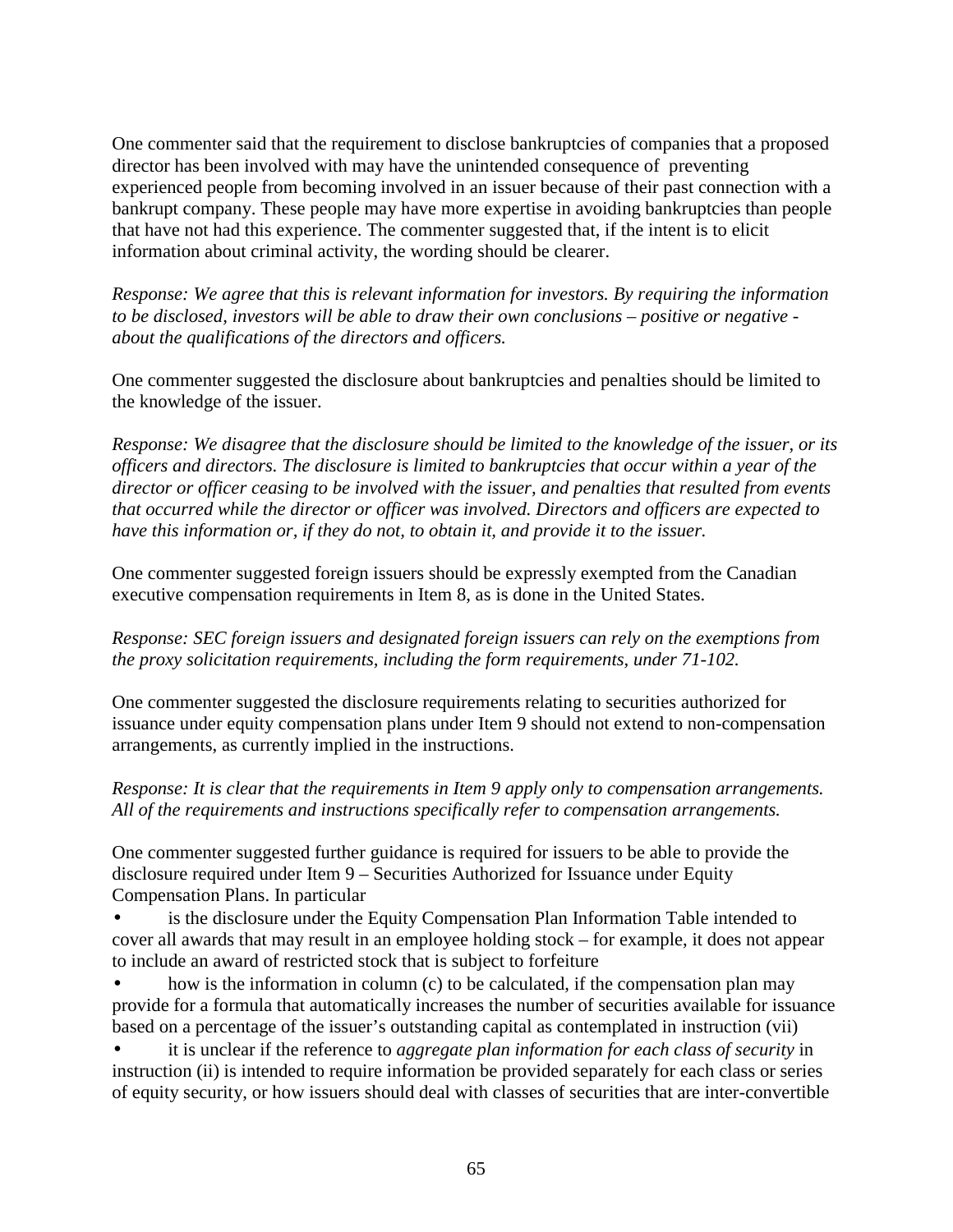• instruction (iv) should refer to options, warrants or rights *to be issued pursuant to a compensation plan assumed* in connection with a merger, consolidation or other acquisition

• the instructions sometimes refer to *compensation plan and individual compensation arrangement*, *compensation plan*, and *equity compensation plan* – the differing language is confusing.

*Response: The disclosure in the Form relates to securities that are not yet issued – that is, the equity security is issuable. Securities that are already outstanding, whether they are subject to forfeiture or not, will be reflected in the issuer's issued and outstanding capital disclosure, and so are not required to be discussed in this Item.* 

*The Item requires the calculation to be done as of the end of the most recently completed financial year. Any formulas that may affect the number of securities available for issuance are then disclosed in the footnote.* 

*We have clarified the language in the Form. Disclosure is required for each class of separately. We have revised the language in the Form relating to options, warrants or rights outstanding under a compensation plan assumed in connection with a merger, consolidation or other acquisition transaction.* 

*We have clarified in the instructions that all references to compensation plans include individual compensation arrangements. In some places* equity compensation plan *is used because it would not otherwise be clear from the context that the compensation plan disclosure relates to plans under which equity securities may be issued. If this is clear from the context, the Form refers simply to* compensation plans*.* 

One commenter said the disclosure of equity compensation plans is redundant, as issuers already provide substantially similar disclosure in the notes to the financial statements. If the information must be repeated, the requirement should distinguish between equity compensation plans that involve the issuance of shares from treasury, and those that do not. Because the current disclosure requirements are structured with stock option plans in mind, the disclosure provided for other types of plans could be misleading to investors. The commenter also suggested issuers should be permitted to refer readers to the corresponding note in their annual financial statements.

*Response: Although some of the disclosure in Item 9 repeats what may be provided in the notes to the financial statements, there is additional disclosure that would not be in the financial statements, and it provides a place for all the information to be seen together. Further, to the extent there is duplication, section 1(c) of the Form permits issuers to incorporate information by reference. The only disclosure required in the Item is disclosure of compensation plans "under which equity securities of the issuer are authorized for* issuance*". As a result, plans that do not involve the issuance of shares from treasury do not have to be discussed.* 

One commenter suggested section 10.1(2) seemed to require *all* employee debt to be disclosed, which could be practically impossible.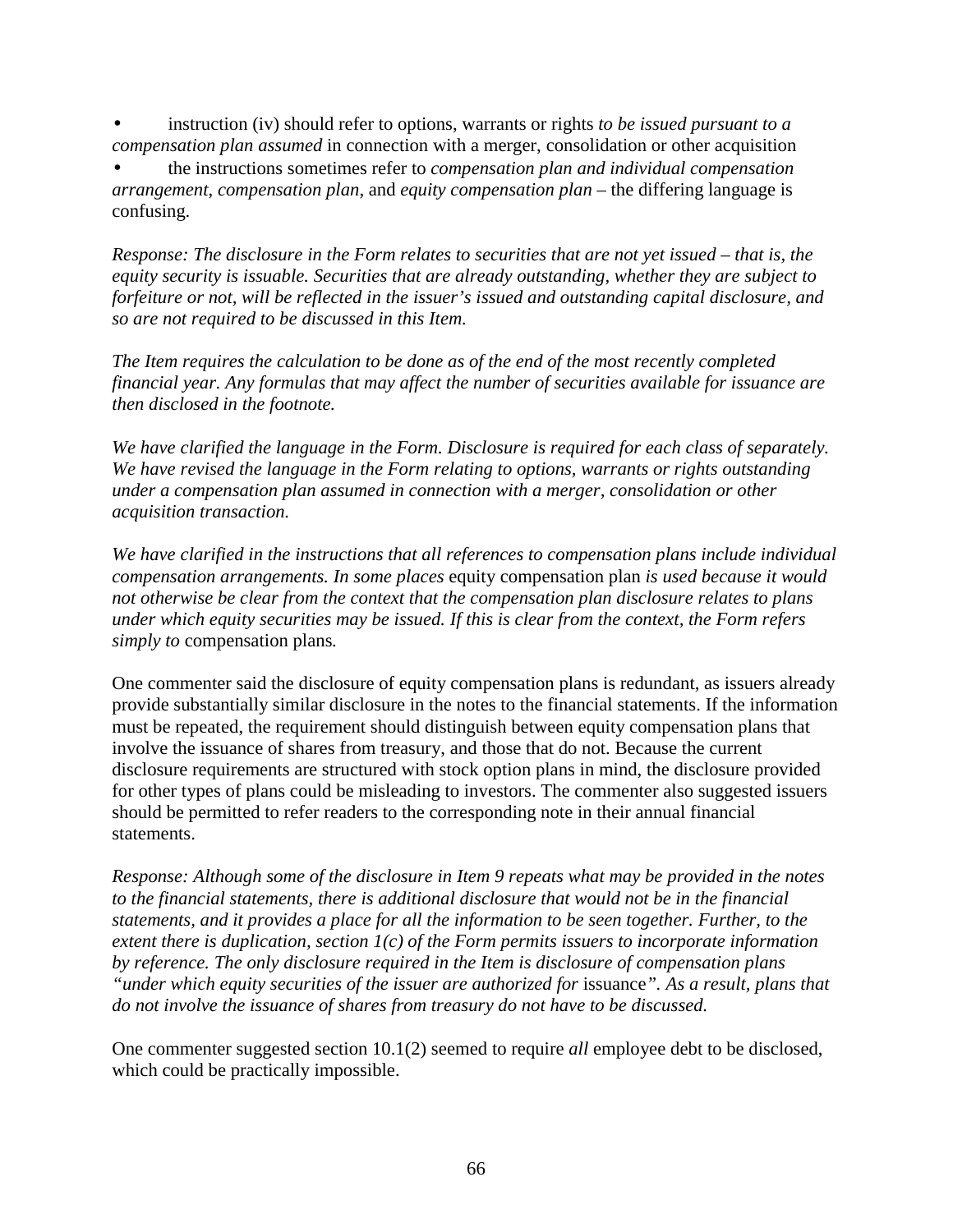*Response: Section 10.1(2) does not require all employee debt to be disclosed. As provided in section 10.3, issuers are not required to disclose* routine indebtedness.

One commenter supported the requirement to disclose aggregate indebtedness to the issuer of all directors and executive officers.

## *No response required.*

One commenter said the requirement for prospectus-level disclosure in some circumstances should not apply to foreign issuers. Instead, they should be required to provide sufficient detail to enable securityholders to form a reasoned judgement.

*Response: We made prospectus-level disclosure the standard in response to the majority of comments received during the first comment period on the Rule. We continue to believe this is the appropriate standard to apply. Certain foreign issuers can rely on the exemptions in the Foreign Issuer Rule from the information circular requirements.* 

One commenter suggested prospectus-level disclosure should not be required if a prospectus exemption is available, as often there is only a circular because the exchange requires shareholder approval for dilution protection purposes.

*Response: We disagree. Often the policy rational behind the prospectus exemption is that there is prospectus-level disclosure in an information circular.*

One commenter said section 14.2 requiring prospectus-level disclosure should also refer to a cancellation or redemption of securities.

*Response: We disagree. The requirement in the Form to provide prospectus-level disclosure is based on the principle in securities legislation that an issuer must deliver a prospectus in connection with a distribution. It is consistent with the legislation because, in the restructuring transactions described in the Form, securities are being changed, exchanged, issued or distributed. Extending the requirement to cancellations or redemptions would be inconsistent with this principle.* 

One commenter said it appears the financial statement disclosure required by section 14.2 must be on an unconsolidated basis. The commenter suggested the wording should be revised so information could be consolidated for an entity and all of its subsidiaries.

*Response: We have not revised the Form. Prospectus-level disclosure must be provided for "each entity, securities of which are being changed, exchanged, issued, or distributed, and for each entity that would result from the significant acquisition". To the extent one of the entities named in the Form is a subsidiary of a parent issuer, the consolidated financial statements of the parent would not satisfy the disclosure requirement. Securityholders are entitled to receive financial statements of the actual subsidiary entity involved in the transaction.*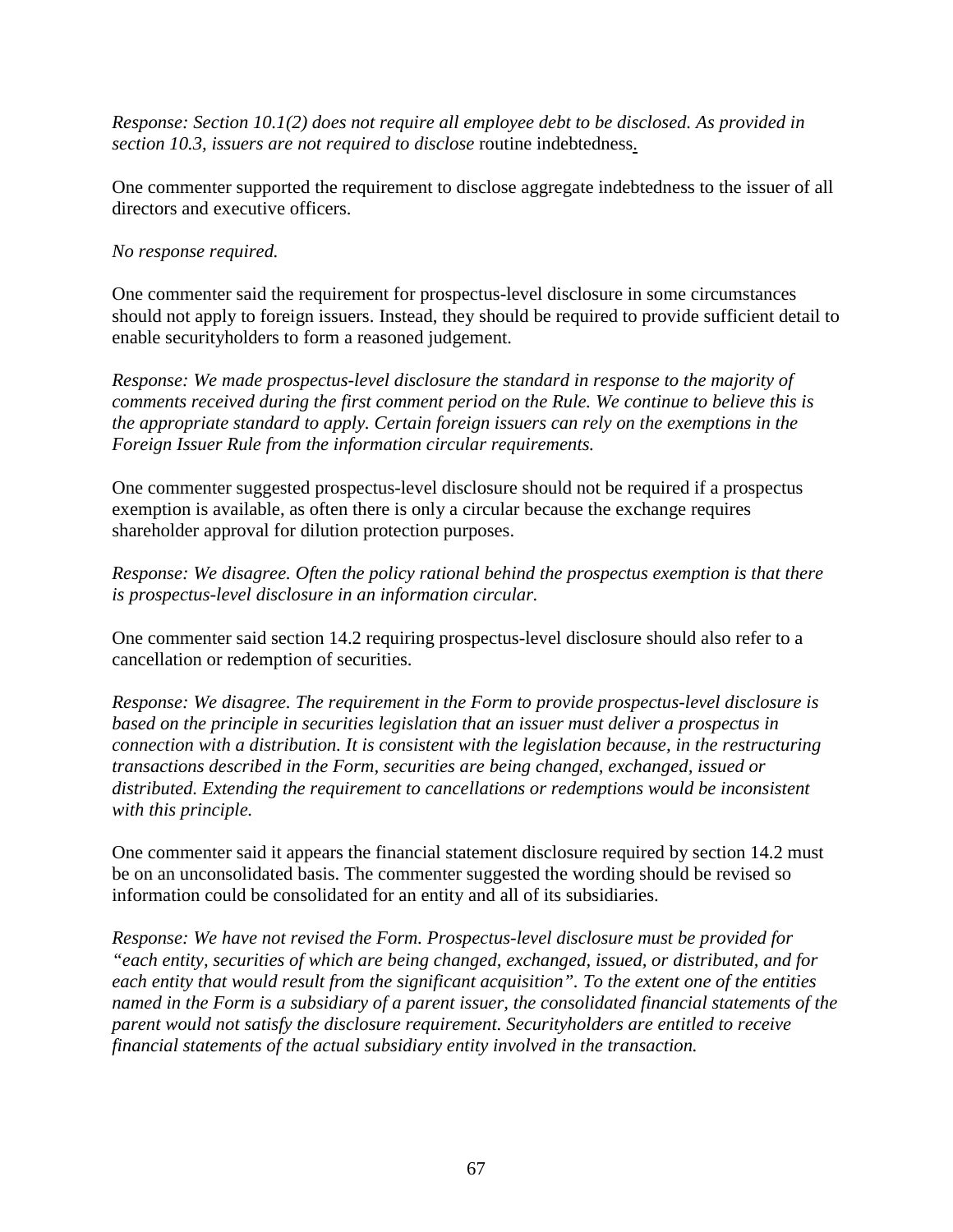One commenter noted that, in many subdivisions and consolidations, a cash settlement is paid in lieu of issuing fractional shares. *Restructuring transactions* currently excludes subdivisions, consolidations, or other transactions that only affect the number of securities of a class that are outstanding. If cash is paid, however, issuers could not rely on that exclusion.

*Response: The exclusion would still be available in the circumstances described by the commenter. The payment of cash under a restructuring transaction does not change the fundamental nature of the transaction – being a transaction that is only affecting the number of securities outstanding.* 

One commenter said it is anomalous that a dissident is not required to provide the same prospectus-level disclosure under section 14.4 as an issuer, unless the restructuring involves the change, exchange, issue or distribution of securities of the dissident or an affiliate of the dissident.

*Response: We disagree. It would be an impossible burden on dissidents to require them to provide prospectus-level disclosure about an issuer they may not be affiliated with. They would likely not have access to the information, or be able to verify the accuracy of the disclosure. Further, the prospectus-level disclosure about the issuer would likely already have been provided in management's information circular. As a result, even if the dissident could provide the disclosure, it would be duplicative.* 

One commenter said the exemption from the prospectus-level disclosure requirement for CPCs effecting a qualifying transaction should be available to other issuers effecting reverse takeovers (RTOs) because

- a qualifying transaction is merely one form of RTO, so they should be treated the same
- the policies of the TSXV afford very similar protections to investor interests in the context of qualifying transactions and RTOs.

The commenter noted, though, that the role of the TSXV in reviewing information circulars for both qualifying transactions and RTOs may be changing.

*Response: We exempted CPCs effecting qualifying transactions from the prospectus-level disclosure requirement in recognition of the active role of the TSXV in establishing disclosure standards for qualifying transactions. The CSA disagree that exchange issuers completing RTOs and changes of business should be exempt from section 14.2, as the TSXV does not necessarily impose the same prospectus-form disclosure requirement or review procedures. If the role of the TSXV does change with respect to qualifying transactions, we may reconsider whether the exemption for CPCs is appropriate.* 

One commenter said the exemption from prospectus-level disclosure for CPCs should extend to CPCs preparing a filing statement, rather than an information circular.

*Response: It is not necessary to extend the exemption for CPCs to their filing statements. The Rule does not speak to filing statement requirements – they are requirements prescribed by the TSXV. Only the TSXV can grant an exemption from its requirements.*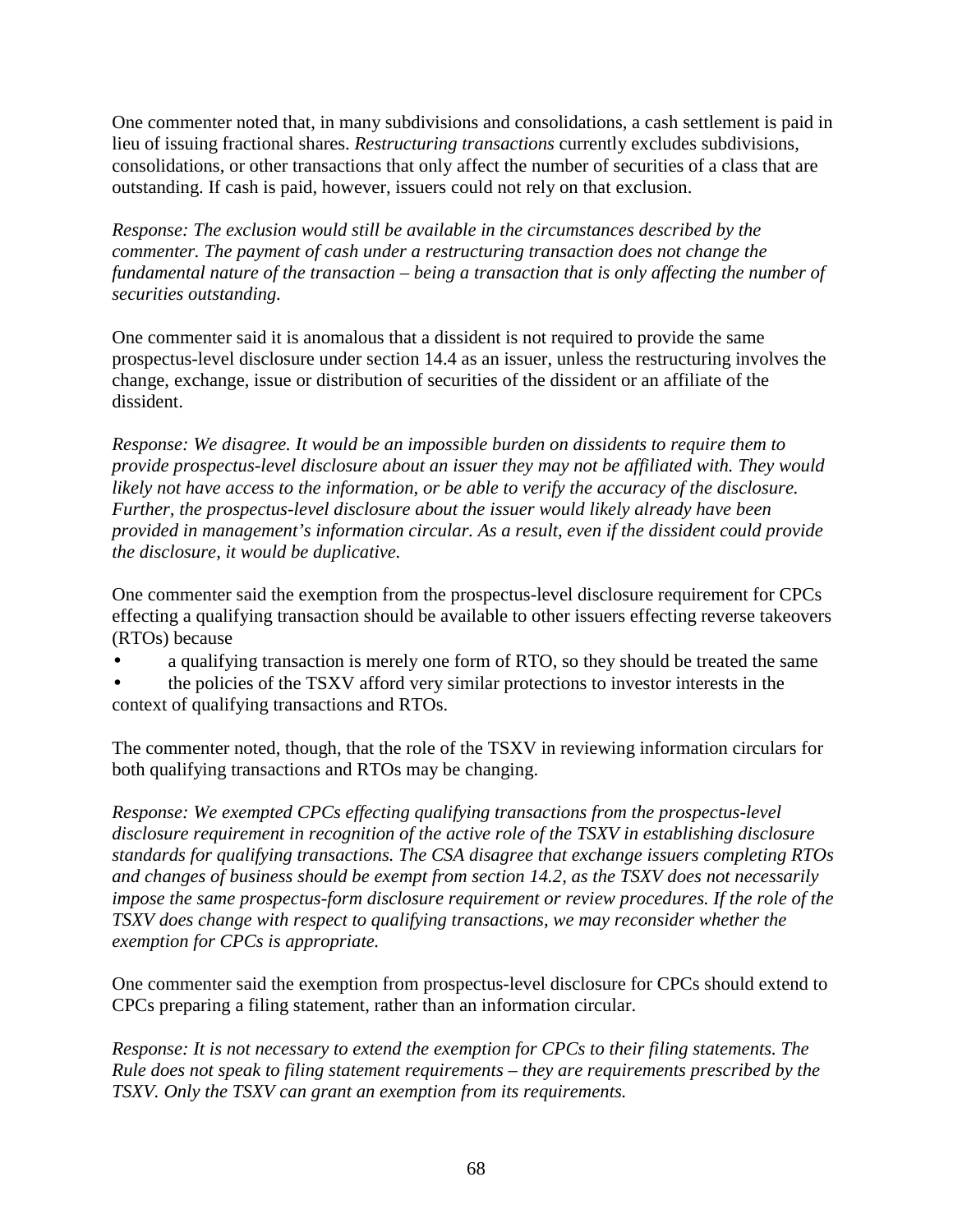#### *Form 51-102F6*

One commenter noted current executive compensation disclosure has been modified in the Form to include certain portions of the guidelines on executive compensation previously issued by the CSA. The commenter questioned whether there were other portions of the previously issued guidelines that should be reflected in the new Form, and whether the Rule or the Form should clarify the status of the guidelines issued prior to the Rule being adopted.

*Response: We have incorporated all the relevant guidance that has been previously issued into this Form. Issuers can choose to look at the guidance we previously issued as a useful reference indicating the results of our issue-oriented review of current executive compensation disclosures and some of the problem areas.* 

One commenter suggested that disclosure of executive compensation should only be required for the current year to help keep the document short. Securityholders can obtain information on prior years by "calling up" the prior year's document.

*Response: While the document would be shorter with only one year of information presented, its usefulness would be significantly diminished without the comparative historical information. We expect most investors want the comparative information in the document to assist in their understanding of the information, while saving them the difficulty of accessing the information separately.* 

One commenter suggested the definition of *Named Executive Officers*, or *NEOs*, should include the chief financial officer, regardless of the amount of compensation received by the CFO. Otherwise, for many venture issuers, disclosure will usually only be provided for the CEO, as very few officers will receive compensation exceeding the \$100,000 threshold.

#### *Response*: *We agree with the commenter, and have added CFOs to the definition of NEO.*

One commenter suggested the threshold in the definition of *Named Executive Officer* should be increased to at least \$150,000 to reflect the impact of inflation since the disclosure requirement was introduced.

#### *Response: We agree with the commenter, and have increased the threshold to \$150,000.*

One commenter said the reference in section 8.2 to "signs" should be deleted, since Item 9 does not require the members of the compensation committee to sign the report.

#### *Response: We have deleted the reference to a compensation committee member* signing *the report under Item 9.*

One commenter suggested that the requirement to include a performance graph in the Statement of Executive Compensation is no longer warranted. There is a significant chance of error in preparing the graph, and the value to the reader is minimal since most securityholders have access to real-time graphing and share price information.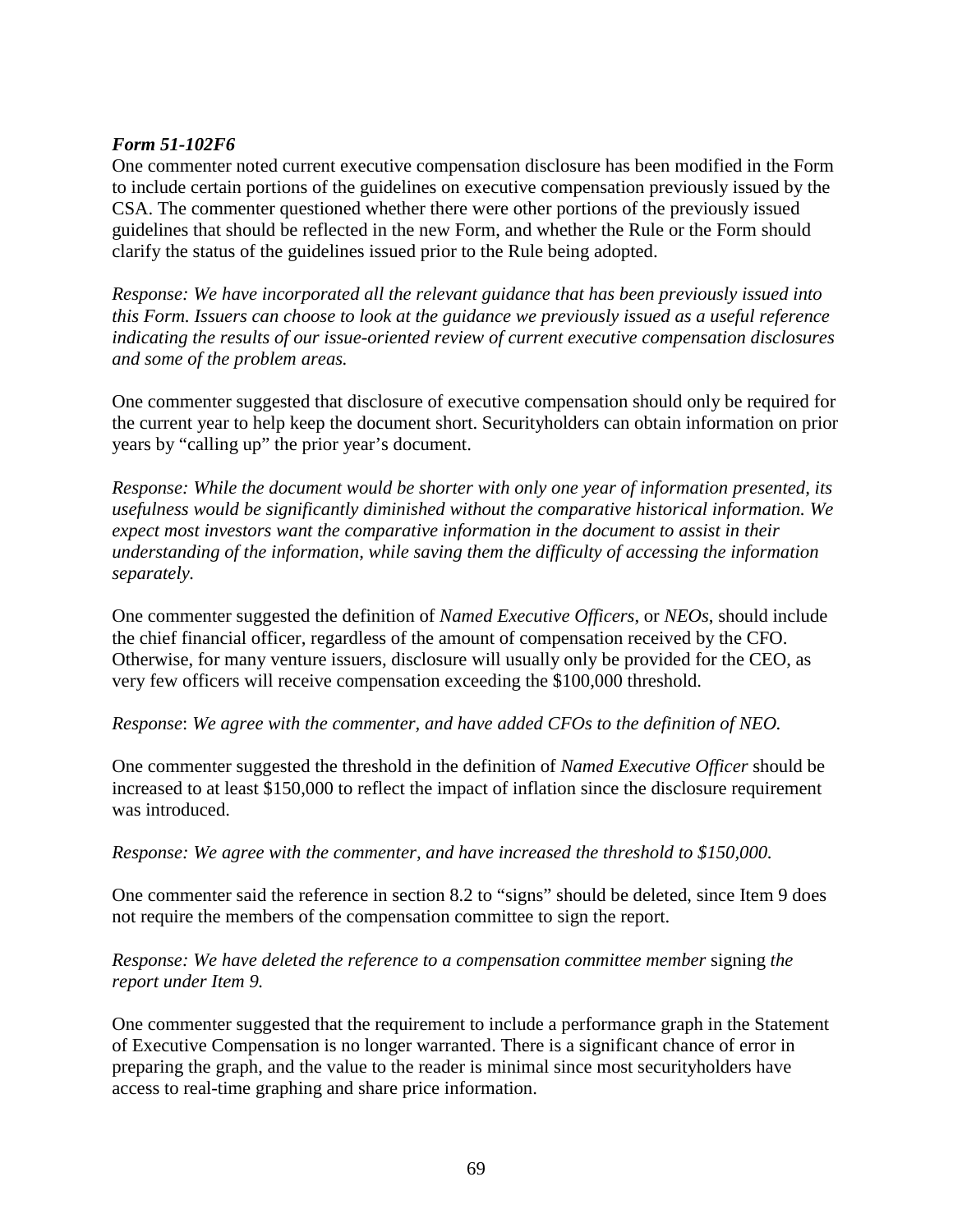*Response: We have not removed the requirement to include the graph, as it provides useful information about an issuer's performance relative to a market indicator. The requirements are defined to minimize the chance of error in preparing the graph. Further, while some users may be able to construct their own graph, the majority of users would prefer to have the relevant information easily accessible in one document. Investors should not be required to locate or create this information.* 

One commenter said the restrictions that apply if an issuer abandons a voluntarily-provided comparison index are unduly restricted. The commenter noted that securityholders will still have the standard comparison index for comparison purposes. Issuers should only be required to provide this information as a footnote to the performance graph in the first year after the additional index is no longer provided.

*Response: This comment refers to the timing of the disclosures. The commenter would like to delay the reporting of the change until the year of the change instead of the year before the change is made. We do not agree that the current requirement is unduly restrictive. Investors are entitled to know that a change will be made in the future, why it is being made, and its expected impact, then they will not be surprised in the following year when the comparative index is different.* 

#### **Part 11 – Additional filing requirements**

*Section 11.1 Additional Filing Requirements* 

See the comments under **Question 1. Filing documents** above relating to the filing of documents sent to securityholders.

## *Section 11.2 Change of Status Report*

One commenter said the status of a venture issuer must be very transparent to the marketplace. As a result, the CSA should consider adding a separate report category to SEDAR or keeping a separate list of venture issuers on CSA member websites to ease public access to this information.

*Response: The change of status filing will be added as a separate category in SEDAR.*

## *Section 11.3 Voting Results*

One commenter said the Rule should not include a mandatory requirement to file a report disclosing information related to securityholder votes unless and until an equivalent requirement is adopted in the United States.

*Response: Although we are mindful of the approach to securities regulation in the United States, we do not decide what disclosure is appropriate in Canada based on the requirements in the United States. In any event, we note that there is a similar requirement in the United States in the Form 10-K.*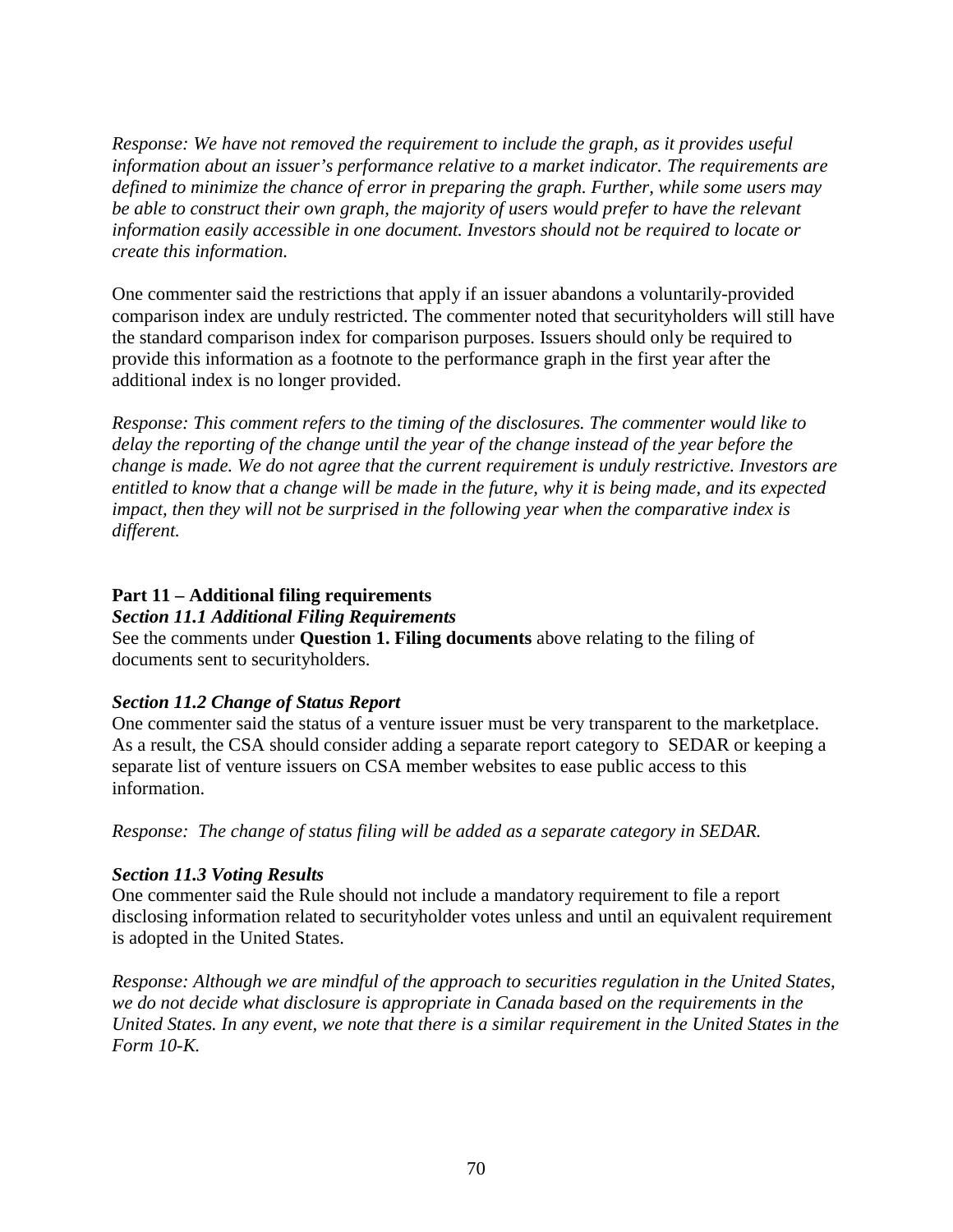One commenter said the requirement to disclose voting results should be limited to those meetings where a person was required under the Rule to send an information circular or form of proxy to registered securityholders. Otherwise, the issuer could be in default for failing to file a report disclosing voting results after a meeting it was not involved in, for example, a meeting of its noteholders.

*Response: We have not made the change suggested by the commenter. Management of a reporting issuer will be aware of meetings held by its securityholders, even if it did not call the meeting, and will be informed of the results of the meeting.* 

One commenter said the Rule should require issuers to disclose information regarding vote totals and vote percentages in a standardized form. The commenter suggested the form should be filed within 30 days of the annual general meeting, and be posted on SEDAR.

*Response: The Rule requires issuers to disclose the results of any vote promptly after a meeting of securityholders. The report will be filed under a separate category on SEDAR. As the information that must be disclosed in the report is prescribed, it is not necessary to mandate a specific form of report.* 

Two commenters agreed with the proposal to require disclosure of voting results, but said the requirement should also apply to venture issuers. One of the commenters suggested that the discipline imposed by disclosure of voting results may be more necessary for venture issuers, as it is very difficult for small securityholders to exert much pressure on management. The commenter felt the cost of filing would be minimal, since the venture issuer will have to tabulate the votes regardless.

*Response: We disagree that the requirement should also apply to venture issuers. Before imposing additional filing requirements on an issuer, the CSA must be satisfied that the requirement will provide a benefit to the capital markets that justifies the cost to the issuer. We are not satisfied that the requirement will provide sufficient benefit to investors in venture issuers to justify imposing this requirement.* 

#### *Section 11.4 Financial Information*

One commenter supported the requirement to file copies of news releases disclosing information regarding results of operations or financial condition, but suggested it should expressly apply to releases about both historical and prospective information.

*Response: We have revised the requirement as suggested by the commenter.* 

One commenter suggested the requirement to file a copy of any news release issued that discloses information regarding results of operations or financial condition should apply only to statements for the period in question.

*Response: We disagree. It is important that all disclosure relating to an issuer's financial condition or operations be filed, whether it relates to the current, completed, or future periods.*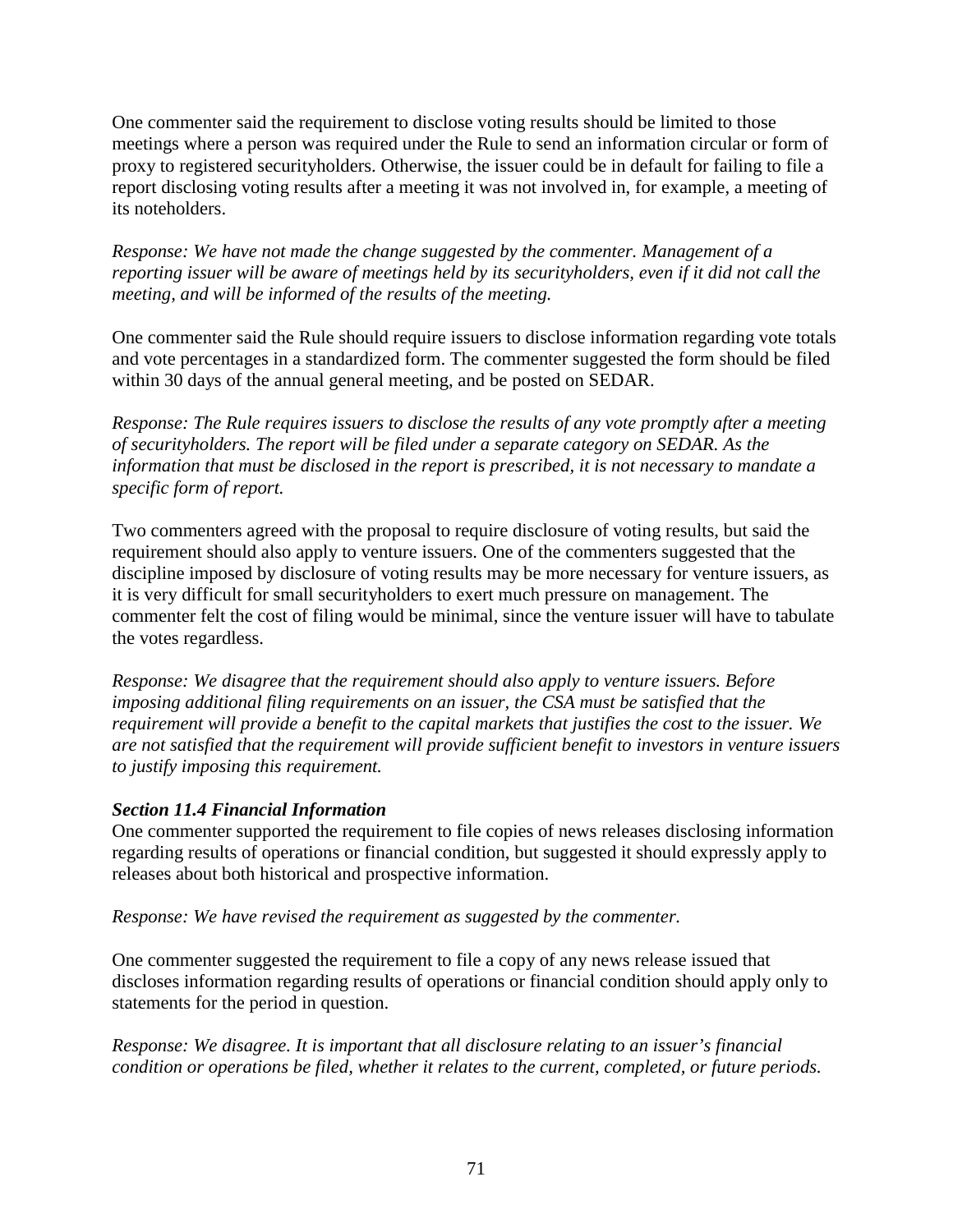# **Part 12 – Filing of material documents [now Filing of certain documents]**

One commenter suggested that, instead of filing copies of particularly lengthy documents, issuers should be permitted to file summaries of the documents.

One commenter suggested issuers should not be required to file constating documents, as

- those documents are available on demand from other sources
- there is very little demand for the documents
- meaningful information about these documents is already provided in AIFs, prospectuses, proxy circulars, and financial statements

The commenter said the burden of filing the documents is not offset by a corresponding benefit.

*Response: We disagree. Requiring the filing of the documents listed in Part 12 ensures that everything contained in them is easily accessible by securityholders, whose rights are created, and greatly affected, by those documents. Further, issuers are not required to file their corporate by-laws at all, and do not file their articles of incorporation with government offices electronically. Filing these documents on SEDAR gives investors immediate electronic access.* 

One commenter said the requirement should be clarified so banks will not be required to file copies of the *Bank Act*. Section 13 of the *Bank Act* provides that the Act is the charter of all Schedule I and II banks.

#### *Response: We have made this change.*

One commenter questioned the need to file copies of these contracts, since issuers are required in their AIFs to describe

- any contracts that their business is substantially dependent on (paragraph  $5.1(1)(i)$ ), and
- every contract that can reasonably be regarded as material to an investor (section 15.1).

*Response: The requirement to file contracts entered into other than in the ordinary course of business gives investors access to the details of agreements that are not usual, and so would not be expected, in the issuer's business. We expect this will be a very limited number of contracts, as issuers would not be expected to enter into contracts that are unusual in its business on a regular basis.* 

Three commenters suggested the requirement to file copies of shareholder or voting trust agreements, and other contracts that materially affect the rights or obligations of securityholders, should be limited to those contracts that the issuer is a party to. One of the commenters suggested that the requirement should also be limited to agreements that restrict the exercise of voting rights by shareholders holding not less than 10% of the outstanding voting rights.

*Response: We have limited the requirement to file securityholder or voting trust agreements to those agreements that the reporting issuer has access to. The requirement in subsection 12.1(1)(e) to file copies of contracts that create or materially affect the rights or obligations of*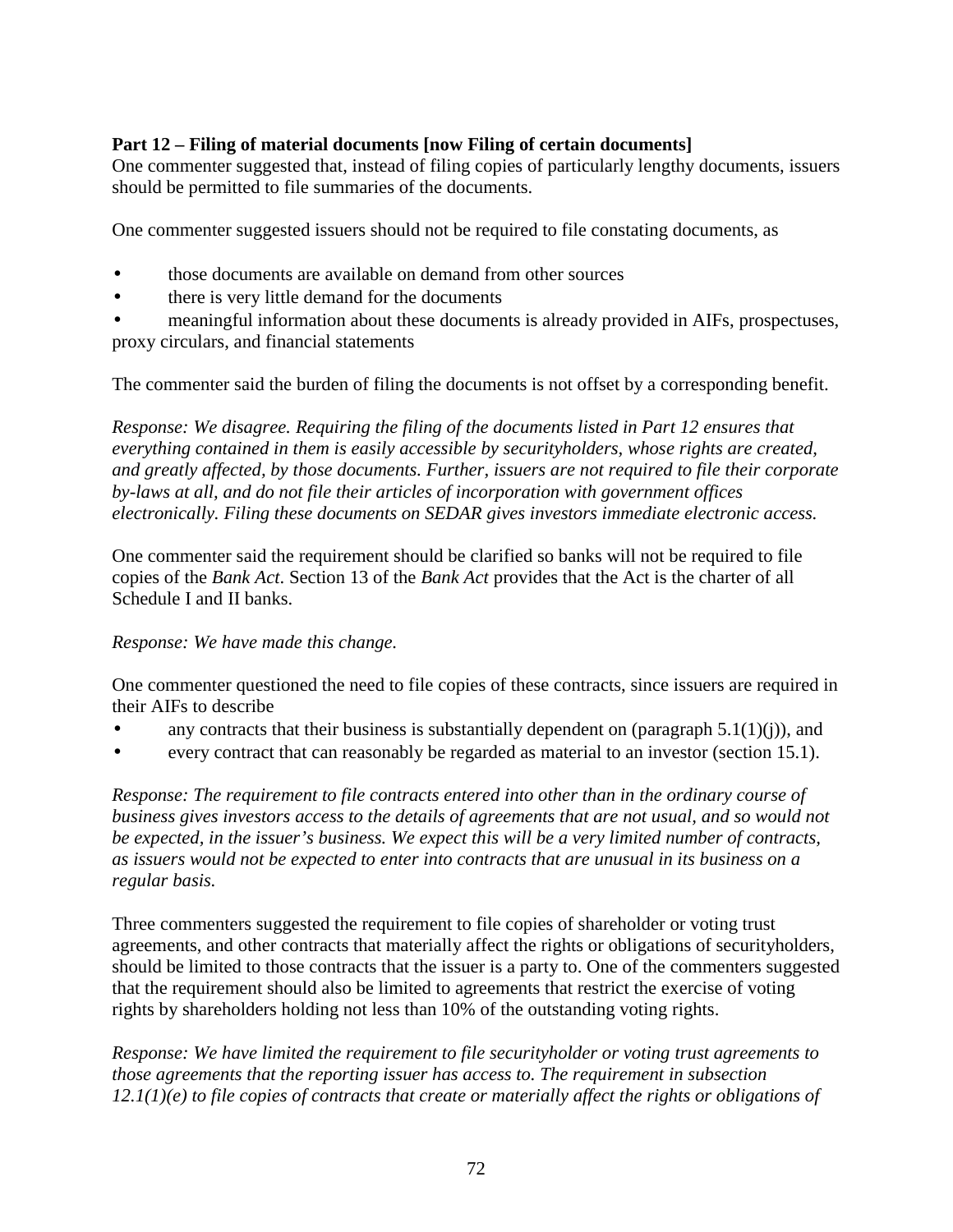*securityholders is already limited to contracts "of the issuer or a subsidiary of the issuer". As such, third party contracts would not have to be filed under this requirement.* 

One commenter suggested that, in the case of contracts that materially affect the rights or obligations of securityholders, the requirement should also be limited to agreements that directly affect the securityholders' rights or obligations generally, and in their capacity as securityholders.

*Response: As suggested by the commenter, we have revised the Rule so it is clear that the agreements that must be filed are those that affect securityholders generally.* 

One commenter suggested the Rule should give guidance on the meaning of the phrase *materially affect the rights or obligations of securityholders*.

*Response: We have not given any guidance on this point. Whether a contract will materially affect the rights or obligations of securityholders will be so fact specific to a particular issuer that general guidance would not be useful.* 

Two commenters said the requirement must be modified to provide that contracts that contain competitive or commercially sensitive information do not have to be filed.

*Response: We have provided that issuers may exclude portions of documents that contain competitive or commercially sensitive information. Issuers will still be required to file the remaining portions of the documents.* 

Four commenters said all contracts that create or materially affect the rights or obligations of securityholders should be filed, whether or not the class of security is held by more than 50 securityholders. One commenter said the 50 securityholder limit should be clarified for securities held by CDS.

*Response: We have clarified the requirement by taking out the reference to 50 securityholders. As a result, the requirement will be consistent with the requirement, as revised, in Part 11 discussed in the response to Question 1(a) above.* 

One commenter said the documents filed under Part 12 should have to be filed within a fixed number of days after the Rule is implemented. Otherwise, it may be more than a year before some issuers are required to file the documents.

*Response: We do not agree that it is necessary to accelerate when the documents under Part 12 must be filed. If the document is new and constitutes a material change, it will be filed with a material change report. Otherwise, the documents will be filed with the first AIF.* 

One commenter suggested that, given the different wording between this requirement and the requirement in Item 15 of the AIF, the requirement in Part 12 is limited to corporate documents, while the disclosure in the AIF extends to business contracts. The commenter said it would be helpful if this, and what *entered into in the ordinary course of business* means, was clarified.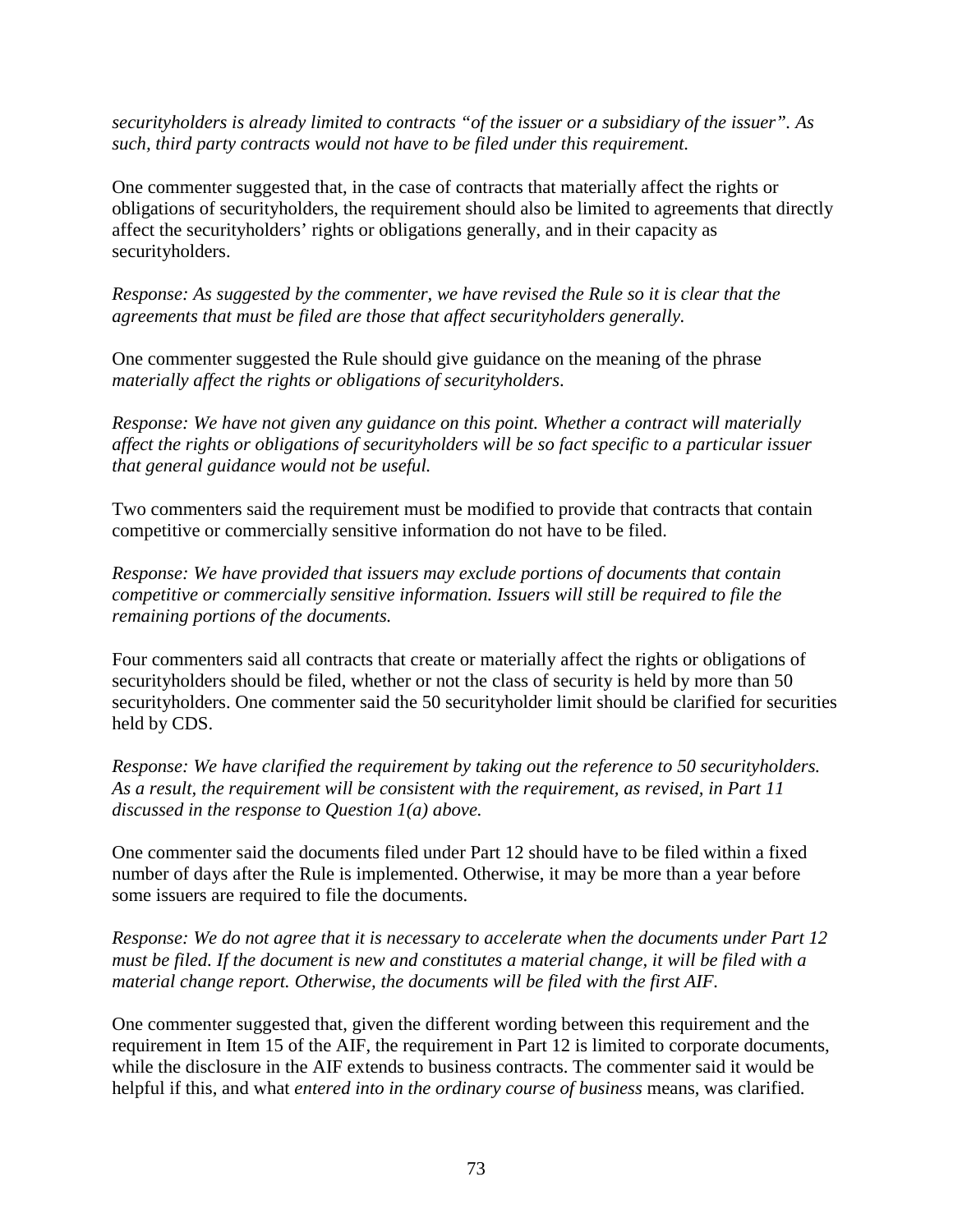*Response: We have added guidance to the Policy relating to the interpretation of the phrase*  ordinary course of business.

Two commenters said that the contracts should not be published as an attachment to, or an integral part of the AIF, as proposed. One of the commenters suggested this would make the AIF too cumbersome for most investors, unnecessarily costly for issuers to produce, and could infringe on confidential information involving private parties. The commenter recommended that the agreements be summarized in the AIF, and made accessible through SEDAR.

*Response: We agree that the material documents should not be published as an attachment to the AIF. We have deleted this requirement. Instead, the documents must be filed no later than when the AIF or the material change report is filed.* 

## **Part 13 – Exemptions**

One commenter suggested the exemption for reporting issuers wishing to rely on their existing exemptions should expressly apply to all new requirements, including Parts 8, 11 and 12, and sections 4.8, 4.10 and 4.11, which are new or were previously only policies.

One commenter suggested foreign issuers that previously obtained discretionary relief should be fully grandfathered, and all new provisions in the Rule should not apply to them.

*Response: Foreign issuers that previously obtained relief may continue to rely on that relief in a jurisdiction under section 13.2 of the Rule, if the prior relief was granted by the jurisdiction from a substantially similar provision of the Rule. When prior discretionary orders were issued, each jurisdiction would only have considered if it was appropriate to grant relief from the requirements that actually existed in that jurisdiction. The conditions to the relief would reflect this. As such, it would not be appropriate, and is in fact beyond the legislative authority in some jurisdictions, to retroactively extend the relief to areas that did not exist at the time the order was originally issued. We also note that the Foreign Issuer Rule provides exemptions from most of the requirements of the Rule for SEC foreign issuers and designated foreign issuers, provided certain conditions are met. Those conditions reflect the circumstances in which the CSA believe it is appropriate for foreign issuers to not have to comply with the CD obligations in the Rule.* 

One commenter suggested the requirement to file a notice to rely on the exemption in section 13.2 should not apply to foreign issuers, who may have no knowledge that the Rule has been implemented.

*Response: The Foreign Issuer Rule provides exemptions from most of the requirements of the Rule for SEC foreign issuers and designated foreign issuers, provided certain conditions are met. Those foreign issuers do not have to file a notice to rely on the exemptions. If the issuer is not able to rely on the exemptions in the Foreign Issuer Rule, then it is important for the issuer to assess if the relief it obtained is still relevant. Once the issuer has done this assessment, it is not difficult for the issuer to advise the securities regulatory authorities that it is still able to rely on the relief so we can ensure our records accurately reflect what the issuer will be filing.*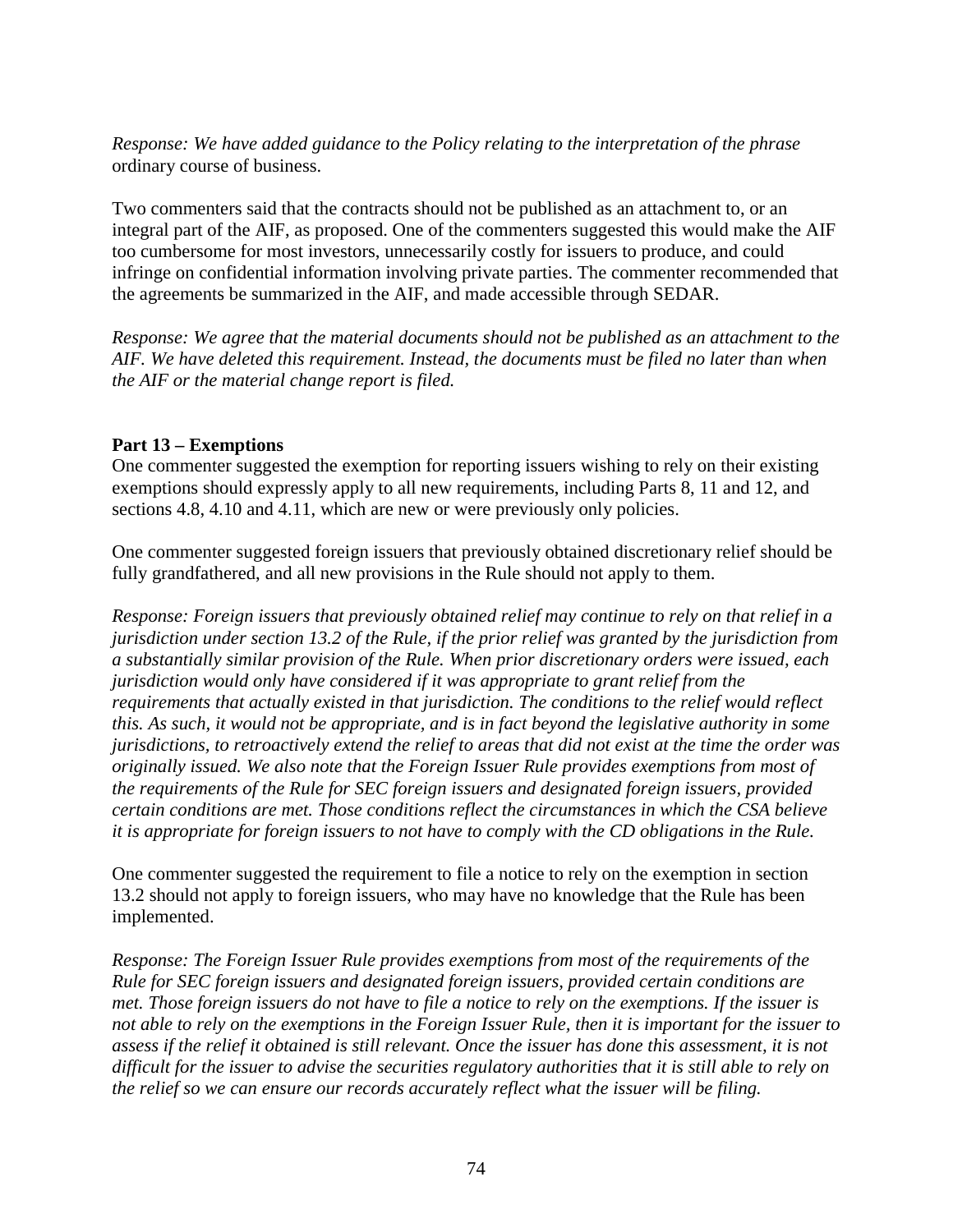One commenter noted that, Québec, unlike other provinces, has traditionally required the parent company of exchangeable share issuers to become reporting issuers, and then granted them CD relief. The commenter suggested Québec should exempt parent companies from the Rule (expressly including all new requirements) under Part 13 without any need to inform the CVMQ.

*Response: The CVMQ will continue to require that the parent issuer of the exchangeable share issuer become a reporting issuer in Québec. The parent issuer, if an SEC foreign issuer, may be exempted from complying with Canadian CD requirements under either MJDS or the Foreign Issuer Rule. Parent issuers that cannot rely on either MJDS or the Foreign Issuer Rule can apply for relief on a case-by-case basis.* 

One commenter said the exemption for exchangeable share issuers and insiders of exchangeable share issuers should still be available if the issuers have incentive options outstanding.

*Response: We have not revised the Rule as suggested by the commenter at this time. Issuers that have incentive options outstanding can apply for discretionary relief on a case-by-case basis. We will consider amending the Rule in the future, if it becomes appropriate.* 

One commenter suggested that the requirement to file documents under the exchangeable share exemption should require the filing to be done *promptly*, rather than *concurrently*, as formatting or other changes may have to occur first.

*Response: We have revised the requirement so documents must be filed at the same time, or as soon as practicable after, they are filed with the SEC.* 

One commenter suggested the exemption from the insider reporting requirement should not be subject to

• the insider not receiving information as to material facts or material changes concerning the parent issuer before they are generally disclosed, or

• the insider not being an insider of the parent issuer in any capacity other than by virtue of being an insider of the exchangeable share issuer.

The commenter suggested that the requirement in the exemption for United States disclosure should be sufficient for the purposes of the exemption. The commenter said that, in any event, *insider* is not a definition that applies to a parent issuer that is not also a reporting issuer.

*Response: We disagree. The conditions to the exemption are consistent with the exemptions in National Instrument 55-101* Exemption from Certain Insider Reporting Requirements*. Further, the exchangeable securities are essentially identical to the parent issuer's securities. If the Canadian insider has material undisclosed information about the parent issuer, the Canadian insider could use this information to profit from trading in exchangeable securities in Canada.. We also disagree with the statement that the term* insider *does not apply to a parent issuer that is not also a reporting issuer. The definition of* insider *includes being an insider of an issuer that holds more than 10% of the outstanding voting rights. It does not matter if the parent issuer is a reporting issuer or not.*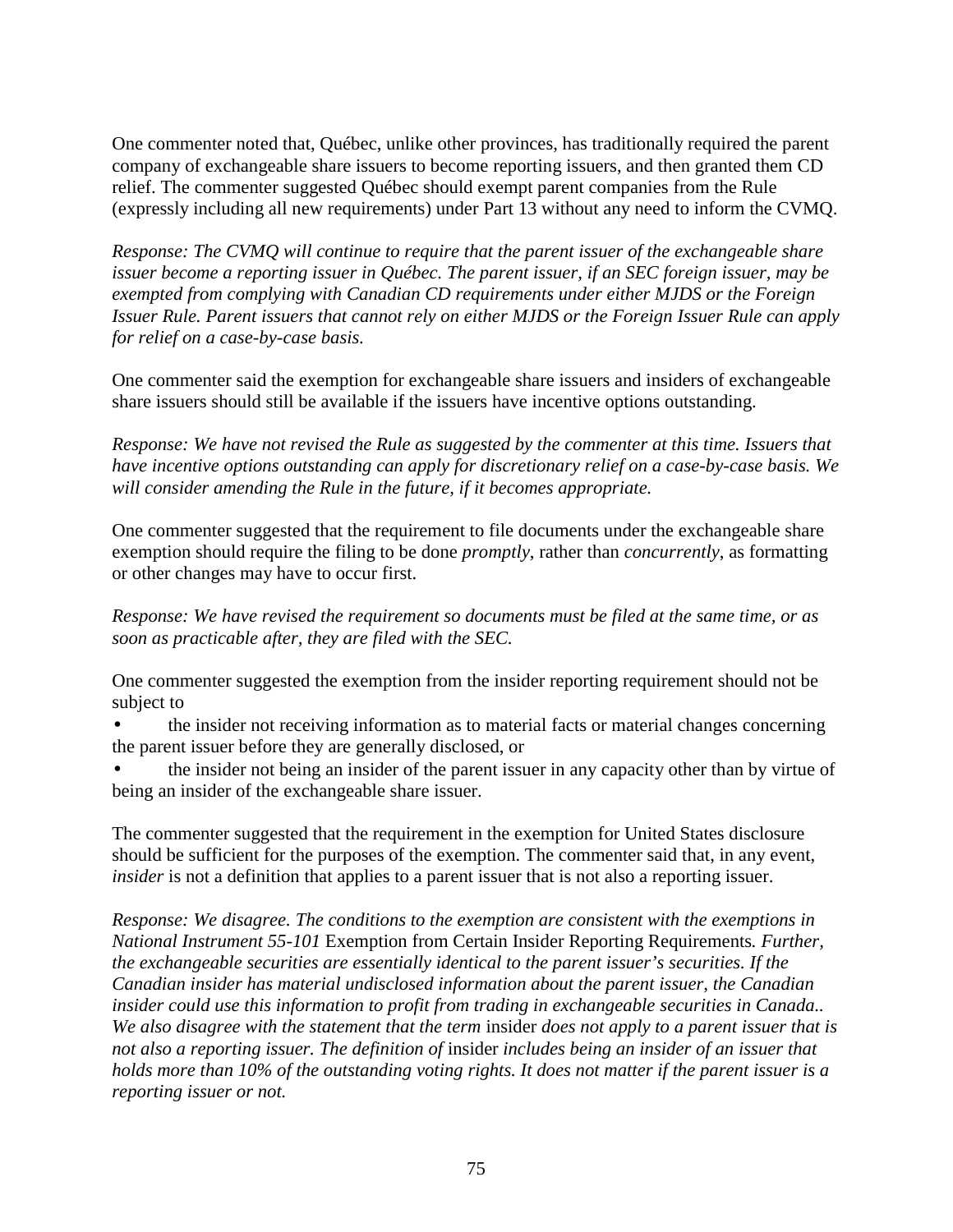One commenter suggested an exemption should also be given in the Rule from the early warning requirements in securities legislation.

*Response: The exemption in section 13.3 has been added to codify certain exemptive relief that has been routinely granted in the applications context. The applications have generally not requested relief from the early warning requirements. As a result, we have not had a full opportunity to consider the implications of this relief, and so have not added the exemption to this section. We also note that the early warning requirements relate to acquisitions of voting or equity securities of a reporting issuer. In our experience, designated exchangeable securities have tended to be non-voting securities in relation to the exchangeable security issuer, and would not meet the definition of* equity security*. Accordingly, we believe the need for this relief will be rare, and would be better addressed through an application for exemptive relief.* 

# **Part 14 Effective Date and transition**

One commenter said the requirements in the Rule relating to financial statements, MD&A and AIFs should not apply until the filing in 2005 of a company's annual documents for the financial year ended in 2004. For example, the quarterly MD&A should only have to update the annual MD&A filed under the Rule.

*Response: The Rule provides that the financial statement, MD&A and AIF requirements apply to financial years beginning on or after January 1, 2004. As a result, the first AIF and first annual financial statements and MD&A will not have to be filed under the Rule until 2005. It would not be appropriate to delay the implementation of the Rule as it relates to interim financial statements and interim MD&A until 2005. The Rule does not substantially change the financial statement filing requirements, except the deadline for filing for issuers other than venture issuers. Those issuers have had sufficient time to prepare for the shorter filing deadline because of the CSA notices issued on the anticipated effective date of the Rule, and through the advance notice of implementation of the Rule.* 

*We have also clarified in the MD&A that, if the first MD&A filed in the Form 51-102F1 is an interim MD&A, the first MD&A must contain all of the disclosure required in the annual MD&A. This was already required under the Form, but has been made clearer. Issuers can, and are encouraged to, start using the Form 51-102F1 for any MD&A filed for periods before their 2004 financial year. If they chose to do this, their first interim MD&A can update the annual MD&A filed under Form 51-102F1.* 

# **Part IV Companion Policy 51-102CP** *Continuous Disclosure Obligations*

## **Part 3 Financial statements**

One commenter said the language in the Policy regarding the return of the request form under section 4.6 of the Rule should be expanded to make it clear that any requested financial statements must be sent to OBOs through their intermediaries. The commenter also suggested these provisions should be in the Rule, rather than in the Policy.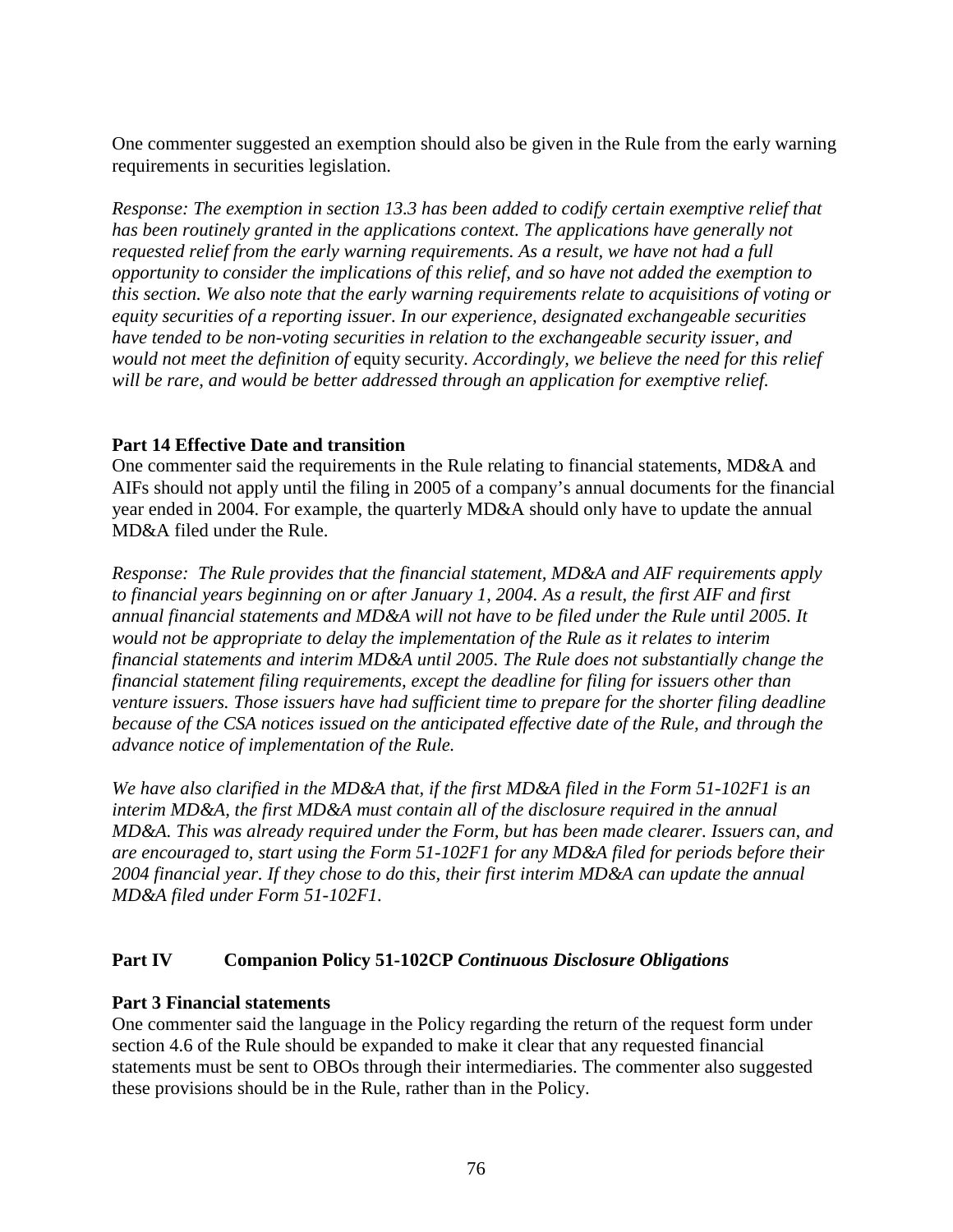*Response: We disagree. We have not been prescriptive in the Rule about the procedures for the request forms. As a result, the Rule contemplates that an OBO may request the financial statements through its intermediary, or not.* 

## **Part 7 Electronic delivery of documents**

One commenter welcomed the guidance that CD documents may be delivered electronically, if the issuer complies with the relevant Québec staff notice and CSA national policy.

# *No response required.*

# **Part 8 Business acquisition reports**

One commenter said the statement in section 8.9(1) of the Policy that relief from the financial statement requirements in the BAR will not be granted because of the cost or time of preparing them is inconsistent with the principles of securities regulation set out in, for example, section 2.1 of the Ontario *Securities Act*.

*Response: The Policy has been revised to reflect that relief will generally not be granted solely based on cost or the time of preparing them. The securities regulatory authorities will consider all of the relevant factors in the context of an application for discretionary relief.*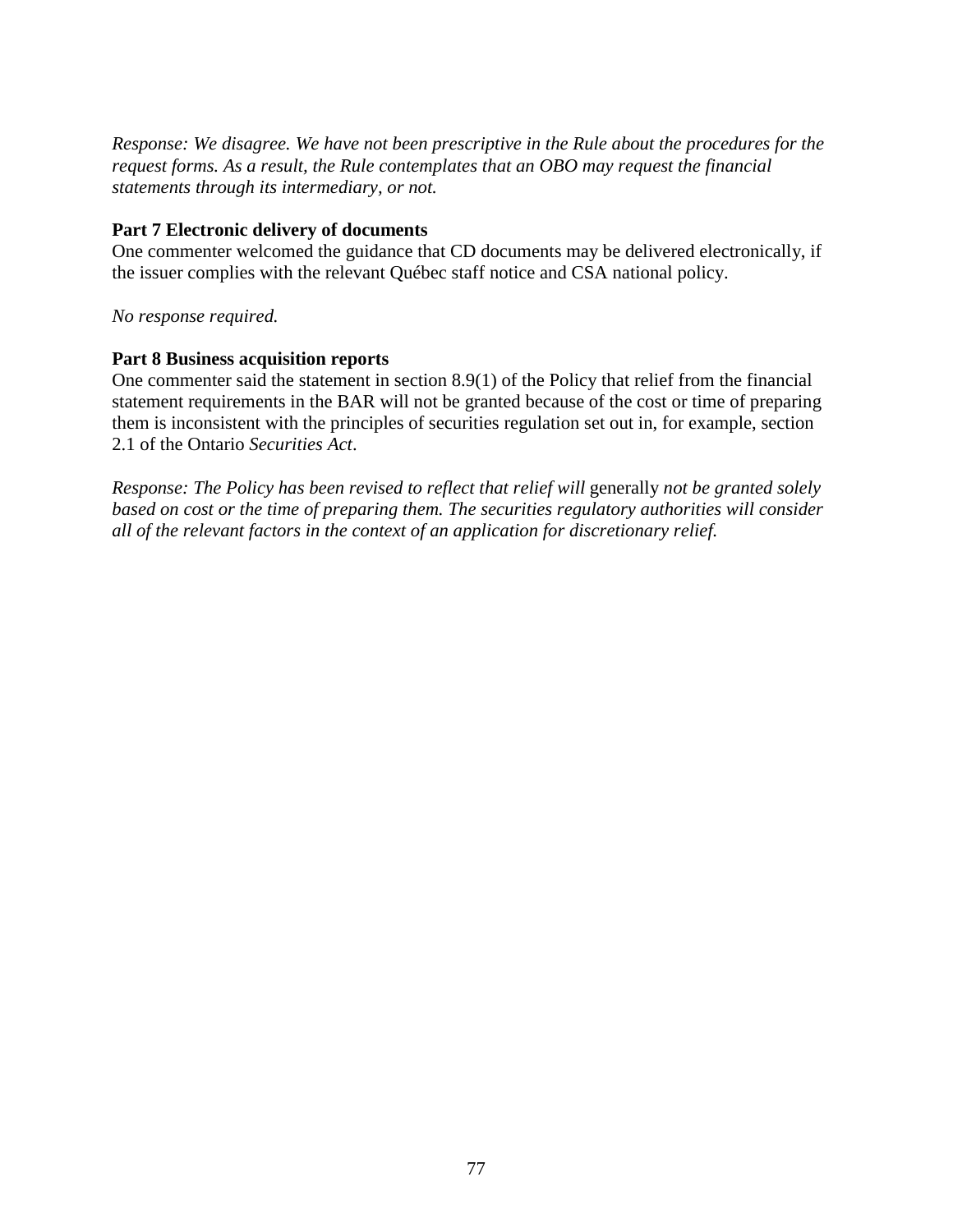### **Schedule 1 List of commenters**

ADP Investor Communications – August 20, 2003

Agrium Inc. – August 15, 2003

BCE Inc. – August 18, 2003

BDO Dunwoody LLP – August 19, 2003

Bennett Jones LLP – August 20, 2003

Canadian Bankers Association – August 27, 2003

Canadian Institute of Chartered Accountants Canadian Performance Reporting Board – August 15, 2003

Canadian Investor Relations Institute – August 19, 2003

EnCana Corporation – August 29, 2003

Ernst & Young, LLP – August 19, 2003

Tanis J. MacLaren – August 18, 2003

Osler, Hoskin & Harcourt LLP – August 25, 2003

RBC Dominion Securities Inc., RBC Action Direct Inc., RBC Private Counsel Inc., The Royal Trust Company, and Royal Trust Corporation of Canada – August 18, 2003

Simon Romano – August 11, 2003

Stephen D. Rotz, CA, CFA – August 8, 2003

Royal Trust Corporation of Canada, CIBC Mellon Global Securities Services Company, State Street Trust Company Canada – August 28, 2003

Shareholder Association for Research and Education – August 24, 2003

Shell Canada Limited – August 25, 2003

Social Investment Organization – August 6, 2003

Talisman Energy Inc. – August 19, 2003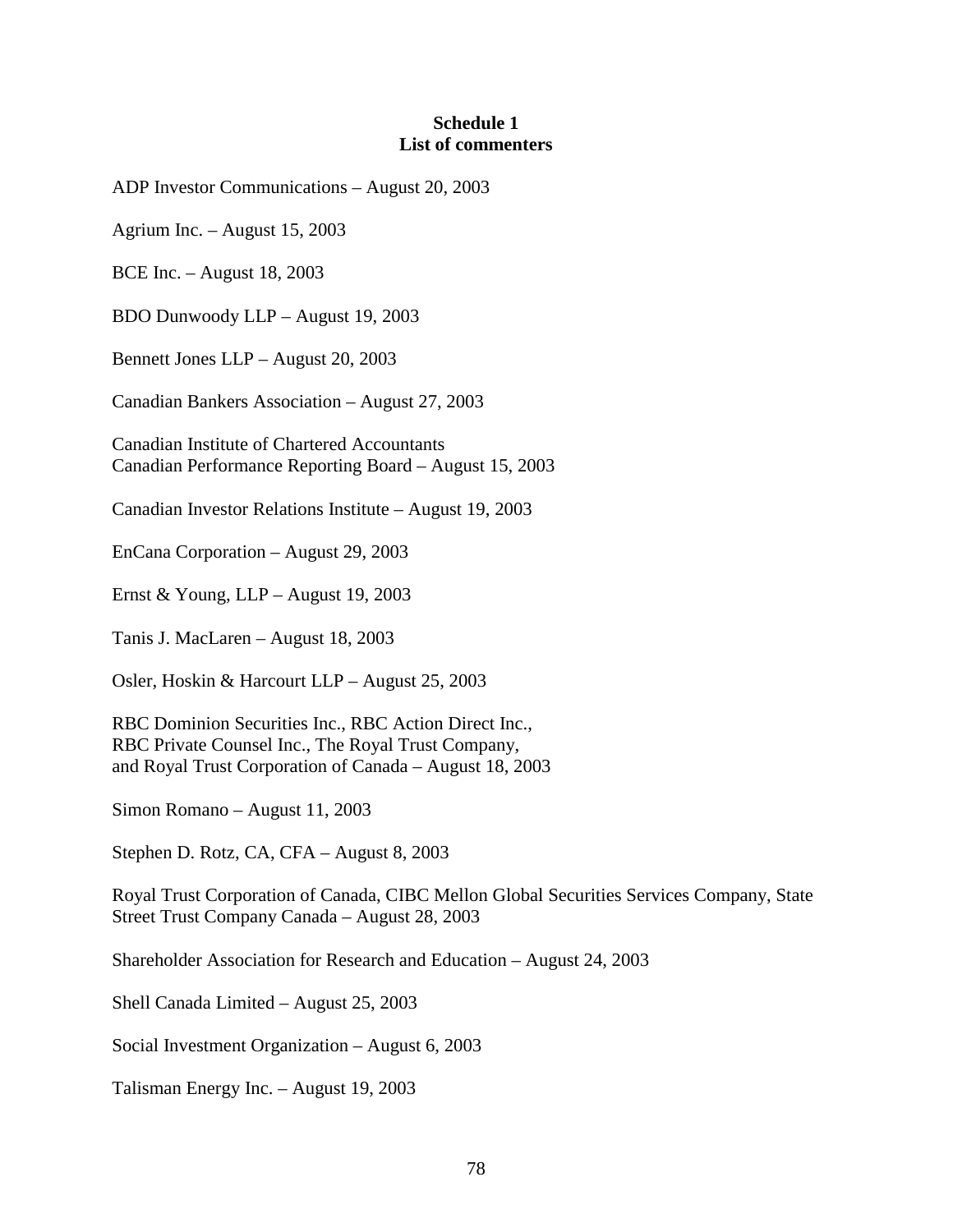Teachers' Pension Plan – August 19, 2003

Toronto Stock Exchange – August 21, 2003

TSX Venture Exchange – August 18, 2003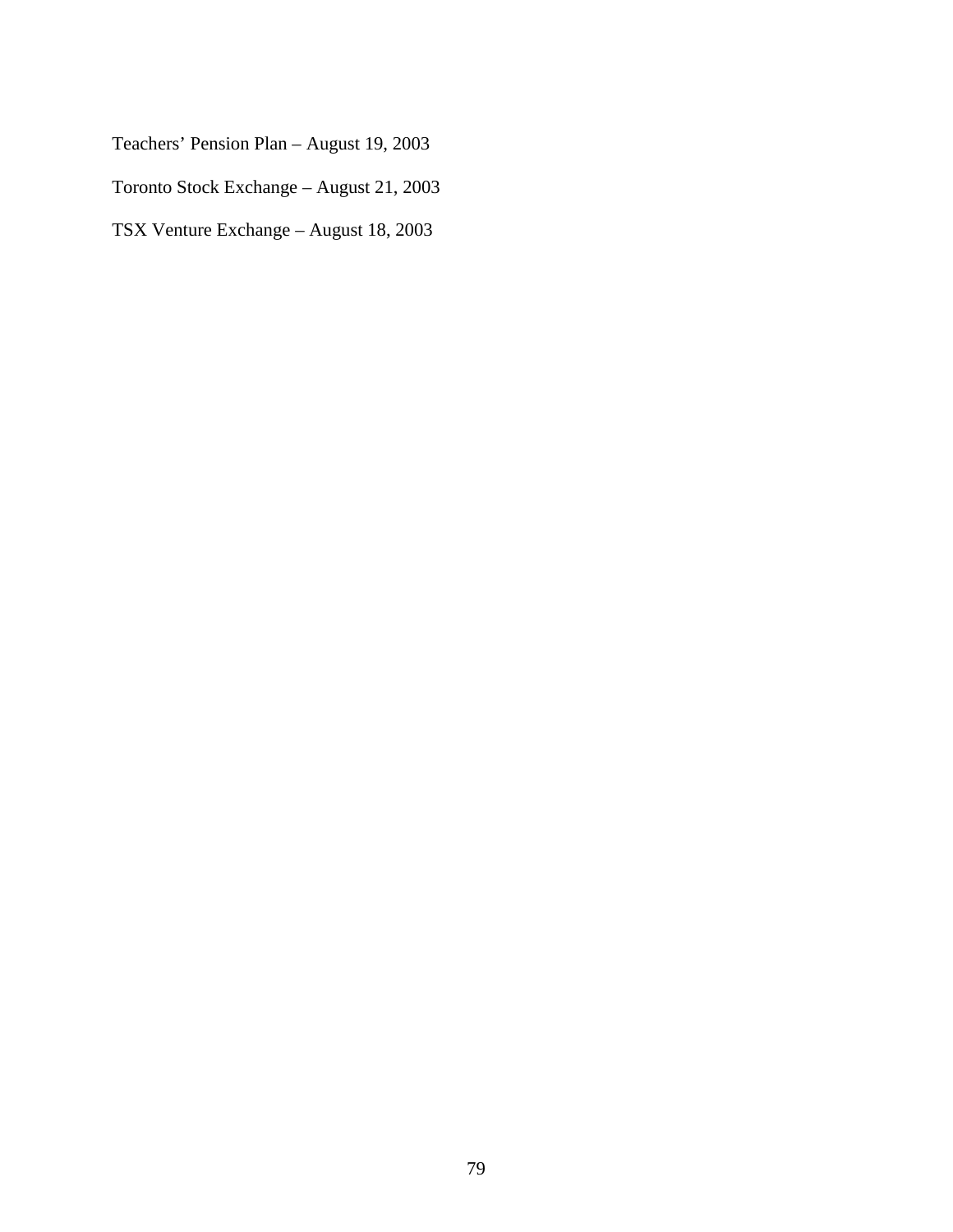### **Appendix C**

# **Amendments to National Instrument 44-101**  *Short Form Prospectus Distributions* **Form 44-101F3 and Companion Policy 44-101CP And Revocation of Form 44-101F1 and Form 44-101F2**

#### **Part 1 Amendments to National Instrument 44-101**

### **1.1 Amendments to Part 1 of NI 44-101 -** *Part 1 of National Instrument 44-101 is amended by,*

*(a) in section 1.1, repealing the definition of* **"AIF"** *and substituting the following:* 

"AIF" means an annual information form

- (a) in Form 51-102F2,
- (b) in Form 51-102F2 or Form 44-101F1, if the annual information form was filed in respect of financial years beginning before January 1, 2004, or
- (c) in the form referred to in section 3.4;
- *(b) in the definition of "***current AIF***" in section 1.1, adding* ", Form 10-KSB," *after the words "***Form 10-K***", wherever they appear;*
- *(c) in section 1.1, adding immediately after the definition of* **"foreign GAAS"** *and immediately before the definition of* **"44-101 regulator"** *the following:*

"Form 51-102F1" means Form 51-102F1 *Management's Discussion and Analysis*;

"Form 51-102F2" means Form 51-102F2 *Annual Information Form*;

*(d) in section 1.1, repealing the definition of* **"MD&A"** *and substituting the following:* 

"MD&A" means the management's discussion and analysis of financial condition and results of operations of an issuer

- (a) in Form 51-102F1, or
- (b) for financial years beginning before January 1, 2004,
	- (i) in Form 51-102F1, or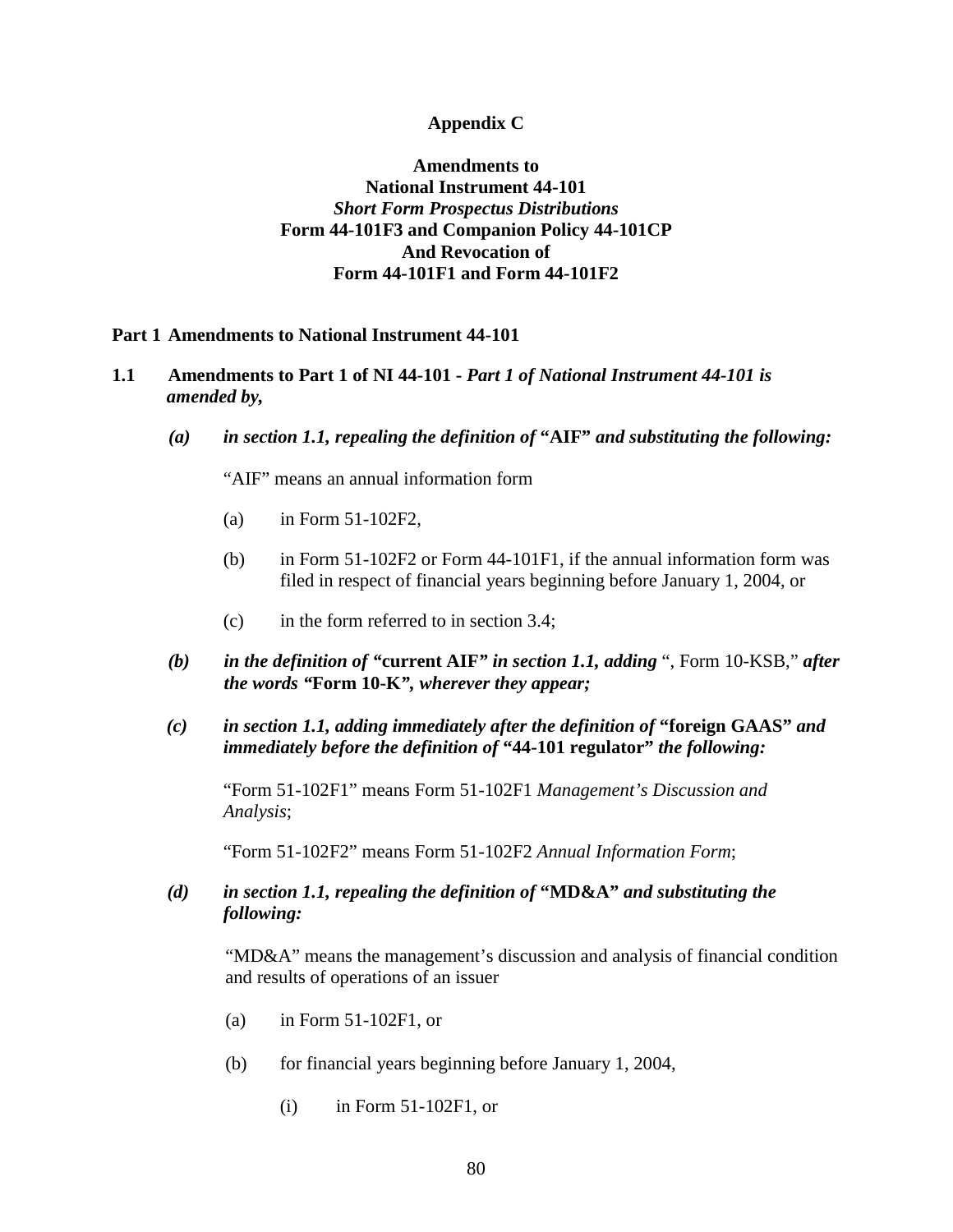- (ii) required to be disclosed in an AIF in respect of financial years beginning before January 1, 2004;
- *(e) in section 1.1, adding immediately after the definition of* **"MRRS"** *and immediately before the definition of* **"non-convertible"** *the following:*

"NI 51-102" means National Instrument 51-102 *Continuous Disclosure Obligations*;

# **1.2 Amendments to Part 3 of NI 44-101 -** *Part 3 of National Instrument 44-101 is amended by*

#### *(a) repealing subsection 3.1(1) and substituting the following:*

- (1) An issuer filing an initial AIF under this Instrument shall file the AIF
	- (a) in Form 51-102F2;
	- (b) in respect of financial years beginning before January 1, 2004, in Form 51-102F2 or Form 44-101F1; or
	- (c) in the form referred to in section 3.4.

#### *(b) repealing subsection 3.2(1) and substituting the following:*

- (1) An issuer filing a renewal AIF under this Instrument shall file the AIF
	- (a) in Form 51-102F2;
	- (b) in respect of financial years beginning before January 1, 2004, in Form 51-102F2 or Form 44-101F1; or
	- (c) in the form referred to in section 3.4.

#### *(c) repealing subsection 3.2(5) and substituting the following:*

- (5) Upon receipt of a notice from the 44-101 regulator that its renewal AIF is being reviewed, an issuer shall promptly file the renewal AIF again, in all jurisdictions in which the renewal AIF was filed, with
	- (a) the following statement added in bold type to the cover page of the renewal AIF, if the renewal AIF is in Form 51-102F2, until the issuer is notified that the review has been completed:
	- **"This annual information form is currently under review by the provincial and territorial securities regulatory authorities of one or more jurisdictions. Information contained in this form**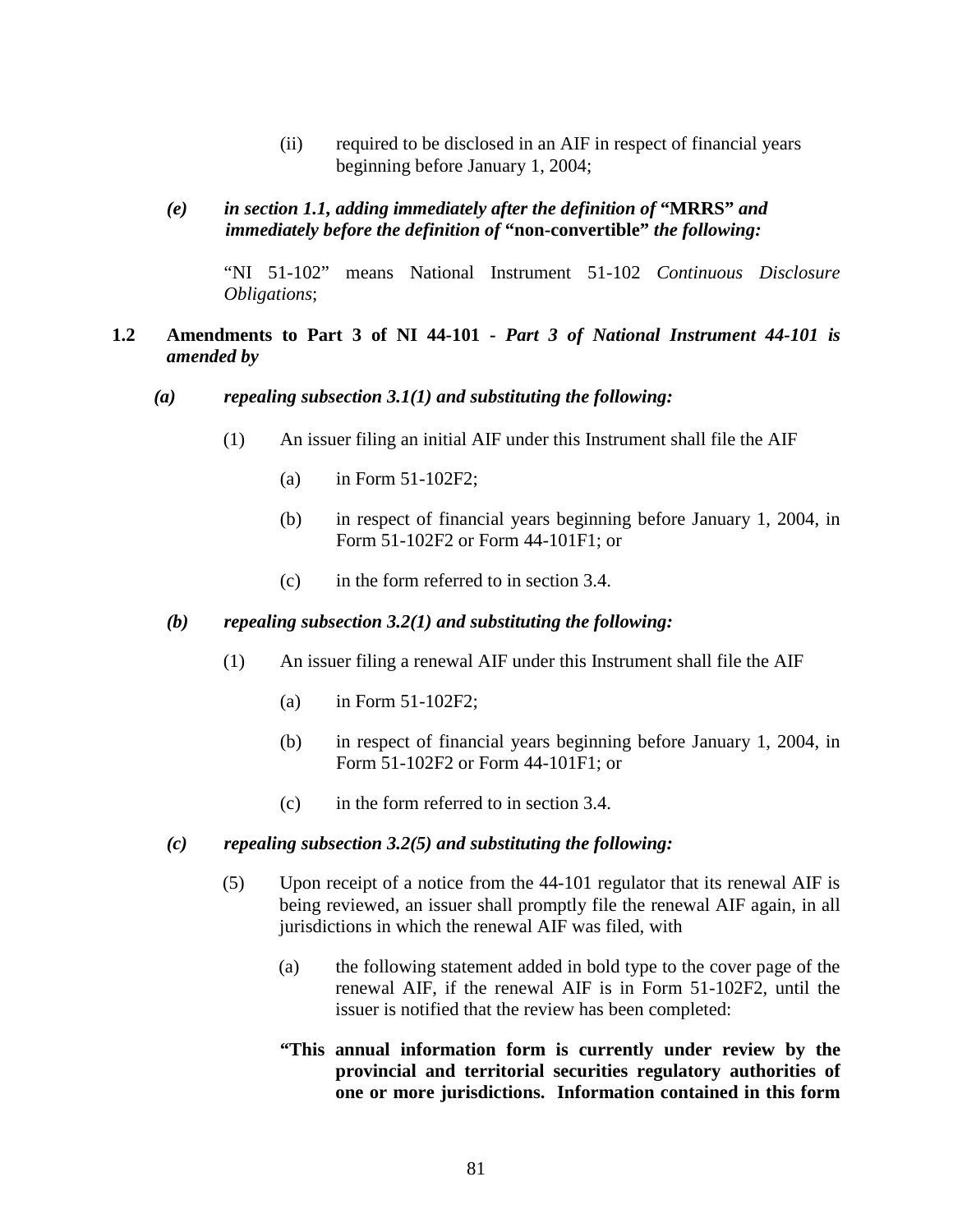**is subject to change**.", or (b) the statement required under Item 1.2 of Form 44-101F1, if the renewal AIF is in Form 44-101F1.

# *(d) repealing subsection 3.3(2) and substituting the following:*

- (2) An issuer that files an AIF under this Instrument shall file an undertaking with the regulator to the effect that, when the securities of the issuer are in the course of a distribution under a preliminary short form prospectus or a short form prospectus, the issuer will provide to any person or company, upon request to the secretary of the issuer,
	- (a) one copy of the AIF of the issuer, together with one copy of any document, or the pertinent pages of any document, incorporated by reference in the AIF,
	- (b) one copy of the financial statements of the issuer for its most recently completed financial year for which financial statements have been filed together with the accompanying report of the auditor and one copy of the most recent interim financial statements of the issuer that have been filed, if any, for any period after the end of its most recently completed financial year,
	- (c) one copy of the information circular of the issuer in respect of its most recent annual meeting of shareholders that involved the election of directors, and
	- (d) one copy of any other documents that are incorporated by reference into the preliminary short form prospectus or the short form prospectus and are not required to be provided under paragraphs (a), (b) or (c).

## *(e) repealing section 3.4 and substituting the following:*

## **3.4 Alternative Forms of AIF** - An issuer that

- (a) has a class of securities registered under section 12 of the 1934 Act or is required to file reports under section 15(d) of the 1934 Act, and
- (b) is not registered or required to be registered as an investment company under the *Investment Company Act of 1940* of the United States of America,

may file an AIF in the form of an annual report or transition report under the 1934 Act on Form 10-K, Form 10-KSB or on Form 20-F.

## **Part 2 Amendments to Companion Policy 44-101CP**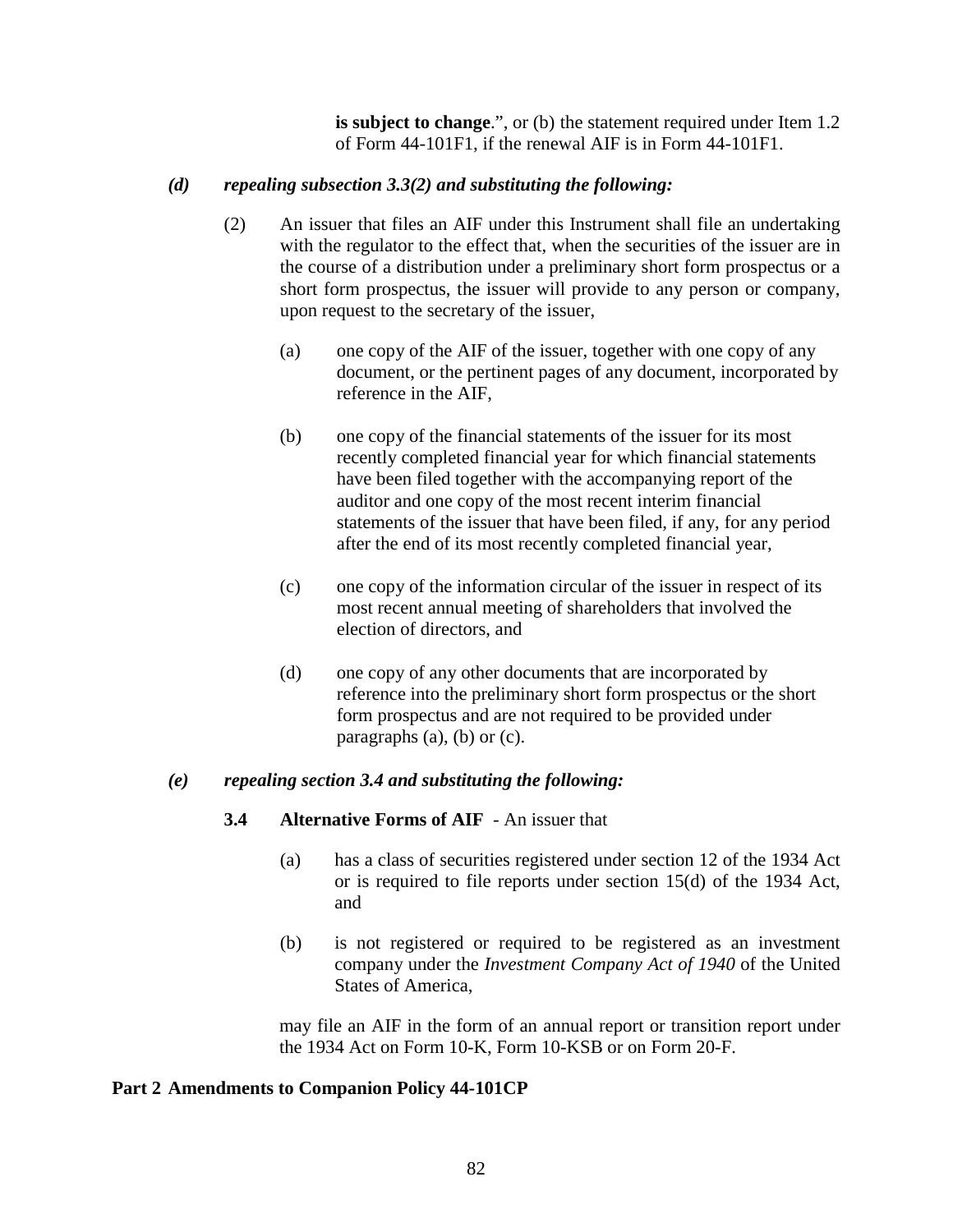## *2.1 Part 1 of Companion Policy 44-101CP is amended by,*

- *(a) in section 1.7, adding the following as new subsection (1):* 
	- (1) **AIF**  The term "AIF" is defined to mean either a Form 51-102F2 or Form 44-101F1 *AIF*, depending on when the AIF is filed. Issuers may choose to file their annual information forms for financial years beginning before January 1, 2004 in either Form 51-102F2 or Form 44-101F1. For financial years beginning on or after January 1, 2004, issuers must use Form 51- 102F2.
- *(b) renumbering subsections 1.7(1) to (6) as* **subsections 1.7(2) to (7)***.*

### *2.2 Part 8 of Companion Policy 44-101CP is amended by,*

- *(a) in subsection 8.1(1),* 
	- *(i) striking the words* **"Item 4.2 of Form 44-101F1 specifies"** *and substituting* "Item 4.2 of Form 44-101F1 and section 5.3 of Form 51- 102F2 specify"*; and*
	- *(ii) striking the words* **"Form 44-101F1 leaves"** *in the second sentence and substituting* "Form 44-101F1 and Form 51-102F2 leave"*;*
- *(b) in subsection 8.1(2),* 
	- *(i) striking the words* **"Item 4.2(b)(i) of Form 44-101F1 AIF requires"** *and substituting* "Item 4.2(b)(i) of Form 44-101F1 AIF and section 5.3(2) of Form 51-102F2 require"*; and*
	- *(ii) striking the words* **", the cash flows from which service the assetbacked securities"***; and*
- *(c) in section 8.2,* 
	- *(i) adding the words* "and Item 10 of Form 51-102F2" *after the words* **"Item 8 of Form 44-101F1"** *wherever they appear; and*
	- *(ii) striking the word* **"requires"** *and substituting* "require"*.*

#### **Part 3 Revocation of Forms 44-101F1** *AIF* **and 44-101F2** *MD&A*

- **3.1 Revocation of Form 44-101F1** *AIF Form 44-101F1 AIF is revoked.*
- **3.2 Revocation of Form 44-101F2** *MD&A Form 44-101F2 MD&A is revoked.*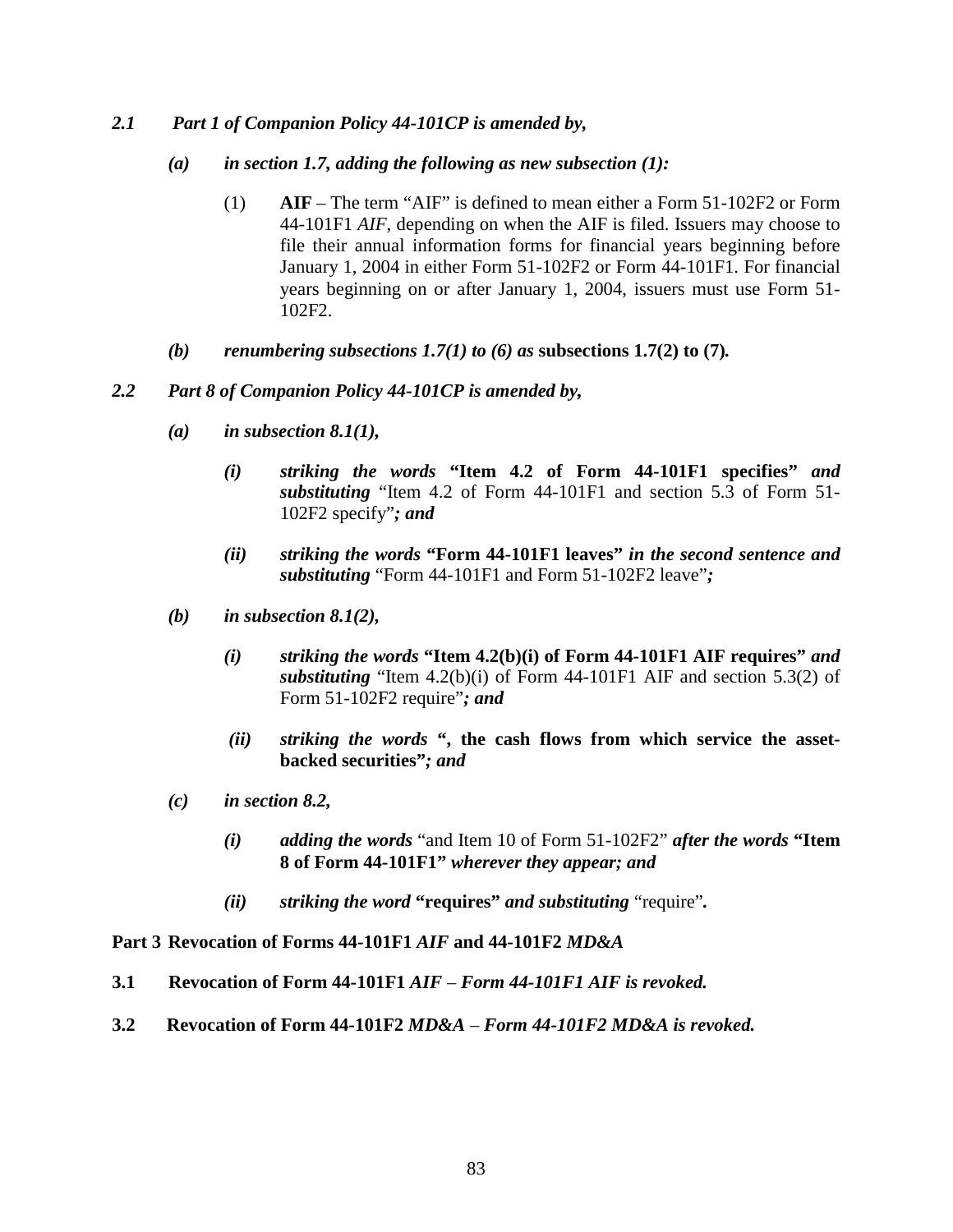### **Part 4 Amendments to Form 44-101F3** *Short Form Prospectus*

**4.1** *Item 10 of Form 44-101F3 Short Form Prospectus is repealed and the following substituted:* 

### **Item 10: Resource Property**

**10.1 Resource Property –** If a material part of the proceeds of a distribution is to be expended on a particular resource property and if the current AIF does not contain the disclosure required under Item 4.3 or 4.4, as appropriate, of Form 44-101F1, or section 5.4 or 5.5, as appropriate, of Form 51-102F2, for the property or that disclosure is inadequate or incorrect due to changes, disclose the information required under section 5.4 or 5.5 of Form 51-102F2.

### **4.2** *Item 12 of Form 44-101F3 Short Form Prospectus is amended by*

- *(a) striking subparagraph 12.1(1)7. and substituting the following:* 
	- 7. MD&A relating to the issuer's interim financial statements included in the short form prospectus.
- *(b) in subparagraph 12.1(1)8., adding the words* "for financial years beginning before January 1, 2004," *after the words* **"information circulars or,"***;*

### *(c) striking subparagraph 12.1(3)(a) and substituting the following*

- (a) has filed an AIF in a form of current annual report on Form 10-K, Form 10-KSB or Form 20-F under the 1934 Act, as permitted under section 3.4 of National Instrument 44-101 and under NI 51-102.
- *(d) in subparagraph 12.2 4., adding the words* "for financial years beginning before January 1, 2004," *after the words* **"information circulars or,"***; and*
- *(e) in clause 13.1(2)(b)(ii), striking the words* **"Form 10-K or Form 20-F"** *and substituting* "Form 10-K, Form 10-KSB or Form 20-F"*.*

## **Part 5 Effective Date**

#### **5.1 Effective Date**

- (1) This Amendment, except for Part 3, comes into force on March 30, 2004.
- (2) Part 3 of this Amendment comes into force on May 19, 2005.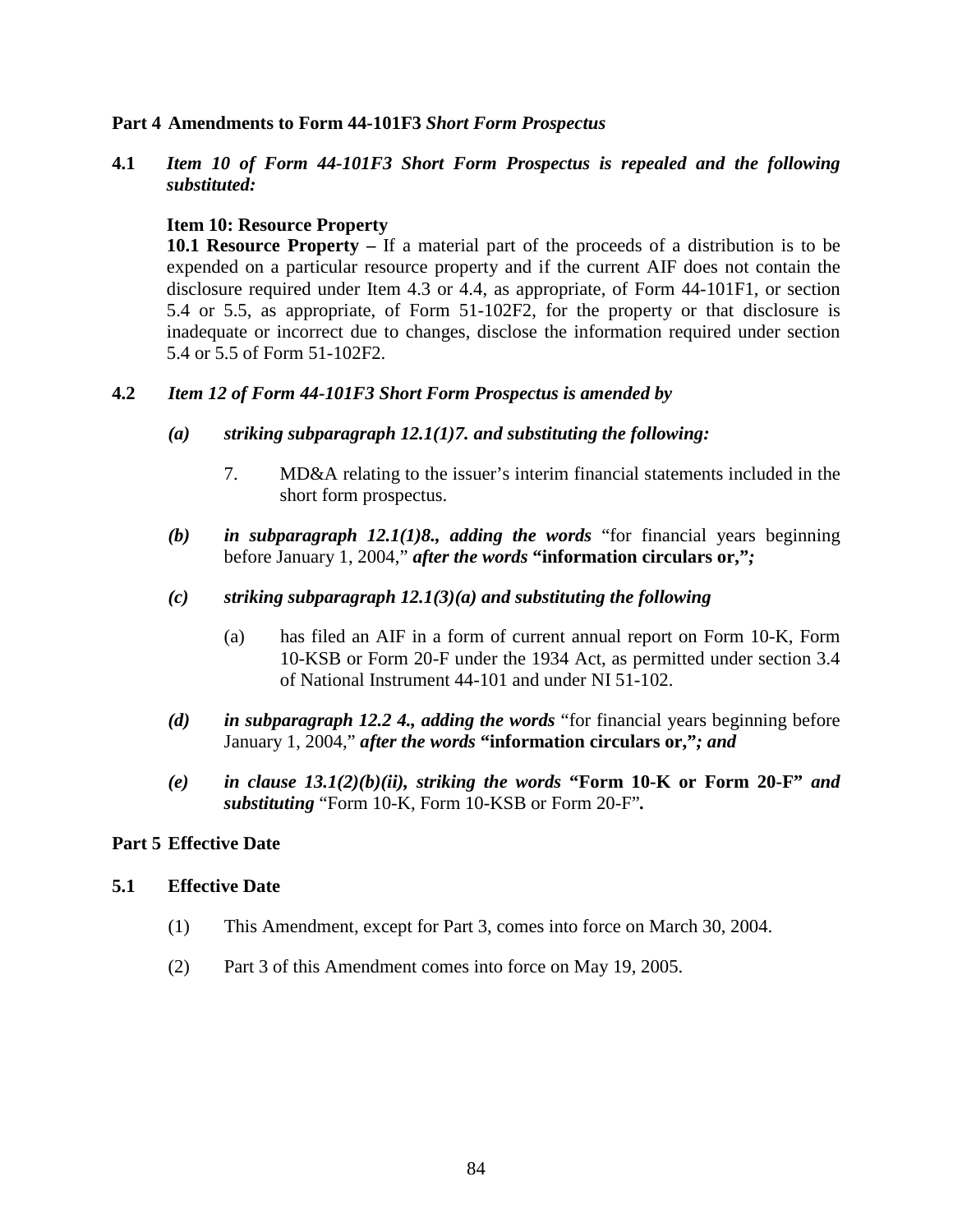# **Appendix D**

# **Amendment to And Revocation of National Instrument 62-102**  *Disclosure of Outstanding Share Data*

## **Part 1 Amendment to National Instrument 62-102**

## **1.1 Amendment to Part 3 of National Instrument 62-102** – *Part 3 of National Instrument 62-102 is amended by adding the following as section 3.2:*

**3.2** Exemption for years beginning January 1, 2004 – This Instrument does not apply to financial years beginning on or after January 1, 2004.

### **Part 2 Revocation of National Instrument 62-102**

**1.1 Revocation of National Instrument 62-102 –** *National Instrument 62-102 is revoked.*

## **Part 2 Effective Date**

## **2.1 Effective Date**

- (1) This Amendment, except for Part 2, comes into force on March 30, 2004.
- (2) Part 2 comes into force on May 19, 2005.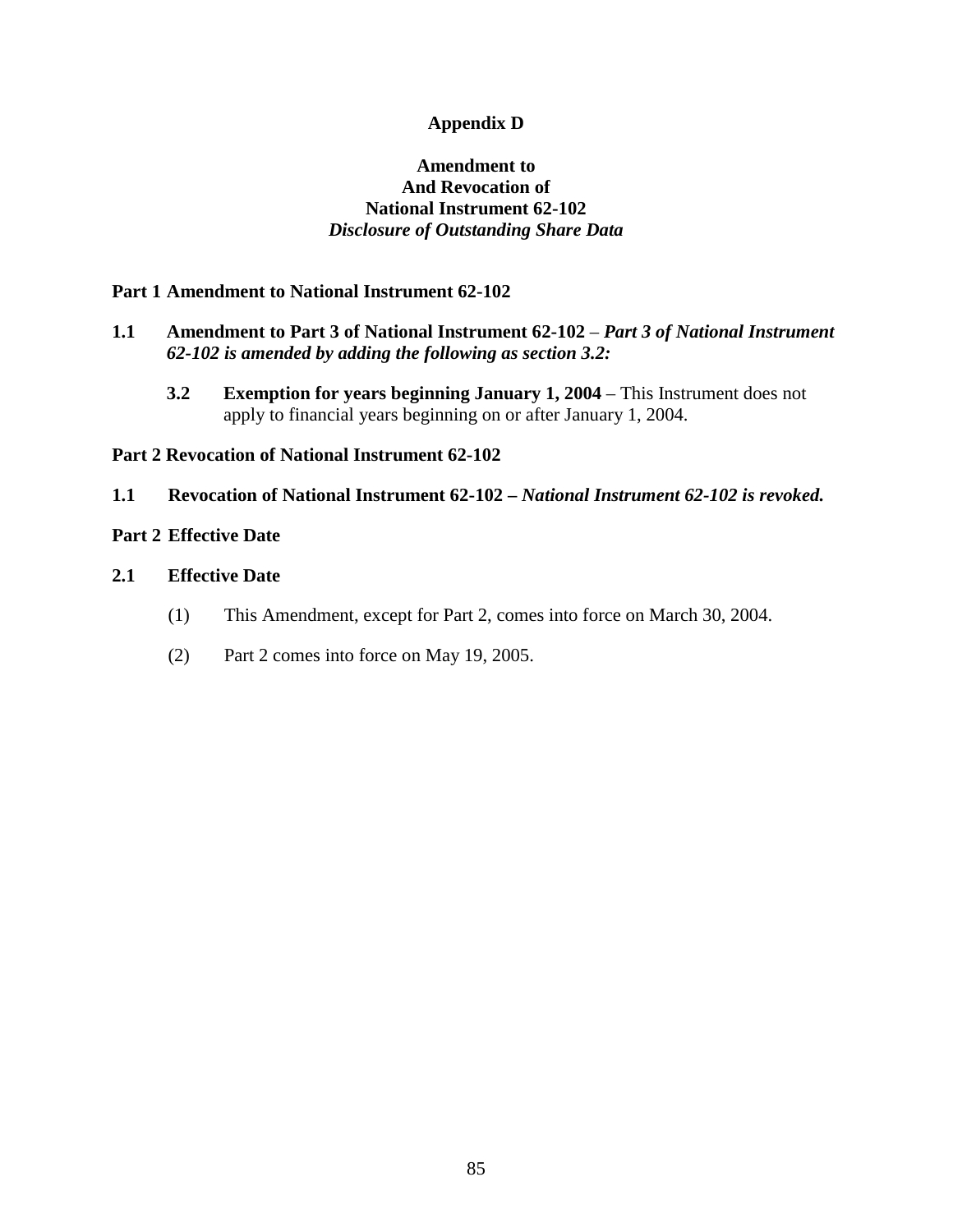# **Amendment to National Instrument 62-103**  *The Early Warning System and Related Take-Over Bid and Insider Reporting Issues*

### **Part 1 Amendment to National Instrument 62-103**

- **1.1 Amendment to Part 1 of National Instrument 62-103** *Subsection 1.1(1) of National Instrument 62-103 is amended by repealing paragraph (g) of the definition of*  **"applicable provisions"***.*
- **1.2 Amendment to Part 2 of National Instrument 62-103** *Subsection 2.1(1) of National Instrument 62-103 is amended by adding the words* "or section 5.4 of National Instrument 51-102 *Continuous Disclosure Obligations*," *after* **"section 2.1 of National Instrument 62-102** *Disclosure of Outstanding Share Data***"***.*

### **Part 2 Effective Date**

**2.1 Effective Date** – This Amendment comes into force on March 30, 2004.